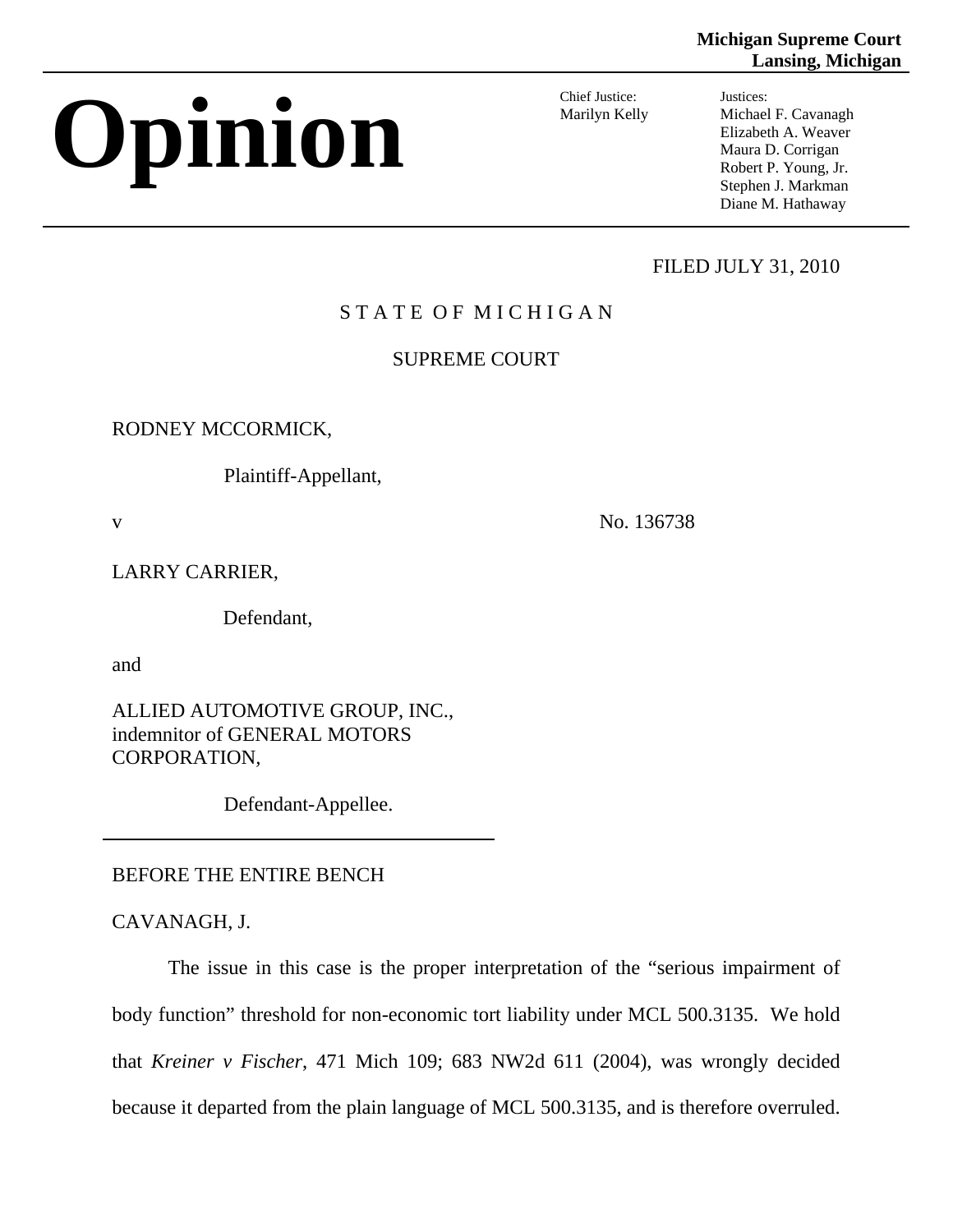We further hold that, in this case, as a matter of law, plaintiff suffered a serious impairment of a body function. Accordingly, we reverse and remand the case to the trial court for proceedings consistent with this opinion.

#### I. FACTS AND PROCEEDINGS

This case arises out of an injury that plaintiff, Rodney McCormick, suffered while working as a medium truck loader at a General Motors Corporation (GM) plant.<sup>1</sup> Plaintiff's job mainly consisted of assisting in the loading of trucks, which required climbing up and around trucks and trailers, standing, walking, and heavy lifting. He generally worked nine- to ten-hour shifts, six days a week.

On January 17, 2005, a coworker backed a truck into plaintiff, knocking him over, and then drove over plaintiff's left ankle. Plaintiff was immediately taken to the hospital, and x-rays showed a fracture of his left medial malleolus.<sup>2</sup> Plaintiff was released from the hospital that day, and two days later metal hardware was surgically inserted into his ankle to stabilize plaintiff's bone fragments. Plaintiff was restricted from weight-bearing activities for one month after the surgery and then underwent multiple months of physical therapy. The metal hardware was removed in a second surgery on October 21, 2005.

 $\frac{1}{1}$  $1$  The only defendant remaining at this point in the case is GM's indemnitor, Allied Automotive Group, Inc, because the parties have stipulated the release of the other original defendants. For simplicity's sake, the opinion will use "defendant" to refer to this entity.

 $2^2$  The medial malleolus is the bony prominence that protrudes from the medial side of the ankle. *Stedman's Medical Dictionary* (26th ed).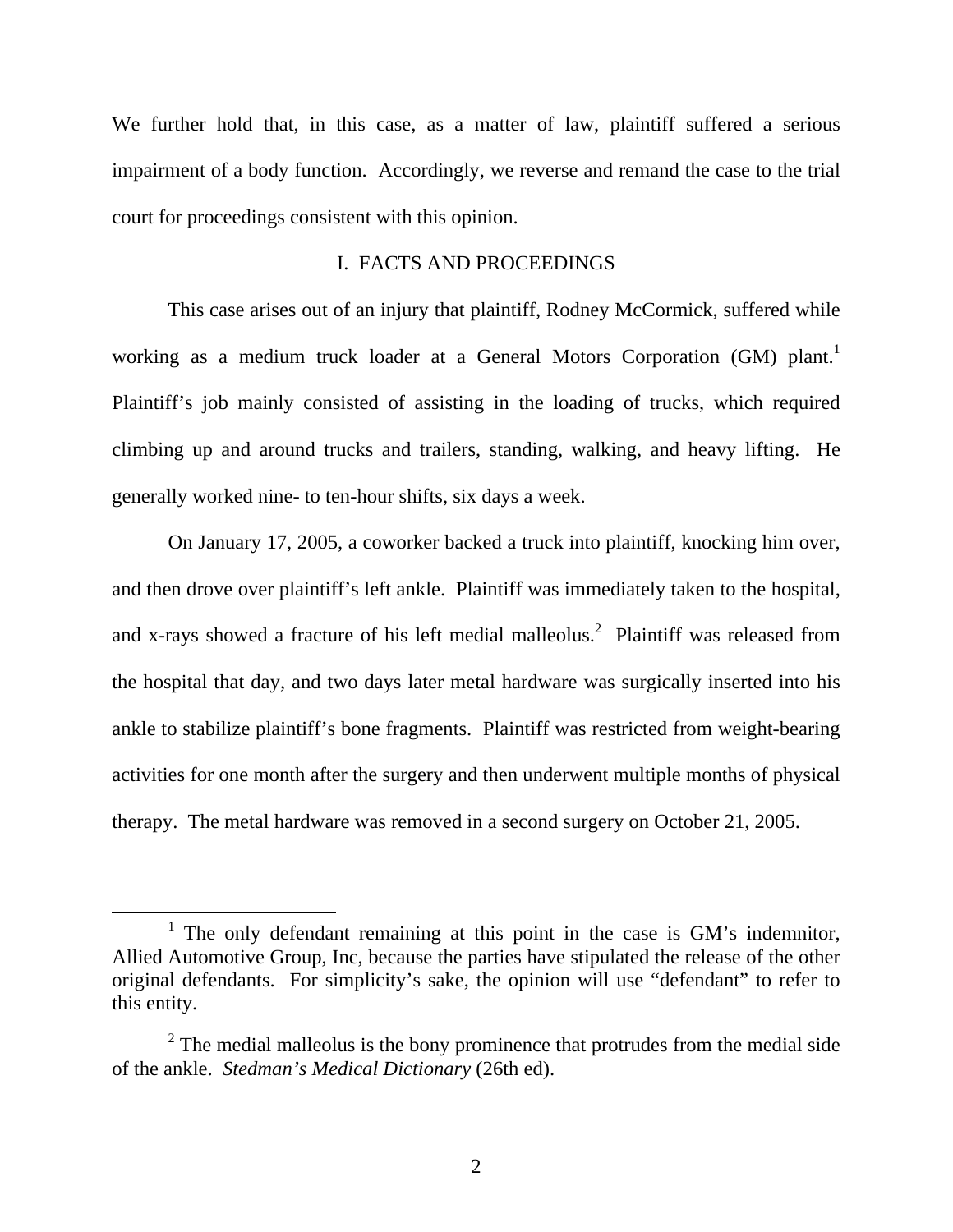At defendant's request, plaintiff underwent a medical evaluation with Dr. Paul Drouillard in November 2005. He indicated that plaintiff could return to work but was restricted from prolonged standing or walking. On January 12, 2006, the specialist who performed plaintiff's surgeries cleared him to return to work without restrictions. The specialist's report noted that plaintiff had an "excellent range of motion," and an x-ray showed "solid healing with on [sic] degenerative joint disease of his ankle."

Beginning on January 16, 2006, plaintiff returned to work as a medium truck loader for several days, but he had difficulty walking, climbing, and crouching because of continuing ankle pain. He requested that his job duties be restricted to driving, but defendant directed him to cease work.

Defendant required plaintiff to undergo a functional capacity evaluation (FCE) in March 2006. The FCE determined that plaintiff was unable to perform the range of tasks his job required, including stooping, crouching, climbing, sustained standing, and heavy lifting. This was due to ankle and shoulder pain,<sup>3</sup> a moderate limp, and difficulty bearing weight on his left ankle. The report stated that plaintiff's range of motion in his left ankle was not within normal limits and that difficulty climbing and lifting weights had been reported and observed.

In May 2006, Dr. Drouillard examined plaintiff again and reported that plaintiff could return to work. Dr. Drouillard's report stated that plaintiff complained of ankle and

 $\frac{1}{3}$ <sup>3</sup> Plaintiff had a pre-existing back and shoulder injury that is unrelated to the incident in this case.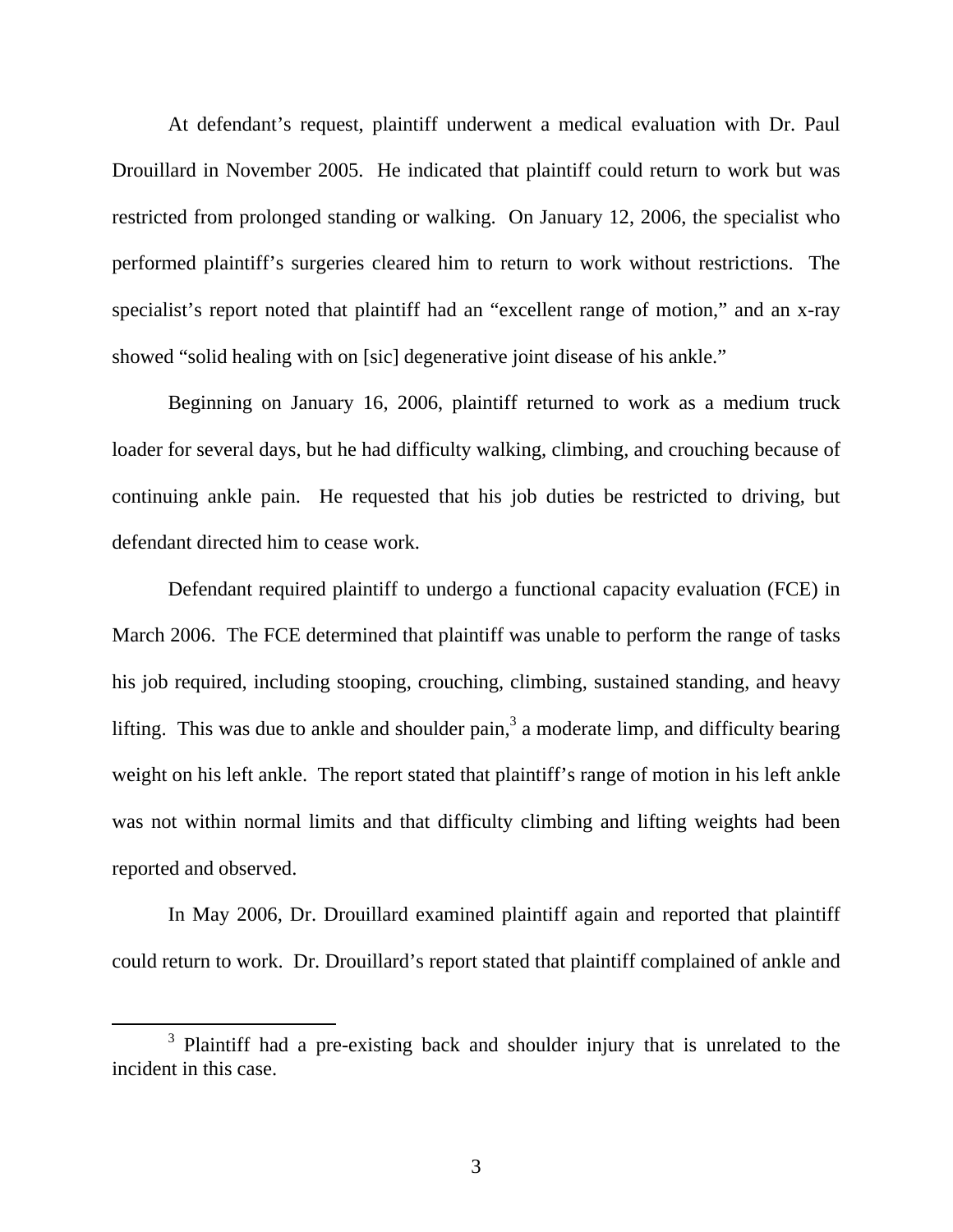foot pain, but the doctor found "no objective abnormality to correspond with his subjective complaints." In June 2006, plaintiff also underwent a magnetic resonance imaging (MRI) test, which showed some postoperative scar and degenerative tissue formation around his left ankle. At plaintiff's request, another FCE was performed on August 1, 2006, which affirmed that plaintiff could return to work without restriction and was capable of performing the tasks required for his job. The report stated that plaintiff complained of "occasional aching" and tightness in his ankle, but it did not appear to be aggravated by activities such as prolonged standing or walking. It also noted that plaintiff's range of motion in his left ankle was still not within normal limits, although it had improved since the March 2006 FCE.

Plaintiff returned to work on August 16, 2006, 19 months after he suffered his injury. He volunteered to be assigned to a different job, and his pay was not reduced. He has been able to perform his new job since that time.

On March 24, 2006, plaintiff filed suit, seeking recovery for his injuries under MCL 500.3135. In his October 2006 deposition, plaintiff testified that at the time of the incident, he was a 49-year-old man and his normal life before the incident mostly consisted of working 60 hours a week as a medium-duty truck loader. He stated that he also was a "weekend golfer" and frequently fished in the spring and summer from a boat that he owns. He testified that he was fishing at pre-incident levels by the spring and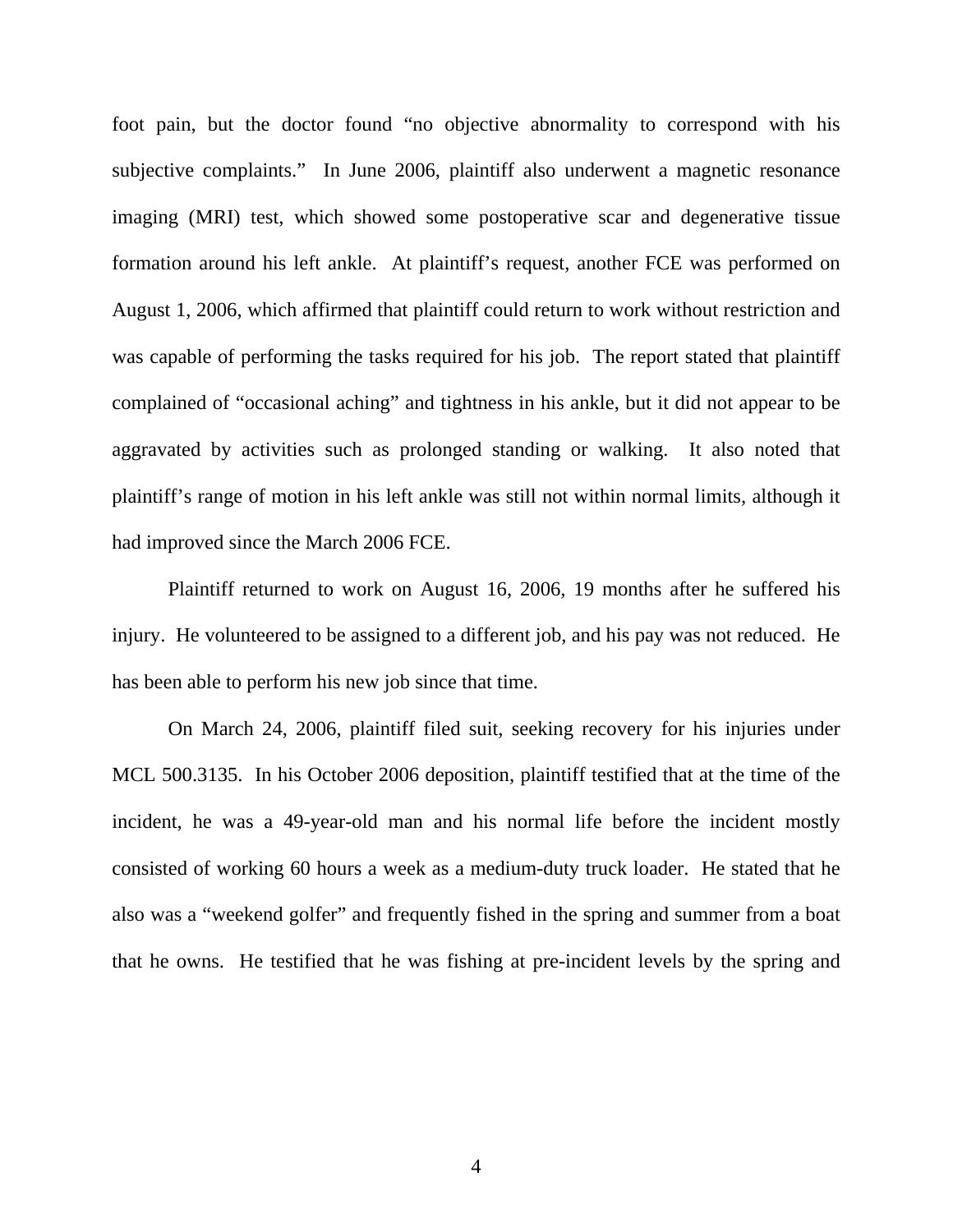summer of 2006, but he has only golfed once since he returned to work.<sup>4</sup> He stated that he can drive and take care of his personal needs without assistance and that his relationship with his wife has not been affected. He stated that he has not sought medical treatment for his ankle since January 2006, when he was approved to return to work without restriction. He further testified that his life is "painful, but normal," although it is "limited," and he continues to experience ankle pain.

The trial court granted defendant's motion for summary disposition on the basis that plaintiff had recovered relatively well and could not meet the serious impairment threshold provided in MCL 500.3135(1). The Court of Appeals affirmed, with one judge dissenting. *McCormick v Carrier*, unpublished opinion per curiam of the Court of Appeals, issued March 25, 2008 (Docket No. 275888). The majority held that, under *Kreiner*, plaintiff's impairment did not affect his ability to lead his normal life because he is able to care for himself, fish and golf, and work at the same rate of pay. The dissent disagreed, arguing that two doctors had determined that the impairment would cause

 $\overline{4}$  $4$  There are no facts in the record regarding the extent to which plaintiff fished between January 2005 and January 2006 or the extent to which he was able to golf in the period between the incident and when he returned to work, despite the arguments to the contrary by both parties and the dissent. Defendant has alleged that plaintiff was able to fish while he was not working, but the only factual support it cites is plaintiff's statement that he fished in the six or seven months after January 2006, which was when he was initially cleared to return to work, and when he actually returned to work. Although plaintiff's counsel agreed in the arguments before the trial court that plaintiff had been fishing, it was unclear as to what time period he was referring. In plaintiff's brief to this Court, he alleges that by the time of his deposition, he had "returned" to fishing with the same frequency as before the accident, which suggests that plaintiff might be arguing that his fishing activities were interrupted.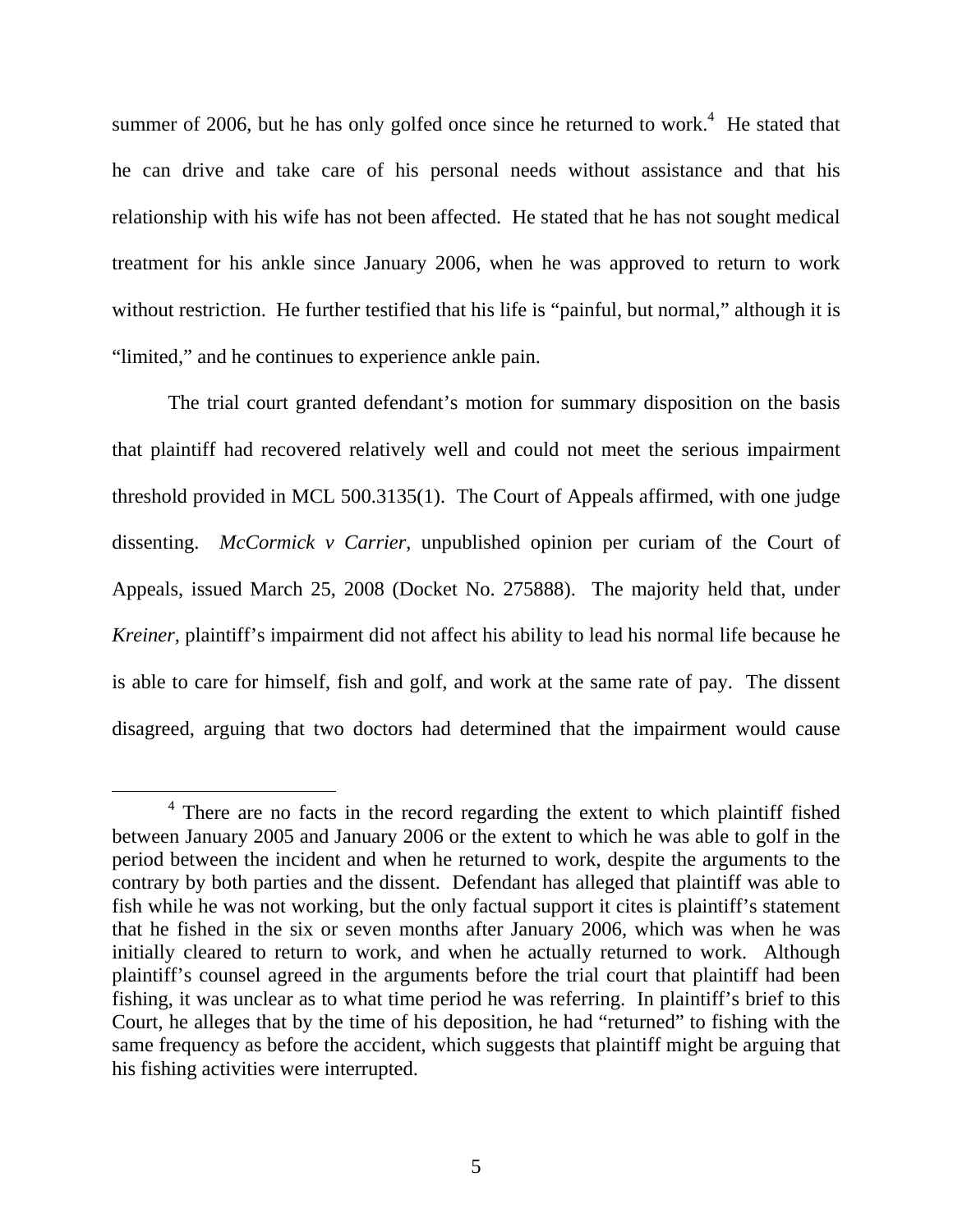problems over plaintiff's entire life and his employer had determined that he could not perform his work duties, the main part of his "normal" life.

After initially denying leave to appeal, this Court granted plaintiff's motion for reconsideration, vacated its prior order, and granted the application for leave to appeal. *McCormick v Carrier*, 485 Mich 851 (2009).

#### II. STANDARD OF REVIEW

This Court reviews a motion for summary disposition de novo. *In re Smith Trust*, 480 Mich 19, 23-24; 745 NW2d 754 (2008). The proper interpretation of a statute is a legal question that this Court also reviews de novo. *Herman v Berrien Co*, 481 Mich 352, 358; 750 NW2d 570 (2008).

#### III. ANALYSIS

The issue presented in this case is the proper interpretation of MCL 500.3135. We hold that *Kreiner* incorrectly interpreted MCL 500.3135 and is overruled because it is inconsistent with the statute's plain language and this opinion. Further, under the proper interpretation of the statute, plaintiff has demonstrated that, as a matter of law, he suffered a serious impairment of body function.

#### A. OVERVIEW OF MCL 500.3135

In 1973, the Michigan Legislature adopted the no-fault insurance act, MCL 500.3101 *et seq*. The act created a compulsory motor vehicle insurance program under which insureds may recover directly from their insurers, without regard to fault, for qualifying economic losses arising from motor vehicle incidents. See MCL 500.3101 and 500.3105. In exchange for ensuring certain and prompt recovery for economic loss, the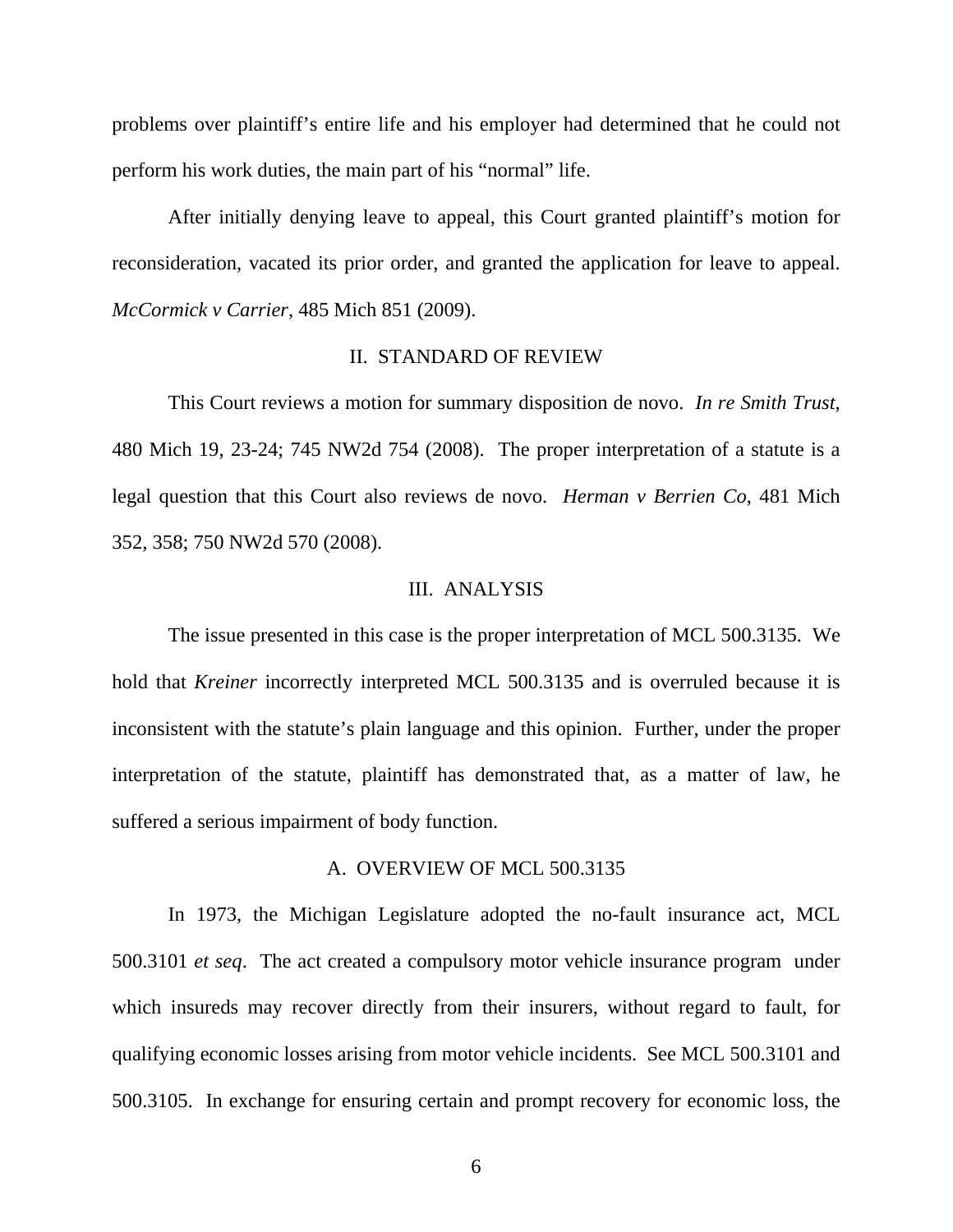act also limited tort liability. MCL 500.3135. See also *DiFranco v Pickard*, 427 Mich 32, 40-41; 398 NW2d 896 (1986). The act was designed to remedy problems with the traditional tort system as it relates to automobile accidents. These included that "[the contributory negligence liability scheme] denied benefits to a high percentage of motor vehicle accident victims, minor injuries were overcompensated, serious injuries were undercompensated, long payment delays were commonplace, the court system was overburdened, and those with low income and little education suffered discrimination." *Shavers v Attorney General*, 402 Mich 554, 579; 267 NW2d 72 (1978).

Under the act, tort liability for non-economic loss arising out of the ownership, maintenance, or use of a qualifying motor vehicle is limited to a list of enumerated circumstances. MCL 500.3135(3). The act creates threshold requirements in MCL 500.3135(1), which has remained unchanged in all key aspects since the act was adopted. That subsection currently provides that "[a] person remains subject to tort liability for noneconomic loss caused by his or her ownership, maintenance, or use of a motor vehicle only if the injured person has suffered death, serious impairment of body function, or permanent serious disfigurement."

The threshold requirement at issue in this case is whether plaintiff has suffered "serious impairment of body function." The act did not originally define this phrase. Accordingly, it initially fell to this Court to do so, and the result was a series of differing opinions. In *Cassidy v McGovern*, 415 Mich 483; 330 NW2d 22 (1982), this Court held that whether the serious impairment threshold is met is a question of law for the court to decide where there is no material disputed fact. *Id.* at 502. It further held that in order to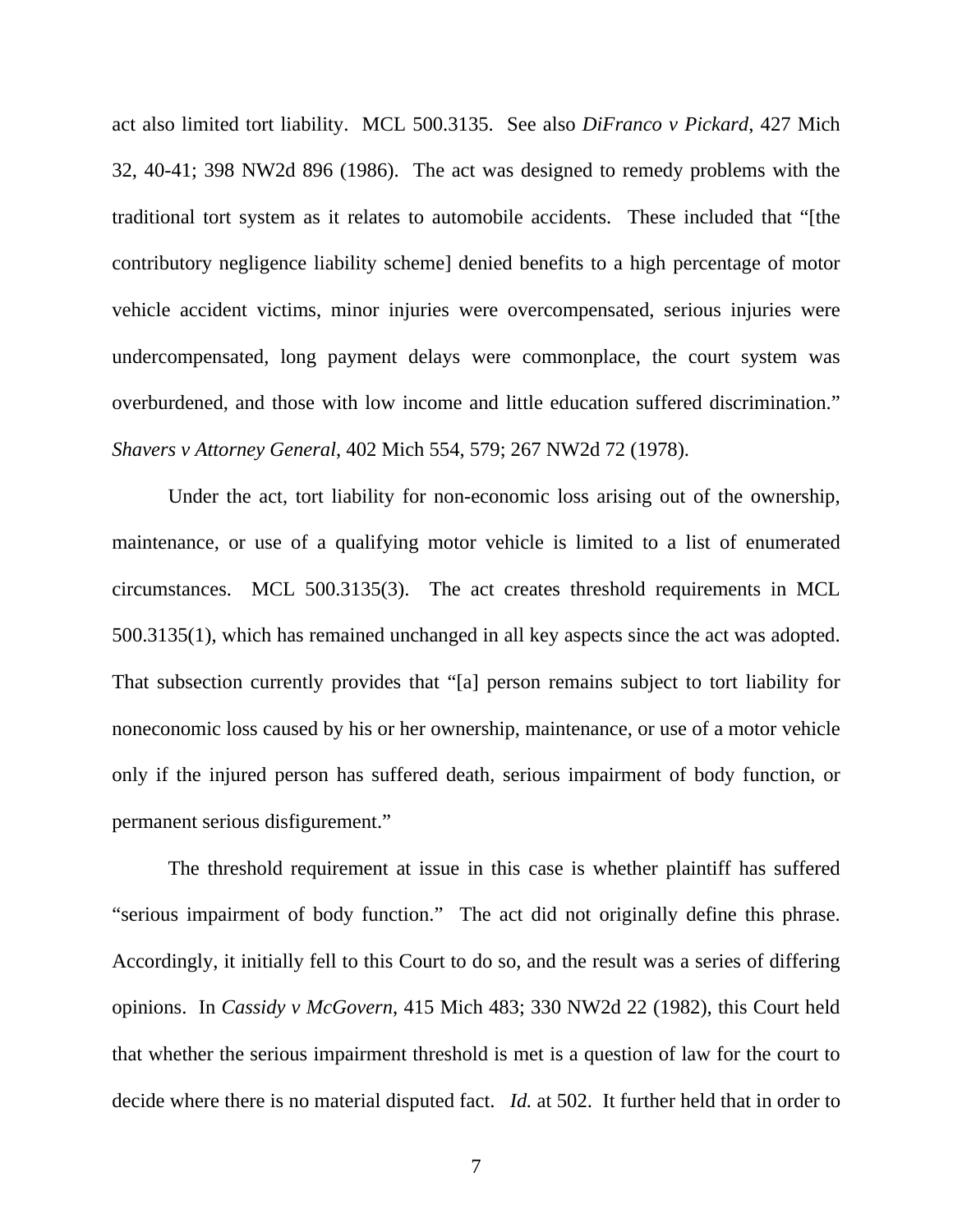meet the threshold, the plaintiff must show an objectively manifested injury and an impairment of an important body function, which it defined as "an objective standard that looks to the effect of an injury on the person's general ability to live a normal life." *Id.* at 505. This Court later in part modified and in part affirmed *Cassidy* in *DiFranco*, *supra*. The *DiFranco* Court agreed that a plaintiff had to suffer an objectively manifested injury, but it rejected the *Cassidy* Court's determination that the impairment needed to be "important" and its definition of "important." *DiFranco*, 427 Mich at 61-67, 70-75. The *DiFranco* Court further held that whether the threshold is met is a question of law for the court only if there are no material disputed facts and the facts could not support conflicting inferences. *Id.* at 53-54.

In 1995, however, the Legislature intervened. It amended MCL 500.3135 to define a "serious impairment of body function" as "an objectively manifested impairment of an important body function that affects the person's general ability to lead his or her normal life." MCL 500.3135(7). The Legislature also expressly provided that whether a serious impairment of body function has occurred is a "question[] of law" for the court to decide unless there is a factual dispute regarding the nature and extent of injury and the dispute is relevant to deciding whether the standard is met. MCL 500.3135(2)(a). Thus, the Legislature incorporated some language from *DiFranco* and *Cassidy* but also made some significant changes. $5$ 

 $\frac{1}{5}$  Some courts have broadly stated that the Legislature rejected *DiFranco* in favor of *Cassidy*, see *Kreiner*, 471 Mich at 121 n 8, but that is an oversimplification. Some of the language adopted by the Legislature was used consistently in *both DiFranco* and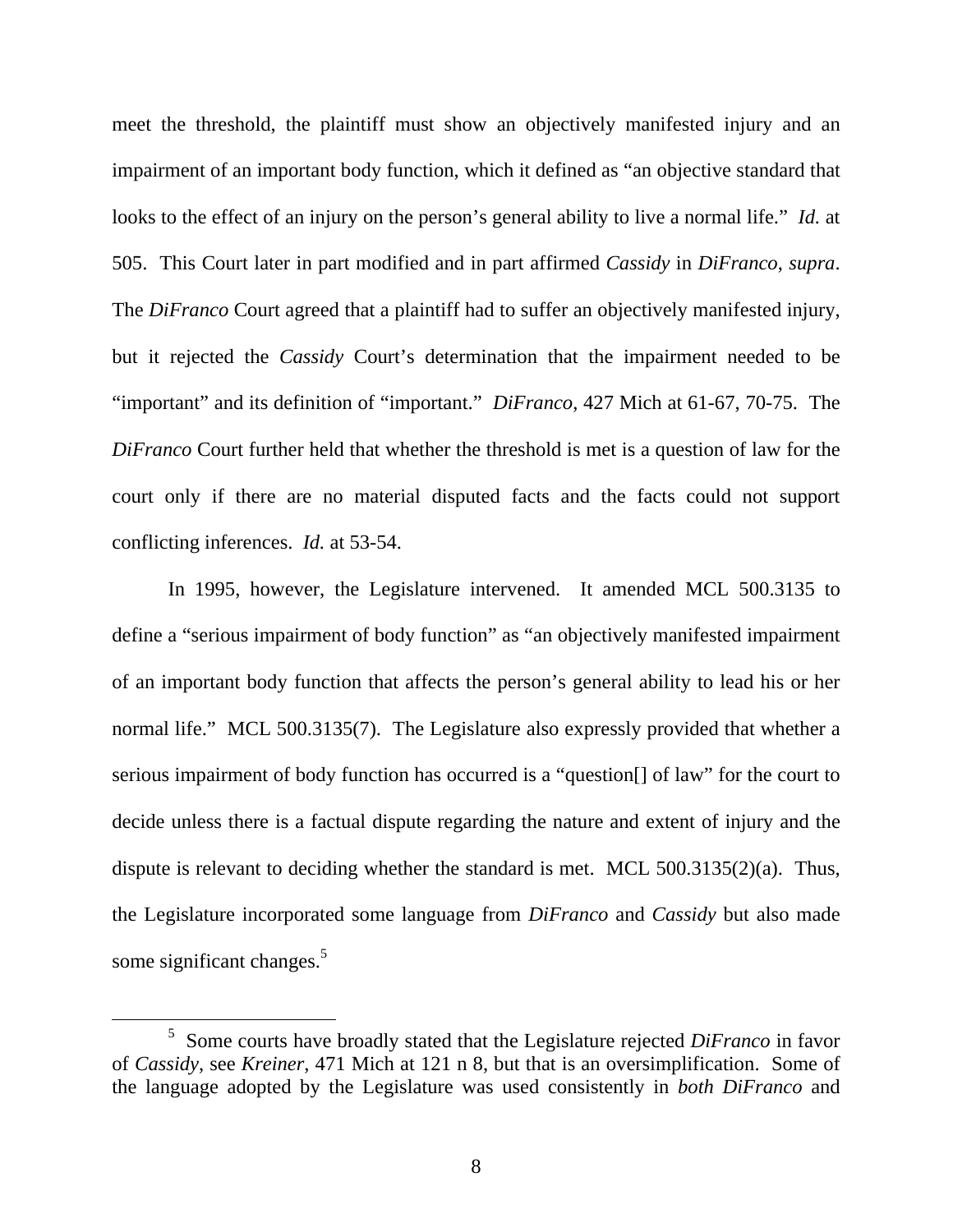This Court interpreted the amended provisions in 2004, in *Kreiner*. The question before this Court is whether the *Kreiner* majority properly interpreted the statute, and, if not, whether its interpretation should be overruled.

#### B. INTERPRETATION OF MCL 500.3135

The primary goal of statutory construction is to give effect to the Legislature's intent. *Briggs Tax Serv, LLC v Detroit Pub Sch*, 485 Mich 69, 76; 780 NW2d 753 (2010). This Court begins by reviewing the language of the statute, and, if the language is clear and unambiguous, it is presumed that the Legislature intended the meaning expressed in the statute. *Id.* Judicial construction of an unambiguous statute is neither required nor permitted.<sup>6</sup> In re MCI Telecom Complaint, 460 Mich 396, 411; 596 NW2d 164 (1999). When reviewing a statute, all non-technical "words and phrases shall be construed and understood according to the common and approved usage of the language," MCL 8.3a, and, if a term is not defined in the statute, a court may consult a dictionary to aid it in this goal. *Oakland Co Bd of Co Rd Comm'rs v Mich Prop & Cas* 

 $\overline{a}$ 

*Cassidy*, and the Legislature clearly rejected some elements of *Cassidy*. The similarities and differences between *DiFranco* and *Cassidy* and the amendments to MCL 500.3135 will be discussed below to the extent that they are significant. Although the dissent disagrees in the abstract with my statement that it is an oversimplification to state that the Legislature merely rejected *DiFranco* in favor of *Cassidy*, I can only conclude that it is unable to support this accusation with any specific, substantive arguments, given that it fails to expressly address or reject my more nuanced analysis of each of the specific phrases that the Legislature adopted or rejected from *Cassidy* and *DiFranco*.

<sup>6</sup> This Court's members disagree on when a statute is ambiguous. See *Petersen v Magna Corp*, 484 Mich 300, 310-313 (opinion by KELLY, C.J.), 339-342 (opinion by HATHAWAY, J.); 773 NW2d 564 (2009). We need not address that issue here because MCL 500.3135 is unambiguous under any of the views.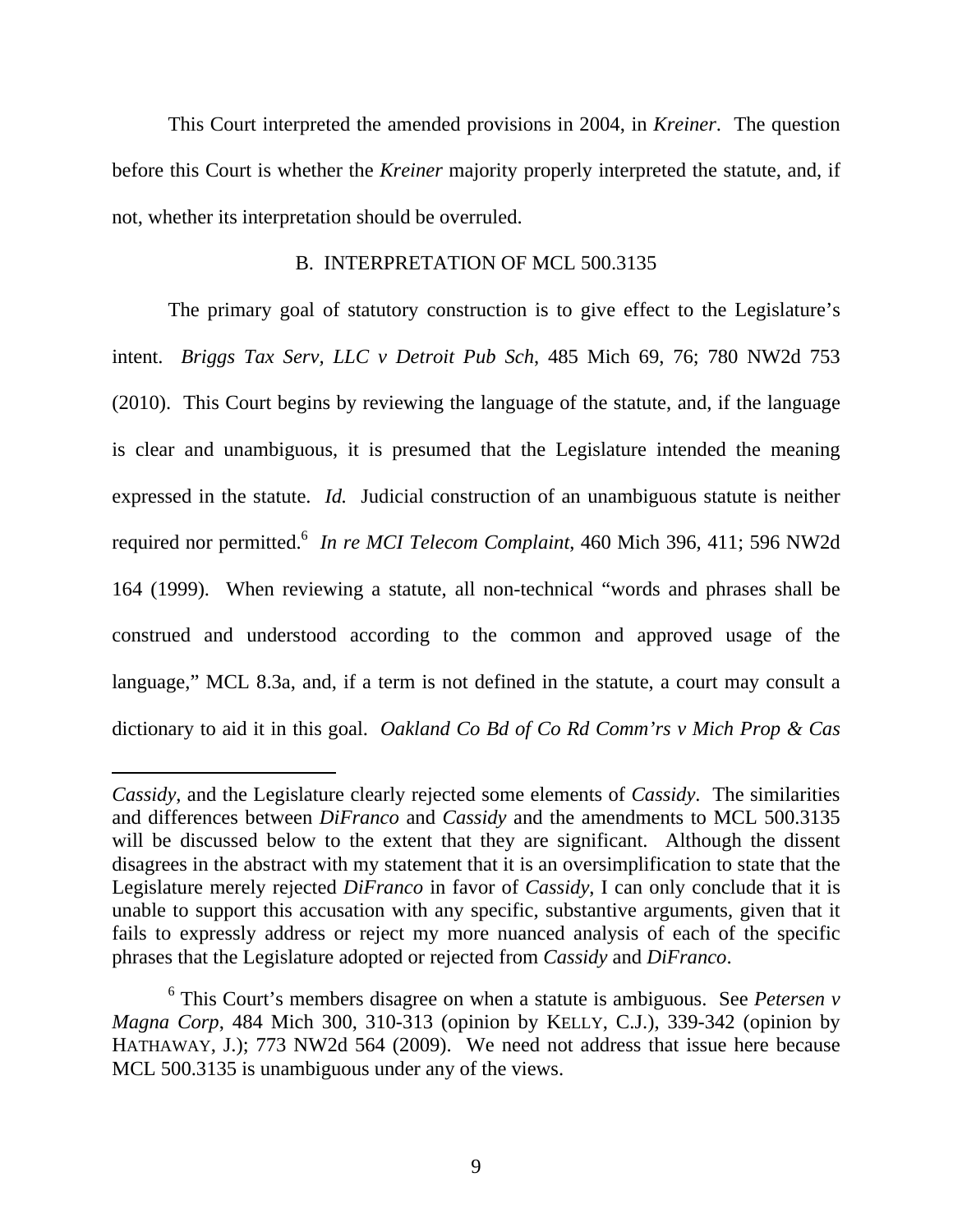*Guaranty Ass'n*, 456 Mich 590, 604; 575 NW2d 751 (1998). A court should consider the plain meaning of a statute's words and their "'placement and purpose in the statutory scheme.'" *Sun Valley Foods Co v Ward*, 460 Mich 230, 237; 596 NW2d 119 (1999) (citation omitted). "Where the language used has been subject to judicial interpretation, the legislature is presumed to have used particular words in the sense in which they have been interpreted." *People v Powell*, 280 Mich 699, 703; 274 NW 372 (1937). See also *People v Wright*, 432 Mich 84, 92; 437 NW2d 603 (1989).

#### 1. A QUESTION OF LAW OR FACT UNDER MCL 500.3135(2)

The first step in interpreting MCL 500.3135 is to determine the proper role of a court in applying MCL 500.3135(1) and (7). The Legislature addressed this issue in the amended MCL 500.3135(2)(a), which states in relevant part:

The issues of whether an injured person has suffered serious impairment of body function or permanent serious disfigurement are questions of law for the court if the court finds either of the following:

(i) There is no factual dispute concerning the nature and extent of the person's injuries.

(ii) There is a factual dispute concerning the nature and extent of the person's injuries, but the dispute is not material to the determination as to whether the person has suffered a serious impairment of body function or permanent serious disfigurement.

Under the plain language of the statute, the threshold question whether the person

has suffered a serious impairment of body function should be determined by the court as

a matter of law as long as there is no factual dispute regarding "the nature and extent of

the person's injuries" that is material to determining whether the threshold standards are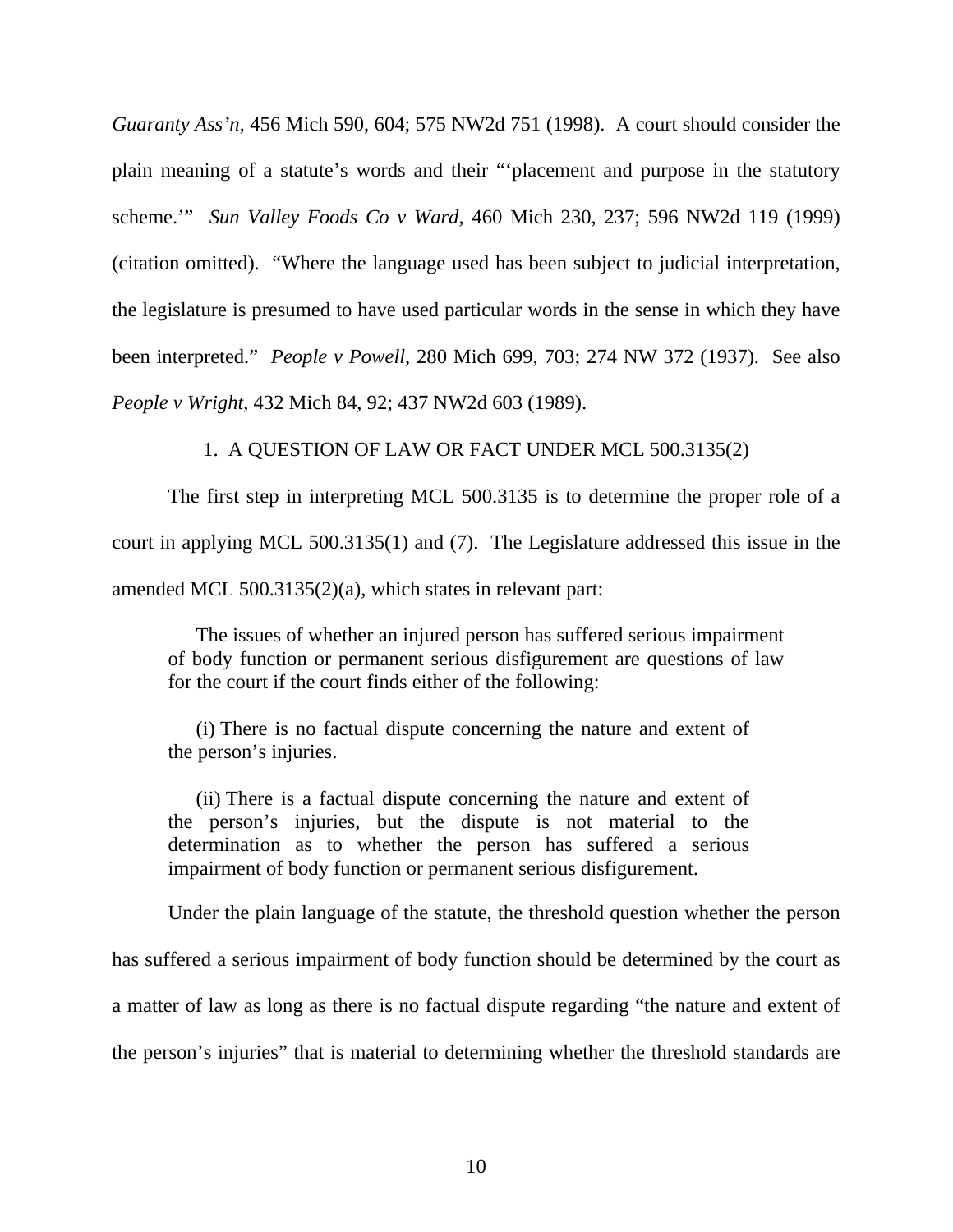met.<sup>7</sup> If there is a material factual dispute regarding the nature and extent of the person's injuries, the court should not decide the issue as a matter of law. $8$  Notably, the disputed

Given that the allocation of decision-making authority between a judge and a jury is "a quintessentially procedural determination," *Shropshire v Laidlaw Transit, Inc*, 550 F3d 570, 573 (CA 6, 2008), this potential conflict raises questions as to whether the Legislature may have unconstitutionally invaded this Court's exclusive authority to promulgate the court rules of practice and procedure to the extent that MCL 500.3135(2)(a) is merely procedural. See *Perin v Peuler* (*On Rehearing*), 373 Mich 531, 541; 130 NW2d 4 (1964). We do not reach this issue today because we conclude that there are no material factual disputes affecting the serious impairment threshold determination in this case. Notably, however, the division of questions of law and fact between a judge and a jury is based on longstanding procedural rules, see *Mawich v Elsey*, 47 Mich 10, 15-16; 10 NW 57 (1881), that are intended to promote judicial efficiency. See *Moll v Abbott Laboratories*, 444 Mich 1, 26-28; 506 NW2d 816 (1993). Whether MCL 500.3135(2)(a) serves a purpose other than judicial dispatch is not clear, as the Legislature itself stated that the 1995 amendments were intended, in part, "to prescribe certain procedures for maintaining [tort liability arising out of certain accidents]." See the title of 1995 PA 222. And, of course, the scope of the rules governing summary disposition are also supported—if not compelled—by the right to a jury trial in civil cases. See, generally, *Conservation Dep't v Brown*, 335 Mich 343, 346- 347; 55 NW2d 859 (1952), and *Dunn v Dunn*, 11 Mich 284, 286 (1863). Accord *Byrd v Blue Ridge Rural Electric Coop, Inc*, 356 US 525, 537-538; 78 S Ct 893; 2 L Ed 2d 953 (1958). Interestingly, the dissent states that it disagrees with the majority that there could be a conflict between the statute and the court rule, but it also approvingly quotes *DiFranco* for the proposition that reasonable minds can often differ over the threshold issues in these cases.

8 This plain reading of the statute is not necessarily inconsistent with the *Kreiner*  majority's interpretation of MCL 500.3135(2)(a), see *Kreiner*, 471 Mich at 131-132, but neither the majority nor dissent in *Kreiner* discussed the constitutionality of this

 $\frac{1}{7}$  $\frac{7}{1}$  Notably, MCL 500.3135(2)(a) could unconstitutionally conflict with MCR  $2.116(C)(10)$  in those cases wherein a court is required to (1) resolve material, disputed facts with regard to issues *other* than the nature and extent of the injury, such as the extent to which the injury actually impairs a body function or the injured party relied on that function as part of his or her pre-accident life, or (2) decide whether the threshold is met even though reasonable people could draw different conclusions from the facts. See *Skinner v Square D Co*, 445 Mich 153, 161-162; 516 NW2d 475 (1994), and *Henderson v State Farm Fire & Cas Co*, 460 Mich 348, 357; 596 NW2d 190 (1999).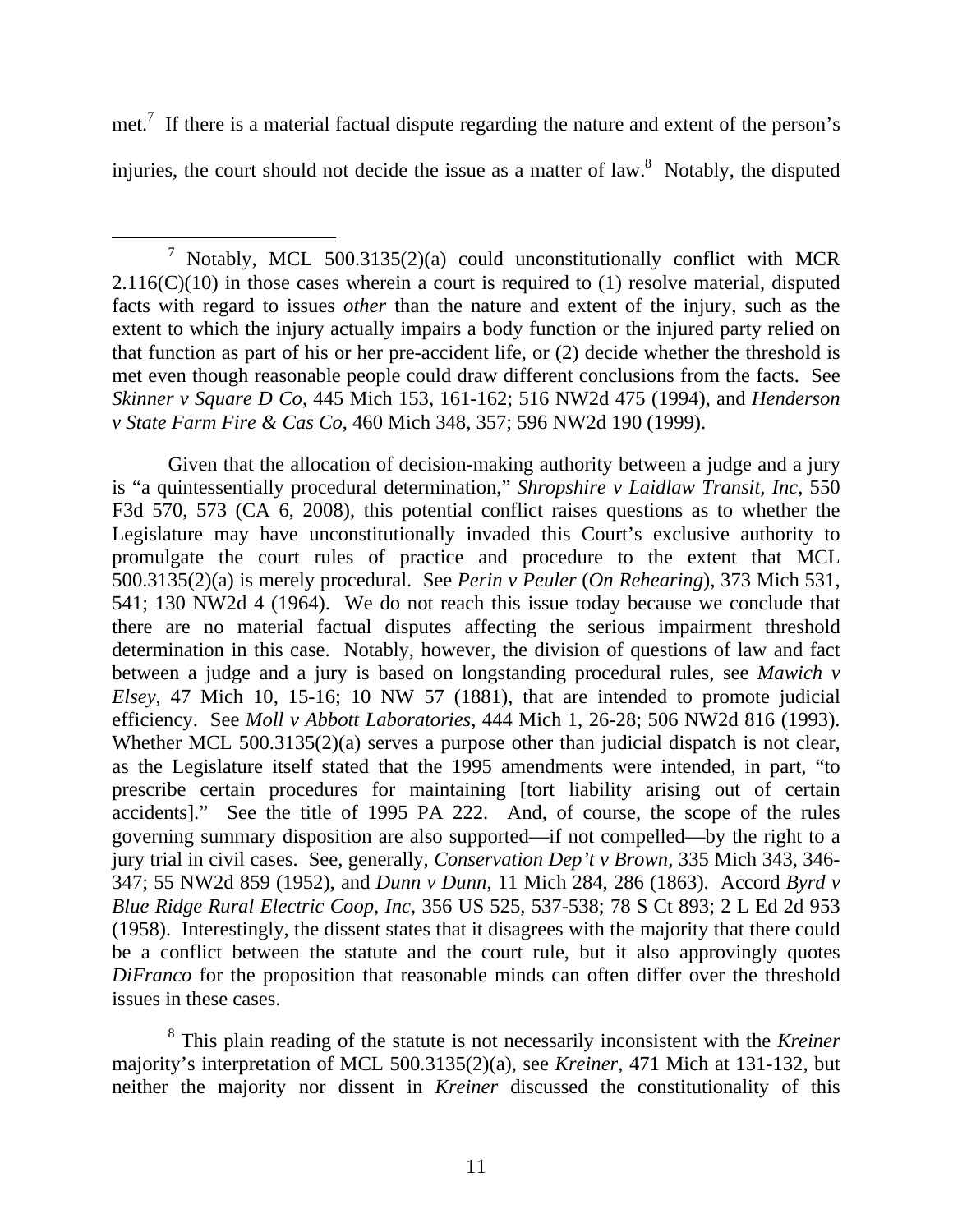fact does not need to be outcome determinative in order to be material, but it should be "significant or essential to the issue or matter at hand." Black's Law Dictionary (8th ed) (defining "material fact").

### 2. A "SERIOUS IMPAIRMENT OF BODY FUNCTION" UNDER MCL 500.3135(1) AND (7)

In those cases where the court may decide whether the serious impairment threshold is met as a matter of law, the next issue is the proper interpretation of MCL 500.3135(7). It provides that, for purposes of the section, a "serious impairment of body function" is "an objectively manifested impairment of an important body function that affects the person's general ability to lead his or her normal life." On its face, the statutory language provides three prongs that are necessary to establish a "serious impairment of body function": (1) an objectively manifested impairment (2) of an important body function that (3) affects the person's general ability to lead his or her normal life.<sup>9</sup>

Overall, because we conclude that each of these prongs' meaning is clear from the plain and unambiguous statutory language, judicial construction is neither required nor

 $\overline{a}$ 

provision. As noted in footnote 7 of this opinion, however, the manner in which *Kreiner* interpreted the statute may be unconstitutional to the extent that it requires a court to usurp the role of the fact-finder. That issue is not presented on the facts of this case, however.

<sup>&</sup>lt;sup>9</sup> The *Kreiner* majority first addressed whether the impaired body function was important and then analyzed whether the impairment was objectively manifested. 471 Mich at 132-133. We find it more consistent with the statutory text to first address the objectively manifested impairment requirement.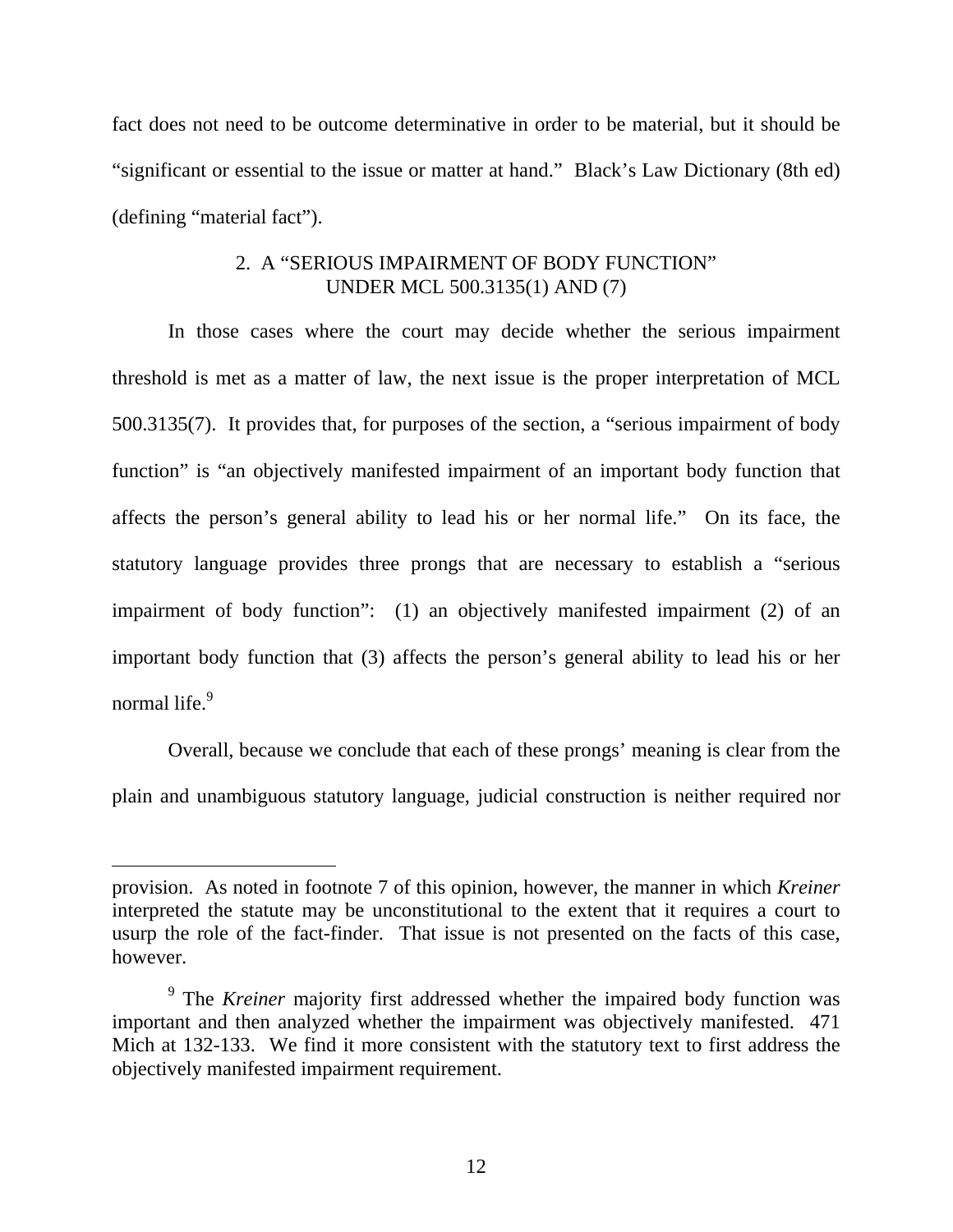permitted. *In re MCI*, 460 Mich at 411. Notably, however, a dictionary may aid the Court in giving the words and phrases in MCL 500.3135(7) their common meaning, and where the language used in MCL 500.3135(7) was originally adopted and interpreted in *Cassidy* and *DiFranco*, it may be presumed that the Legislature intended the previous judicial interpretation to be relevant. *Oakland Co Bd of Rd Comm'rs*, 456 Mich at 604, and *Wright*, 432 Mich at 92. As will be discussed within, where the *Kreiner* majority's interpretation of these prongs is inconsistent with the clear language of the statute, we hold that *Kreiner* was wrongly decided. Most significantly, its interpretation of the third prong deviates dramatically from the statute's text.

#### a. AN OBJECTIVELY MANIFESTED IMPAIRMENT

Under the first prong, it must be established that the injured person has suffered an objectively manifested impairment of body function. The common meaning of "an objectively manifested impairment" is apparent from the unambiguous statutory language, with aid from a dictionary, and is consistent with the judicial interpretation of "objectively manifested" in *Cassidy* and *DiFranco*. To the extent that the *Kreiner*  majority's interpretation of this prong differs from this approach, it was wrongly decided.

To begin with, the adverb "objectively" is defined as "in an objective manner," *Webster's Third New International Dictionary* (1966), and the adjective "objective" is defined as "1. Of or having to do with a material object as distinguished from a mental concept. 2. Having actual existence or reality. 3. a. Uninfluenced by emotion, surmise, or personal prejudice. b. Based on observable phenomena; presented factually . . . ." *The American Heritage Dictionary*, *Second College Edition* (1982). It is defined specifically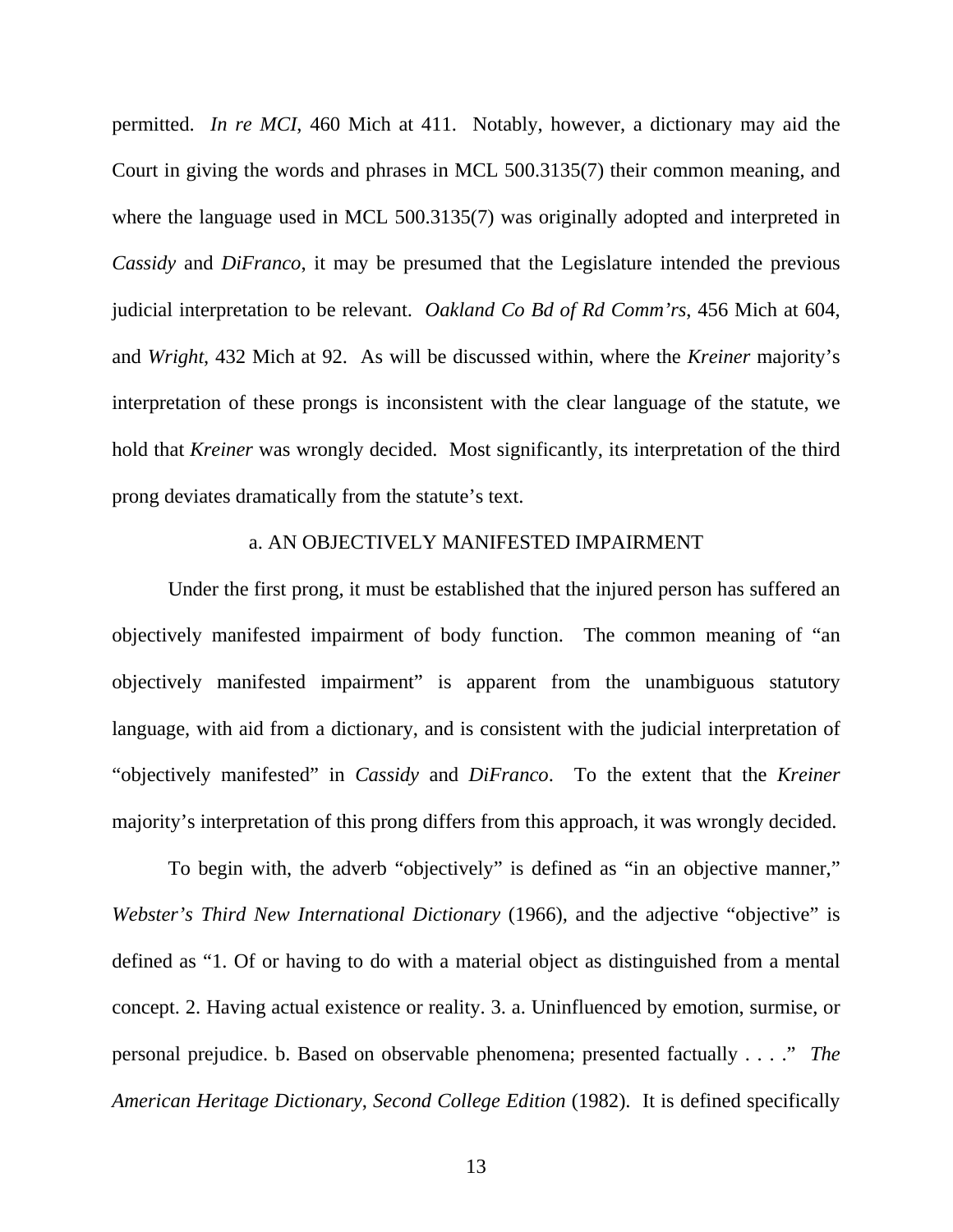in the medical context as "[i]ndicating a symptom or condition perceived as a sign of disease by someone other than the person afflicted."  $Id<sup>10</sup>$  The verb "manifest" is defined as "1. To show or demonstrate plainly; reveal. 2. To be evidence of; prove." *Id.* Overall, these definitions suggest that the common meaning of "objectively manifested" in MCL 500.3135(7) is an impairment that is evidenced by actual symptoms or conditions that someone other than the injured person would observe or perceive as impairing a body function. In other words, an "objectively manifested" impairment is commonly understood as one observable or perceivable from actual symptoms or conditions.

 Notably, MCL 500.3135(7) does not contain the word "injury," and, under the plain language of the statute, the proper inquiry is whether the *impairment* is objectively manifested, not the *injury* or its symptoms.<sup>11</sup> This distinction is important because "injury" and "impairment" have different meanings. An "injury" is "1. Damage of or to a person . . . 2. A wound or other specific damage." *The American Heritage Dictionary*,

 <sup>10</sup> See also *Webster's Third New International Dictionary* (1966), defining "objective," in relevant part, as "publicly or intersubjectively observable or verifiable especially by scientific methods: independent of what is personal or private in our apprehension and feelings: of such nature that rational minds agree in holding it real or true or valid." It also defines "objective" in the context "of a symptom of disease" as "perceptible to persons other than an affected individual." *Id.* (italics omitted).

 $11$  Accordingly, the Court of Appeals decisions that have gone beyond the plain language of the statute and imposed an extra-textual "objectively manifested *injury*" requirement, in clear contravention of Legislative intent, are overruled to the extent that they are inconsistent with this opinion. See, e.g., *Netter v Bowman*, 272 Mich App 289, 305; 725 NW2d 353 (2006) (holding that "the current meaning of 'objectively manifested'... requires that a plaintiff's injury must be capable of objective verification".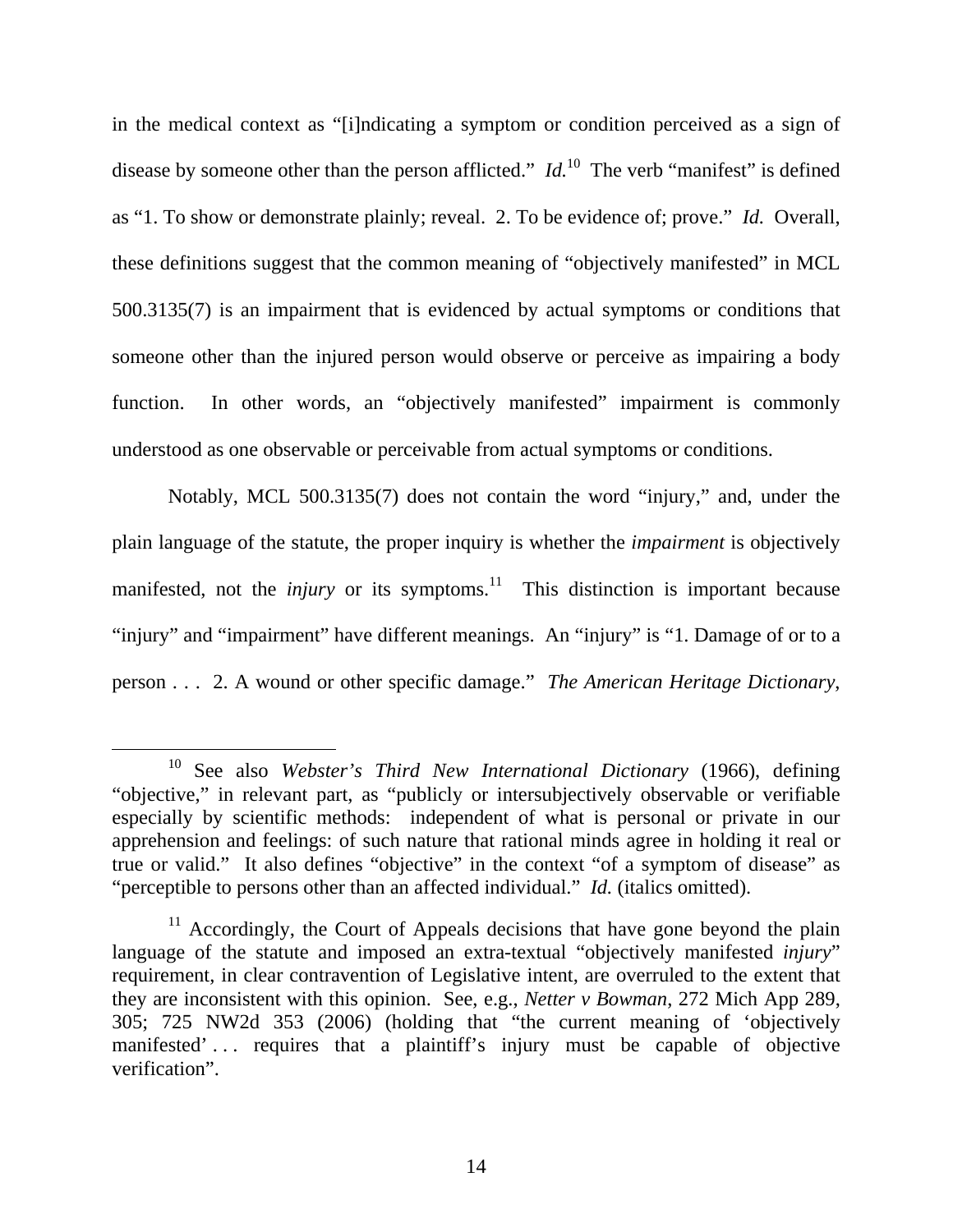*Second College Edition* (1982). "Impairment" is the "state of being impaired," *Webster's Third New International Dictionary* (1966), and to be "impaired" means being "weakened, diminished, or damaged" or "functioning poorly or inadequately." *Random House Webster's Unabridged Dictionary* (1998). These definitions show that while an injury is the actual damage or wound, an impairment generally relates to the effect of that damage. Accordingly, when considering an "impairment," the focus "is not on the injuries themselves, but how the injuries affected a particular body function." *DiFranco*, 427 Mich at 67.

Further, the pre-existing judicial interpretation of "objectively manifested" is consistent with the plain language of the later-adopted statute. In *Cassidy*, this Court explained that the serious impairment threshold was not met by pain and suffering alone, but also required "injuries that affect the functioning of the body," i.e., "objectively manifested injuries." *Cassidy*, 415 Mich at 505. In other words, *Cassidy* defined "objectively manifested" to mean affecting the functioning of the body.12 *DiFranco*  affirmed this and further explained that the "objectively manifested" requirement signifies that plaintiffs must "introduce evidence establishing that there is a physical basis for their subjective complaints of pain and suffering" and that showing an impairment generally requires medical testimony. *DiFranco*, 427 Mich at 74.

 <sup>12</sup> Although the Legislature plainly rejected that it is the *injury* that should be objectively manifested, as opposed to the *impairment*, the previous judicial construction of "objectively manifested" is still relevant.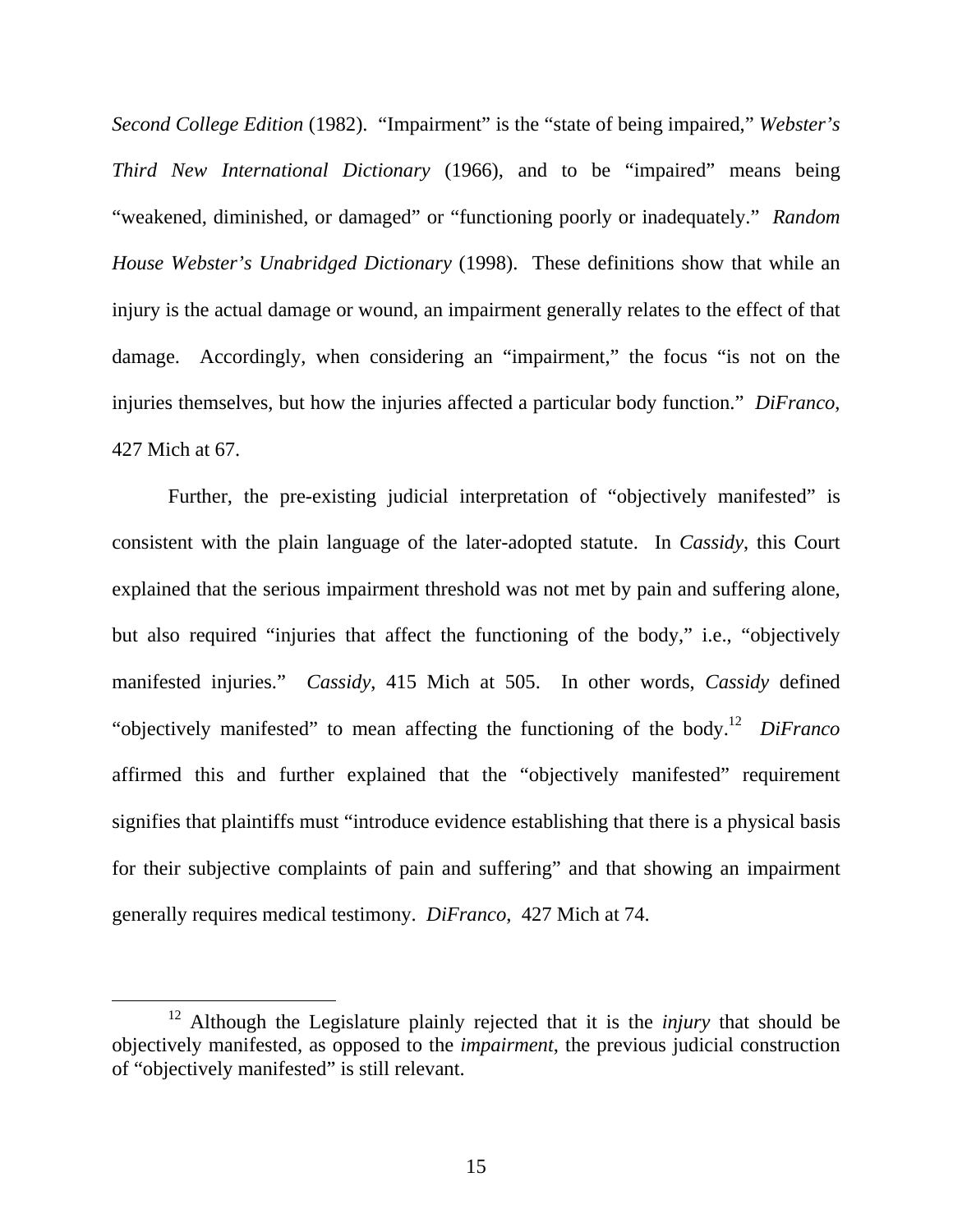The *Kreiner* majority's interpretation of this language was only partially consistent with the plain language of the statute. It addressed this issue briefly, stating that "[s]ubjective complaints that are not medically documented are insufficient [to establish that an impairment is objectively manifested]." *Kreiner*, 471 Mich at 132. To the extent that this is inconsistent with *DiFranco*'s statement that medical *testimony* will *generally*  be required to establish an impairment, it is at odds with the legislative intent expressed by the adoption of the "objectively manifested" language from *DiFranco* and *Cassidy*. Thus, to the extent that *Kreiner* could be read to *always* require medical documentation, it goes beyond the legislative intent expressed in the plain statutory text, and was wrongly decided.

#### b. OF AN IMPORTANT BODY FUNCTION

If there is an objectively manifested impairment of body function, the next question is whether the impaired body function is "important." The common meaning of this phrase is expressed in the unambiguous statutory language, although reference to a dictionary and limited reference to *Cassidy* is helpful.

The relevant definition of the adjective "important" is "[m]arked by or having great value, significance, or consequence." *The American Heritage Dictionary*, *Second College Edition* (1982). See also *Random House Webster's Unabridged Dictionary* (1998), defining "important" in relevant part as "of much or great significance or consequence," "mattering much," or "prominent or large." Whether a body function has great "value," "significance," or "consequence" will vary depending on the person. Therefore, this prong is an inherently subjective inquiry that must be decided on a case-

16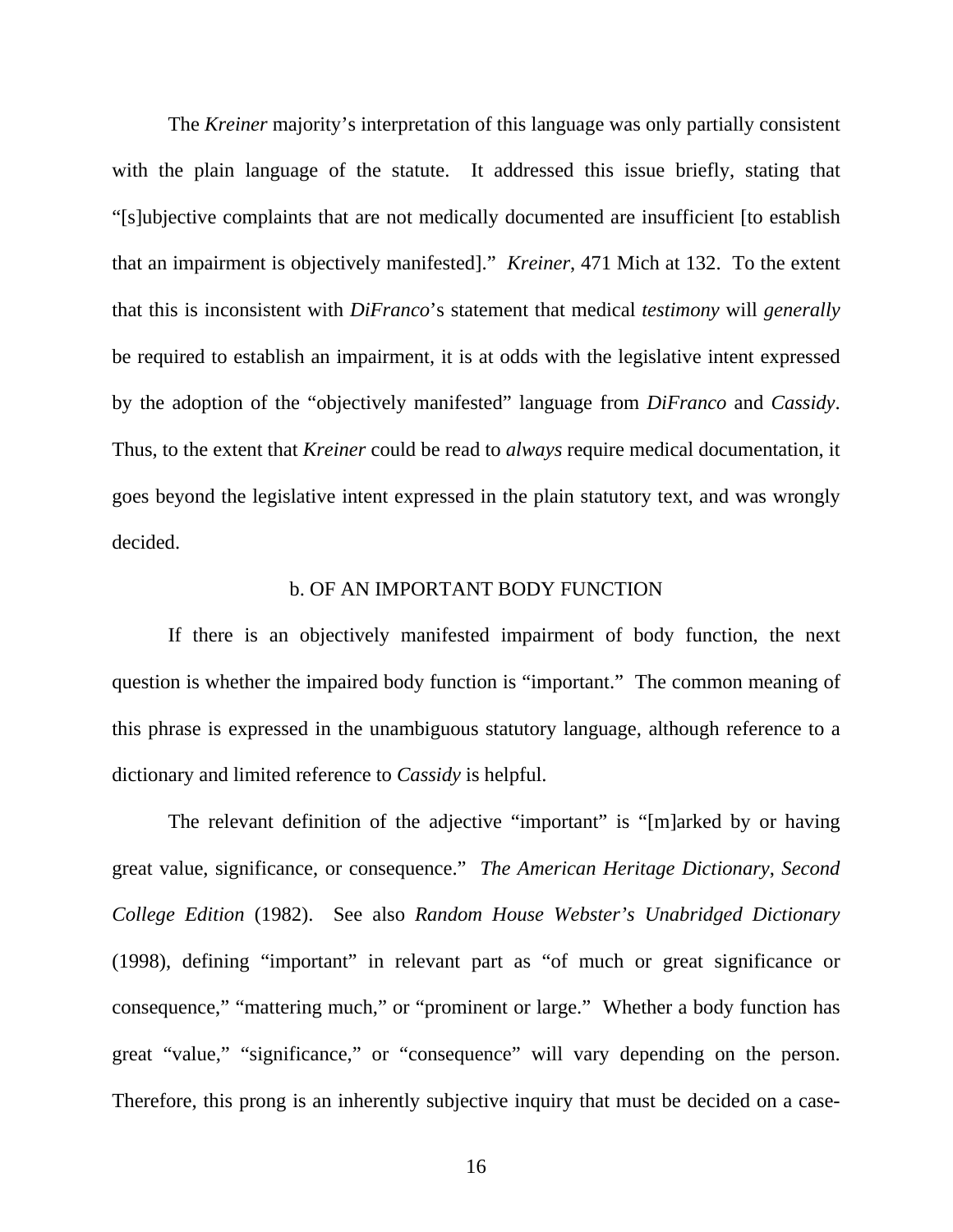by-case basis, because what may seem to be a trivial body function for most people may be subjectively important to some, depending on the relationship of that function to the person's life.

The "important body function" language was originally adopted in *Cassidy*, where the Court stated that an "important" body function is not *any* body function but also does not refer to the *entire* body function. *Cassidy*, 415 Mich at 504. This pre-existing judicial construction of "important body function" is consistent with the common meaning of "important."<sup>13</sup>

For this prong, the *Kreiner* majority's interpretation appears to be consistent with the plain language of the statute, as it only briefly stated that "[i]t is insufficient if the impairment is of an unimportant body function." *Kreiner*, 471 Mich at 132.<sup>14</sup> If, however, the *Kreiner* majority's position has been construed in a manner that is inconsistent with this opinion, then we disapprove of those constructions.

 <sup>13</sup> *Cassidy* also held that the importance of a body function is an *objective*  standard based on its effect on "the person's general ability to live *a* normal life." *Cassidy*, 415 Mich at 505 (emphasis added). As discussed below, however, the Legislature specifically rejected the idea that the normal life evaluation should be objective, and, thus, implicitly rejected *Cassidy*'s determination that whether a body function is "important" could be objectively determined outside the context of the person's actual life. Notably, *DiFranco* is inapposite because it rejected the "important body function" test. *DiFranco*, 427 Mich at 61-62.

<sup>&</sup>lt;sup>14</sup> The *Kreiner* majority also apparently agreed that this is a subjective, case-bycase inquiry. *Kreiner*, 471 Mich at 134 n 19.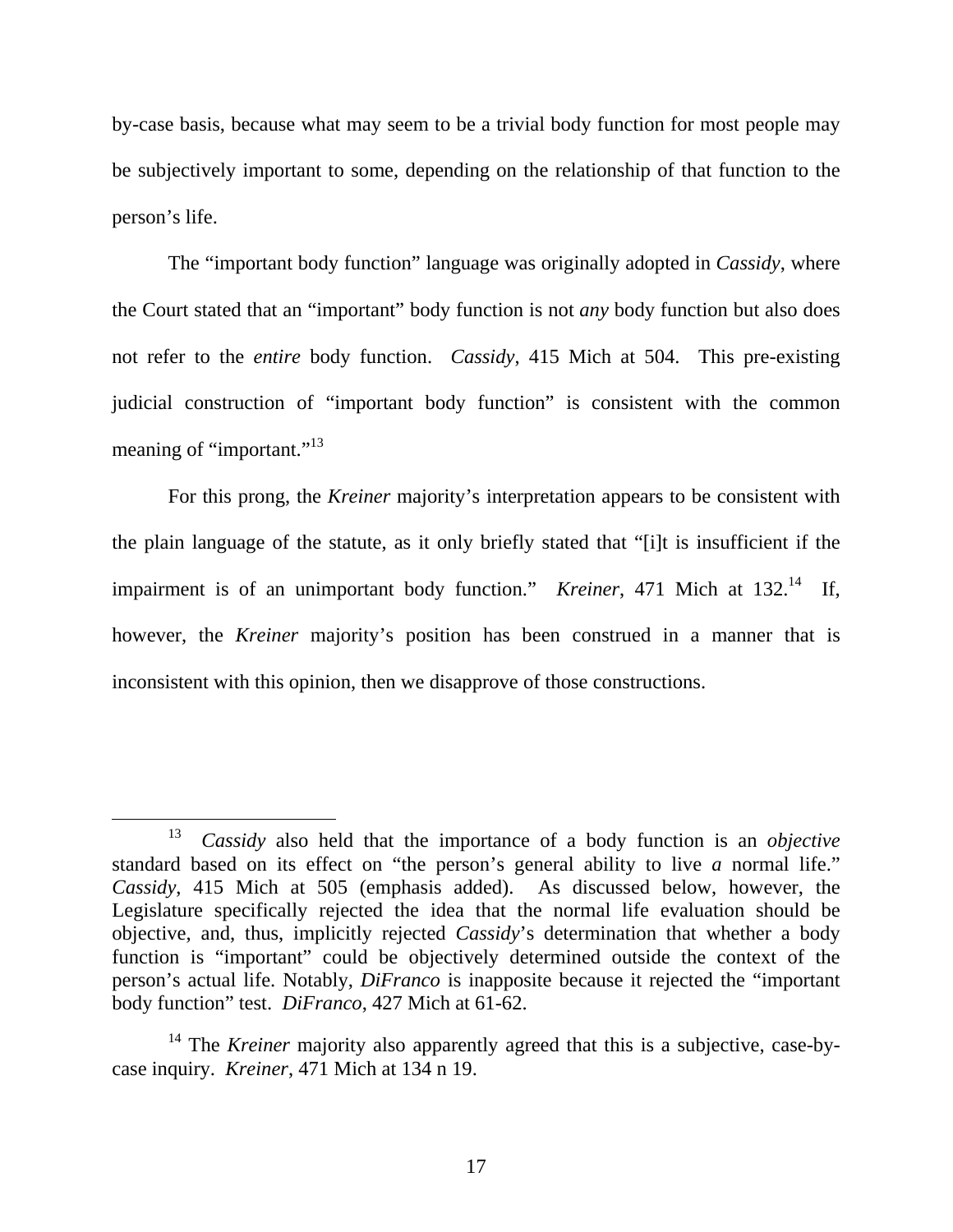## c. THAT AFFECTS THE PERSON'S GENERAL ABILITY TO LEAD HIS OR HER NORMAL LIFE

Finally, if the injured person has suffered an objectively manifested impairment of body function, and that body function is important to that person, then the court must determine whether the impairment "affects the person's general ability to lead his or her normal life." The common meaning of this phrase is expressed by the unambiguous statutory language, and its interpretation is aided by reference to a dictionary, reading the phrase within its statutory context, and limited reference to *Cassidy*.

To begin with, the verb "affect" is defined as "[t]o have an influence on; bring about a change in." *The American Heritage Dictionary*, *Second College Edition* (1982). An "ability" is "[t]he quality of being able to do something," *id.*, and "able" is defined as "having sufficient power, skill, or resources to accomplish an object." *Merriam-Webster Online Dictionary*, <http://www.merriam-webster.com> (accessed May 27, 2010). The adjective "general" means:

1. Relating to, concerned with, or applicable to the whole or every member of a class or category. 2. Affecting or characteristic of the majority of those involved; prevalent: *a general discontent*. 3. Being usually the case; true or applicable in most instances but not all. 4. a. Not limited in scope, area, or application: *as a general rule.* b. Not limited to one class of things: *general studies*. 5. Involving only the main features of something rather than details or particulars. 6. Highest or superior in rank." [*The American Heritage Dictionary*, *Second College Edition* (1982).]

The sixth definition is obviously irrelevant, and the first definition of "general" does not make sense in this context because a person's "whole" ability to live his or her normal life is surely not affected short of complete physical and mental incapacitation, which is accounted for in a different statutory threshold: death. The other definitions, however,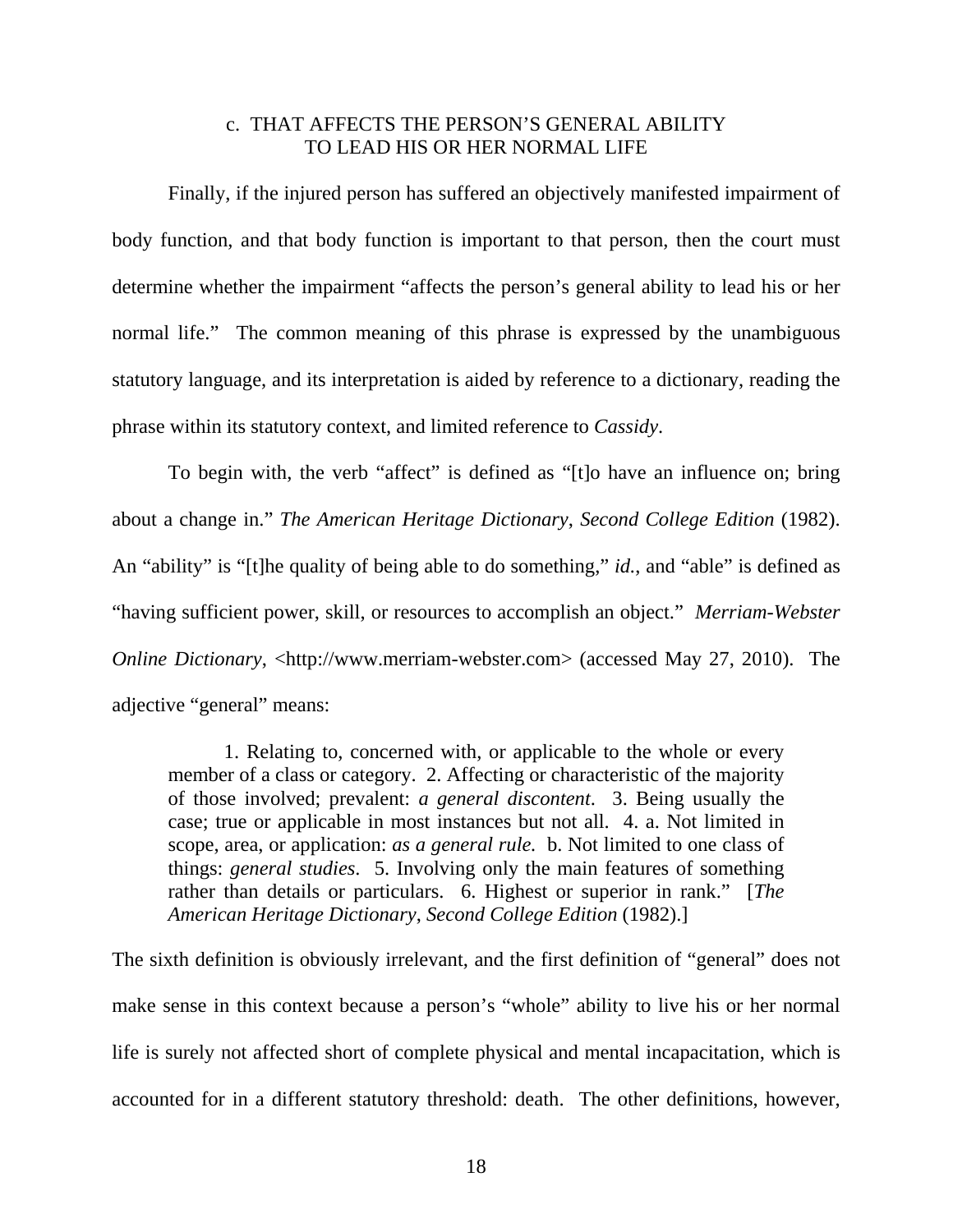more or less convey the same meaning: that "general" does not refer to only one specific detail or particular part of a thing, but, at least some parts of it. Thus, these definitions illustrate that to "affect" the person's "general ability" to lead his or her normal life is to influence some of the person's power or skill, i.e., the person's capacity, to lead a normal life.

The next question is the meaning of "to lead his or her normal life." The verb "lead," in this context, is best defined as "[t]o pass or go through; live." *The American Heritage Dictionary*, *Second College Edition* (1982). Although the verb "lead" has many definitions, some of which have similar nuances, this definition is the most relevant because it expressly applies in the context of leading a certain type of life. Indeed, other dictionaries provide a similar definition with the same context, using a "type of life" as an example.<sup>15</sup> Similarly, "life" has multiple meanings, but one specifically references the context of leading a particular type of life, which is "[a] manner of living: *led a good life*." *Id.* Other definitions are similar, such as "[t]he physical, mental, and spiritual experiences that constitute a person's existence," or "[h]uman existence or activity in general." *Id.* Given the contextual examples used in the dictionary, the common understanding of "to lead his or her normal life" is to live, or pass life, in his or her normal manner of living.

 <sup>15</sup> See *Random House Webster's Unabridged Dictionary* (1998), defining "lead" as "to go through or pass (time, life, etc.): *to lead a full life*," and *Webster's Third New International Dictionary* (1966), defining it as "to go through (life or some other period of time): PASS, LIVE <there he *led* a very peaceful existence>."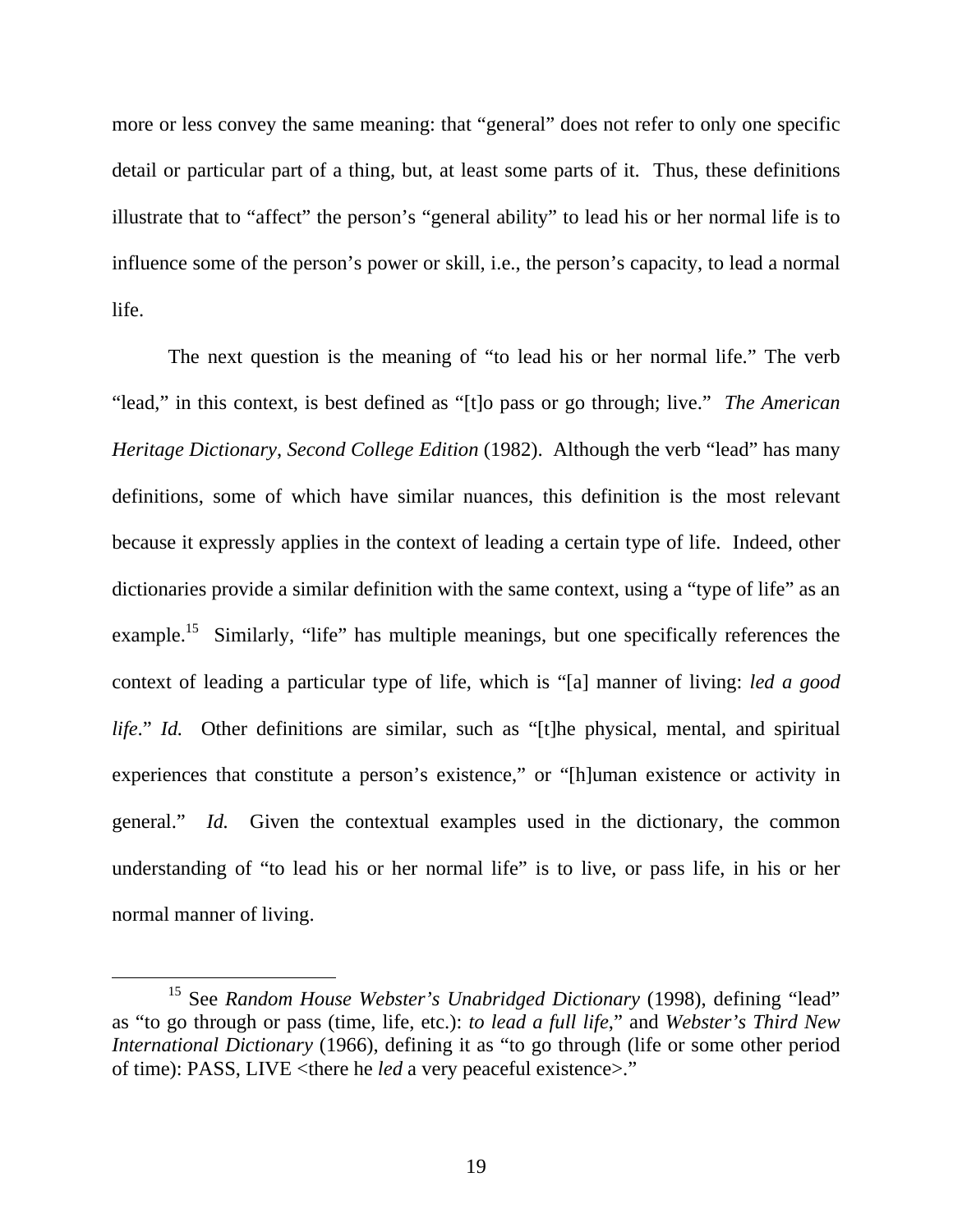Therefore, the plain text of the statute and these definitions demonstrate that the common understanding of to "affect the person's ability to lead his or her normal life" is to have an influence on some of the person's capacity to live in his or her normal manner of living. By modifying "normal life" with "his or her," the Legislature indicated that this requires a subjective, person- and fact-specific inquiry that must be decided on a case-by-case basis. Determining the effect or influence that the impairment has had on a plaintiff's ability to lead a normal life necessarily requires a comparison of the plaintiff's life before and after the incident.

There are several important points to note, however, with regard to this comparison. First, the statute merely requires that a person's general ability to lead his or her normal life has been *affected*, not destroyed. Thus, courts should consider not only whether the impairment has led the person to completely cease a pre-incident activity or lifestyle element, but also whether, although a person is able to lead his or her preincident normal life, the person's general ability to do so was nonetheless affected.

Second, and relatedly, "general" modifies "*ability*," not "affect" or "normal life." Thus, the plain language of the statute only requires that some of the person's *ability* to live in his or her normal manner of living has been affected, not that some of the person's normal manner of living has itself been affected. Thus, while the extent to which a person's general ability to live his or her normal life is affected by an impairment is undoubtedly related to what the person's normal manner of living is, there is no quantitative minimum as to the percentage of a person's normal manner of living that must be affected.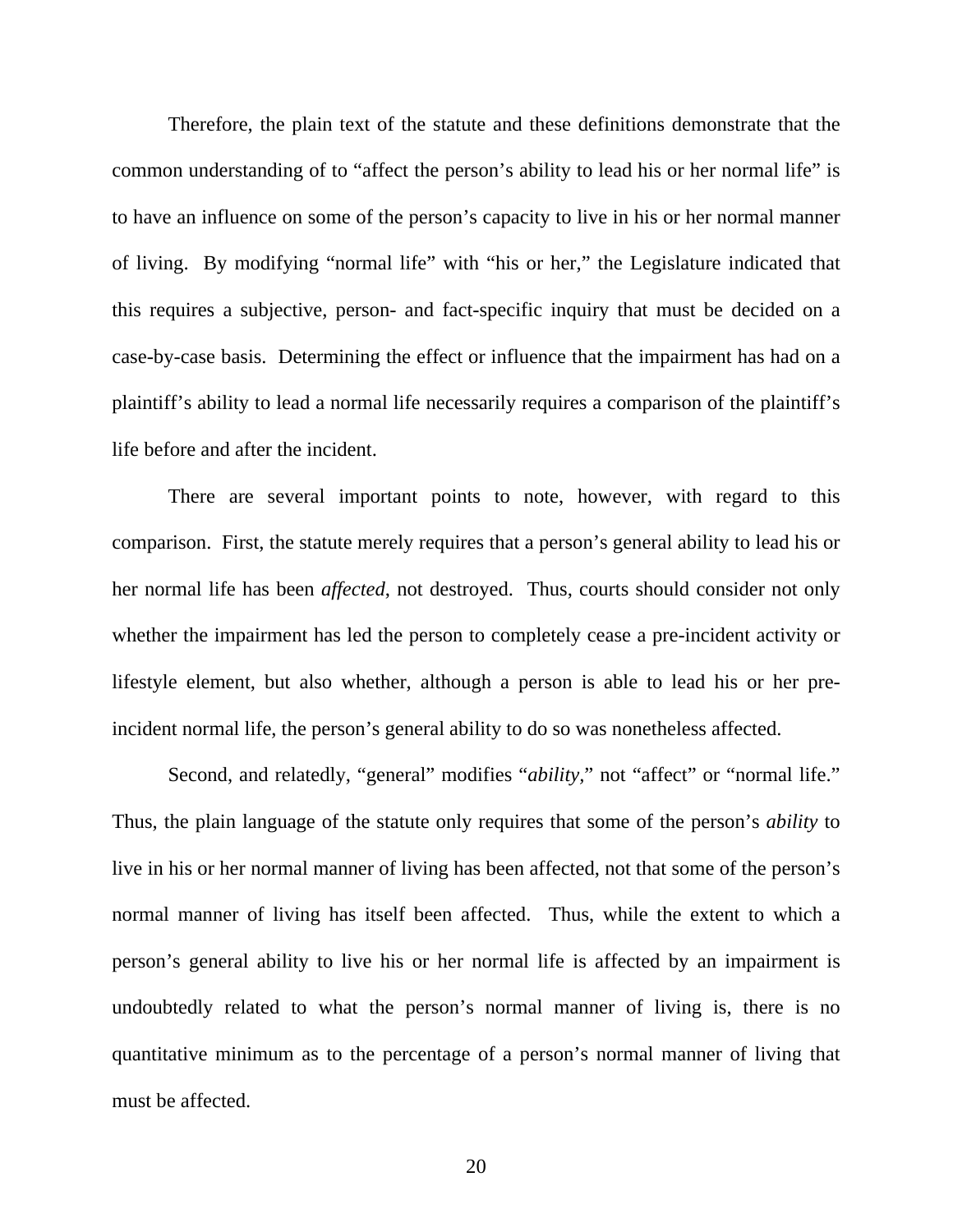Third, and finally, the statute does not create an express temporal requirement as to how long an impairment must last in order to have an effect on "the person's general ability to live his or her normal life." To begin with, there is no such requirement in the plain language of the statute. Further, MCL 500.3135(1) provides that the threshold for liability is met "if the injured person has suffered death, serious impairment of body function, or permanent serious disfigurement." While the Legislature required that a "serious disfigurement" be "permanent," it did not impose the same restriction on a "serious impairment of body function." Finally, to the extent that this prong's language reflects a legislative intent to adopt this portion of *Cassidy* in some measure,<sup>16</sup> *Cassidy* expressly rejected a requirement of permanency to meet the serious impairment threshold. *Cassidy*, 415 Mich at 505-506 (noting that "two broken bones, 18 days of hospitalization, 7 months of wearing casts during which dizzy spells further affected his mobility, and at least a minor residual effect one and one-half years later are sufficiently serious to meet the threshold requirement of serious impairment of body function").

Despite the fact that the language of the statute was plain, the *Kreiner* majority deviated significantly from the statutory text in its interpretation of this prong. To begin with, the *Kreiner* majority erred in its interpretation of the phrase "that affects the person's general ability" for two reasons. First, it selectively quoted only the dictionary

 <sup>16</sup> Although some of this prong's text is derived from *Cassidy,* the Legislature made important modifications. The *Cassidy* Court stated that the serious impairment threshold "looks to the effect of an injury on the person's general ability to live a normal life," *Cassidy*, 415 Mich at 505, and the Legislature rejected that the standard for "a" normal life was objective.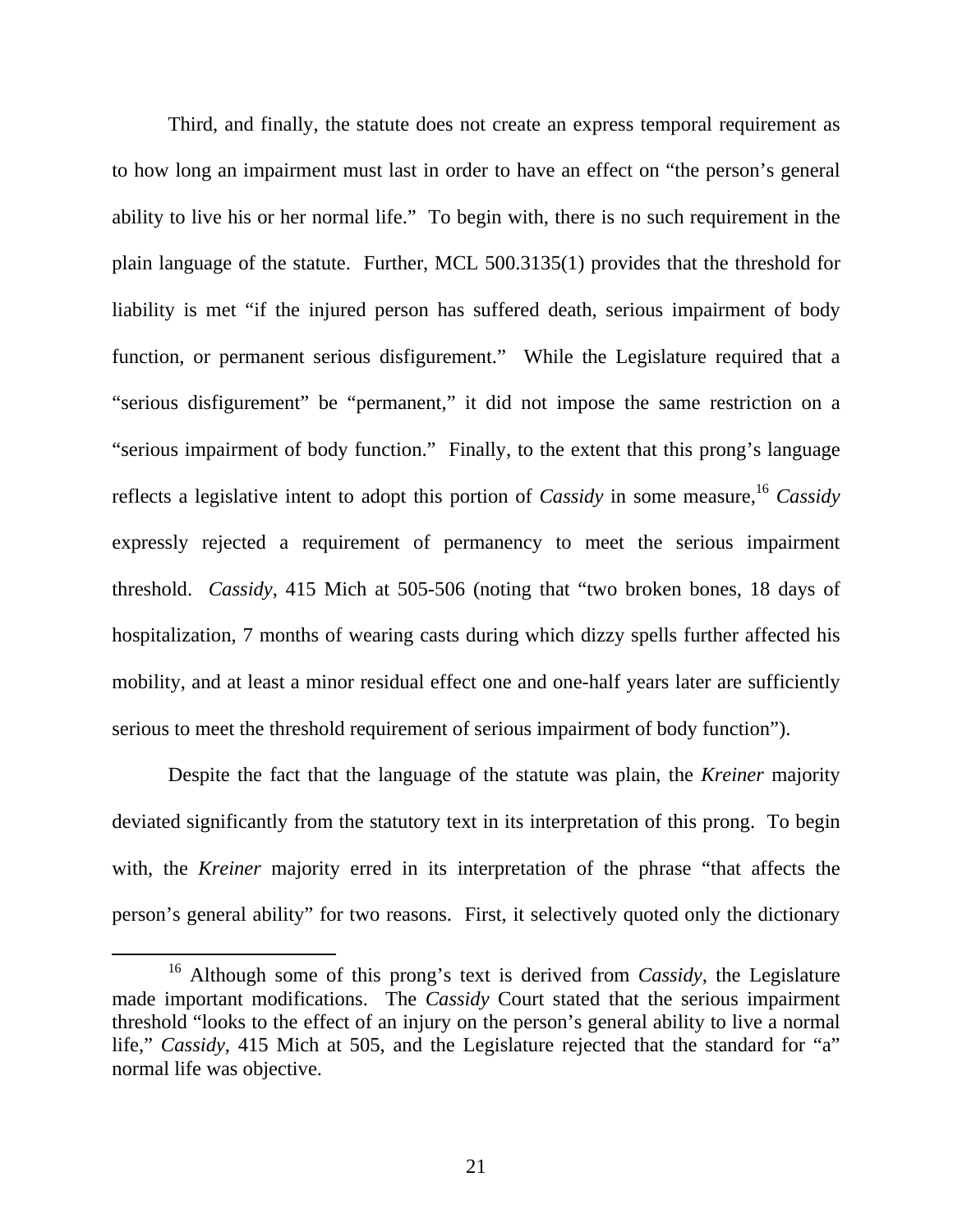definitions of "general" that best supported its conclusions. It gave one definition for this word, "'the whole; the total; that which comprehends or relates to all, or the chief part; a general proposition, fact, principle, etc.;—opposed to particular; that is, opposed to special," and then relied on definitions of "in general" and "generally" to conclude that "general" means "'for the most part.'" *Kreiner*, 471 Mich at 130, quoting *Webster's New International Dictionary*. *Webster's*, however, offers *10* definitions of the adjective "general," many of which are similar to definitions quoted above from *The American Heritage Dictionary*. Moreover, of these 10 definitions, the majority chose the most restrictive, even though, as discussed above, it does not make the most sense in this context. And, even then, the *Kreiner* majority looked to other forms of the word. Second, the *Kreiner* majority stated that "[t]he starting point in analyzing whether an impairment affects a person's 'general,' i.e., overall, ability to lead his normal life should be identifying how his life has been affected, by how much, and for how long." *Kreiner*, 471 Mich at 131. Although other portions of the *Kreiner* majority opinion more carefully stated that the test was the effect on a person's general ability, this particular reasoning could be pulled out of context to suggest that courts should focus on how much the impairment affects a person's *life*, instead of how much it affects the person's *ability* to live his or her life.

Further, the *Kreiner* majority significantly erred in its interpretation of "to lead his or her normal life." It relied on a dictionary to define "lead" as "to conduct or bring in a particular course." Notably, depending on how this definition is interpreted, it may have a similar meaning to "live" or "pass" when "conduct" and "course" are given a certain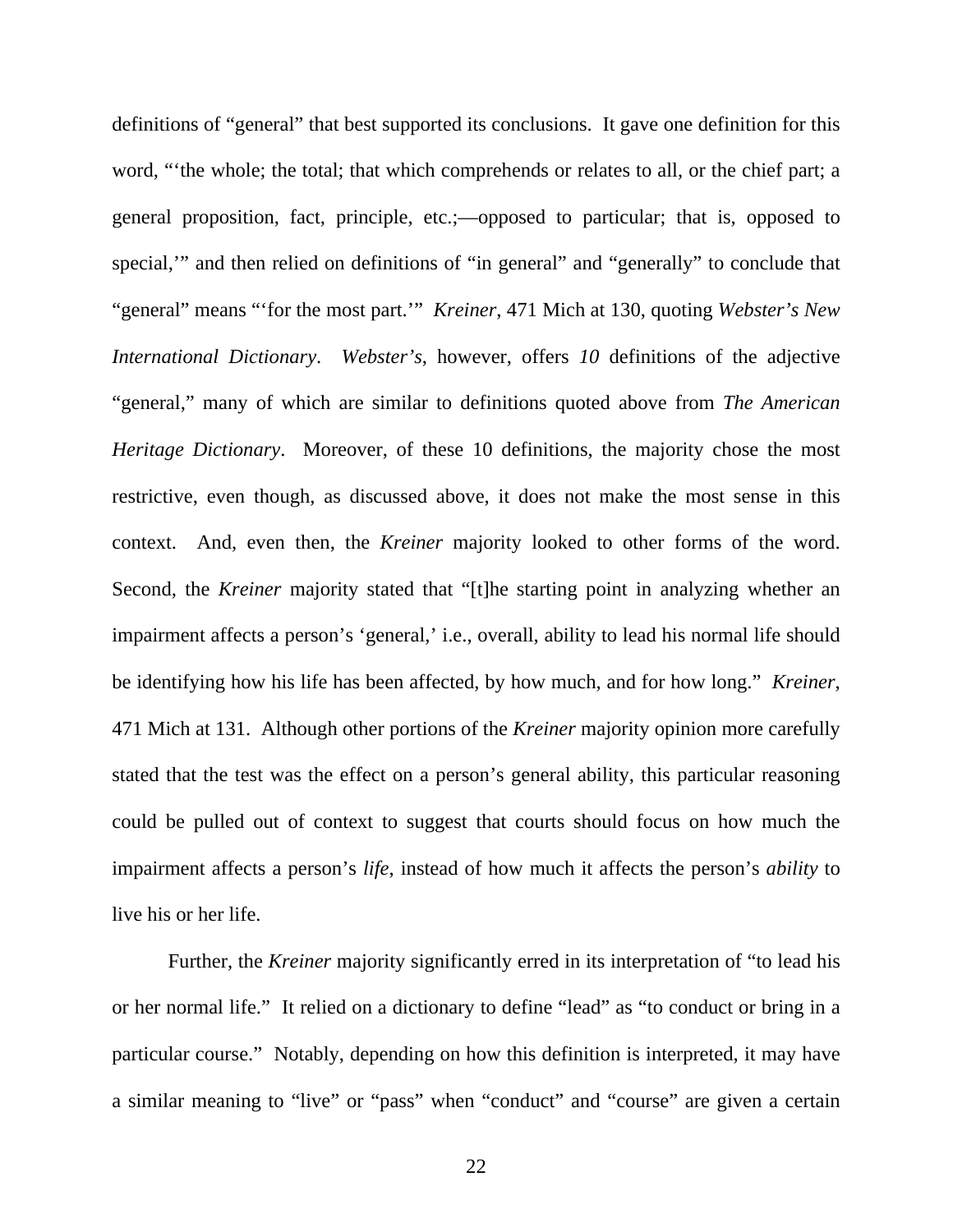meaning. "Conduct" can mean "to behave or act," and "course" can mean "[a] mode of action or behavior" or "[a] typical or natural manner of proceeding or developing: customary passage . . . ." *The American Heritage Dictionary*, *Second College Edition* (1982). The meaning of "to behave or act in his or her typical or natural manner of proceeding" may be similar to "living in his or her normal manner of living."

Beyond this point, however, the *Kreiner* majority went astray and gave the statute a labored interpretation inconsistent with common meanings and common sense. Applying its chosen definition of "lead," the majority concluded that "the effect of the impairment on the course of a plaintiff's entire normal life must be considered," and if "the course or trajectory of the plaintiff's normal life has not been affected, then the plaintiff's 'general ability' to lead his normal life has not been affected . . . ." *Kreiner*, 471 Mich at 131. In other words, the *Kreiner* majority held that the "common meaning" of whether an impairment has affected "the person's general ability to lead his or her normal life" is whether it has affected the person's general ability to conduct the course or trajectory of his or her entire normal life. This "common meaning" is quite different from the actual statutory text in form and substance. Significantly, the *Kreiner* majority's interpretation of the statute interjects two terms that are not included in the statute *or* the dictionary definitions of the relevant statutory language: "*trajectory*" and "*entire*." Both terms create ambiguity where the original statutory text had none, and the *Kreiner*  majority thus erred by selectively defining the words used in definitions of statutory terms in order to shift away from the common meaning that the words have in the context of MCL 500.3135(7).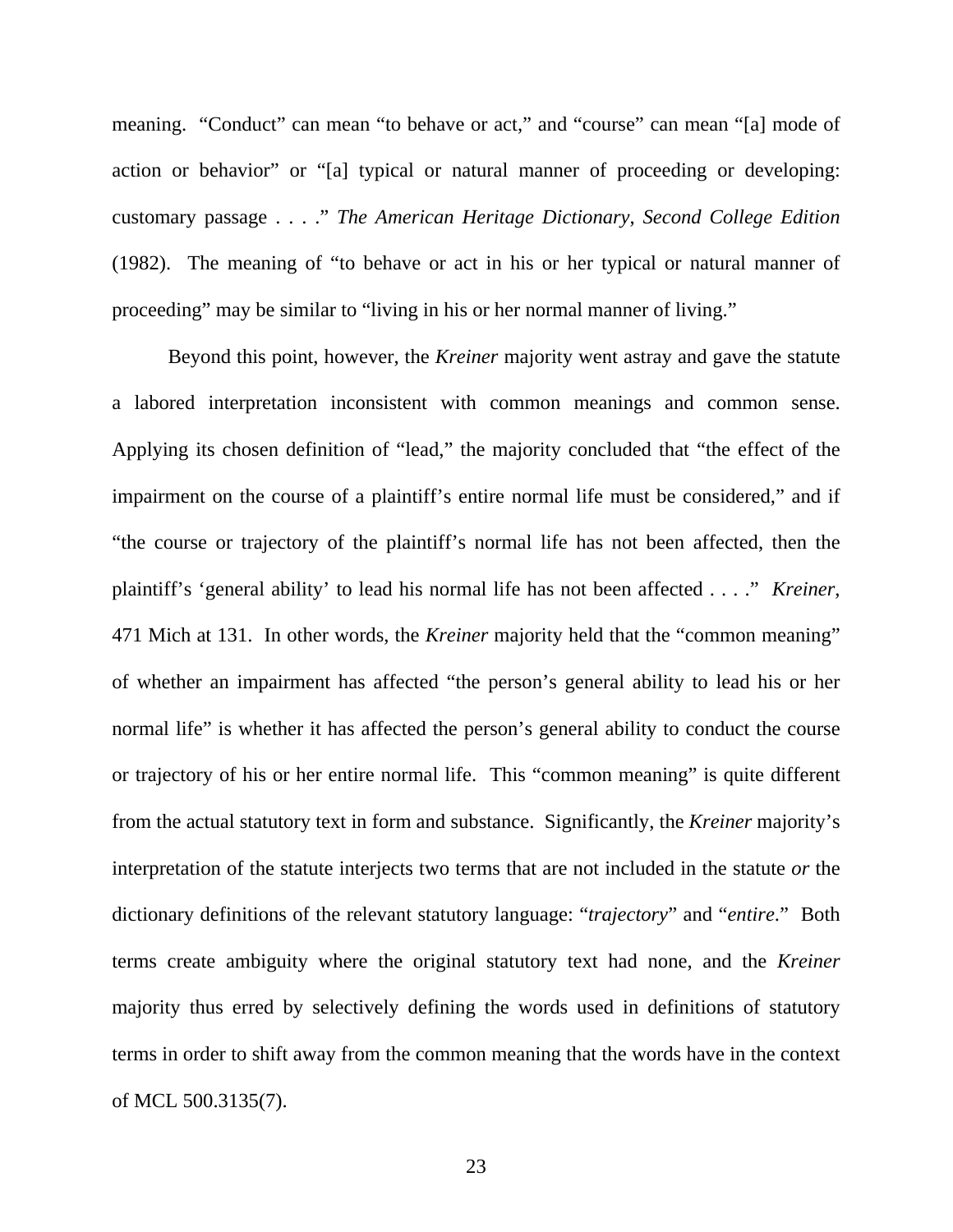As to the first addition, while "trajectory" is a synonym for "course" when "course" is defined as, for example, "[t]he direction of continuing movement," *The American Heritage Dictionary*, *Second College Edition* (1982), it is not a synonym for the definition of "course" that makes sense in the context of defining a "general ability to lead his or her normal life." When "conduct" is used with this definition of "course," it has the very different meaning of "[t]o direct the course of; control." *Id.* The plain language of the statute does not suggest that the Legislature's intent was to address the effect of an impairment on the person's ability to control the direction of their life, as opposed to its effect on the person's ability to live in his or her normal manner of living. Yet the majority managed to imply this meaning by inserting "trajectory" as a synonym for "course," thereby shifting the meaning of "course" from the most natural contextual reading of the word. The use of "trajectory" and the suggestion that "course" should be understood to mean "the direction of continuing movement," instead of "a mode of action or behavior," creates ambiguity by implying a sense of permanence that is inconsistent with, and does not make sense in the context of, the actual statutory language.

As to the second addition, the majority modified the statutory language "his or her normal life" with "entire," a modification that it apparently created out of thin air, <sup>17</sup> thereby creating an ambiguity that had not previously existed in the statutory text. The

<sup>&</sup>lt;sup>17</sup> The *Kreiner* majority did define "in general" as "with respect to the entirety" when interpreting "general ability." *Kreiner*, 471 Mich at 130. But, even assuming that it is proper to use the definition of the phrase "in general" to define the adjective "general," the Legislature used general to modify *ability*, not life.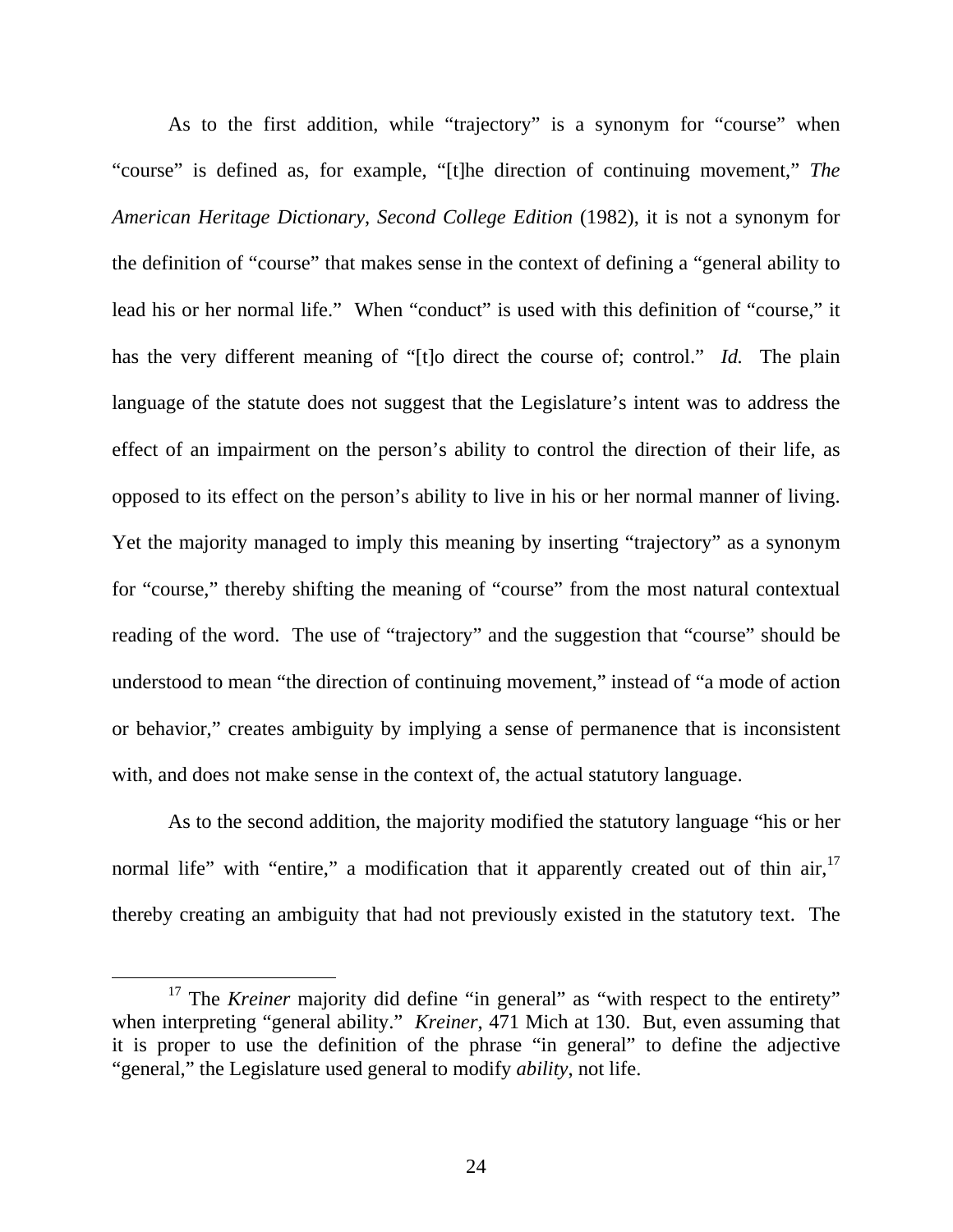word "life" has more than one meaning. As noted, it can refer to the meaning that would be commonly understood to apply in the context of the statutory language, which is "a manner of living." It also can refer to "[t]he interval of time between birth and death; lifetime." *The American Heritage Dictionary*, *Second College Edition* (1982). The differences are significant: whereas the first meaning refers to the day-to-day process of living, the second is a finite measure that encompasses all of one's time on earth. Although "entire" could modify either meaning of "life," it is probably more commonly used to modify the second. Thus, by inserting "entire," the *Kreiner* majority created an ambiguity that is not present in the original statutory text because the second, finite definition of "life" does not make sense in the context of the actual statutory language. It would be unusual to refer to someone's general ability to lead his or her normal "lifetime" or "interval of time between life and death." At best, this would seem to refer to an effect on the person's life expectancy, but this would not be a subjective inquiry, and it is an impossible leap from any common understanding of the statutory language.<sup>18</sup> At a minimum, using the modifier "entire" reinforces the general sense of permanence that is also created by the insertion of "trajectory," but which, as explained, is not in the actual statutory text. Because the *Kreiner* majority created ambiguity where there was none, and crafted a statutory interpretation that is, in effect, a judicially constructed house of cards, we hold that it incorrectly interpreted the third prong of MCL 500.3135(7).

 $18$  It is also to some extent accounted for in another threshold in MCL 500.3135(1): death.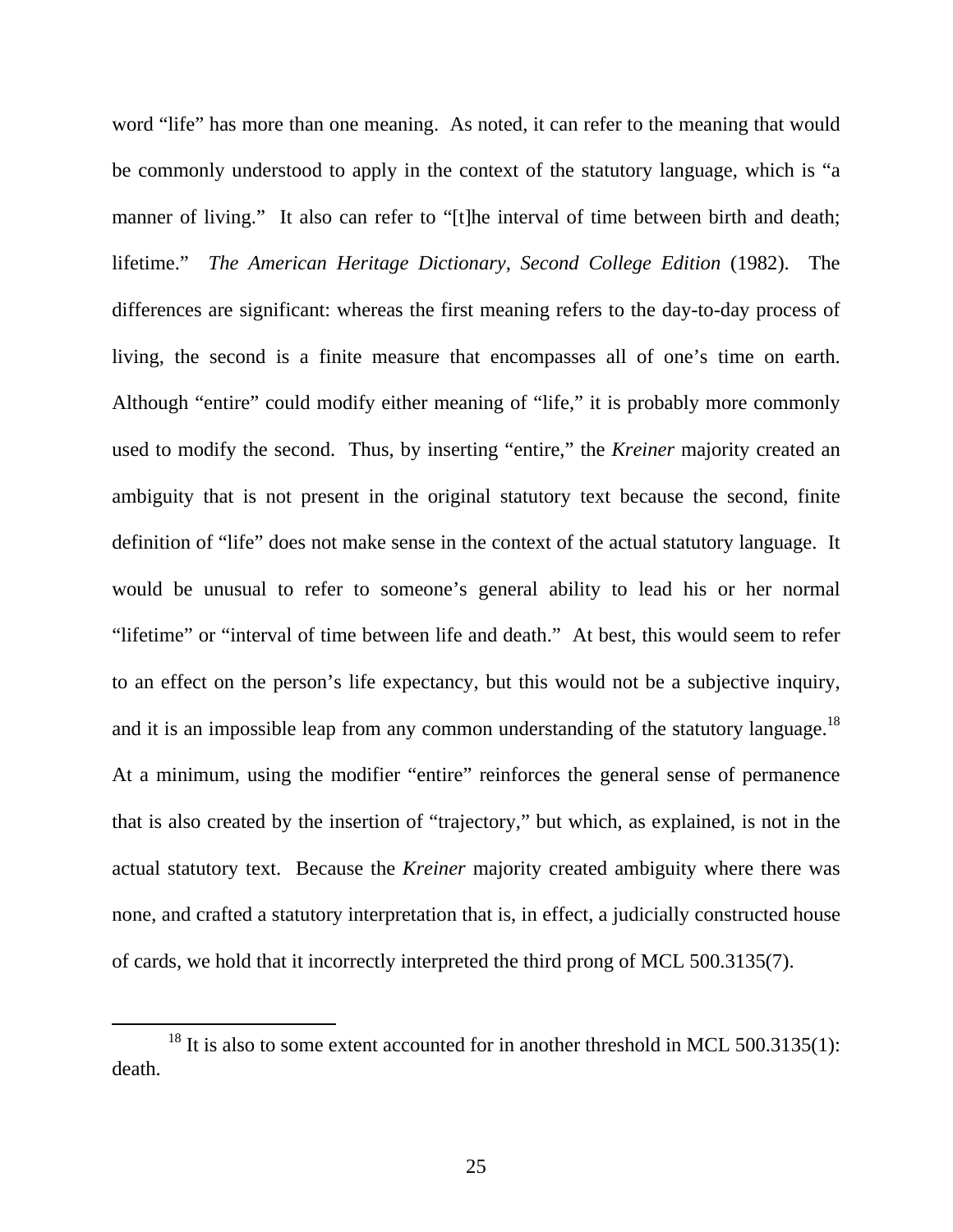The *Kreiner* majority aggravated this error, and departed even more dramatically from the statutory text, by providing an extra-textual "nonexhaustive list of objective factors" to be used to compare the plaintiff's pre- and post-incident lifestyle. These factors are: "(a) the nature and extent of the impairment, (b) the type and length of treatment required, (c) the duration of the impairment, (d) the extent of any residual impairment, and (e) the prognosis for eventual recovery." *Kreiner*, 471 Mich at 133.19 The Legislature has unambiguously defined the "serious impairment of body function," and the role of this Court is to apply the plain language of that definition, not to improve it with a list of judicially created factors that are not necessarily based in the statute's text. In fact, at least some of the *Kreiner* majority's factors have no basis in the statutory text and are instead derived from its extra-textual and extra-definitional additions to the actual statutory language, "entire" and "trajectory," and serve to reinforce the ambiguity that its interpretation of the third prong created, especially given that all of the factors expressly or impliedly include a temporal component. Because the factors adopted by the *Kreiner* majority are not based in the statutory text, and this Court's role is to apply the

<sup>&</sup>lt;sup>19</sup> The majority correctly observes that I do not object to courts employing factors when applying statutes in many circumstances. I certainly object, however, to courts doing so in a manner that not only perverts the statutory language but is also unsupported by, and inconsistent with, the legislative intent expressed by the statutory language, as the *Kreiner* majority did.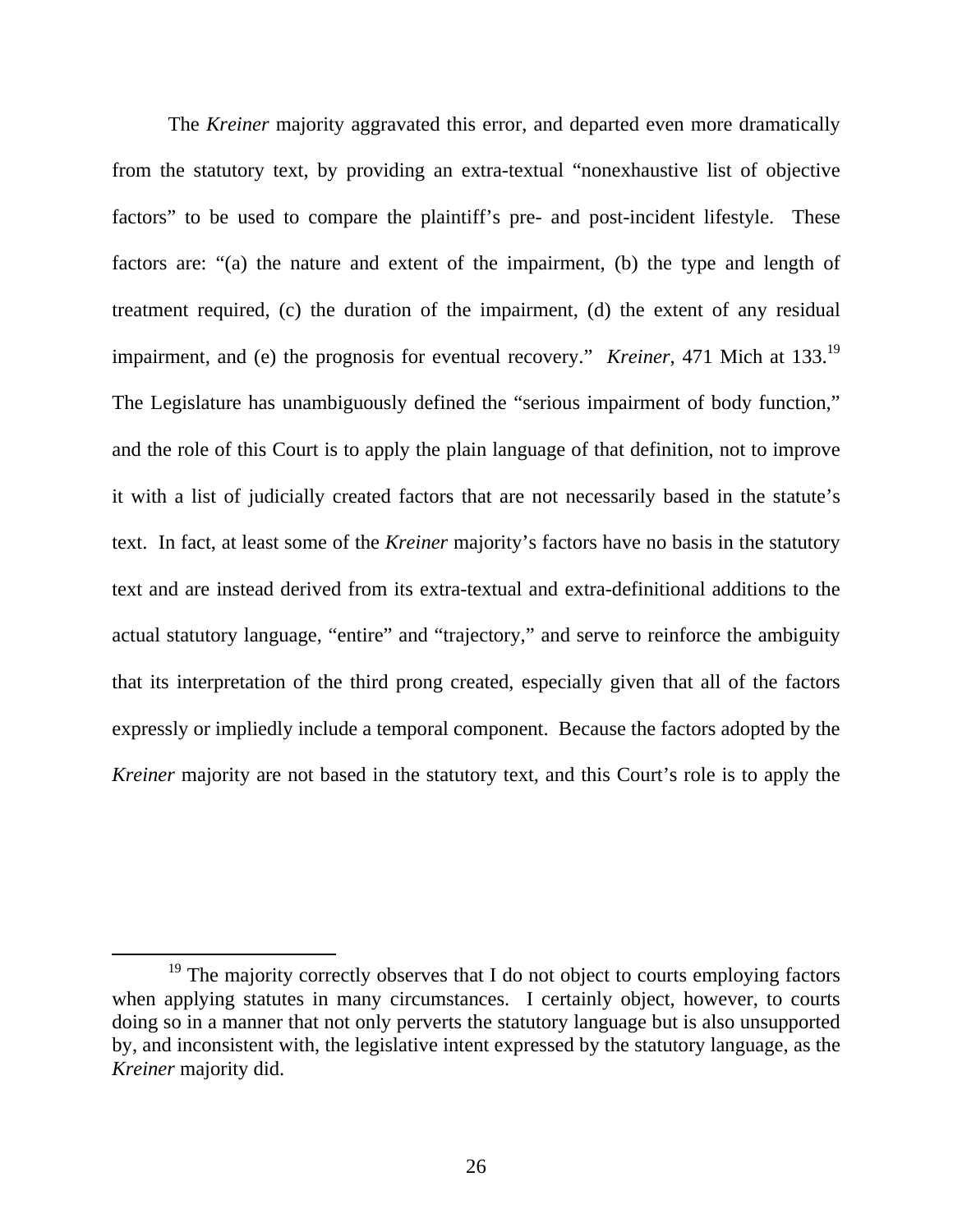unambiguous statutory language, not improve it, we hold that the majority erred by adopting them.20

In summary, the *Kreiner* majority's interpretation of the third prong departed from the idea that a court "should not casually read anything into an unambiguous statute that is not within the manifest intent of the Legislature as derived from the words of the statute." *Kreiner*, 471 Mich at 157 (CAVANAGH, J., dissenting). Indeed, as I remarked in dissent, the *Kreiner* majority's "interpretation" of the plain language of MCL 500.3135(7) was a "chilling reminder that activism comes in all guises, including socalled textualism." *Kreiner*, 471 Mich at 157. Therefore, we hold that the *Kreiner*  majority's interpretation of this prong, including the list of non-exhaustive factors, is not based in the statute's text and is incorrect.

 <sup>20</sup> Indeed, the potential for the *Kreiner* majority's interpretation to be read in a manner that is inconsistent with the statute has been realized in lower court decisions. For example, in *Gagne v Schulte*, unpublished opinion per curiam of the Court of Appeals, issued February 28, 2006 (Docket No. 264788), the Court of Appeals held that a plaintiff had not suffered a serious impairment of body function even though her knee injury resulted in surgery and severe restrictions on her movement for a year after the accident, indefinite continuing restrictions on her ability to perform her pre-accident job and other activities in which she participated before the accident, and a permanent loss of stability in her knee and an increased risk of osteoarthritis. The majority reasoned that these impairments were insufficient to meet the threshold because she might someday be able to resume some activities with a knee brace and "there is no evidence that this period of decreased function affected her life so extensively that it altered the trajectory or course of her entire normal life." *Id*., unpub op at 2. Indeed, the majority's reasoning seemed to consider whether the plaintiff's ability to control the direction of her entire life had been altered, rather than her ability to live her life in a normal manner, given that it found the threshold was not met despite evidence that the plaintiff had continuing restrictions on movement, activities, and work, and medically documented long-term damage.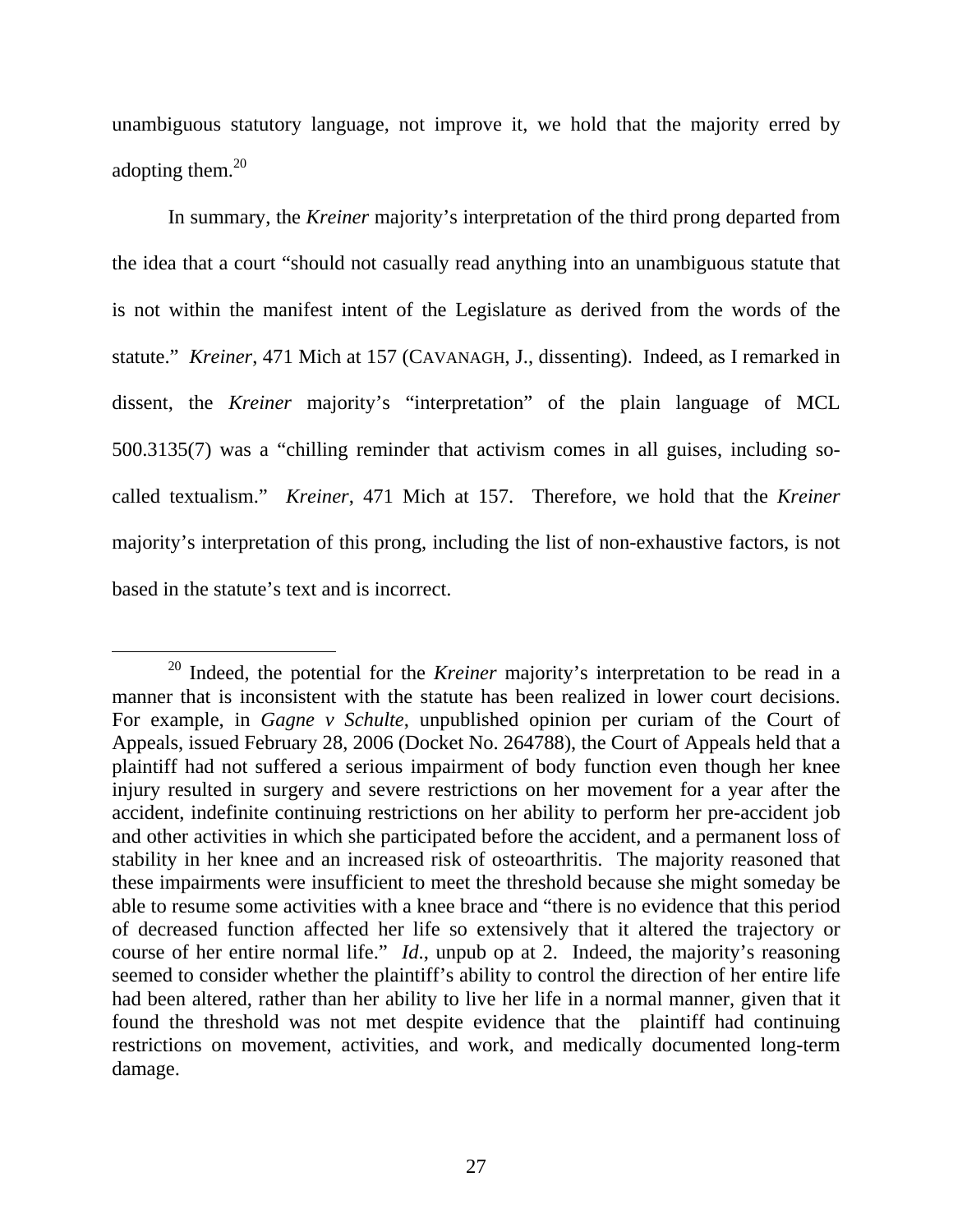#### 3. STARE DECISIS: SHOULD *KREINER* BE OVERRULED?

To the extent that the *Kreiner* majority's interpretation of the statute was inconsistent with the foregoing approach, and departed from the legislative intent expressed in the unambiguous language of the statute, we hold that it was wrongly decided. Given this conclusion, the question is whether it should be overruled. We hold that it should be.  $21$ 

Under the doctrine of stare decisis, "principles of law deliberately examined and decided by a court of competent jurisdiction should not be lightly departed." *Brown v Manistee Co Rd Comm*, 452 Mich 354, 365; 550 NW2d 215 (1996) (citations and quotation marks omitted). Indeed, in order to "'avoid an arbitrary discretion in the courts, it is indispensable that [courts] should be bound down by strict rules and precedents which serve to define and point out their duty in every particular case that comes before them . . . .'" *Petersen v Magna Corp*, 484 Mich 300, 314-315; 773 NW2d

 $21$  The dissenters' stare decisis protestations should taste like ashes in their mouths. To the principles of stare decisis, to which they paid absolutely no heed as they denigrated the wisdom of innumerable predecessors, the dissenters now would wrap themselves in its benefits to save their recent precedent.

Ironically, the very doctrine and approach that the dissent vehemently claims to adhere to today, from *Robinson v Detroit,* 462 Mich 439; 613 NW2d 307 (2000), was not so faithfully applied by the members of the dissent in the past. Indeed, the members of the dissent have overruled caselaw without even paying lip service to *Robinson*, see, e.g., *People v Anstey*, 476 Mich 436; 719 NW2d 579 (2006), or after engaging in a cursory or limited analysis of the factors that they claim fidelity to today. See, e.g., *Wesche v Mecosta Co Rd Comm*, 480 Mich 75, 91 n 13 (2008); *Al-Shimmari v Detroit Med Ctr*, 477 Mich 280, 297 n 10; 731 NW2d 29 (2007); *Neal v Wilkes*, 470 Mich 661, 667 n 8; 685 NW2d 648 (2004); *People v Hickman*, 470 Mich 602, 610 n 6; 684 NW2d 267 (2004); *Mack v Detroit*, 467 Mich 186, 203 n 19; 649 NW2d 47 (2002).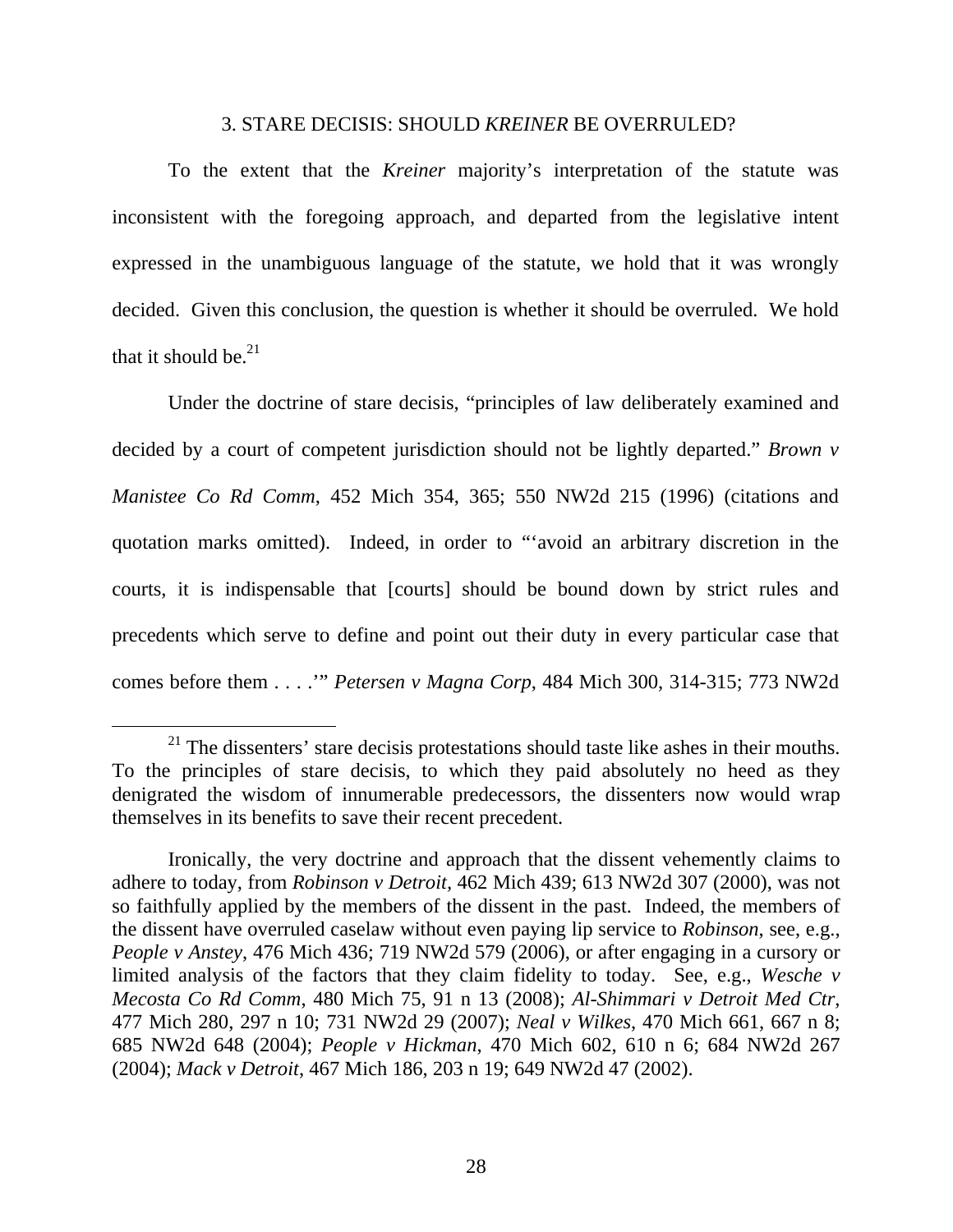564 (2009) (opinion by KELLY, C.J.), quoting The Federalist No. 78, p 471 (Alexander Hamilton) (Clinton Rossiter ed, 1961). As the United States Supreme Court has stated, the doctrine "promotes the evenhanded, predictable, and consistent development of legal principles, fosters reliance on judicial decisions, and contributes to the actual and perceived integrity of the judicial process." *Payne v Tennessee*, 501 US 808, 827; 111 S Ct 2597; 115 L Ed 2d 720 (1991).

Despite its importance, stare decisis is neither an "inexorable command," *Lawrence v Texas*, 539 US 558, 577; 123 S Ct 2472; 156 L Ed 2d 508 (2003), nor "a mechanical formula of adherence to the latest decision . . . ." *Helvering v Hallock*, 309 US 106, 119; 60 S Ct 444; 84 L Ed 604 (1940). Ultimately, it is an attempt "to balance two competing considerations: the need of the community for stability in legal rules and decisions and the need of courts to correct past errors." *Petersen*, 484 Mich at 314. As a reflection of this balance, there is a presumption in favor of upholding precedent, but this presumption may be rebutted if there is a special or compelling justification to overturn precedent. *Id.* at 319-320. In determining whether a special or compelling justification exists, a number of evaluative criteria may be relevant, *id*., but overturning precedent requires more than a mere belief that a case was wrongly decided. See *Brown*, 452 Mich at  $365^{22}$ 

 <sup>22</sup> In *Petersen*, Chief Justice KELLY provided a non-exhaustive list of criteria that may be considered, but none of the criteria is determinative, and they need only be evaluated if relevant. See *Petersen*, 484 Mich at 320.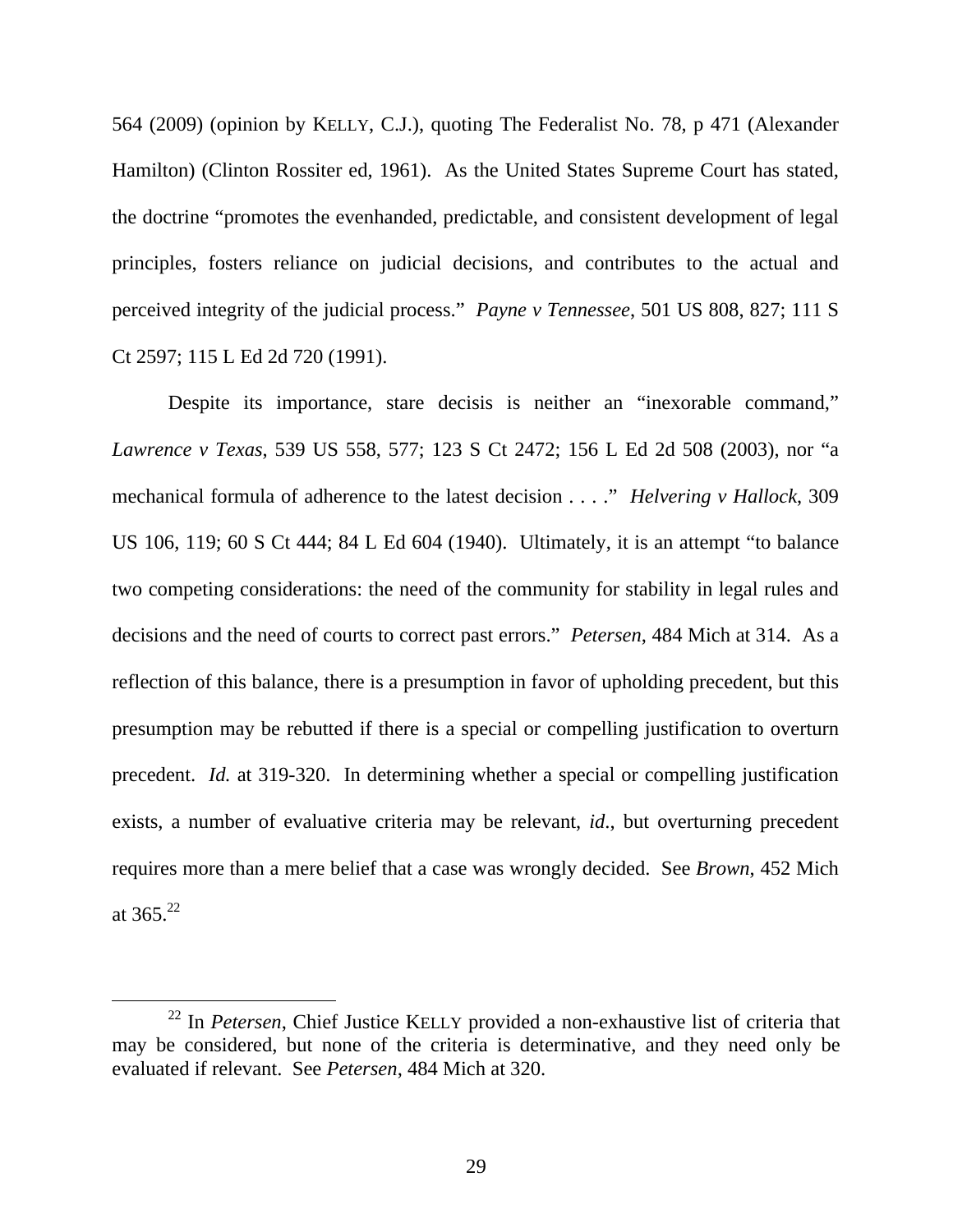In determining whether *Kreiner* should be overruled, I find several evaluative criteria particularly relevant: (1) "whether the rule has proven to be intolerable because it defies practical workability," (2) "whether reliance on the rule is such that overruling it would cause a special hardship and inequity," (3) "whether upholding the rule is likely to result in serious detriment prejudicial to public interests," and (4) "whether the prior decision was an abrupt and largely unexplained departure from precedent." *Petersen*, 484 Mich at 320. As applied here, on the balance, these criteria weigh in favor of overturning *Kreiner*.

The first criterion weighs heavily in favor of overruling *Kreiner* because the *Kreiner* majority's departure from the plain language of MCL 500.3135(7) defies practical workability. As discussed above, the majority took unambiguous statutory text and, through linguistic gymnastics, contorted it into a confusing and ambiguous test. Appellate litigation arising out of MCL 500.3135(7) has greatly increased since *Kreiner*<sup>23</sup> and has resulted in confusion. To begin with, the lower courts' application of *Kreiner*  has led to inconsistent interpretation of the statutory language, with similarly situated

 <sup>23</sup> In the six years since *Kreiner* was decided, there have been *three times* as many Court of Appeals cases citing MCL 500.3135(7) as there were in the nine years between when the amendment was enacted and *Kreiner* was decided. In the nine years between when the amendment became effective and when *Kreiner* was decided, only 86 Court of Appeals cases cited MCL 500.3135(7). As of May 27, 2010, in the six years since the *Kreiner* decision was issued, there have been *254* Court of Appeals cases citing MCL 500.3135(7).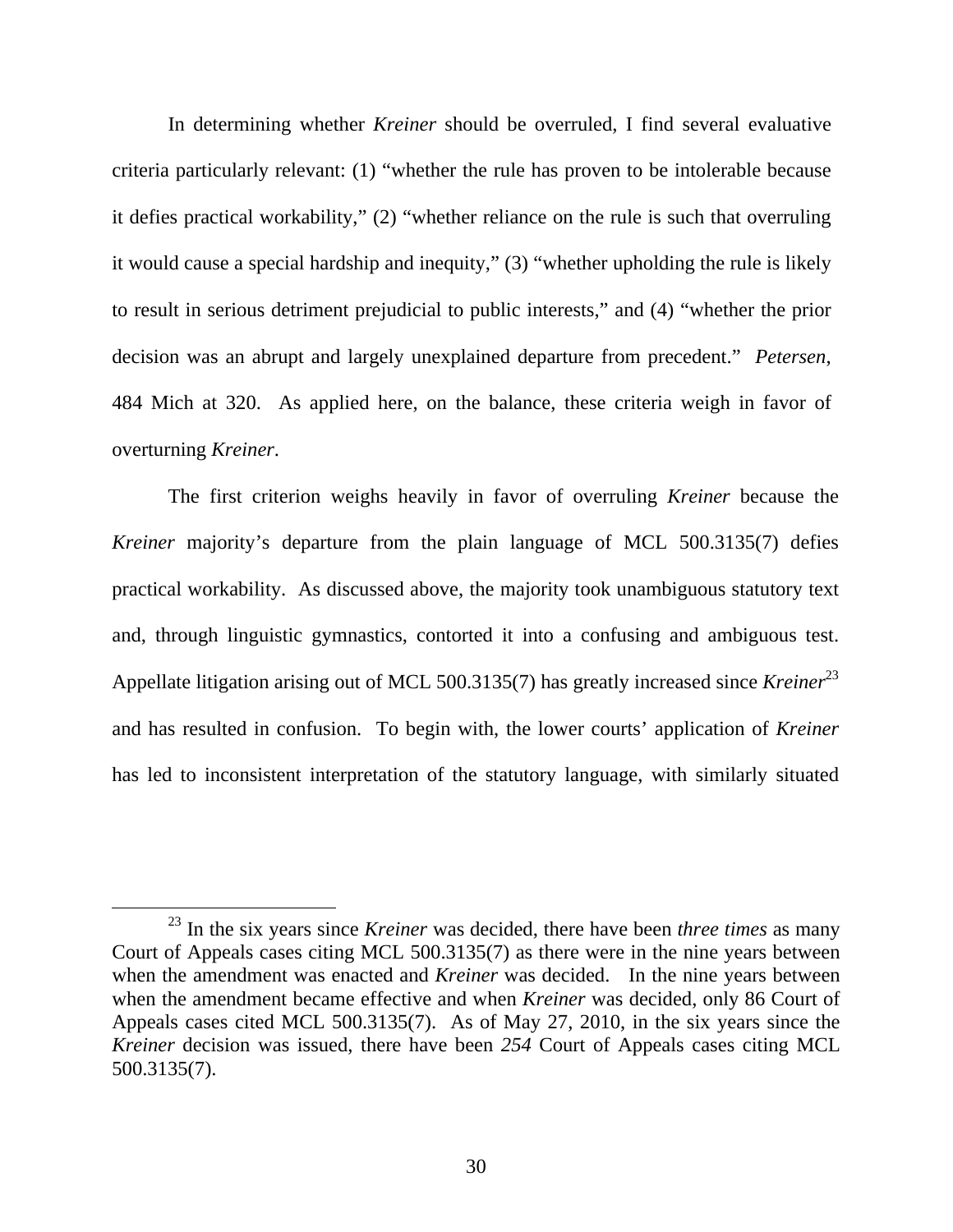plaintiffs being treated differently by different courts.<sup>24</sup> Further, some courts have interpreted *Kreiner* to create a threshold that is higher than that in *Cassidy* or *DiFranco*, primarily by reading the *Kreiner* majority's interpretation of the statute to effectively create a permanency requirement.<sup>25</sup> As discussed, this is contrary to the legislative intent expressed by the plain language of the statute. Because the *Kreiner* majority's interpretation of the third prong of MCL 500.3135(7) has created ambiguity where there was none, and increased litigation and confusion, the first factor weighs heavily in favor of overruling *Kreiner*.

Second, correcting the errors in the *Kreiner* majority's interpretation of MCL 500.3135(7) would not present an undue hardship to reliance interests, and this factor weighs in favor of overruling *Kreiner*. As this Court has explained when evaluating a similar factor in the past, "the Court must ask whether the previous decision has become

 <sup>24</sup> For example, in *Luther v Morris*, unpublished opinion per curiam of the Court of Appeals, issued January 18, 2005 (Docket No. 244483), the Court held that the plaintiff had suffered a serious impairment of body function where a dislocated elbow caused her to miss 52 days of work and significantly interfered with her ability to perform daily personal tasks for a while, but her life returned to normal within a couple of months after the accident. In contrast, in *Guevara v Martinez*, unpublished opinion per curiam of the Court of Appeals, issued May 24, 2005 (Docket No. 260387), the Court held that there was no serious impairment where the plaintiff suffered a dislocated right shoulder and a torn anterior rotator cuff that significantly interfered with his ability to perform daily personal tasks for a couple of months and prevented him from continuing work as a part-time construction worker during at least the surgery and multiple months of rehabilitation. The outcomes in these cases are difficult to reconcile.

<sup>25</sup> See footnote 20 of this opinion summarizing *Gagne v Schulte*, unpublished opinion per curiam of the Court of Appeals, issued February 28, 2006 (Docket No. 264788).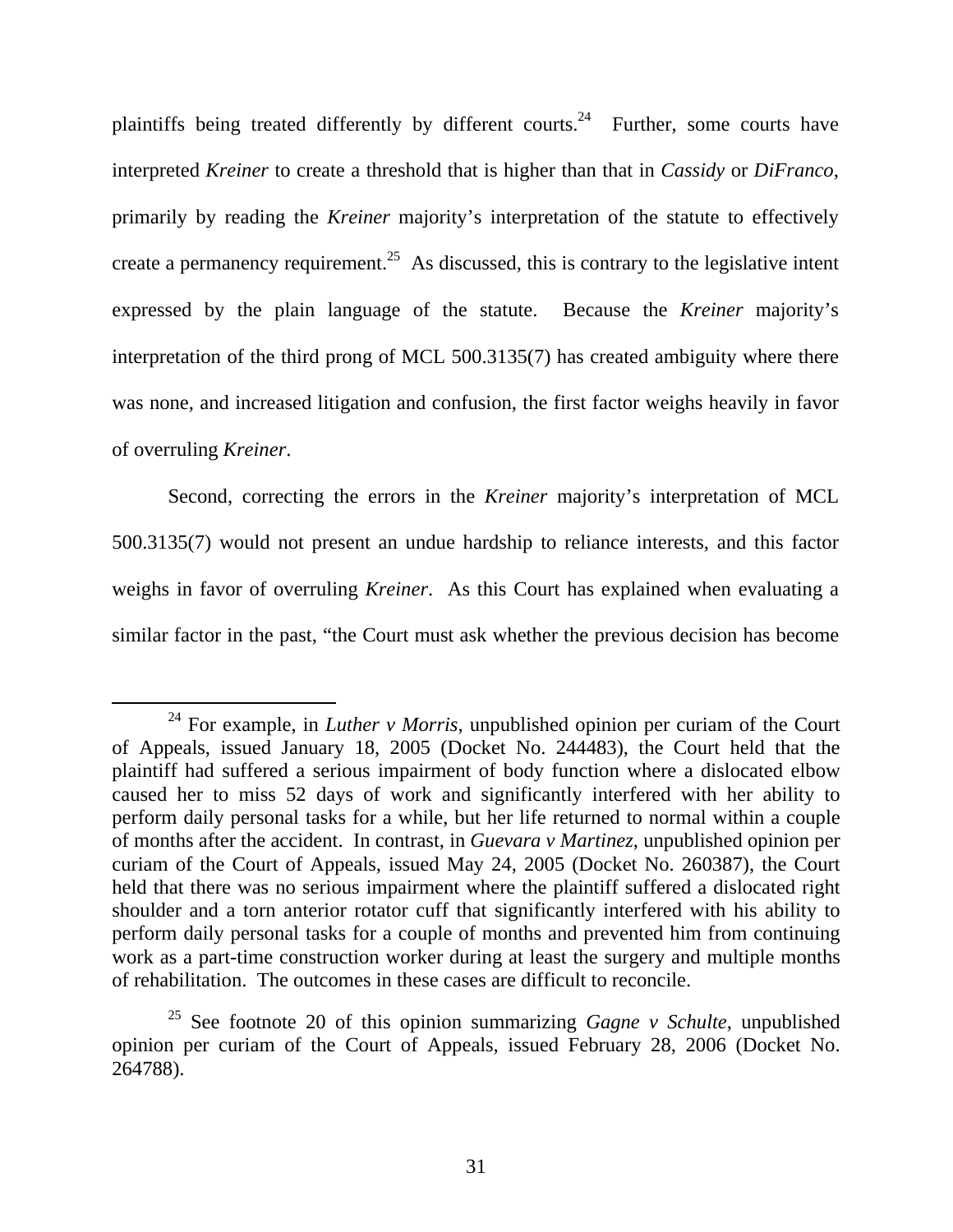so embedded, so accepted, so fundamental, to everyone's expectations that to change it would produce not just readjustments, but practical real-world dislocations." *Robinson v Detroit*, 462 Mich 439, 466; 613 NW2d 307 (2000). It further stated that this factor applies to cases that if overruled "even if they were wrongfully decided, would produce chaos." *Id.* at 466 n 26. *Kreiner* is not "so" embedded, accepted, or fundamental to expectations that chaos will result from overruling it. To begin with, *Kreiner* was decided only six years ago, and, while it was the first opinion from this Court interpreting MCL 500.3135(7), it was contrary to the plain text of the statute, which had been in place since 1995. As the *Robinson* majority explained, people normally rely on the words of the statute itself when looking for guidance on how to direct their actions. *Robinson*, 462 Mich at 467. Further, it is unlikely that motor vehicle drivers, and the victims of motor vehicle accidents, have altered their behavior in reliance on *Kreiner*.As noted by the *Robinson* majority, where a statute deals with the consequences of accidents, "it seems incontrovertible that only after the accident would . . . awareness [of this Court's caselaw] come," and "after-the-fact awareness does not rise to the level of a reliance interest because to have reliance the knowledge must be of the sort that causes a person or entity to attempt to conform his conduct to a certain norm before the triggering event." *Id.* at 466-467. Similarly, this statute generally involves motor vehicle accidents, and it strains credibility to think that the average driver and the average future injured party have altered their behavior in reliance on *Kreiner*.

The third criterion, the effect on the public interest, also weighs in favor of overruling *Kreiner*. Although there may be policy arguments on both sides regarding the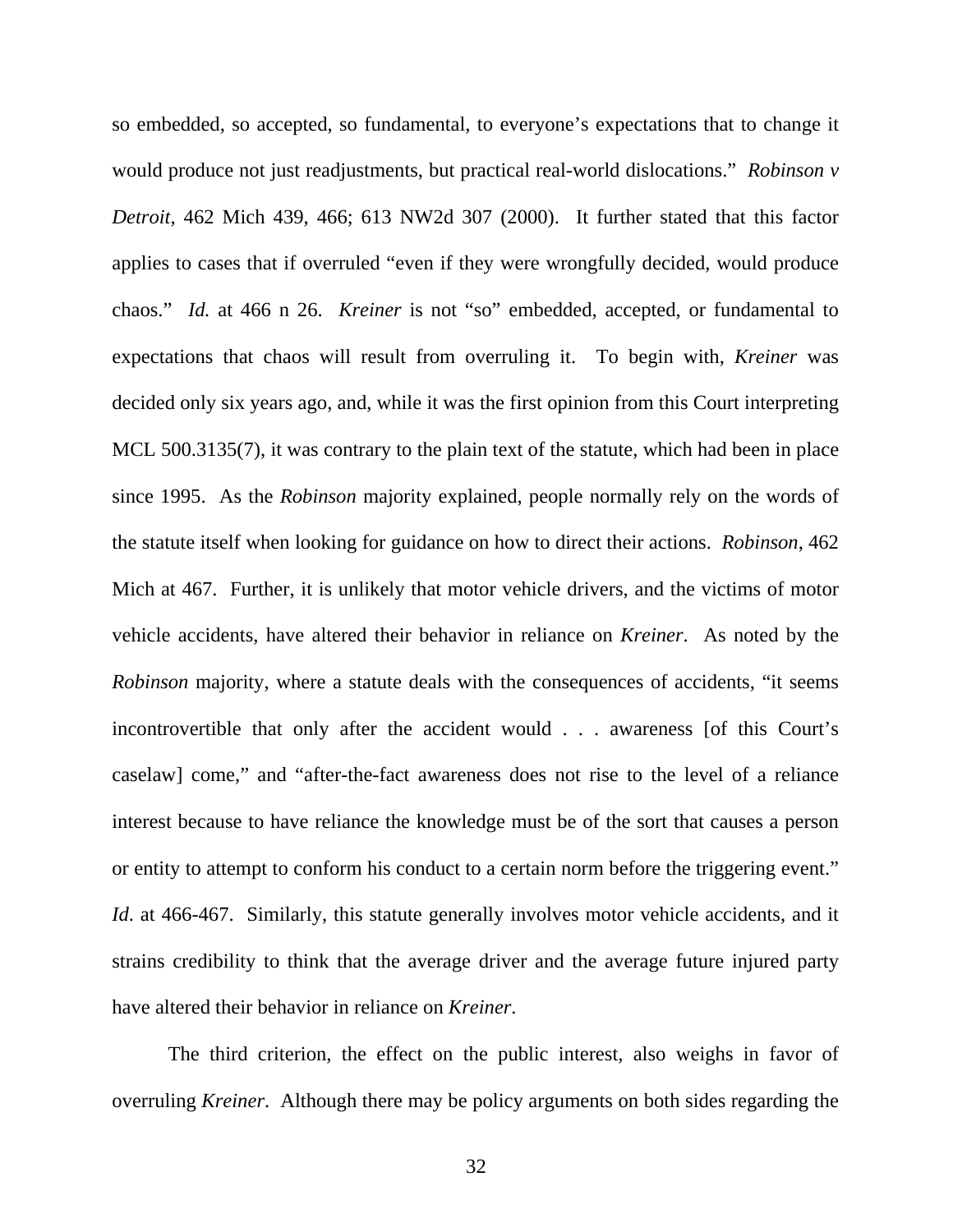costs and benefits of having a more or less difficult threshold for recovery under MCL 500.3135, our interpretation of the statute in this case is truer to the statute's text than that of the *Kreiner* majority, and, thus, our interpretation most closely reflects the policy balance struck by the Legislature.<sup>26</sup> In contrast, *Kreiner* altered the balance from that intended by the Legislature by imposing extra-textual burdens to meeting the threshold, and, as a result, it is difficult to argue that overruling *Kreiner* to restore the balance intended by the Legislature would hurt the public interest (or that affirming *Kreiner*  serves it).

Finally, the fourth criterion is neutral. *Kreiner* was not an abrupt change from precedent, but it did provide an interpretation of the statute that was not obvious from the statute's text.

On the basis of these evaluative criteria, we hold that *Kreiner* should be overruled.

#### 4. SUMMARY OF LEGISLATIVE TEST

On the basis of the foregoing, the proper interpretation of the clear and unambiguous language in MCL 500.3135 creates the following test.

 $26$  The dissent devotes a significant amount of time conducting what is essentially a policy analysis hypothesizing about the disastrous effects that this opinion will have on the insurance industry and, thus, concluding that we are undoing the legislative compromise that was the general backdrop of the no-fault act. While I am cognizant of the legislative compromise, I am less convinced than the dissent that this Court's role is to conduct an independent policy analysis to determine whether the plain language of an amendment adopted by the Legislature, 20 years after the no-fault act was originally adopted, is inconsistent with the overall act's general purposes. Even assuming arguendo that it could be, I do not believe that broad statements regarding the general purpose of the act's adoption in 1973 trump the intent expressed by the Legislature in the plain language of a later amendment to the act.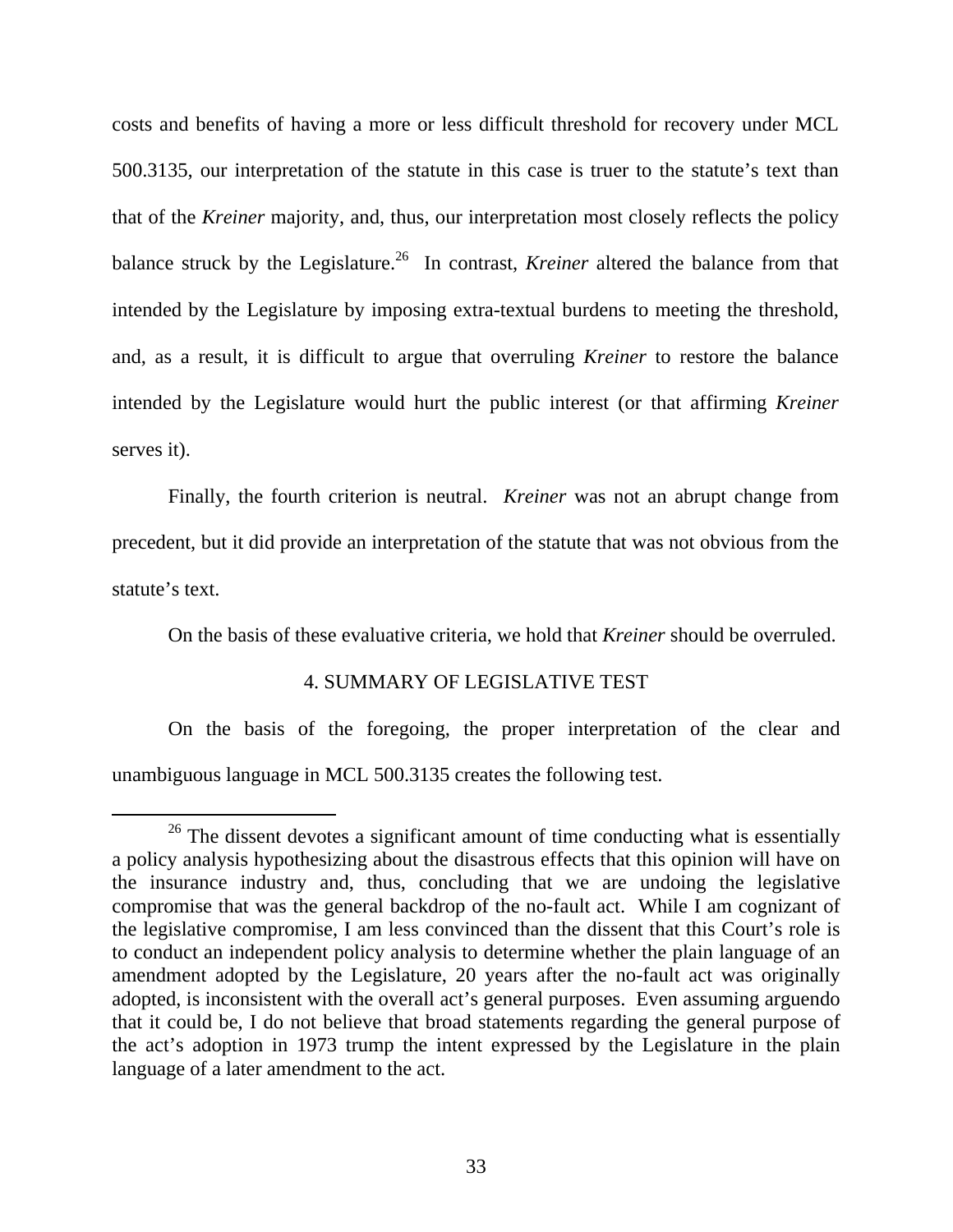To begin with, the court should determine whether there is a factual dispute regarding the nature and the extent of the person's injuries, and, if so, whether the dispute is material to determining whether the serious impairment of body function threshold is met. MCL  $500.3135(2)(a)(i)$  and  $(ii).^{27}$  If there is no factual dispute, or no material factual dispute, then whether the threshold is met is a question of law for the court. *Id*.

If the court may decide the issue as a matter of law, it should next determine whether the serious impairment threshold has been crossed. The unambiguous language of MCL 500.3135(7) provides three prongs that are necessary to establish a "serious impairment of body function": (1) an objectively manifested impairment (observable or perceivable from actual symptoms or conditions) (2) of an important body function (a body function of value, significance, or consequence to the injured person) that (3) affects the person's general ability to lead his or her normal life (influences some of the plaintiff's capacity to live in his or her normal manner of living).

The serious impairment analysis is inherently fact- and circumstance- specific and must be conducted on a case-by-case basis. As stated in the *Kreiner* dissent, "[t]he Legislature recognized that what is important to one is not important to all[;] a brief impairment may be devastating whereas a near permanent impairment may have little

 $27$  As discussed in footnotes 7 and 8 of this opinion, this provision may unconstitutionally conflict with MCR  $2.116(C)(10)$  in certain cases. If it does, then a court should only apply MCL 500.3135(2) to the extent that it is consistent with MCR  $2.116(C)(10)$ . We do not reach this issue today, however, because there is no material factual dispute over any fact necessary to determining whether the serious impairment threshold has been met.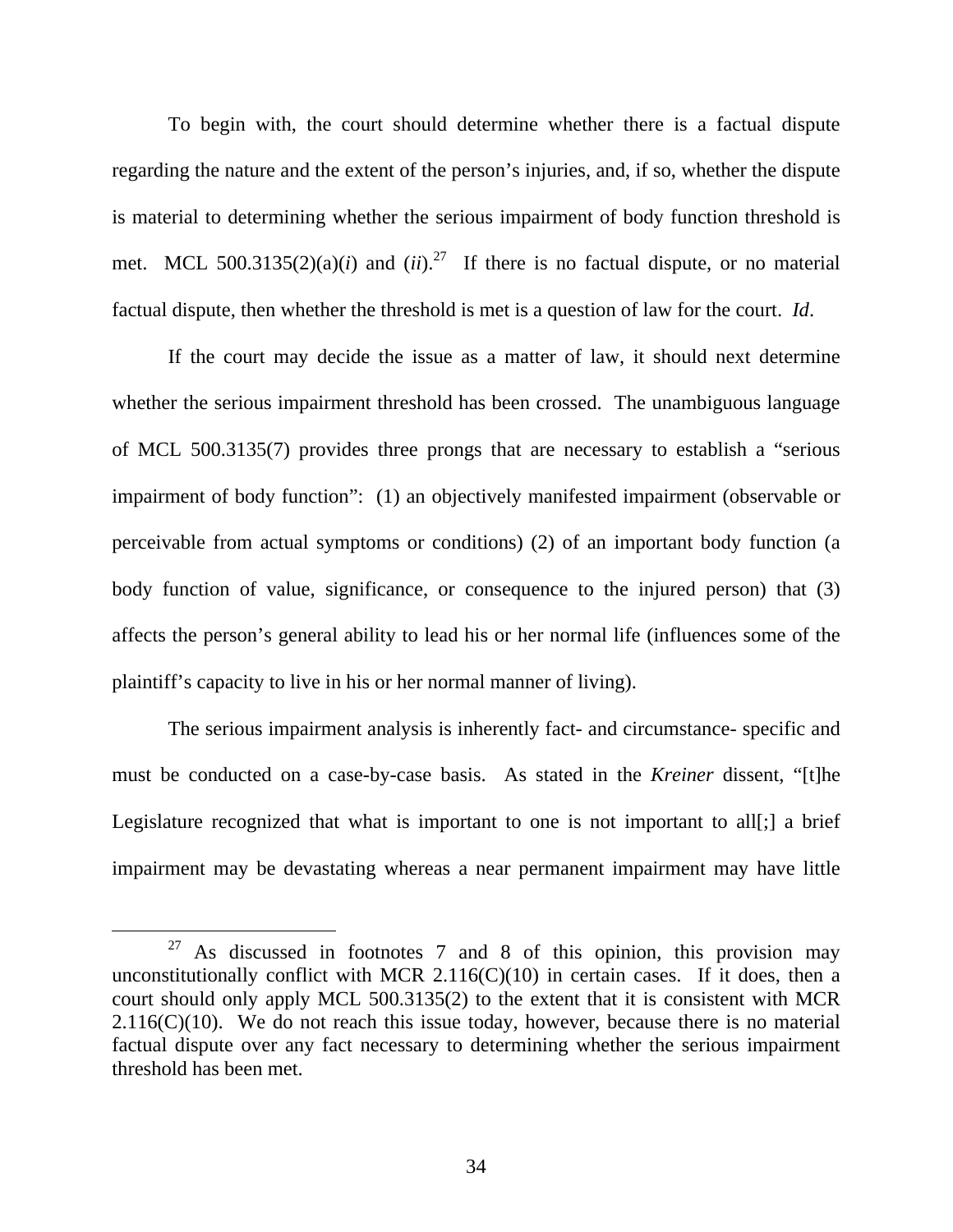effect." *Kreiner*, 471 Mich at 145 (CAVANAGH, J., dissenting). As such, the analysis does not "lend itself to any bright-line rule or imposition of [a] nonexhaustive list of factors," particularly where there is no basis in the statute for such factors. *Id.*  Accordingly, because "[t]he Legislature avoided drawing lines in the sand . . . so must we." *Id.* 

#### C. APPLICATION OF MCL 500.3135

Under the facts of this case, we hold that plaintiff has met the serious impairment threshold as a matter of law.

To begin with, there is no factual dispute that is material to determining whether the serious impairment threshold is met. The parties do not dispute that plaintiff suffered a broken ankle, was completely restricted from bearing weight on his ankle for a month, and underwent two surgeries over a 10-month period and multiple months of physical therapy. The parties do dispute the extent to which plaintiff continues to suffer a residual impairment and the potential for increased susceptibility to degenerative arthritis. Plaintiff has provided at least some evidence of a physical basis for his subjective complaints of pain and suffering,  $28$  but defendant disputes whether there is persuasive evidence of impairment beyond plaintiff's subjective complaints. This dispute is not significant or essential to determining whether the serious impairment threshold is met in this case, however, because plaintiff has not alleged that the residual impairment, to the

 $28$  The FCEs report that plaintiff's range of motion in his ankle is not within normal limits, and the MRI and two doctors' reports suggest at least some scarring and degenerative tissue damage around plaintiff's left ankle.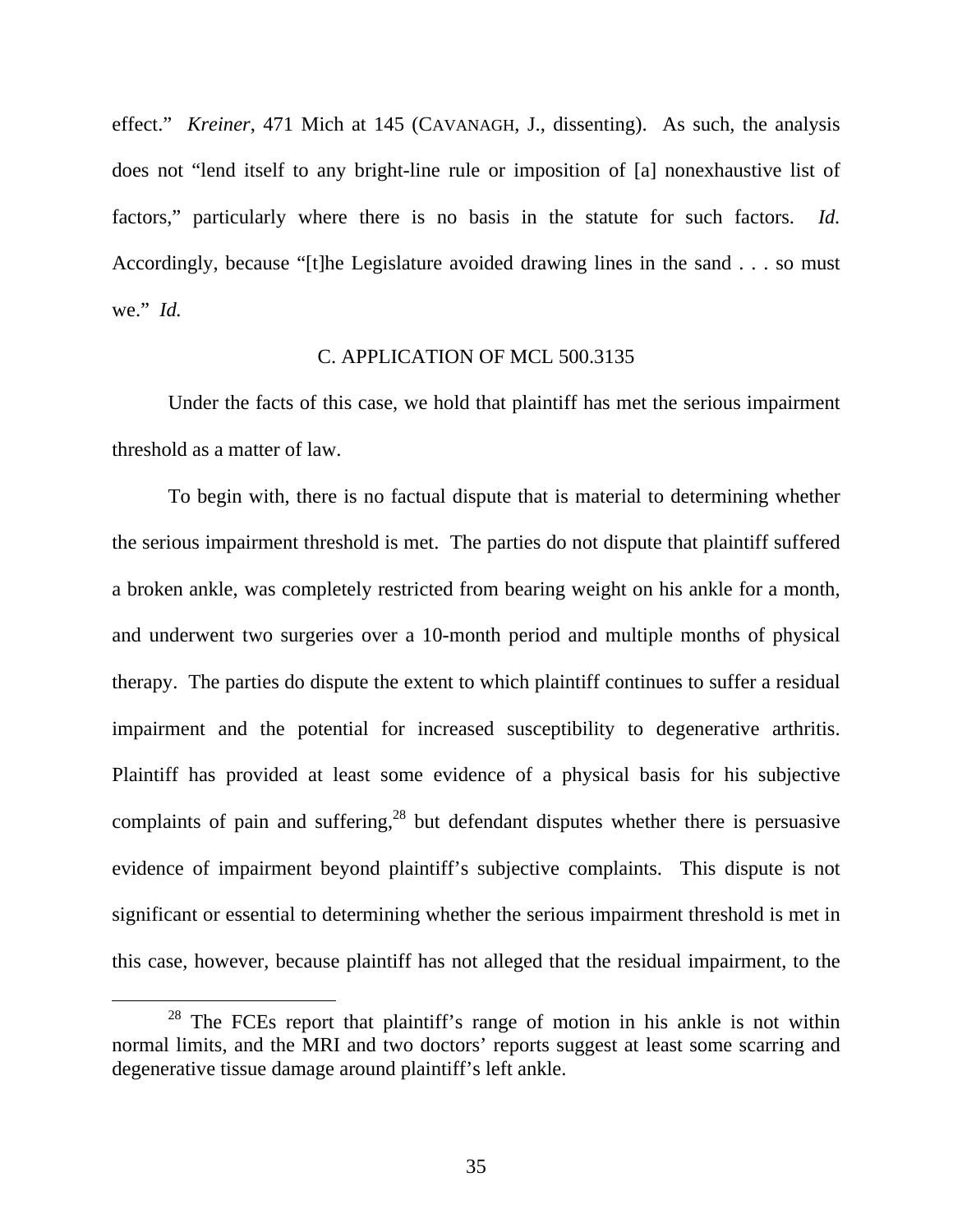extent that it exists, continues to affect his general ability to lead his pre-incident "normal life,"<sup>29</sup> the third prong of the analysis. Moreover, it is not necessary to establish the first two prongs. Therefore, the dispute is not material and does not prevent this Court from deciding whether the threshold is met as a matter of law under MCL 500.3135(2)(a).

The other facts material to determining whether the serious impairment threshold is met are also undisputed.30 Before the incident, plaintiff's "normal life" consisted primarily of working 60 hours a week as a medium truck loader. Plaintiff also frequently fished in the spring and summer and was a weekend golfer. After the incident, plaintiff was unable to return to work for at least 14 months and did not return for 19 months. He never returned to his original job as a medium truck loader, but he suffered no loss in pay because of the change in job. He was able to fish at pre-incident levels by the spring of 2006 and is able to take care of his personal needs at the same level as before the incident. There is no allegation that the impairment of body function has affected his relationship with his significant other or other qualitative aspects of his life.

Next, in light of the lack of a factual dispute that is material to determining whether the threshold is met, under MCL 500.3135(2)(a), this Court should decide as a

 $29$  Plaintiff stated that his life is "painful, but normal." He does not allege that any residual impairment has a significant effect on his ability to participate in or enjoy activities to the extent that he could before the accident.

 $30$  If there had been other disputed facts that were material to this determination, we would have to reach the question whether MCL 500.3135(2)(a) is unconstitutional to the extent that it requires a court to decide material disputed facts as a matter of law. See footnote 7 of this opinion.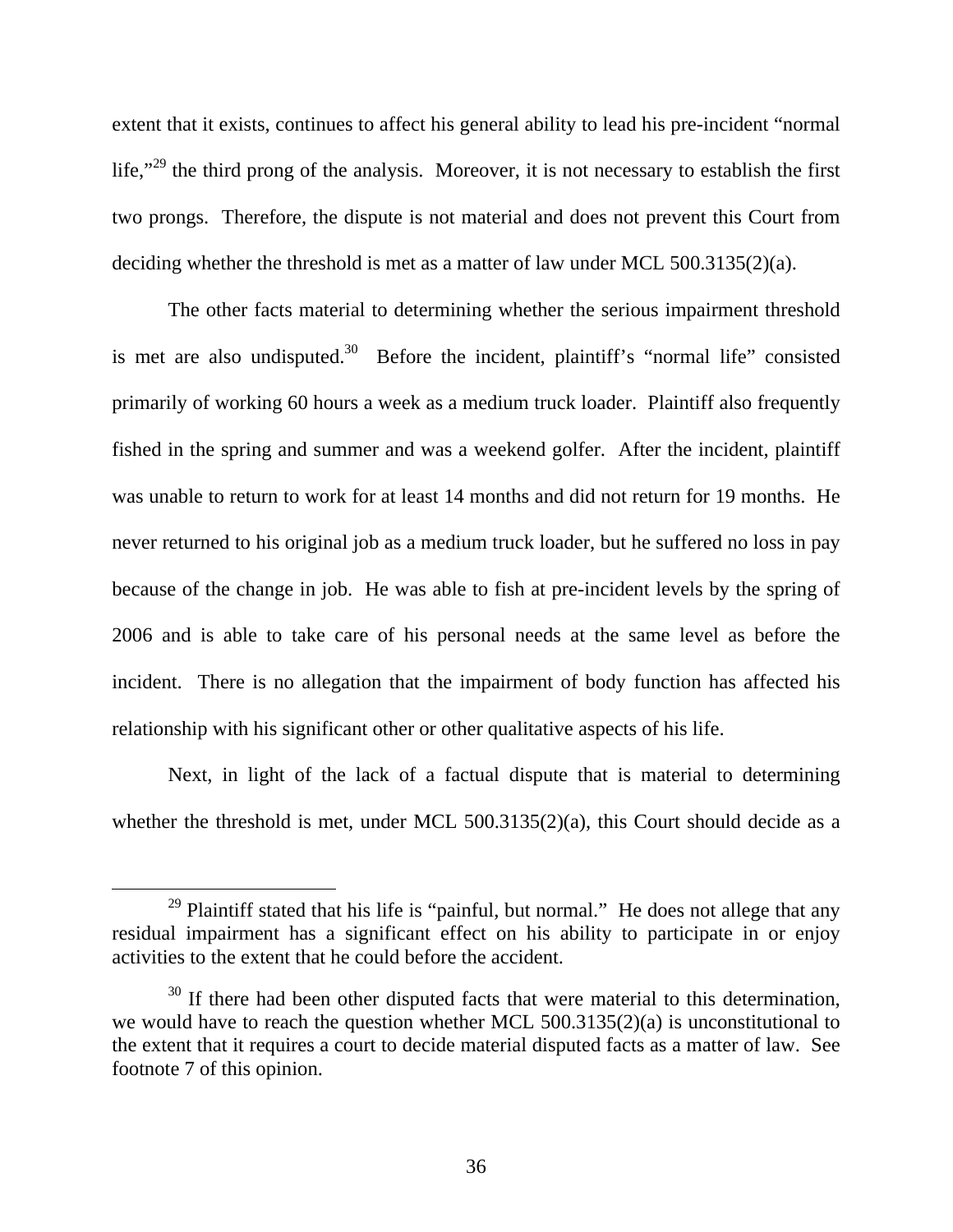matter of law whether plaintiff suffered a serious impairment of body function under the three prongs in MCL 500.3135(7).

With regard to the first prong, plaintiff has shown an objectively manifested impairment of body function. There is no dispute that plaintiff has presented evidence that he suffered a broken ankle and actual symptoms or conditions that someone else would perceive as impairing body functions, such as walking, crouching, climbing, and lifting weight. Even 14 months after the incident, an FCE report observed that ankle pain and a reduced range of motion inhibited these body functions. Thus, plaintiff has satisfied this prong.

With regard to the second prong, the impaired body functions were important to plaintiff. His testimony establishes that being unable to walk and perform other functions were of consequence to his ability to work. Thus, the second prong of MCL 500.3135(7) is met.

The next question in this case is whether the third prong is met, but we hold that plaintiff has shown that the impairment affected his general ability to lead his normal life because it influenced some of his capacity to live in his normal, pre-incident manner of living. Before the incident, plaintiff's normal manner of living consisted primarily of working, for 60 hours a week, and secondarily his hobbies of fishing and golfing. After the incident, at least some of plaintiff's capacity to live in this manner was affected. Specifically, for a month after the incident, plaintiff could not bear weight on his left ankle. He underwent two surgeries over a period of 10 months and multiple months of physical therapy. Moreover, his capacity to work, the central part of his pre-incident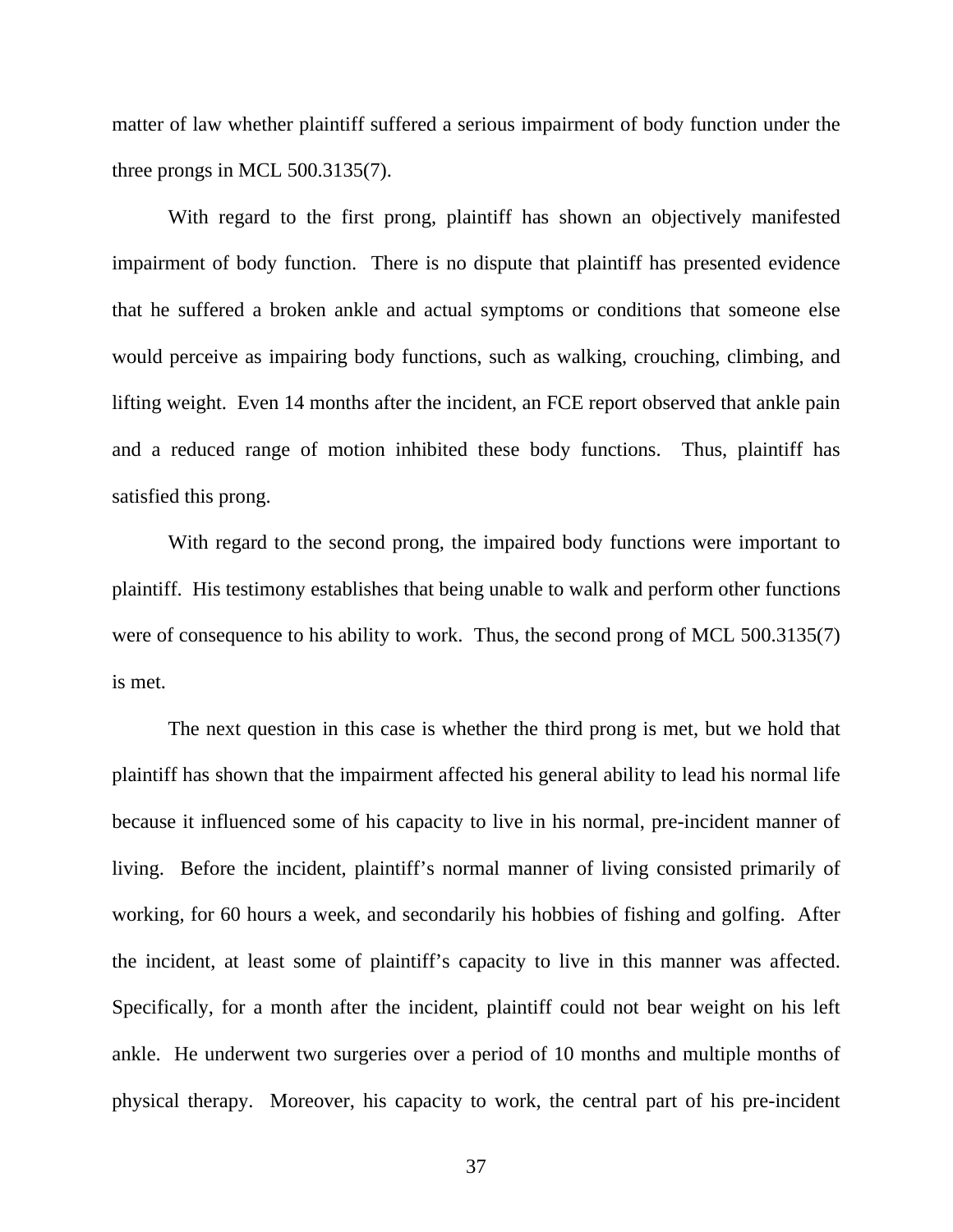"normal life," was affected. $31$  Whereas before the incident he spent most of his time working, after the incident he was unable to perform functions necessary for his job for at least 14 months, and he did not return to work for 19 months.<sup>32</sup> On the basis of these facts, we conclude that some of plaintiff's capacity to live in his pre-incident manner of living was affected, and the third prong of MCL 500.3135(7) is satisfied.<sup>33</sup>

Because all three prongs of MCL 500.3135(7) are satisfied, we hold, as a matter of law, that plaintiff has met the serious impairment threshold requirement under MCL 500.3135(1).

# D. RESPONSE TO THE DISSENT

Despite the dissent's length, it provides very little substantive disagreement or criticism of the statutory interpretation presented in this opinion and very little response to our criticisms of the statutory interpretation in *Kreiner*. Where the dissent does actually address the substance of the opinion, its criticisms are often based not on the

 $31$  As noted, it is unclear from the record the extent to which the impairment affected plaintiff's ability to fish in the first year after the incident or his ability to golf in the first year and a half after the incident, or the extent to which he actually undertook either activity in those periods.

 $32$  It could be significant that plaintiff's job has changed, even though his pay is the same, but there is no evidence suggesting that this was an effect of impairment. Therefore, this fact is not relevant to the "normal life" inquiry here.

<sup>&</sup>lt;sup>33</sup> Our analysis focuses on plaintiff's pre- and post-incident activities and the extent to which he was able to participate in them after the incident because those are the facts in the record. The facts that the parties considered relevant in developing the record were, no doubt, influenced by the *Kreiner* majority's erroneous deviation from the statutory language. As noted, however, many other considerations could typically be relevant to determining how an impairment affects a person's ability to live in his or her pre-incident normal manner of living.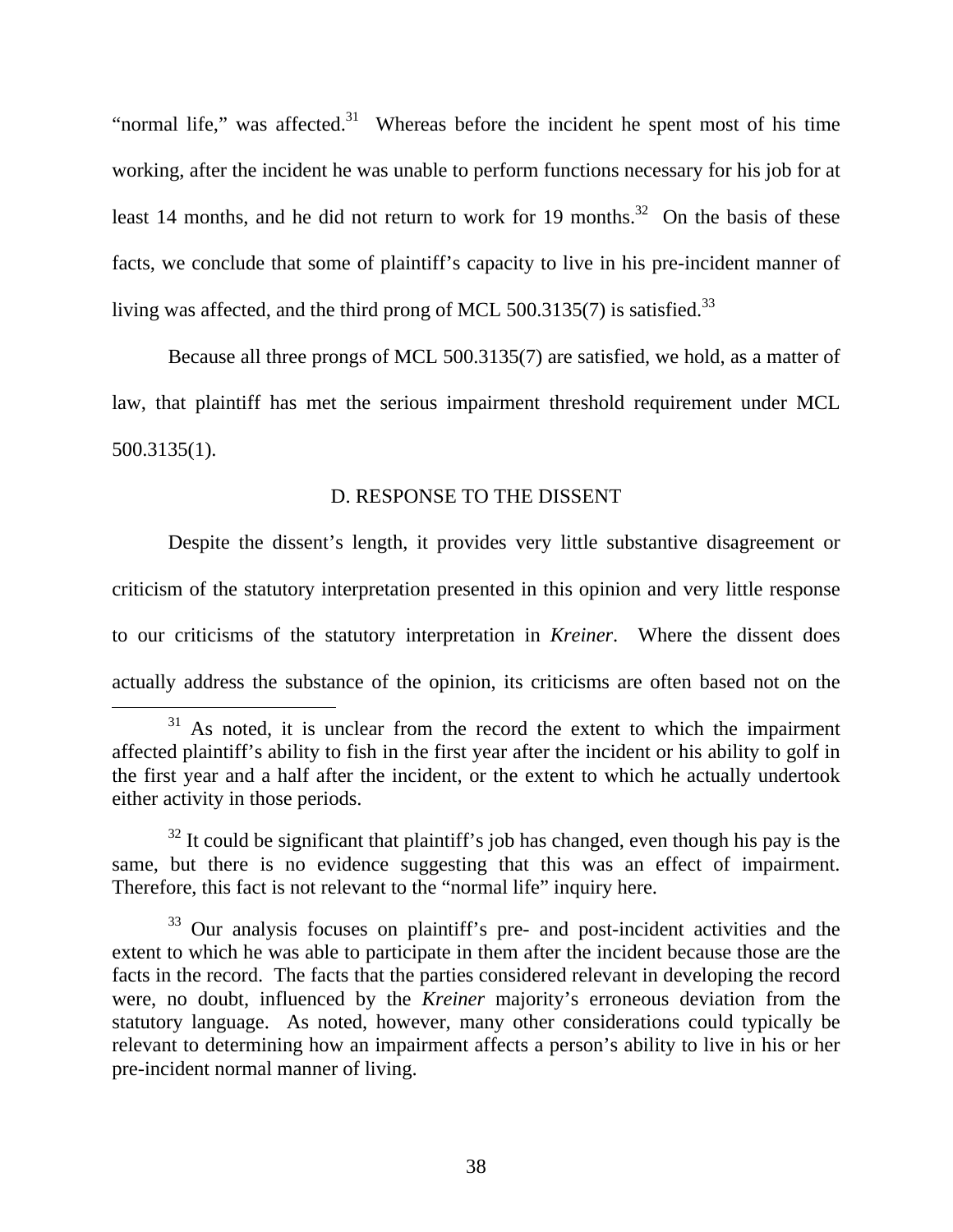*actual* holdings of the majority opinion but, instead, on the dissent's misunderstandings or overgeneralizations of those holdings.

For example, the dissent complains that the majority "resuscitate[s]" my opinion in *DiFranco*. 34 As a result, the dissent resuscitates old criticisms of *DiFranco* and attacks the majority for failing to recognize the Legislature's intent, as expressed in the statute's legislative history, to reject *DiFranco* in favor of *Cassidy*. 35 As is plainly evident in the analysis, however, this opinion faithfully applies the text of the statute, even where that text is inconsistent with *DiFranco*. The opinion fully recognizes the Legislature's adoption of *Cassidy* where the Legislature indicated an intent to do so *through the text of the statute* and "resuscitates" *DiFranco* only in the narrow places where, similarly, the statutory text indicates a legislative intent to do so.<sup>36</sup>

Additionally, the dissent's comments on the majority's lack of use of legislative history are ill-founded on two levels. First, contrary to the dissent's assertion that I have

<sup>&</sup>lt;sup>34</sup> The only explanation that I can discover for the dissent's reaching this conclusion is its baseless accusation that the majority is essentially reading the third prong out of the statute. It is unclear to me, however, how reading and applying the plain text of the statute, instead of enhancing and extending the statute through creative use of a thesaurus and extra-textual factors, could equate to reading that language out of the statute.

<sup>35</sup> Interestingly, while criticizing the majority for supposedly reviving *DiFranco*, the dissent also criticizes us for not going far enough in its revival by not adopting the factors that I used in *DiFranco*.

<sup>&</sup>lt;sup>36</sup> It appears that the dissent itself does not actually believe that we are resuscitating *DiFranco*, given that it so vigorously, albeit erroneously, argues that the only difference between our decision today and *Kreiner* is that *Kreiner* adopted temporal requirements.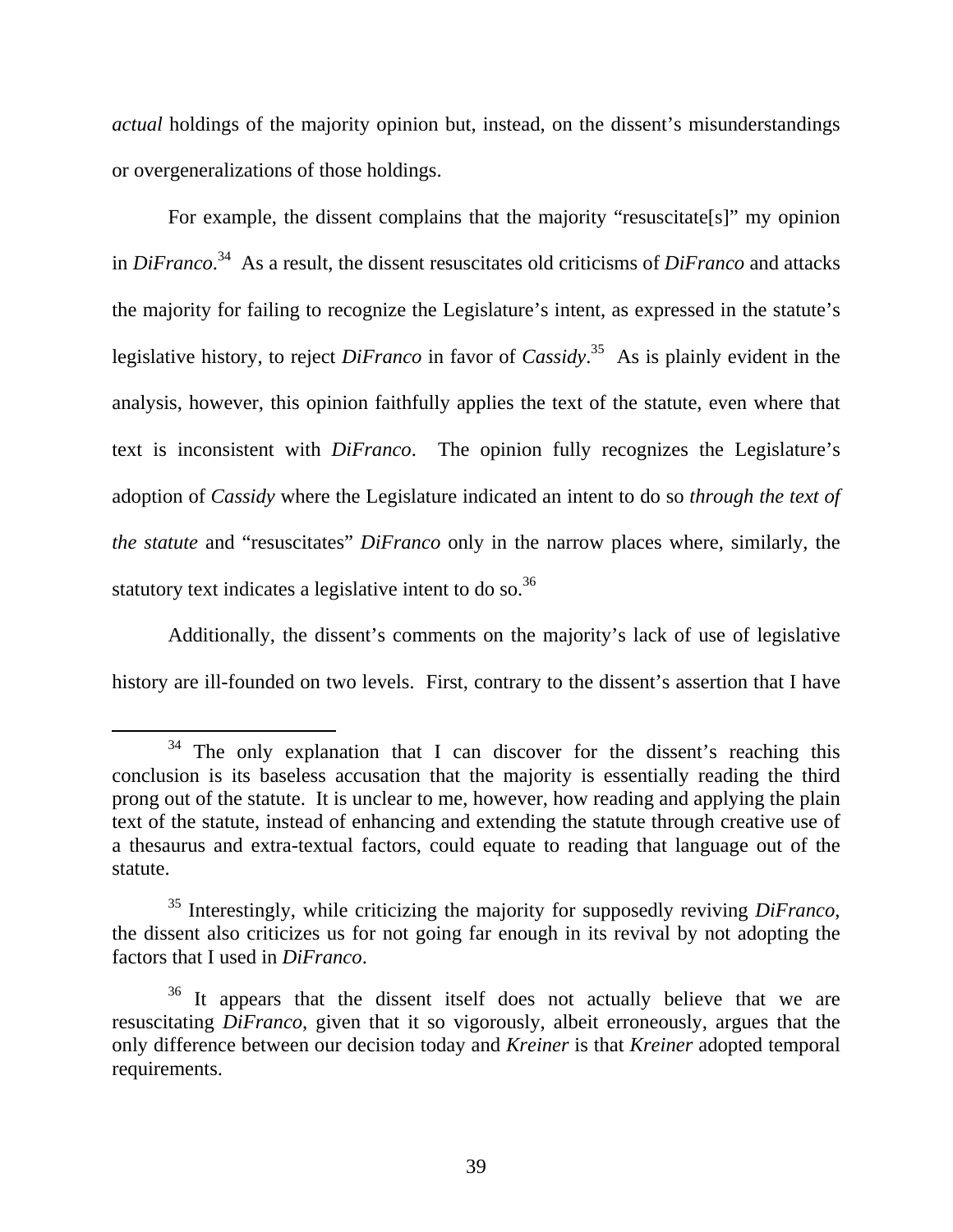"never questioned the utility of legislative history" and that "there is no principled reason" not to use it in this case, I have repeatedly stated that legislative history should only be used to interpret a statute when statutory language is ambiguous. See, e.g., *People v Gardner*, 482 Mich 41; 753 NW2d 78 (2008) (CAVANAGH, J., dissenting); *Bukowski v Detroit*, 478 Mich 268; 732 NW2d 75 (2007) (CAVANAGH, J., concurring); *Lansing Mayor v Pub Service Comm*, 470 Mich 154, 174; 680 NW2d 840 (2004) (CAVANAGH, J., dissenting).<sup>37</sup> The statutory language at issue here is not ambiguous.<sup>38</sup> Second, even if legislative history should be used, our application of the plain language

 $38$  The dissent references Judge Leventhal's remark that using legislative history for statutory interpretation is the equivalent of walking into a crowded room and looking for one's friends. Similar to my approach, however, this analogy has been used by justices of the United States Supreme Court to explain why legislative history should not be used to interpret clear and *unambiguous* statutory language. See *Exxon Mobil Corp v Allapattah Servs*, *Inc*, 545 US 546, 568-570; 125 S Ct 2611; 162 L Ed 2d 502 (2005), using the criticism to explain that legislative history should not be used to determine whether Congress intended an otherwise unambiguous statute to overrule a court's interpretation of an earlier version of the statute because "[e]xtrinsic materials have a role in statutory interpretation only to the extent they shed a reliable light on the enacting Legislature's understanding of otherwise ambiguous terms." See also *Conroy v Aniskoff*, 507 US 511, 518-519; 113 S Ct 1562; 123 L Ed 2d 229 (1993) (Scalia, J., concurring) (using the criticism to explain why the majority should have stopped its analysis after concluding that a statute was unambiguous).

 $37$  To the extent the dissent insinuates that I have relied on legislative history to interpret an unambiguous statute, it is reaching. None of the cases that the dissent cites involves instances where I relied on legislative history to identify an ambiguity or give unambiguous text a meaning inconsistent with the plain language of the statute. In most, I merely emphasized that the legislative history *confirmed* the meaning in the unambiguous text. See, e.g., *Jackson v Green Estate*, 484 Mich 209, 230; 771 NW2d 675 (2009) (CAVANAGH, J., dissenting); *Koester v City of Novi*, 458 Mich 1, 16; 580 NW2d 835 (1998); *People v Sloan*, 450 Mich 160, 183-184; 538 NW2d 380 (1995); *Grand Trunk Western R Co v Fenton*, 439 Mich 240, 247; 482 NW2d 706 (1992).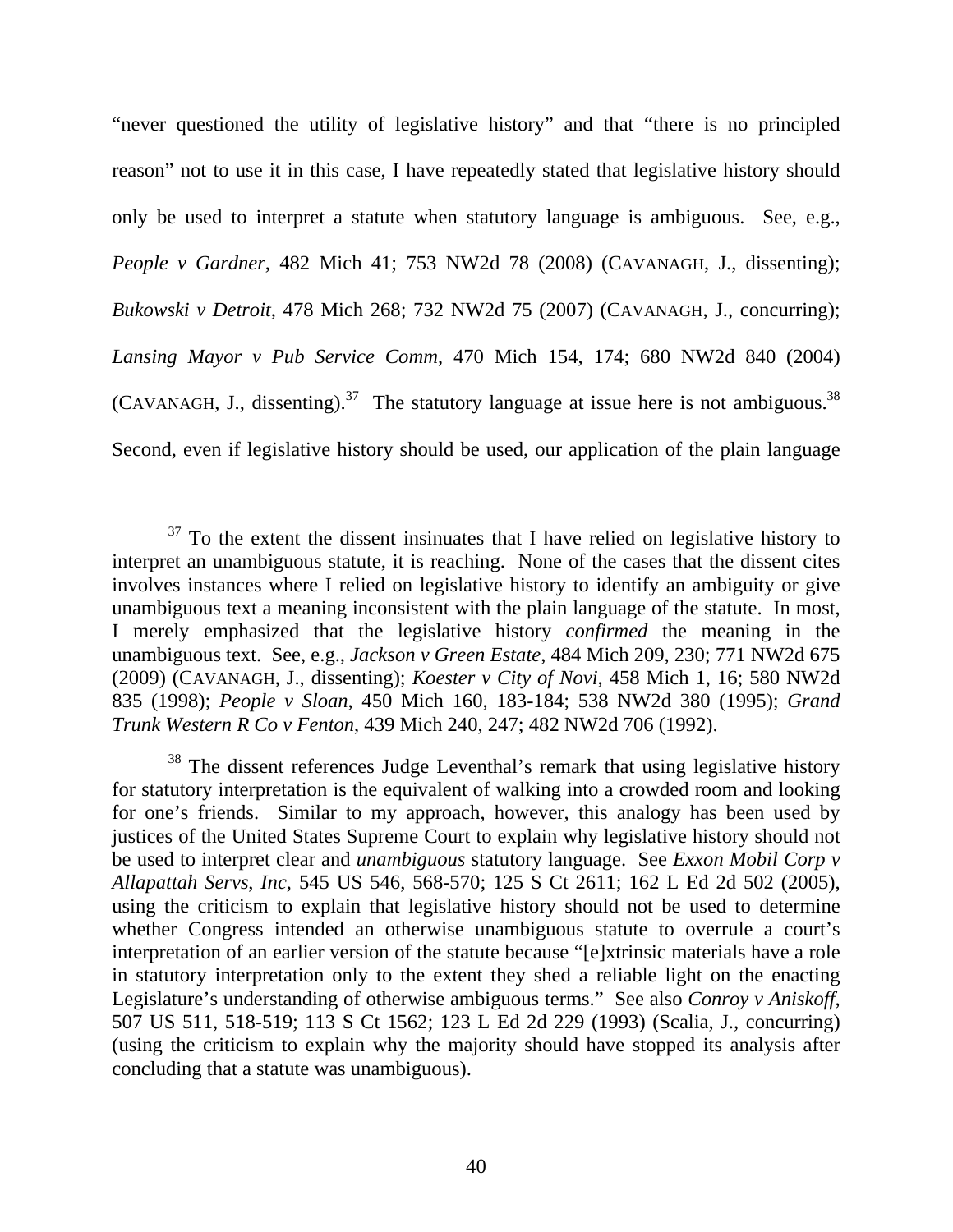of the statute is consistent with the House legislative analysis's statement that the amendments were intended to return the law to a threshold "resembling" *Cassidy*. House Legislative Analysis, HB 4341, December 18, 1995. The dissent's statements to the contrary are, again, largely based on its mistaken characterization of the majority opinion as resuscitating *DiFranco* and ignoring *Cassidy*.

The dissent also repeatedly states that the majority opinion holds that temporal considerations are "wholly or largely irrelevant" to the serious impairment threshold, and, accordingly, it spends a significant amount of energy explaining why temporal considerations are relevant and accusing the majority of holding that the threshold is met if "the plaintiff's general ability to lead his normal life has been affected for even a single moment in time." Contrary to the dissent's cries, there is simply no basis in our analysis for concluding that we hold that temporal considerations are irrelevant or that a momentary impairment is sufficient. The opinion merely notes that there is no specific *express* temporal requirement in the text of the statute and rejects *Kreiner*'s strained attempts to insert what was essentially a permanency requirement into the statute.<sup>39</sup> The dissent's mistaken characterizations of this opinion amount to nothing more than, like *Kreiner* itself, yet another attempt to distract courts and parties from the *actual* text of MCL 500.3135.

<sup>&</sup>lt;sup>39</sup> Indeed, the dissent is so blindly intent on concluding that the majority must be rejecting temporal considerations that it fails to consider that its triumphant discovery of the majority's "hypocrisy" in referencing time periods in our application of MCL 500.3135(2) is nothing more than a reflection of the fact that we are *not* holding that temporal considerations are irrelevant.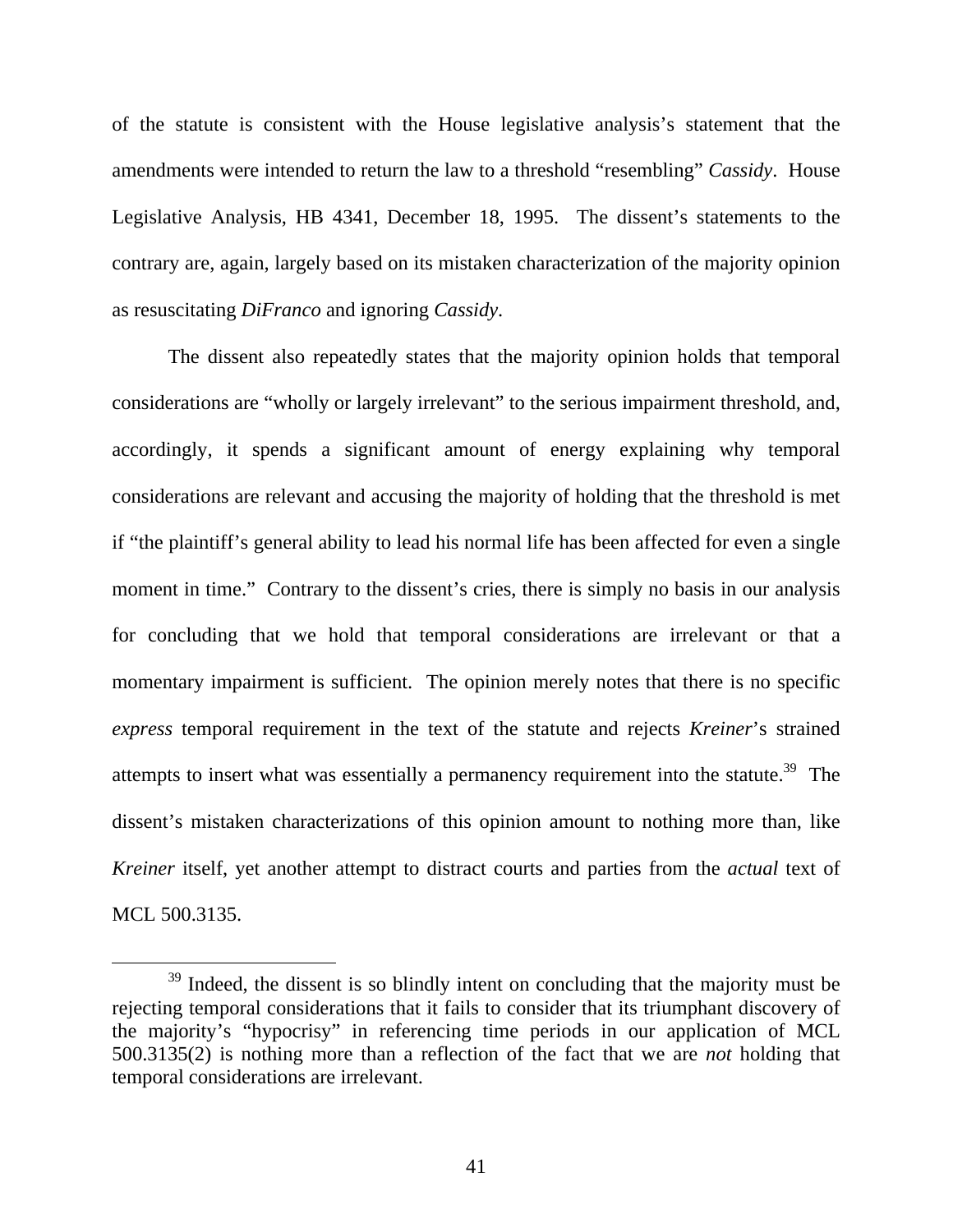#### IV. CONCLUSION

We hold that *Kreiner* should be overruled because the *Kreiner* majority's interpretation of MCL 500.3135 departed from the statute's clear and unambiguous text. Applying the unambiguous statutory language, we hold that as a question of law, in this case, plaintiff established that he suffered a serious impairment of body function. Thus, we reverse the Court of Appeals and remand the case to the trial court for proceedings consistent with this opinion.

 KELLY, C.J., and WEAVER (except for the part entitled "Stare Decisis"), and HATHAWAY, JJ., concurred with CAVANAGH, J.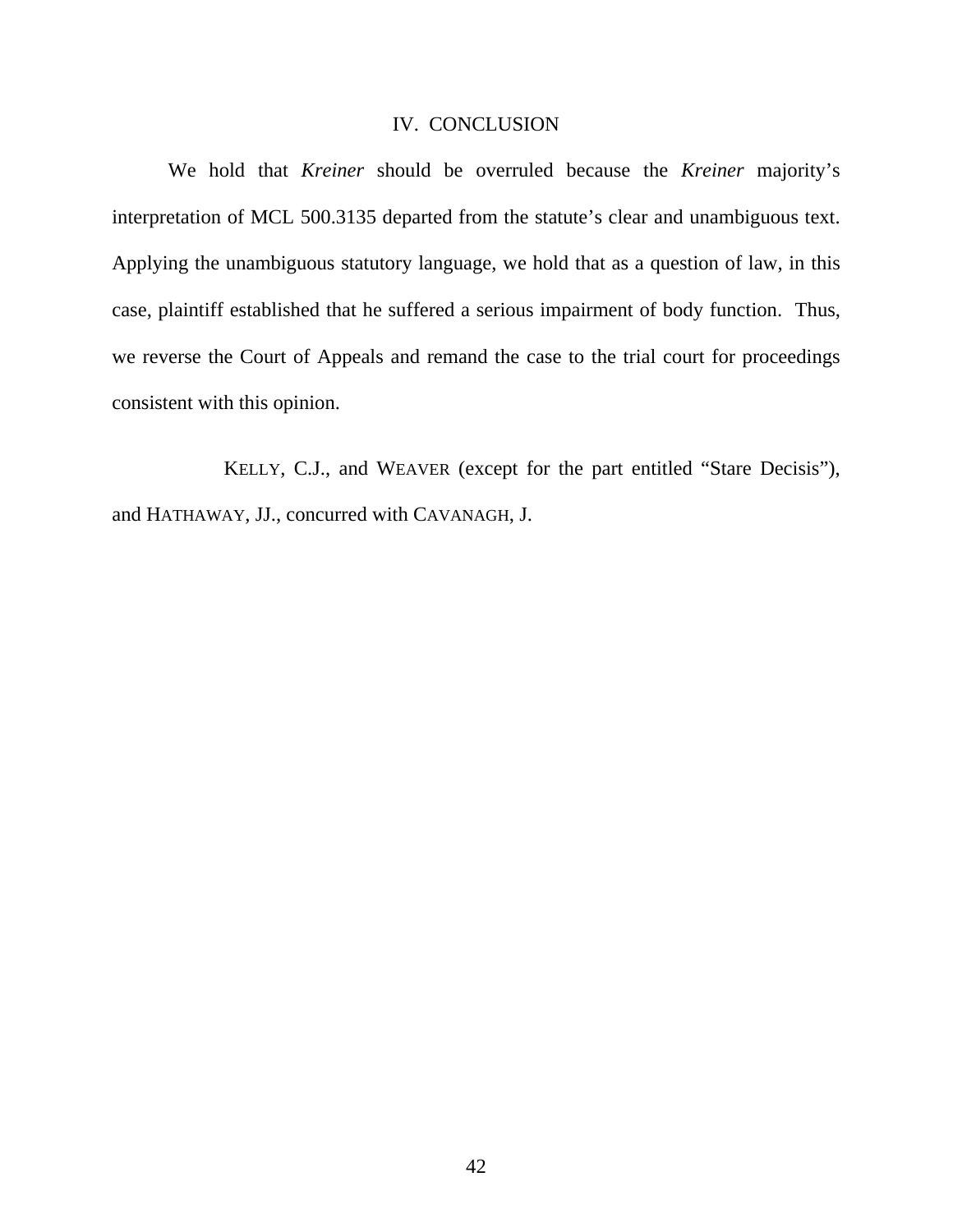# STATE OF MICHIGAN

## SUPREME COURT

### RODNEY MCCORMICK,

Plaintiff-Appellant,

v No. 136738

LARRY CARRIER,

Defendant,

and

ALLIED AUTOMOTIVE GROUP, INC., indemnitor of GENERAL MOTORS CORPORATION*,* 

Defendant-Appellee.

WEAVER, J. (*concurring*).

I concur in and sign all of the majority opinion except part III(B)(3), regarding

stare decisis. I fully support the decision to overrule *Kreiner v Fischer*, 471 Mich 109;

683 NW2d 611 (2004). As I wrote in *Jones v Olson*, 480 Mich 1169, 1173 (2008):

By importing the concept of permanency of injury into MCL 500.3135—a concept that is nowhere referenced in the text of the statute the majority of four (Chief Justice TAYLOR and Justices CORRIGAN, YOUNG, and MARKMAN), in *Kreiner v Fischer*, 471 Mich 109 (2004), actively and judicially legislated a permanency and temporal requirement to recover noneconomic damages in automobile accident cases. The *Kreiner*  interpretation of MCL 500.3135 is an unrestrained misuse and abuse of the power of interpretation masquerading as an exercise in following the Legislature's intent.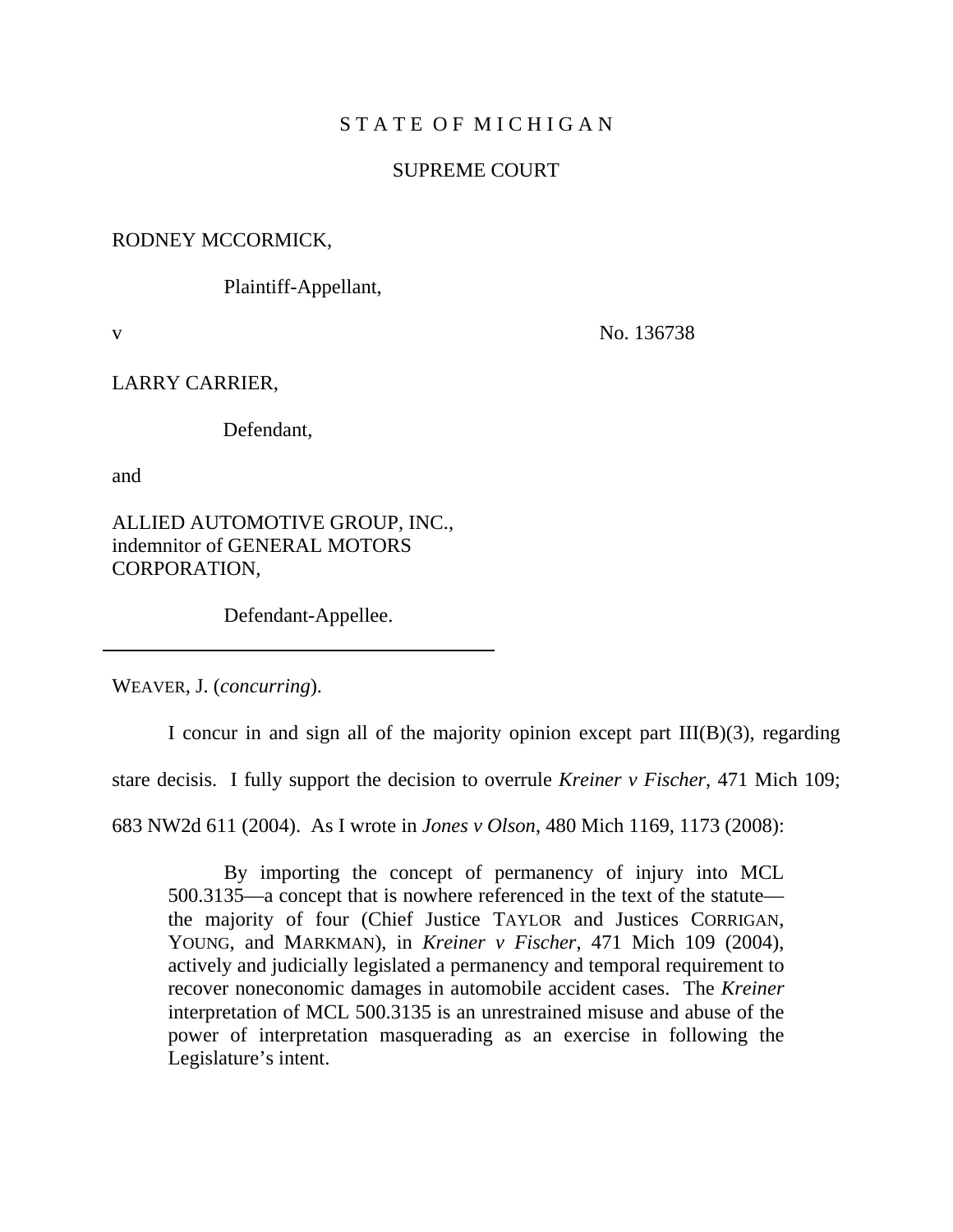With regard to the policy of stare decisis, my view is that past precedent should generally be followed but that to serve the rule of law, in deciding whether wrongly decided precedent should be overruled, each case should be looked at individually on its facts and merits through the lens of judicial restraint, common sense, and fairness. I agree with the sentiment recently expressed by Chief Justice Roberts of the United States Supreme Court in his concurrence to the decision in *Citizens United v Fed Election Comm*, 558 US \_\_\_, \_\_\_; 130 S Ct 876, 920; 175 L Ed 2d 753, 806 (2010), when he said that

*stare decisis* is neither an "inexorable command," *Lawrence v. Texas*, 539 U.S. 558, 577, 123 S. Ct. 2472, 156 L. Ed. 2d 508 (2003), nor "a mechanical formula of adherence to the latest decision," *Helvering v. Hallock*, 309 U.S. 106, 119, 60 S. Ct. 444, 84 L. Ed. 604 (1940) . . . . If it were, segregation would be legal, minimum wage laws would be unconstitutional, and the Government could wiretap ordinary criminal suspects without first obtaining warrants. See *Plessy v. Ferguson*, 163 U.S. 537, 16 S. Ct. 1138, 41 L. Ed. 256 (1896), overruled by *Brown v. Board of Education*, 347 U.S. 483, 74 S. Ct. 686, 98 L. Ed. 873 (1954); *Adkins* v. *Children's Hospital of D. C.*, 261 U.S. 525, 43 S. Ct. 394, 67 L. Ed. 785 (1923), overruled by *West Coast Hotel Co v. Parrish*, 300 U.S. 379, 57 S. Ct. 578, 81 L. Ed. 703 (1937); *Olmstead v. United States*, 277 U.S. 438, 48 S. Ct. 564, 72 L. Ed. 944 (1928), overruled by *Katz v. United States*, 389 U.S. 347, 88 S. Ct. 507, 19 L. Ed. 2d 576 (1967).

Chief Justice Roberts further called stare decisis a "principle of policy" and said that it "is not an end in itself." *Id*. at \_\_\_; 130 S Ct at 920; 175 L Ed 2d at 807. He explained that "[i]ts greatest purpose is to serve a constitutional ideal—the rule of law. It follows that in the unusual circumstance when fidelity to any particular precedent does more to damage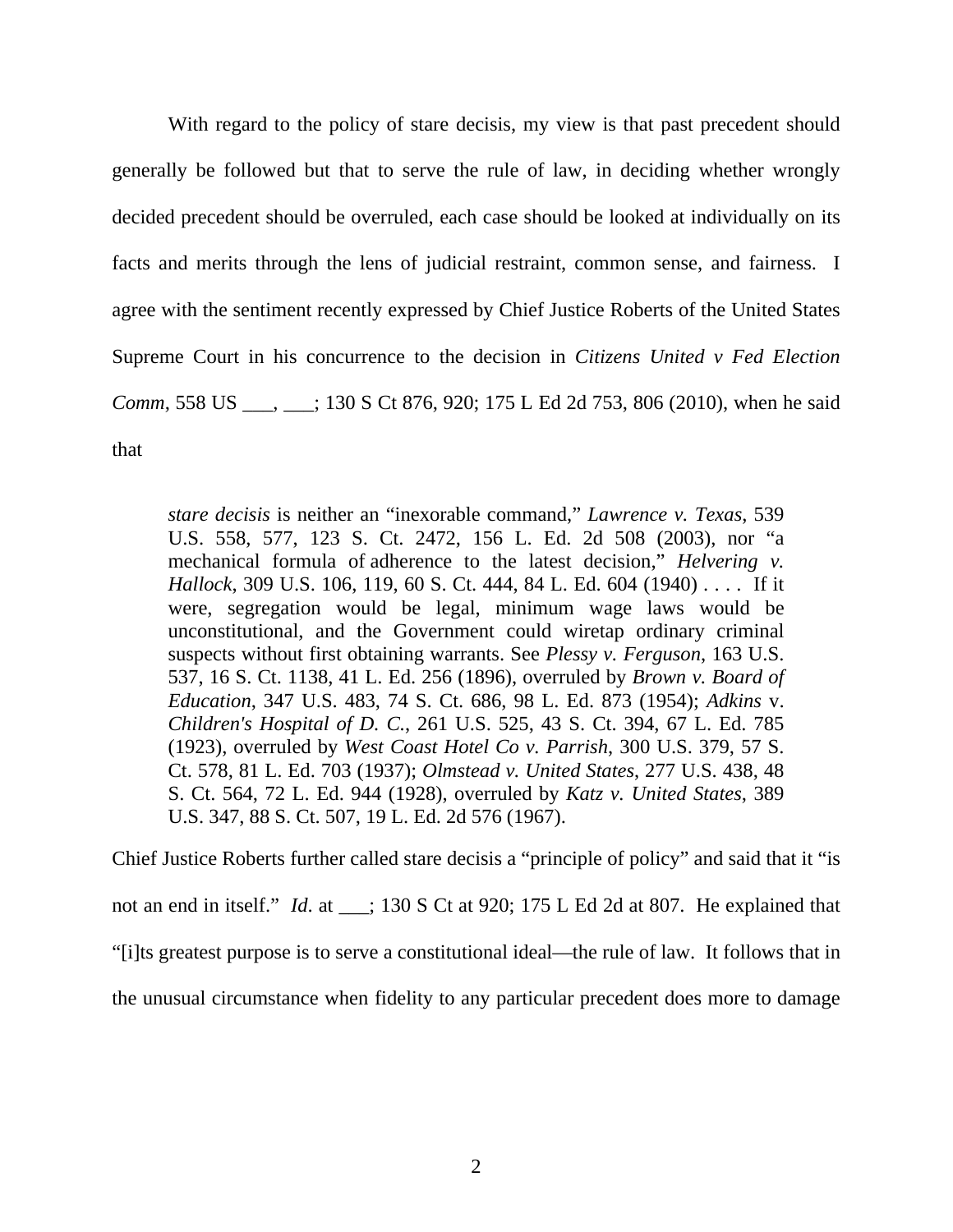this constitutional ideal than to advance it, we must be more willing to depart from that precedent." *Id* at \_\_\_; 130 S Ct at 921; 175 L Ed 2d at 807.<sup>1</sup>

I agree with Chief Justice Roberts that stare decisis is a policy and not an immutable doctrine. I chose not to sign Chief Justice KELLY's lead opinion in *Petersen v Magna Corp*, 484 Mich 300, 316-320; 773 NW2d 564 (2009), because it proposed to create a standardized test for stare decisis. Likewise, I do not sign the majority opinion's stare decisis section in this case because it applies *Petersen*. There is no need for this Court to adopt any standardized test regarding stare decisis. In fact, it is an impossible

Consequently, I want to focus my remarks here on the embarrassment that the common law presents—or ought to present—to a conscientious judicial traditionalist. . . .

<sup>&</sup>lt;u>1</u>  $<sup>1</sup>$  It appears that the dissent in this case does not agree with Chief Justice Roberts.</sup> The dissent lists 12 cases that have been overruled by this Court in the past 18 months. While the dissenting justices may feel aggrieved by this Court overruling those 12 cases, amongst those cases were some of the most egregious examples of judicial activism that did great harm to the people of Michigan. Those decisions were made by the "majority of four," including the dissenting justices, under the guise of ideologies such as "textualism" and "judicial traditionalism." One of the dissenting justices, Justice YOUNG, expressed his apparent contempt for the common law and common sense in his 2004 article in the Texas Review of Law and Politics, where Justice YOUNG stated:

To give a graphic illustration of my feelings on the subject, I tend to think of the common law as a drunken, toothless ancient relative, sprawled prominently and in a state of nature on a settee in the middle of one's genteel garden party. Grandpa's presence is undoubtedly a cause of mortification to the host. But since only the most ill-bred of guests would be coarse enough to comment on Grandpa's presence and condition, all concerned simply try ignore him. [Young, *A judicial traditionalist confronts the common law*, 8 Texas Rev L & Pol 299, 301-302 (2004).]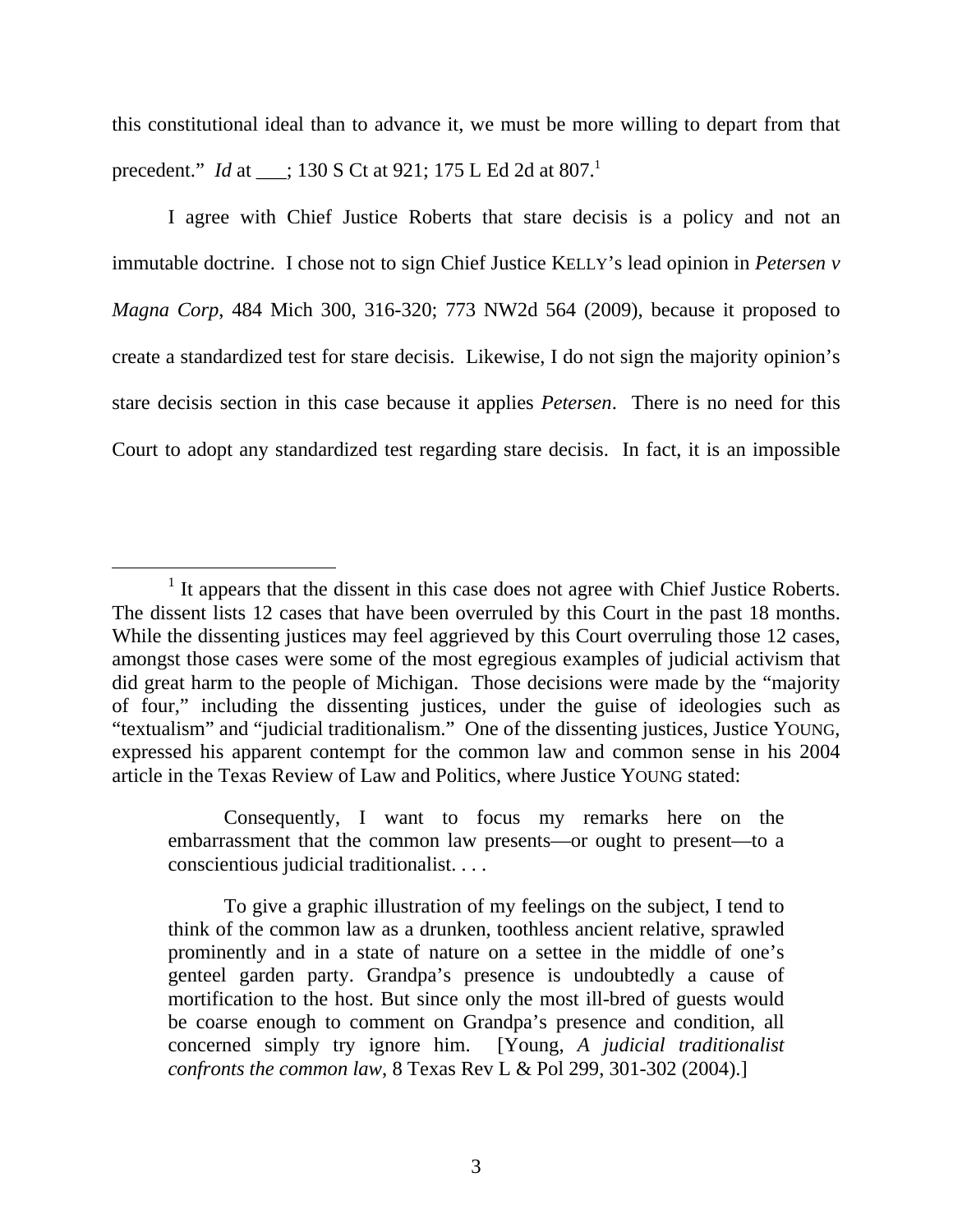task. There are many factors to consider when deciding whether or not to overrule precedent, and the importance of such factors often changes on a case-by-case basis.<sup>2</sup>

In the end, the consideration of stare decisis and whether to overrule wrongly decided precedent always includes service to the rule of law through an application and exercise of judicial restraint, common sense, and a sense of fairness—justice for all.

In serving the rule of law and applying judicial restraint, common sense, and a sense of fairness to the case at hand, I agree with and join the majority opinion's holding that *Kreiner* is overruled.

Elizabeth A. Weaver

 $\frac{1}{2}$  $2$  Over the past decade, the principal tool used by this Court to decide when a precedent should be overruled is the set of guidelines that was laid out in *Robinson v Detroit*, 462 Mich 439, 463; 613 NW2d 307 (2000), an opinion written by former Justice TAYLOR, signed by Justices CORRIGAN, YOUNG, MARKMAN and myself, and that I have used numerous times. By no means do I consider the *Robinson* guidelines a "be-all, endall test" that constitutes precedent of this Court to be used whenever this Court considers overruling precedent. I view *Robinson* as merely providing guidelines to assist this Court in its legal analysis when pertinent.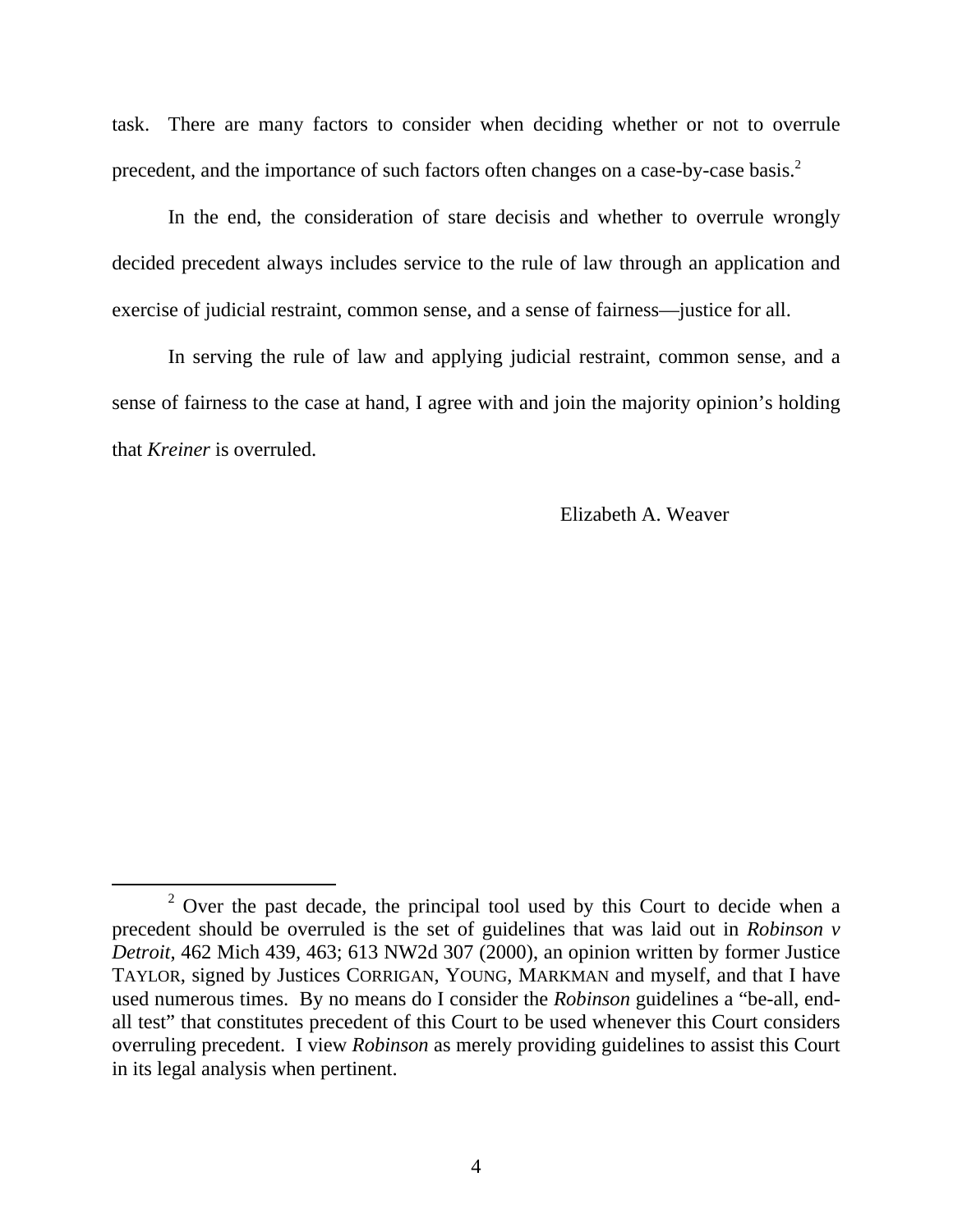# STATE OF MICHIGAN

## SUPREME COURT

## RODNEY MCCORMICK,

Plaintiff-Appellant,

v No. 136738

LARRY CARRIER,

Defendant,

and

ALLIED AUTOMOTIVE GROUP, INC, indemnitor of GENERAL MOTORS CORPORATION,

Defendant-Appellee.

HATHAWAY, J. (*concurring*).

I fully concur with Justice CAVANAGH's analysis and conclusion in this matter and I support overruling *Kreiner v Fischer*, 471 Mich 109; 683 NW2d 611 (2004). I write separately to express my thoughts on the doctrine of stare decisis. Any analysis of the impact of stare decisis must focus on the individual case and the reason for overruling precedent.<sup>1</sup> The reasons for overruling *Kreiner* are paramount to any articulated test, and the special and compelling justifications to do so are overwhelming in this case. I agree

 $\overline{\phantom{a}}$ <sup>1</sup> For further discussion of my views regarding stare decisis, please see my concurring statement in *U of M v Titan Ins Co*, \_\_\_ Mich \_\_\_; \_\_\_ NW2d \_\_\_ (2010).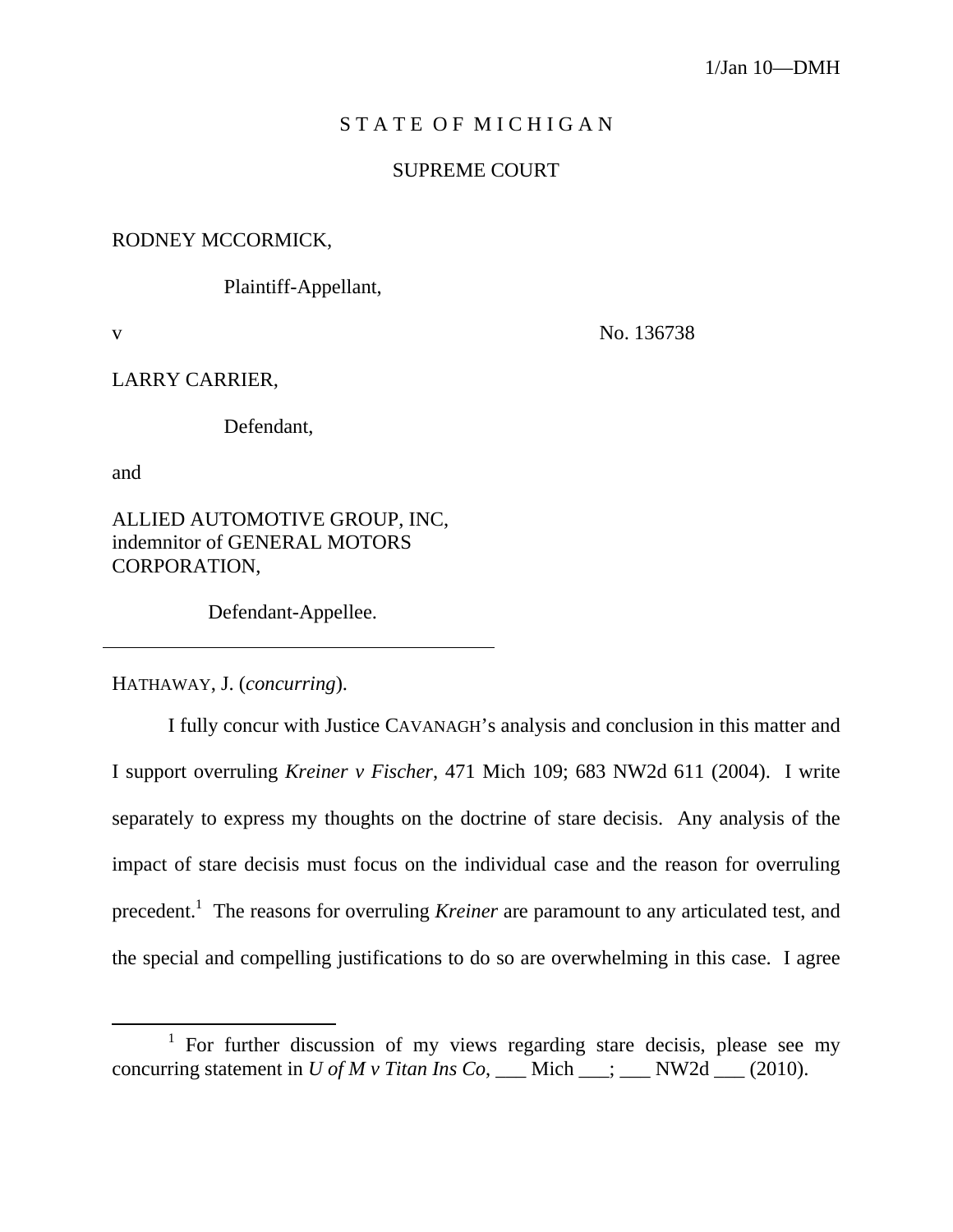with the well-articulated reasons expressed by Justice CAVANAGH, and I fully support overruling *Kreiner*.

Diane M. Hathaway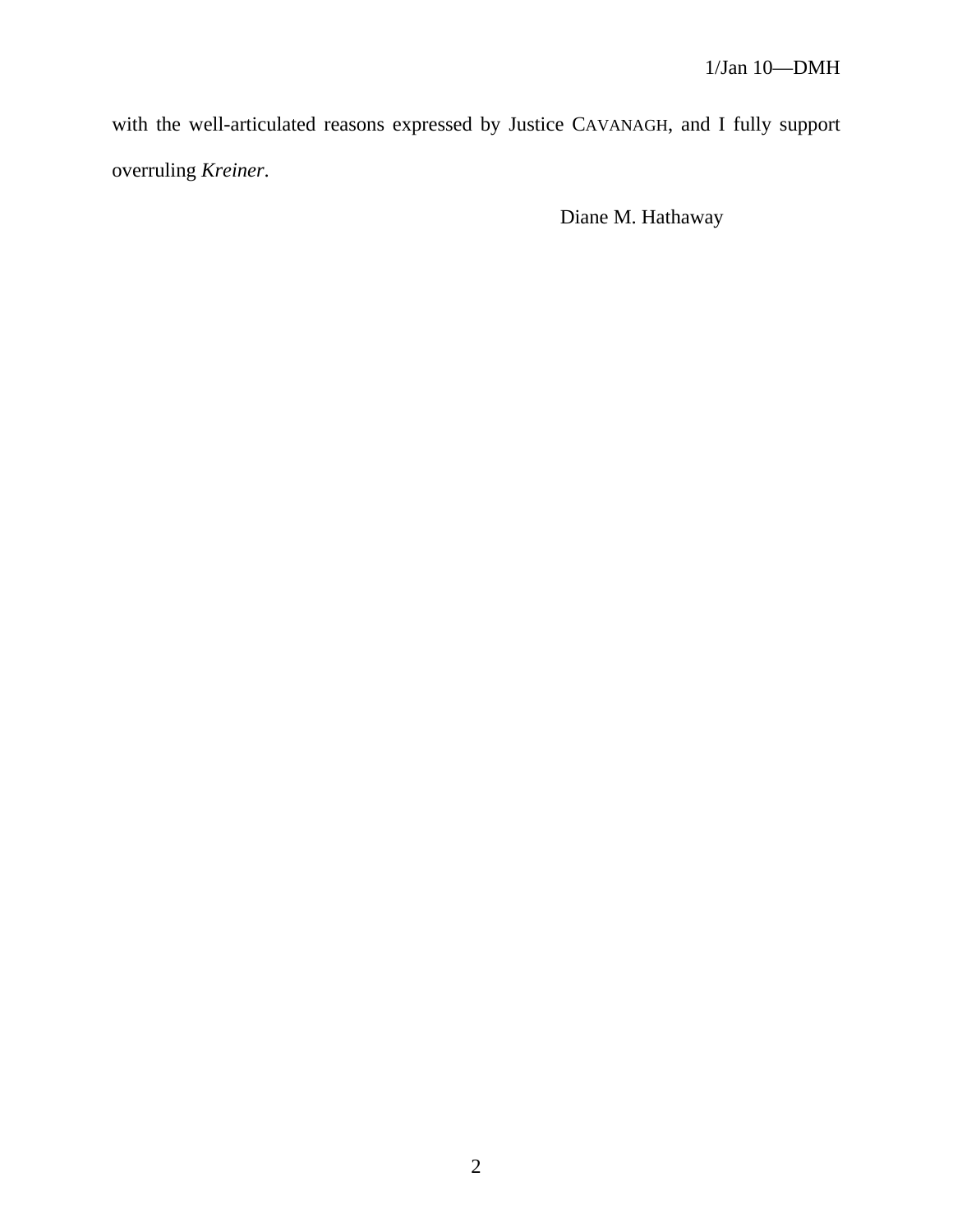## STATE OF MICHIGAN

### SUPREME COURT

# RODNEY MCCORMICK,

### Plaintiff-Appellant,

v No. 136738

LARRY CARRIER,

Defendant,

and

ALLIED AUTOMOTIVE GROUP, INC, indemnitor of GENERAL MOTORS CORPORATION,

Defendant-Appellee.

MARKMAN, J. (*dissenting*).

I respectfully dissent from the majority's decision to overrule *Kreiner v Fischer,*  471 Mich 109; 683 NW2d 611 (2004). The no-fault automobile insurance act, MCL 500.3135(1), provides that "[a] person remains subject to tort liability for noneconomic loss caused by his or her ownership, maintenance, or use of a motor vehicle only if the injured person has suffered death, serious impairment of body function, or permanent serious disfigurement." The issue here is whether plaintiff has suffered a serious impairment of body function. "'[S]erious impairment of body function' means an objectively manifested impairment of an important body function that affects the person's general ability to lead his or her normal life." MCL 500.3135(7).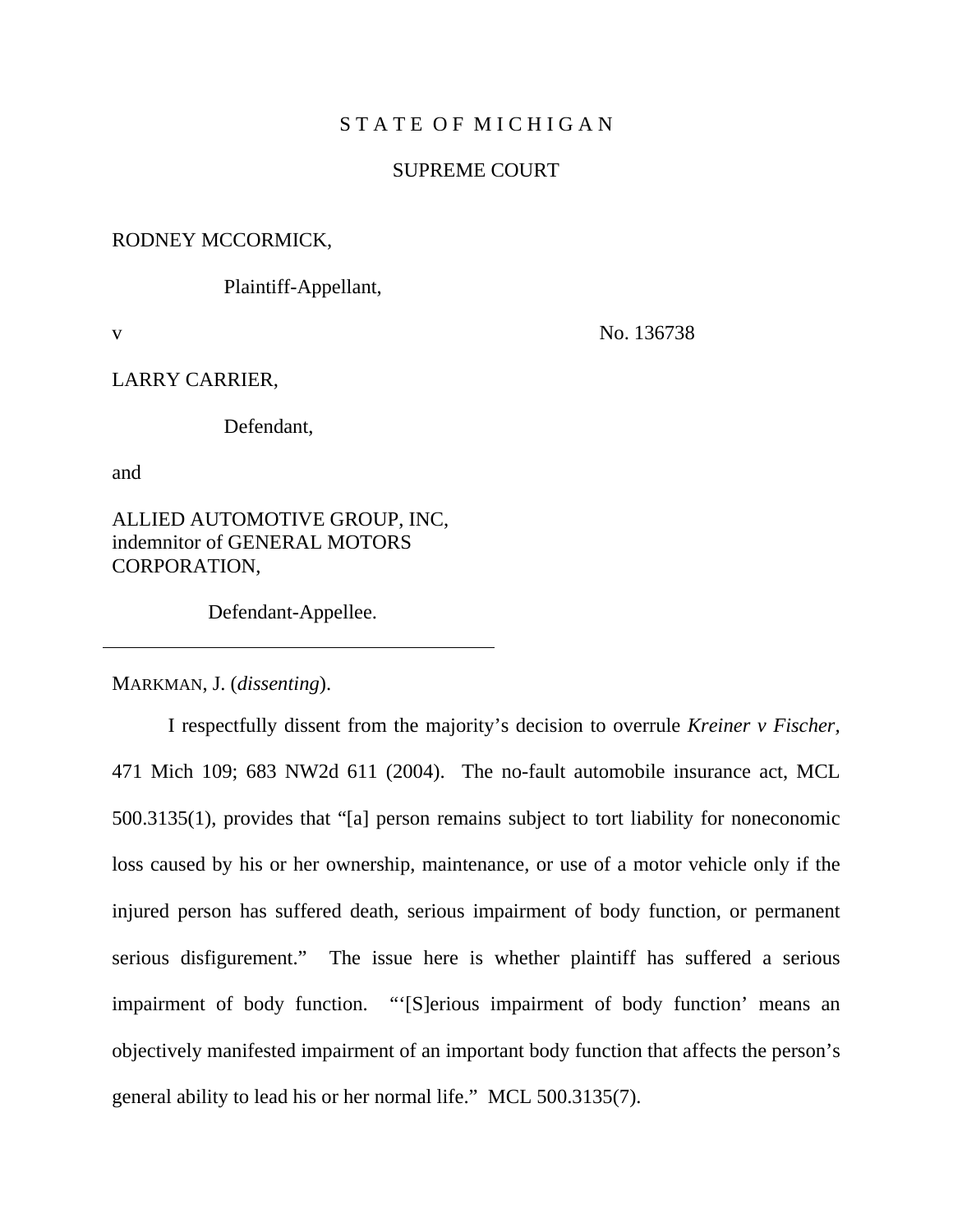In *Kreiner,* 471 Mich at 132-133, this Court held that in determining whether an impairment affects the plaintiff's general ability to lead his normal life, "a court should engage in a multifaceted inquiry, comparing the plaintiff's life before and after the accident as well as the significance of any affected aspects on the course of the plaintiff's overall life." In addition, *Kreiner* indicated that certain factors, such as the duration of the impairment, may be of assistance in evaluating whether the plaintiff's general ability to lead his normal life has been affected. *Id.* at 133.

The majority overrules *Kreiner*, rejecting these factors and holding that temporal considerations are wholly or largely irrelevant in determining whether an impairment affects the plaintiff's general ability to lead his normal life. The majority instead holds that, as long as the plaintiff's general ability to lead his normal life has been affected, apparently for even a single moment in time, the plaintiff has suffered a "serious impairment of body function." This conclusion is at odds with the actual language of the no-fault automobile act and nullifies the legislative compromise embodied in that act. I continue to believe that *Kreiner* was correctly decided, and that temporal considerations are highly relevant-- indeed necessary-- in determining whether an impairment affects the plaintiff's general ability to lead his normal life*.* By nullifying the legislative compromise, which was grounded in concerns over excessive litigation, the overcompensation of minor injuries, and the availability of affordable insurance, the Court's decision today will resurrect a legal environment in which each of these hazards reappear and threaten the continued fiscal integrity of our no-fault system.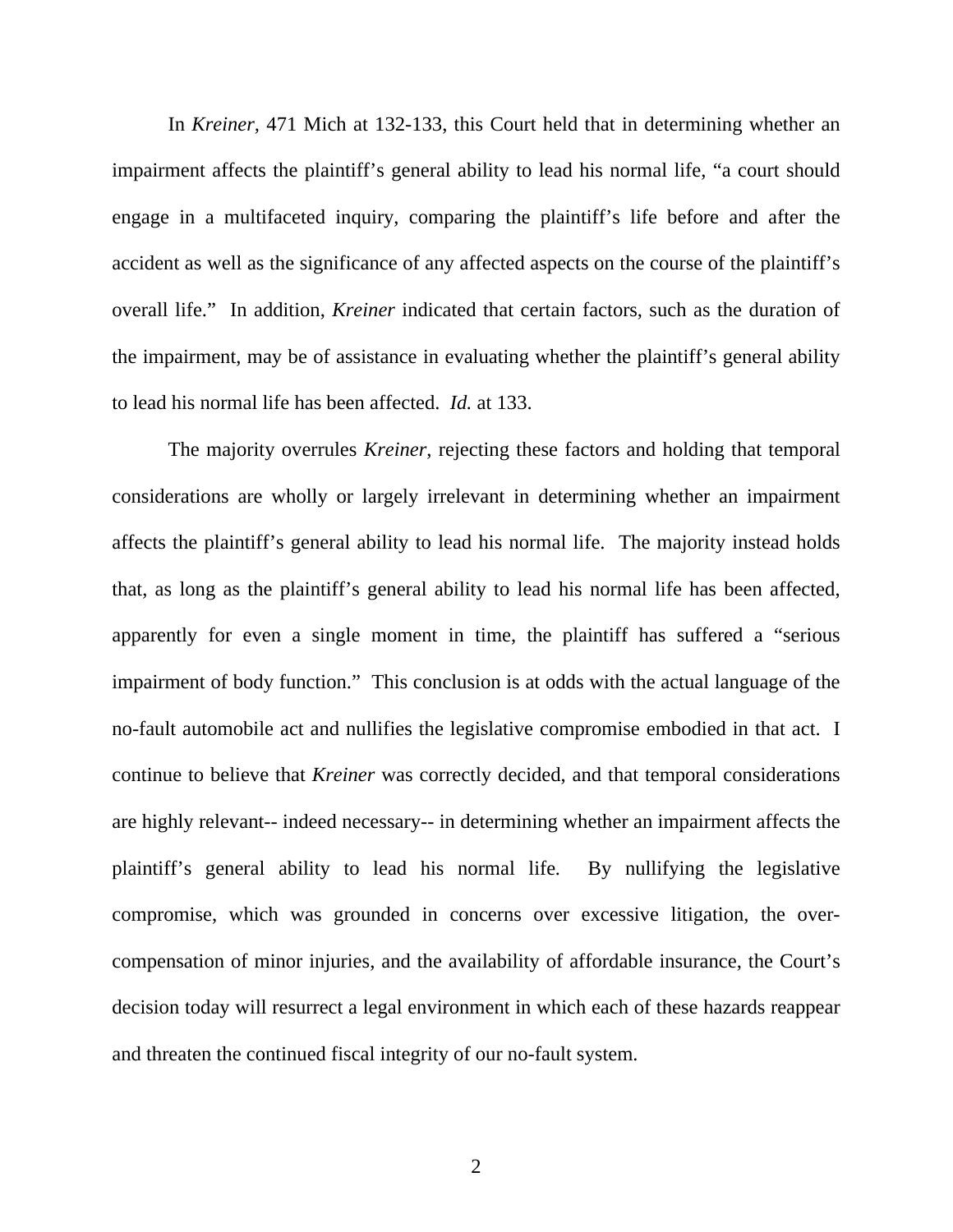Because I do not believe that the lower courts erred in concluding that plaintiff in this case has not suffered a serious impairment of body function, I would affirm the judgment of the Court of Appeals.

#### I. FACTS AND HISTORY

Because the majority opinion provides only a cursory presentation of the facts, in a case requiring a fact-intensive analysis, I find it necessary to set forth a more thorough discussion of these facts. Beginning in August of 2002, plaintiff was employed by Allied Systems, and over the years, he has held various positions with the company.<sup>1</sup> On January 17, 2005, approximately six months after beginning his position as a medium truck loader, plaintiff was struck by a truck driven by plaintiff's co-worker and codefendant, Larry Carrier, while shuttling vehicles at a General Motors plant. Plaintiff was knocked down, and the wheels of the truck ran over his left ankle, fracturing his medial malleolus. Plaintiff was immediately taken to the hospital and was released that same day. Two days later, he underwent surgery for the implantation of a device to stabilize his ankle fracture. Immediately following surgery, plaintiff was on crutches and in a boot for approximately four weeks and, during this time, he was restricted from bearing weight on his left leg. Additionally, plaintiff underwent physical therapy.<sup>2</sup>

 $\frac{1}{1}$  $1$  Before plaintiff began working for Allied, he installed windows. When he first began working for Allied, he loaded trains, and after approximately six months, he took a "utility job," providing support to other departments as needed. In June of 2004, he began working as a medium truck loader.

 $2$  It is not altogether clear how long plaintiff's physical therapy actually lasted. In plaintiff's deposition, he indicated that he underwent "many months" of therapy.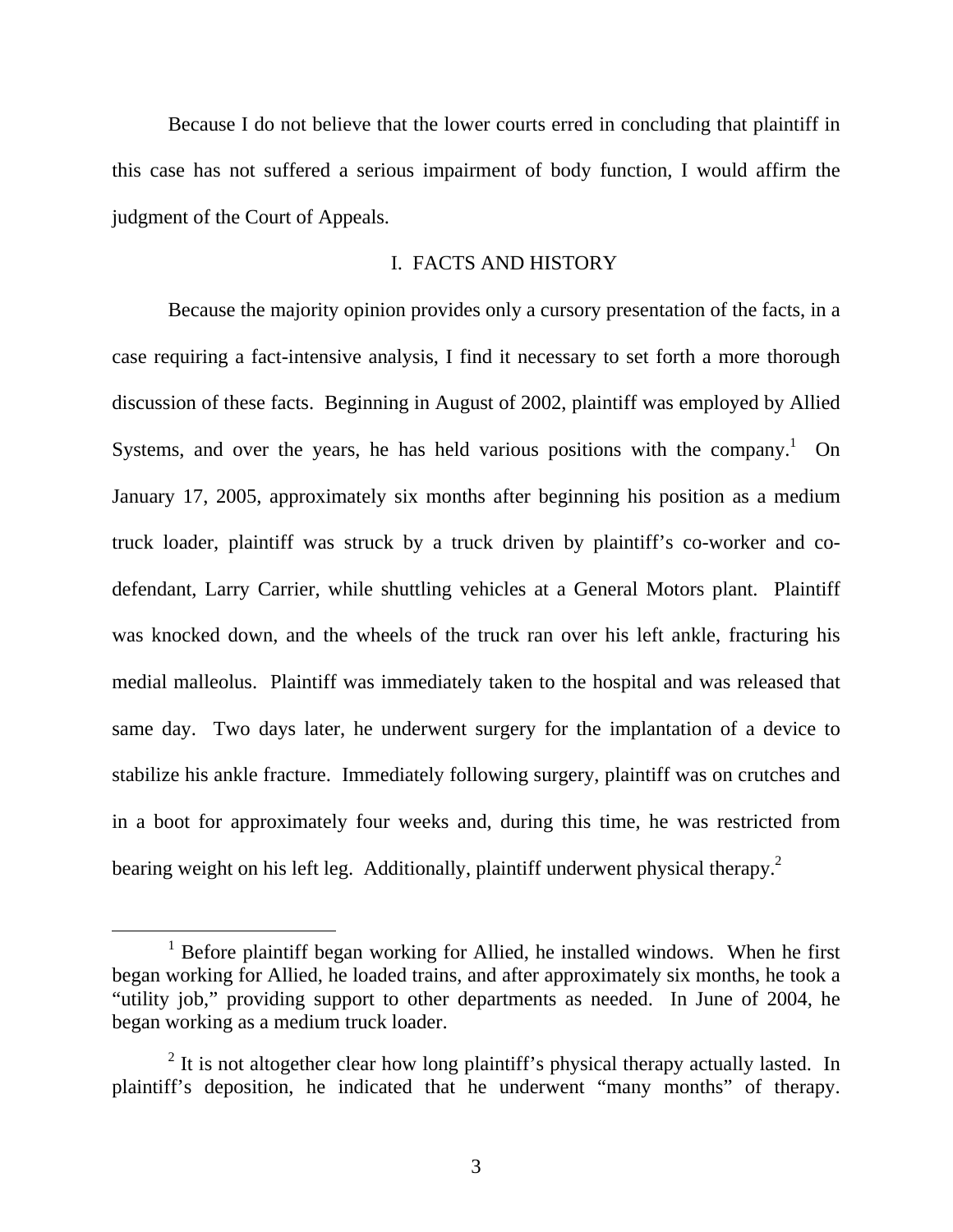On October 21, 2005, plaintiff again underwent surgery on his ankle, this time to remove the implanted device. The surgeon reported that plaintiff's ankle had "healed nicely." On November 5, 2005, at the request of Allied, plaintiff was examined by Dr. Paul Drouillard, who stated that plaintiff could return to work with restrictions of no prolonged standing or walking for three weeks, after which time, plaintiff could return to work with no restrictions. On November 17, 2005, plaintiff was examined by his surgeon, who observed that plaintiff's "wound is healed very nicely" and that plaintiff "needs to be in seated work for approximately six weeks."

On January 12, 2006, plaintiff's surgeon examined him and cleared him to return to work with no restrictions. At this examination, plaintiff reported to his surgeon that "[h]is medial malleolus is not giving him any pain." The surgeon observed that plaintiff had an "excellent range of motion with no specific tenderness." Upon returning to work for several days, however, plaintiff indicated that performing the physical tasks that his job required, such as walking, climbing, and crouching, caused his ankle to hurt. After plaintiff's request for a different assignment was denied, plaintiff went back on workers' compensation.

 $\overline{a}$ 

However, in his response to defendant's motion for summary disposition, plaintiff indicated that he had six weeks of therapy. And, during plaintiff's oral argument opposing defendant's motion for summary disposition, plaintiff's counsel claimed that plaintiff underwent 18 weeks of therapy.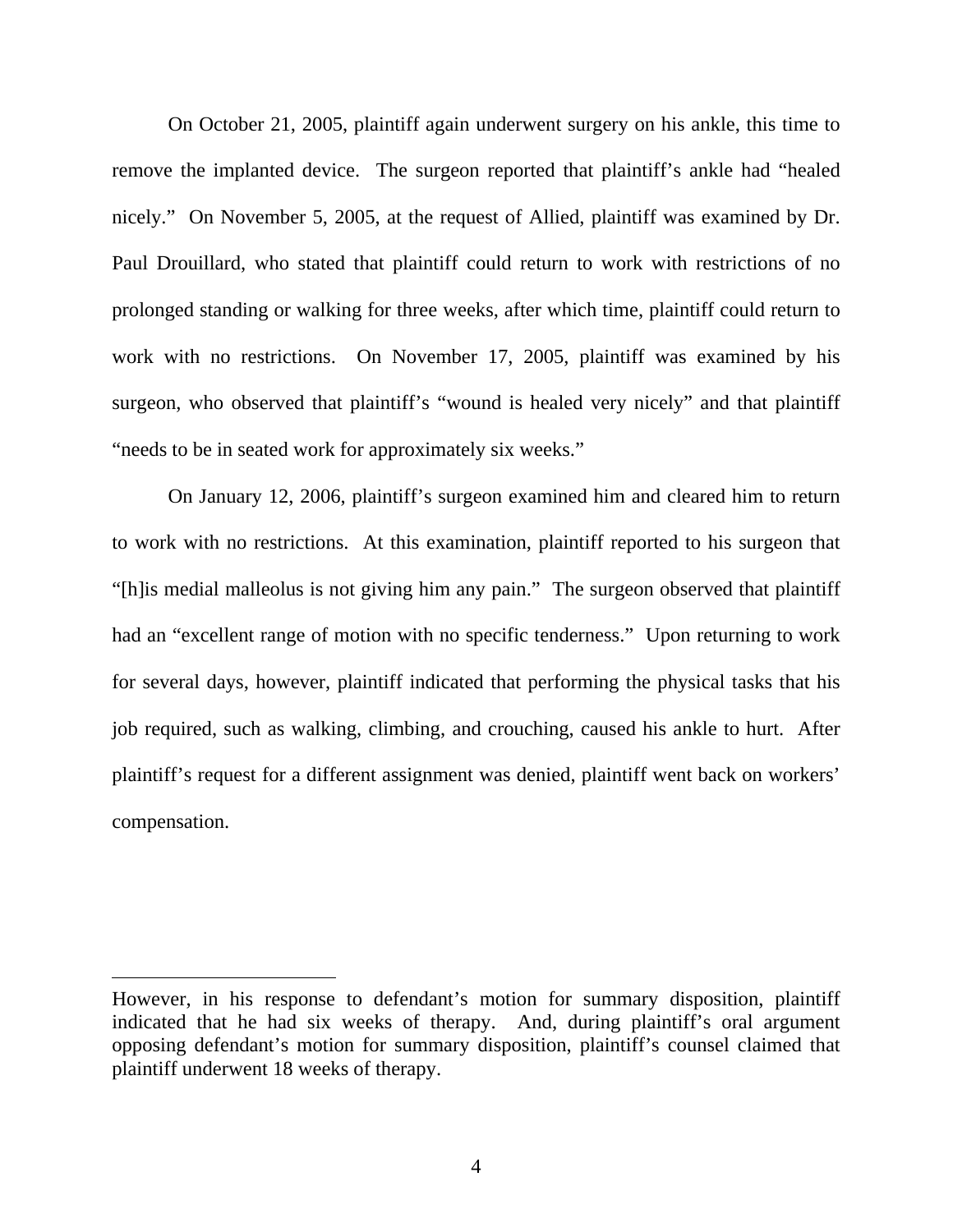On March 16, 2006, Allied required plaintiff to undergo a functional capacity evaluation (FCE), $3$  which showed that plaintiff could not fully perform all of his previous job duties.<sup>4</sup> During this evaluation, when asked what his goal was in returning to work, plaintiff responded, "I don't want to go back to work; there is talk about a buyout and I think I want to do that." Plaintiff also reported that his ankle pain was a three on a scale of zero to ten, with ten being the highest.

On May 31, 2006, Dr. Drouillard again examined plaintiff, at the request of Allied. Dr. Drouillard found no objective abnormality to correspond to plaintiff's complaints and opined that plaintiff was magnifying his symptoms. Dr. Drouillard also observed that, although plaintiff claimed that he had been wearing an ankle brace for the last two weeks, the tan lines on plaintiff's left and right feet were symmetrical, consistent with wearing flip-flops, with no break in his tan lines to indicate that he had been wearing the brace at all. Dr. Drouillard believed that plaintiff could return to work unrestricted and that plaintiff's ankle required no further treatment.

On June 12, 2006, plaintiff underwent an MRI test; the physiatrist who reviewed the MRI and performed a follow-up examination found that there was some evidence of ligamentous injury, but he did not establish a plan to decrease plaintiff's pain because

 $\frac{1}{3}$  $3$  An FCE is "an all-encompassing term to describe the physical assessment of an individual's ability to perform work-related activity." American Occupational Therapy Association, <http://ww.aota.org/Consumers/WhatisOT/WI/Facts/35117.aspx> (accessed July 1, 2010).

<sup>&</sup>lt;sup>4</sup> This was due in part to shoulder pain resulting from a preexisting and unrelated shoulder injury.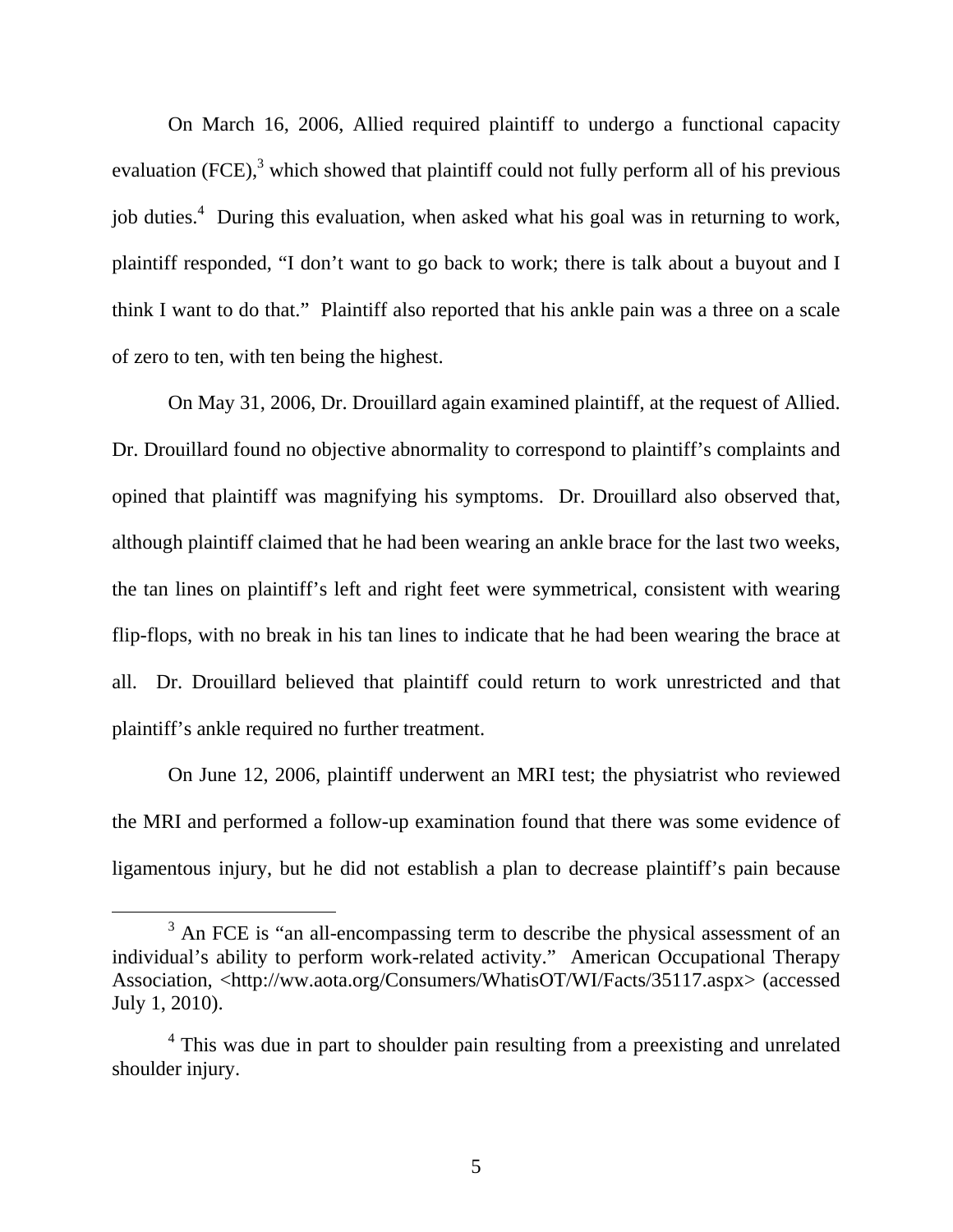there was little the physiatrist could do.<sup>5</sup> At this examination, plaintiff reported that his pain was a six on a scale of zero to ten, that the pain was worse with "any movement," and that nothing alleviates that pain. On June 20, 2006, Dr. Drouillard reviewed the MRI results and found that plaintiff's ankle had healed well and that his opinion from May 31, 2006 had not changed.

Shortly thereafter, plaintiff's workers' compensation benefits were terminated.<sup>6</sup> At this point, *plaintiff* sought another FCE so that he could return to work. On August 1, 2006, the FCE indicated that plaintiff was able to perform essential job demands without restriction. At this FCE, plaintiff reported that he experienced "occasional aching" in his ankle, and that there were no "activities that aggravated his symptoms in the left ankle (including prolonged standing, prolonged walking)." Plaintiff reported that his pain level was a two on a scale of zero to ten and, during the two weeks immediately preceding the FCE, his highest pain level had been a three and his lowest pain level had been a one. By the completion of the FCE, plaintiff reported his pain level at zero. On August 16, 2006, approximately 17 months after the accident, plaintiff returned to work and Allied

 $\frac{1}{5}$  $5$  A physiatrist is a medical doctor who practices physiatry, "a medical specialty for the treatment of disease and injury by physical agents, as exercise or heat therapy." *Random House Webster*'*s College Dictionary* (1991).

<sup>&</sup>lt;sup>6</sup> Plaintiff began receiving workers' compensation in January 2005. Plaintiff claims that he lost \$66,000 in wages, the difference between his salary and his workers' compensation benefits for the time he was not working. However, the instant case only involves noneconomic damages. Lost wages are economic damages and are compensable as personal protection insurance benefits, MCL 500.3107(1)(b), and/or through a tort claim against the party at fault to recover excess economic losses, MCL 500.3135(3)(c).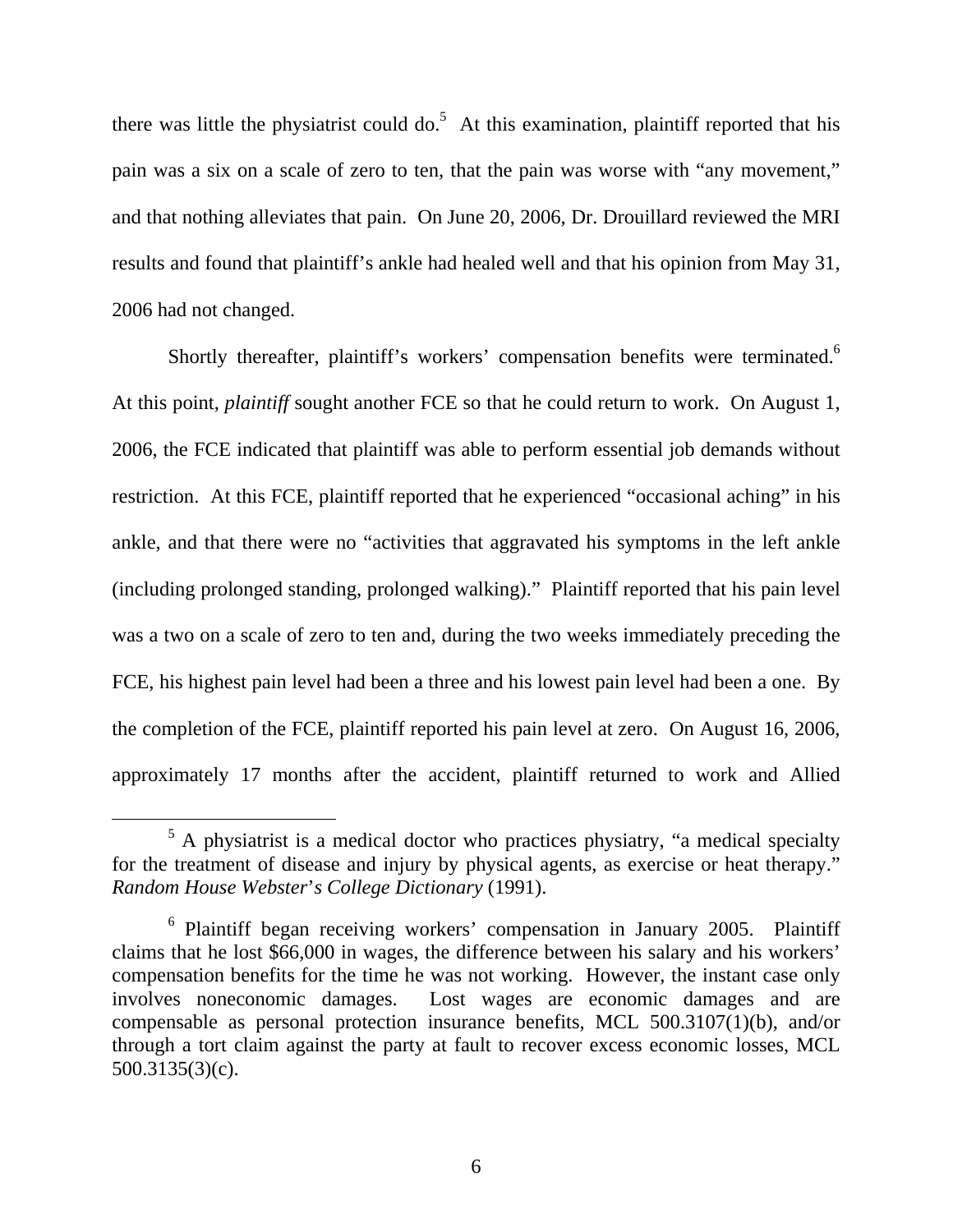assigned him to a new job with different physical requirements, and with no reduction in pay. Plaintiff volunteered to be assigned to this other job, and has been able to perform his new job duties since that time.

During his recuperation, plaintiff did not require any assistance with normal household tasks. Additionally, he was able to drive and his injuries have not affected his relationship with his wife in any way.<sup>7</sup> Outside of work, plaintiff was able to engage in most of the activities in which he was engaged before his injury, such as fishing.<sup>8</sup> Importantly, by plaintiff's own admission at his deposition in October of 2006, his life was "normal" despite some "occasional aching."

On March 24, 2006, plaintiff filed a third-party action against Carrier (the driver of the truck) and General Motors Corporation  $(GM)$ . Carrier was later released by

<sup>9</sup> With GM's bankruptcy, the parties stipulated to a change in case caption and party, adding Allied Automotive Group, Inc., indemnitor of GM; plaintiff's employer,

 <sup>7</sup> Plaintiff's wife has not brought a loss-of-consortium claim.

<sup>&</sup>lt;sup>8</sup> Although the majority suggests that plaintiff returned to fishing at pre-injury levels by the spring and summer of 2006, the record indicates that plaintiff's fishing activities had never been interrupted. Plaintiff was asked if he "[s]till fish[ed] the same amount of time as [he] fished before the accident when [he] get[s] a chance," to which plaintiff replied, "When I get a chance." Furthermore, defendant argued in its motion for summary disposition that plaintiff's fishing activities were uninterrupted by the injury, and plaintiff did not dispute this. Plaintiff essentially conceded this fact and instead argued that the disruption in his life as a result of his injuries was centered on his inability to work. Plaintiff also was a weekend golfer. The record reflects that since plaintiff returned to work in August 2006, he had only golfed once, using a golf cart. We do not know whether plaintiff was able to golf during the time between his accident in January 2005 and August 2006. Defendant argued in its motion for summary disposition that plaintiff continued to engage in his pre-accident level of golfing activity, and again plaintiff did not argue to the contrary.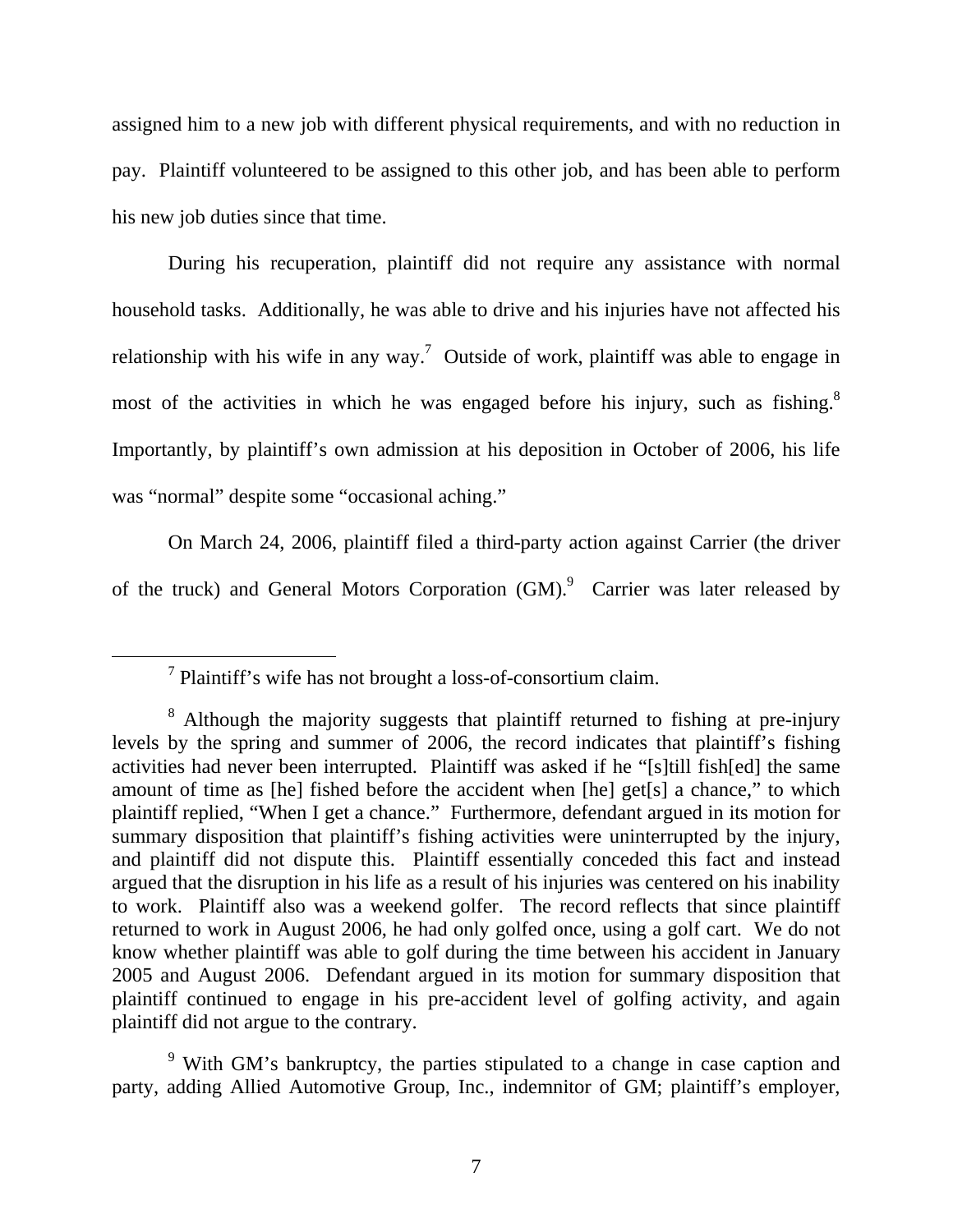stipulation of the parties, and the trial court granted GM's motion for summary disposition, finding that plaintiff had undergone a relatively good recovery and could not meet the "serious impairment of body function" threshold.

The Court of Appeals affirmed, with one judge dissenting, concluding that the impairment did not affect plaintiff's general ability to lead his normal life. *McCormick v Carrier*, unpublished opinion per curiam of the Court of Appeals, issued March 25, 2008 (Docket No. 275888). The majority cited various facts to support its conclusion, such as plaintiff's golfing, fishing, driving, caring for himself, and returning to work without restriction. The dissent would have reversed for two reasons: first, on the basis that plaintiff's entire life, including the possibility of future problems, must be considered; and, second, on the basis that there was evidence to indicate that plaintiff's life was not currently normal. The evidence that the dissent relied on to reach this conclusion was that plaintiff was assigned to a job with reduced physical requirements and the doctors had identified "some indication of degenerative joint disease in [plaintiff's] ankle." *Id.,*  unpub op at 2 (DAVIS, J., dissenting).

On October 22, 2008, this Court denied plaintiff's application for leave to appeal, although Chief Justice KELLY and Justices CAVANAGH and WEAVER would have granted leave to appeal. 482 Mich 1018 (2008). However, after the composition of this Court changed when Justice HATHAWAY replaced former Chief Justice TAYLOR on January 1,

 $\overline{a}$ 

Allied Systems, is a subsidiary of Allied Automotive Group, Inc. This Court entered an order in accordance with this stipulation. 485 Mich 851 (2009).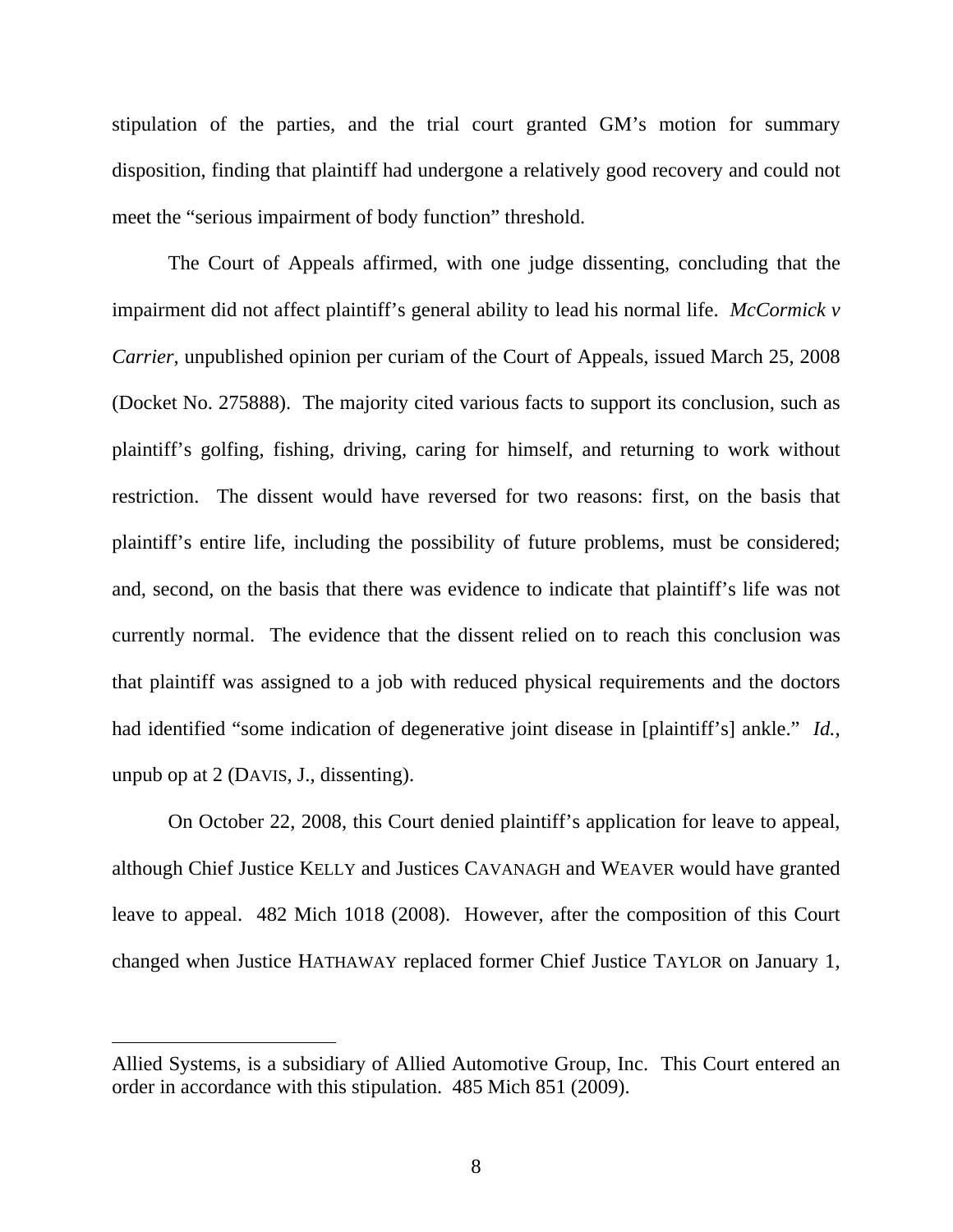2009, this Court granted plaintiff's motion for reconsideration, even though such motion had not raised any new legal arguments. 485 Mich 851 (2009).

### II. STANDARD OF REVIEW

This case presents issues of statutory interpretation, which this Court reviews de novo. *Dep't of Transp v Tompkins*, 481 Mich 184, 190; 749 NW2d 716 (2008). We also review rulings on motions for summary disposition de novo. *Spiek v Dep't of Transp,* 456 Mich 331, 337; 572 NW2d 201 (1998).

### III. ANALYSIS

### A. HISTORY OF NO-FAULT INSURANCE ACT

In Michigan, before the enactment of the no-fault insurance act, the only available recourse to victims of motor vehicle accidents seeking to recover damages was to file a common-law tort action. "[U]nder [this] tort liability system[,] the doctrine of contributory negligence denied benefits to a high percentage of motor vehicle accident victims, minor injuries were overcompensated, serious injuries were undercompensated, long payment delays were commonplace, the court system was overburdened, and those with low income and little education suffered discrimination." *Shavers v Attorney General*, 402 Mich 554, 579; 267 NW2d 72 (1978). In response to these deficiencies, the Legislature enacted the no-fault automobile insurance act, MCL 500.3101 *et seq.*, effective March 30, 1973. The primary goal of the no-fault act is "to provide victims of motor vehicle accidents assured, adequate, and prompt reparation for certain economic losses." *Shavers*, 402 Mich at 579. In order to meet this objective, the Legislature decided to make no-fault insurance compulsory, i.e., "whereby every Michigan motorist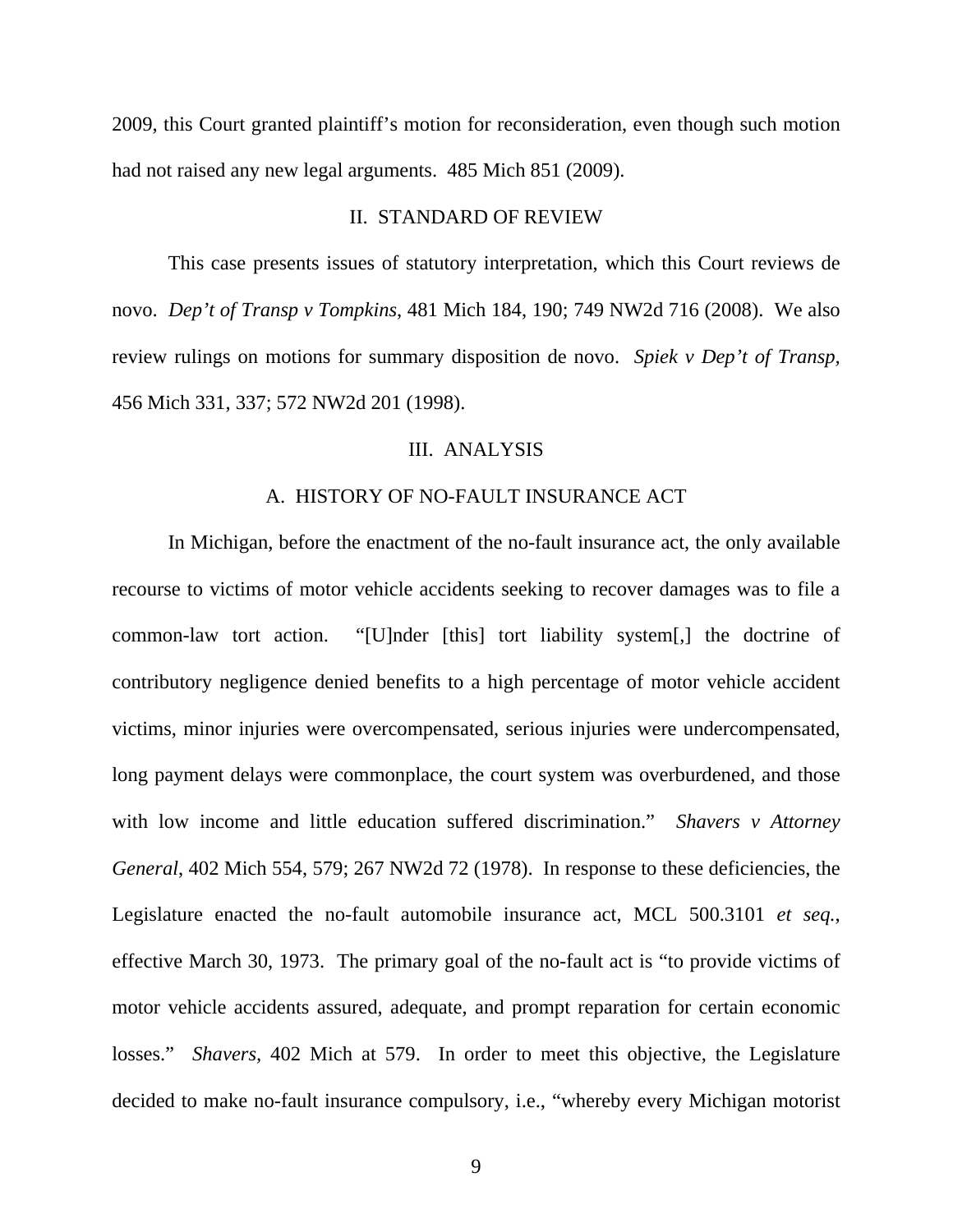would be required to purchase no-fault insurance or be unable to operate a motor vehicle legally in this state." *Id.* In addition, "[i]n exchange for the payment of . . . no-fault economic loss benefits from one's own insurance company, the Legislature limited an injured person's ability to sue a negligent operator or owner of a motor vehicle for bodily injuries." *Kreiner,* 471 Mich at 115. That is, with the enactment of the no-fault act, "the Legislature abolished tort liability generally in motor vehicle accident cases and replaced it with a regime that established that a person injured in such an accident is entitled to certain economic compensation from his own insurance company regardless of fault." *Id.*  at 114.10In exchange for economic loss benefits regardless of fault, "the Legislature significantly limited the injured person's ability to sue a third party for noneconomic damages, e.g., pain and suffering." *Id.* at 115. More specifically, no tort suit against a third party for noneconomic damages is permitted unless the injured person "has suffered death, serious impairment of body function, or permanent serious disfigurement." MCL  $500.3135(1).$ <sup>11</sup>

 $10$  The injured person's insurance company is responsible for all expenses incurred for medical care, recovery, and rehabilitation as long as the service, product, or accommodation is reasonably necessary and the charge is reasonable. MCL 500.3107(1)(a). There is no monetary limit on such expenses, and this entitlement can last for the person's lifetime. An injured person is also entitled to recover from his own insurance company up to three years of earnings loss, i.e., loss of income from work that the person would have performed if he had not been injured. MCL 500.3107(1)(b). An injured person can also recover "replacement" expenses, i.e., expenses reasonably incurred in obtaining ordinary and necessary services that the injured person would otherwise have performed. MCL 500.3107(1)(c). Further, an at-fault driver is still liable in tort for an injured person's excess economic damages. MCL 500.3135(3)(c).

 $11$  In its entirety, MCL 500.3135(1) provides: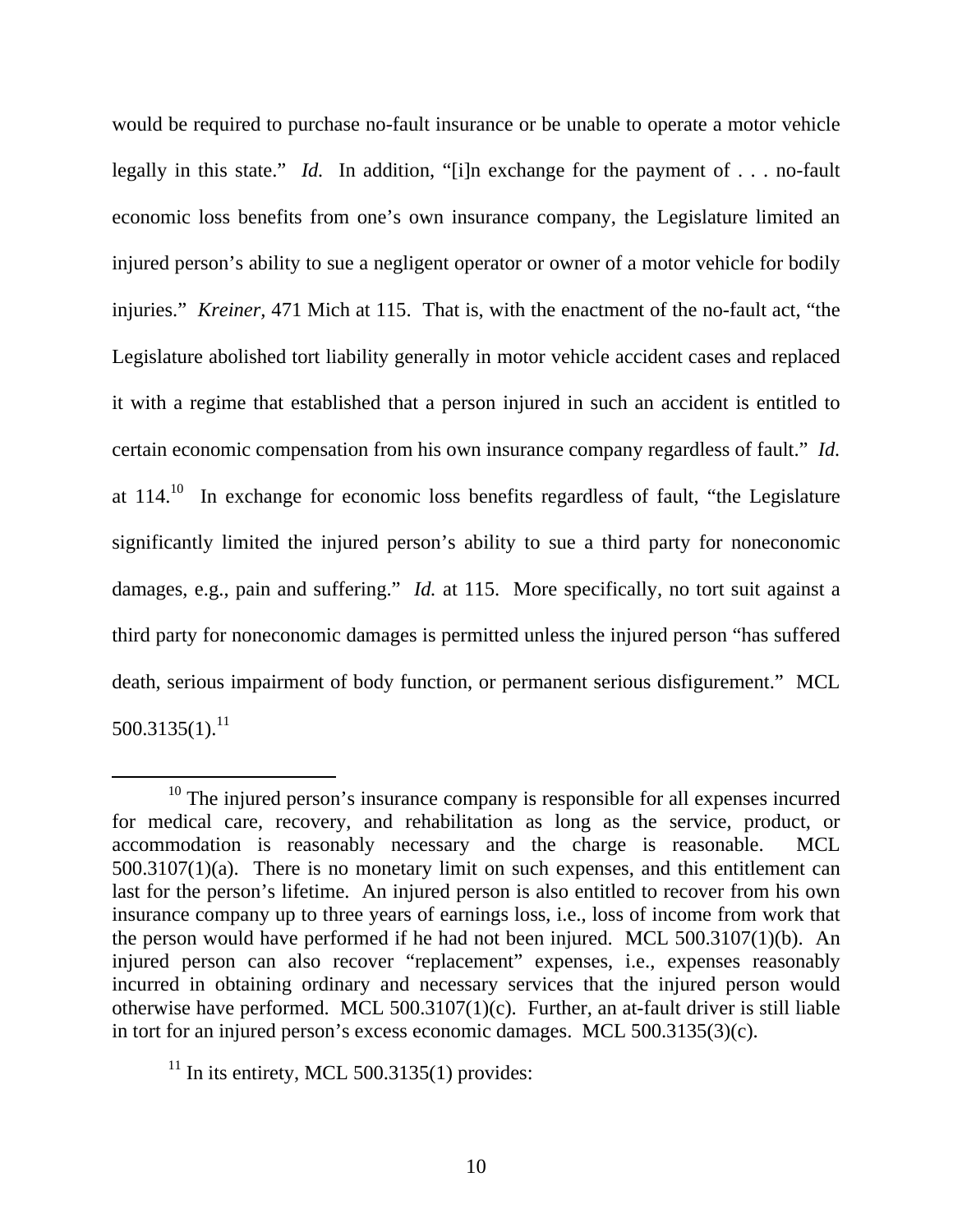The Legislature did not initially define the language that is in dispute in this case-- "serious impairment of body function"-- and this Court itself struggled in the process of giving reasonable meaning to this language. In *Advisory Opinion re Constitutionality of 1972 PA 294*, 389 Mich 441, 481; 208 NW2d 469 (1973), we held that whether the plaintiff has suffered a "serious impairment of body function" is "within the province of the trier of fact . . . ." However, in *Cassidy v McGovern*, 415 Mich 483; 330 NW2d 22 (1982), noting that an advisory opinion "'is not precedentially binding in the same sense as a decision of the Court after a hearing on the merits,'" *id.* at 495 (citation omitted), this Court held:

 [W]hen there is no factual dispute regarding the nature and extent of a plaintiff's injuries, the question of serious impairment of body function shall be decided as a matter of law by the court. Likewise, if there is a factual dispute as to the nature and extent of a plaintiff's injuries, but the dispute is not material to the determination whether plaintiff has suffered a serious impairment of body function, the court shall rule as a matter of law whether the threshold requirement . . . has been met. [*Id.* at 502.]

In addition, *Cassidy* held that the phrase "serious impairment of body function" refers to "objectively manifested injuries" that impair "important body functions." *Id.* at 504-505. *Cassidy* also held that "the Legislature intended an objective standard that looks to the effect of an injury on the person's general ability to live a normal life." *Id.* at 505. Finally, *Cassidy* held that although "an injury need not be permanent to be serious,"

 $\overline{a}$ 

A person remains subject to tort liability for noneconomic loss caused by his or her ownership, maintenance, or use of a motor vehicle only if the injured person has suffered death, serious impairment of body function, or permanent serious disfigurement.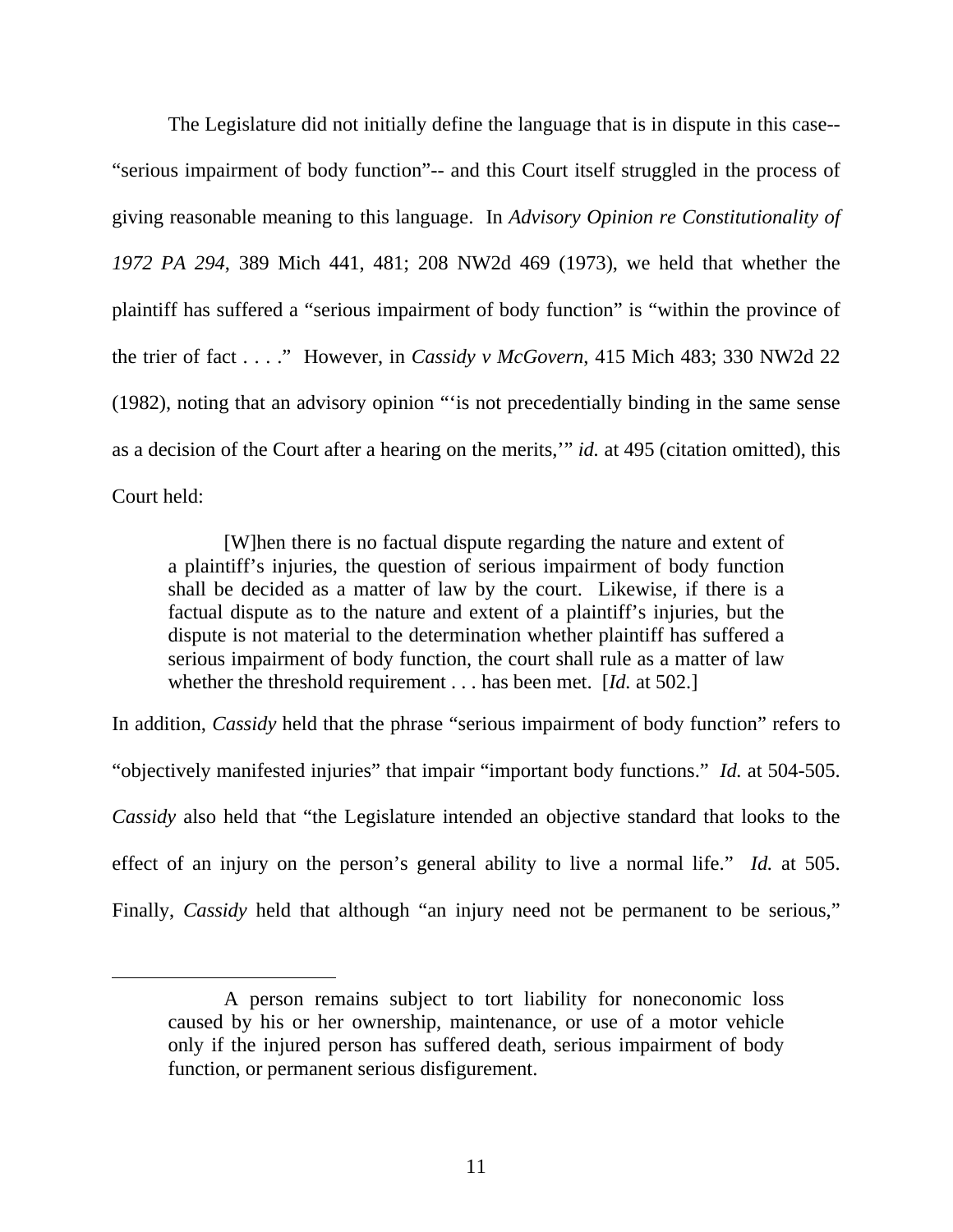"[p]ermanency is, nevertheless, relevant" because "[t]wo injuries identical except that one is permanent do differ in seriousness." *Id.* at 505-506.

 However, only four years later, in *DiFranco v Pickard*, 427 Mich 32; 398 NW2d 896 (1986), this Court overruled *Cassidy*. *DiFranco* held that "[i]f reasonable minds can differ as to whether the plaintiff suffered a serious impairment of body function, the issue must be submitted to the jury, even if the evidentiary facts are undisputed. *Id.* at 58. In addition, *DiFranco* held that the "impairment need not be of . . . an important body function," and it is unnecessary to look to the effect of the injury on the person's "'general ability to live a normal life.'" *Id.* at 39. *DiFranco* also held that, although the plaintiff must prove a "medically identifiable injury," this can be done on the basis of "the plaintiff's subjective complaints or the symptoms of an injury." *Id.* at 75. Finally, *DiFranco* held that the following factors should be considered when determining whether the impairment was serious:

The extent of the impairment, the particular body function impaired, the length of time the impairment lasted, the treatment required to correct the impairment, and any other relevant factors. [*Id.* at 69-70.]

In 1995, the Legislature amended the no-fault act. In particular, it amended MCL

500.3135(2)(a), which provides:

The issues of whether an injured person has suffered serious impairment of body function or permanent serious disfigurement are questions of law for the court if the court finds either of the following:

*(i)* There is no factual dispute concerning the nature and extent of the person's injuries.

*(ii)* There is a factual dispute concerning the nature and extent of the person's injuries, but the dispute is not material to the determination as to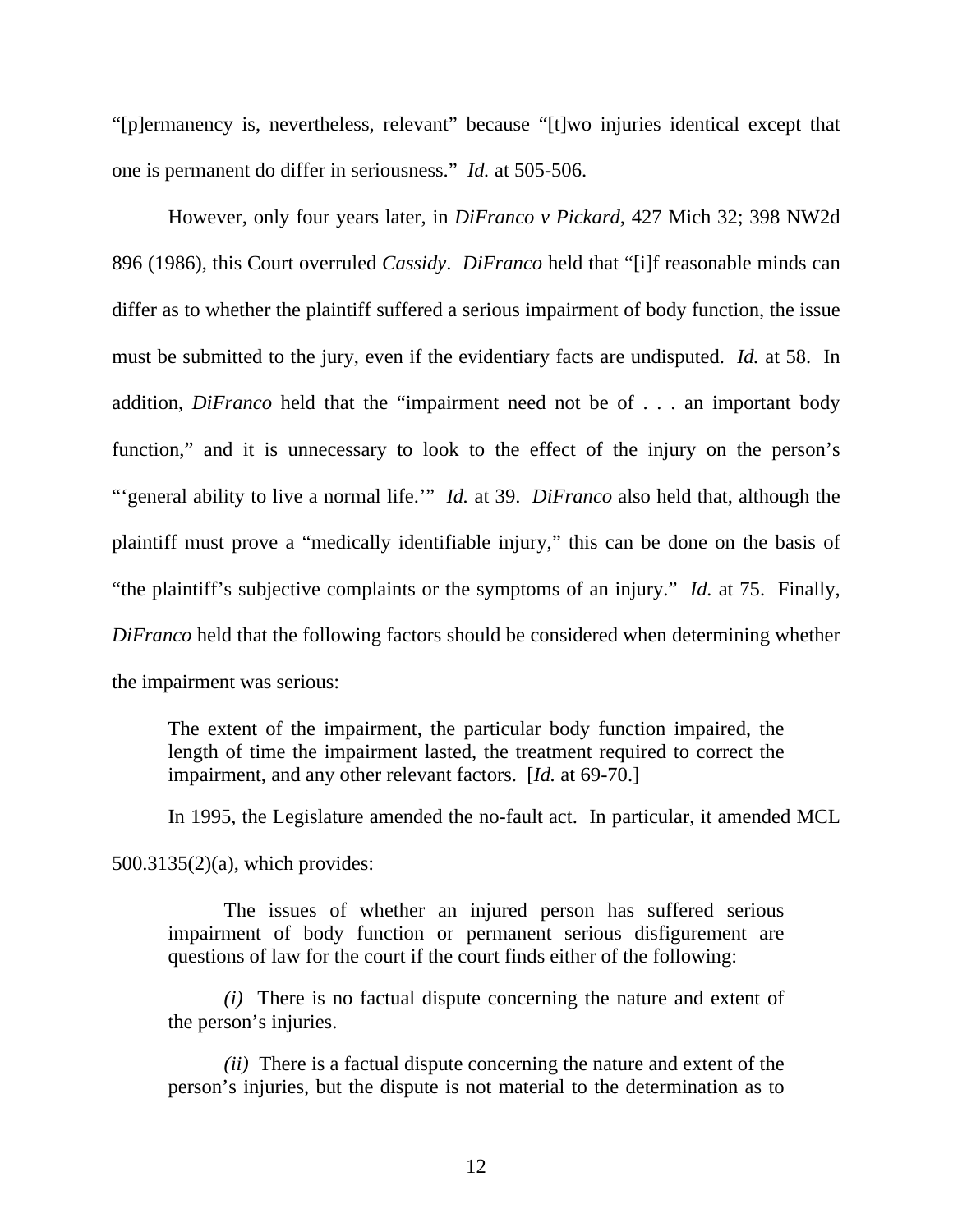whether the person has suffered a serious impairment of body function or permanent serious disfigurement.

In addition, the Legislature defined "serious impairment of body function" to mean "an objectively manifested impairment of an important body function that affects the person's general ability to lead his or her normal life." MCL 500.3135(7). In other words, the Legislature essentially rejected *DiFranco* and, with one exception, codified *Cassidy*. 12

#### B. *KREINER V FISCHER*

In *Kreiner,* this Court for the first time interpreted the Legislature's definition of "serious impairment of body function." Because "generally" means "'for the most part,'" *Kreiner* held that "determining whether a plaintiff is 'generally able' to lead his normal life requires considering whether the plaintiff is, 'for the most part' able to lead his normal life." *Kreiner,* 471 Mich at 130, quoting *Random House Webster's College Dictionary* (1991). In addition, because "lead" means "'to conduct or bring in a particular course,'" *Kreiner* held that "the effect of the impairment on the course of a plaintiff's entire normal life must be considered." *Id.* at 130-131*,* quoting *Random House Webster's Unabridged Dictionary* (2001). Therefore, *Kreiner* concluded, "[a]lthough some aspects of a plaintiff's entire normal life may be interrupted by the impairment, if, despite those impingements, the course or trajectory of the plaintiff's normal life has not

13

<sup>&</sup>lt;sup>12</sup> That one exception is that while *Cassidy*, 415 Mich at 505, required an evaluation of "the effect of an injury on the person's general ability to live *a* normal life," MCL 500.3135(7) requires an evaluation of the effect of an injury on "the person's general ability to lead *his or her* normal life." (Emphasis added.) That is, while the *Cassidy* test was exclusively objective, the MCL 500.3135(7) test is at least partially subjective.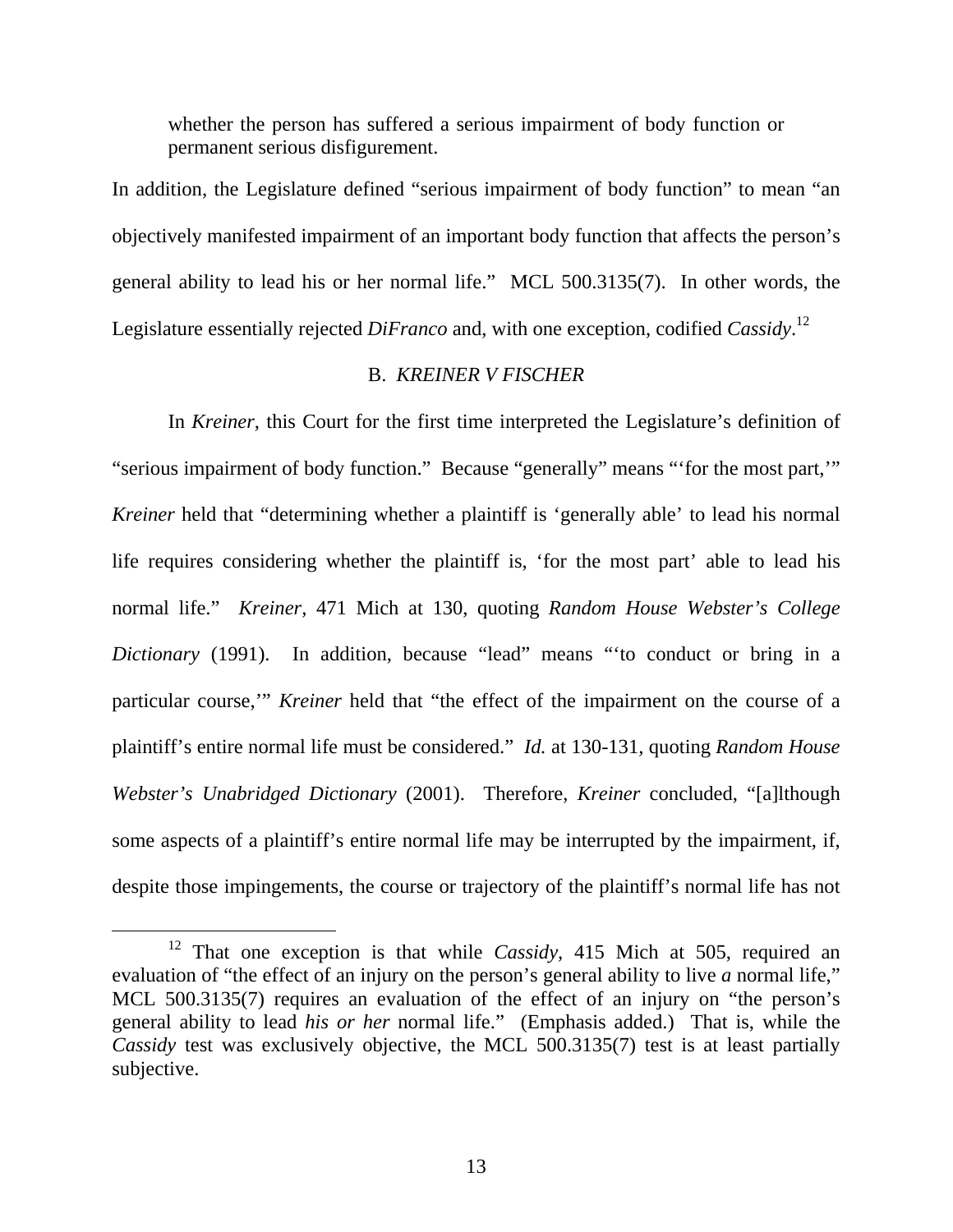been affected, then the plaintiff's 'general ability' to lead his normal life has not been affected and he does not meet the 'serious impairment of body function' threshold." *Id.*  at 131.

*Kreiner* established a "multi-step process . . . for separating out those plaintiffs who meet the statutory threshold from those who do not." *Id.* First, the court must determine whether there is a factual dispute that is material to the determination whether the person has suffered a serious impairment of body function.<sup>13</sup> Second, the court must determine whether an important body function has been impaired. Third, the court must determine whether the impairment is objectively manifested.<sup>14</sup> Finally, the court must determine whether the impairment affects the plaintiff's general ability to lead his or her normal life. "In determining whether the course of the plaintiff's normal life has been affected, a court should engage in a multifaceted inquiry, comparing the plaintiff's life before and after the accident as well as the significance of any affected aspects on the course of the plaintiff's overall life." *Id.* at 132-133. *Kreiner* indicated that the following factors may be of assistance in evaluating whether the plaintiff's general ability to conduct the course of his normal life has been affected:

 $13$  If there is such a dispute, the court cannot decide the issue as a matter of law; however, if there is no such dispute, the court can so decide.

<sup>14 &</sup>quot;Subjective complaints that are not medically documented are insufficient." *Id.*  at 132.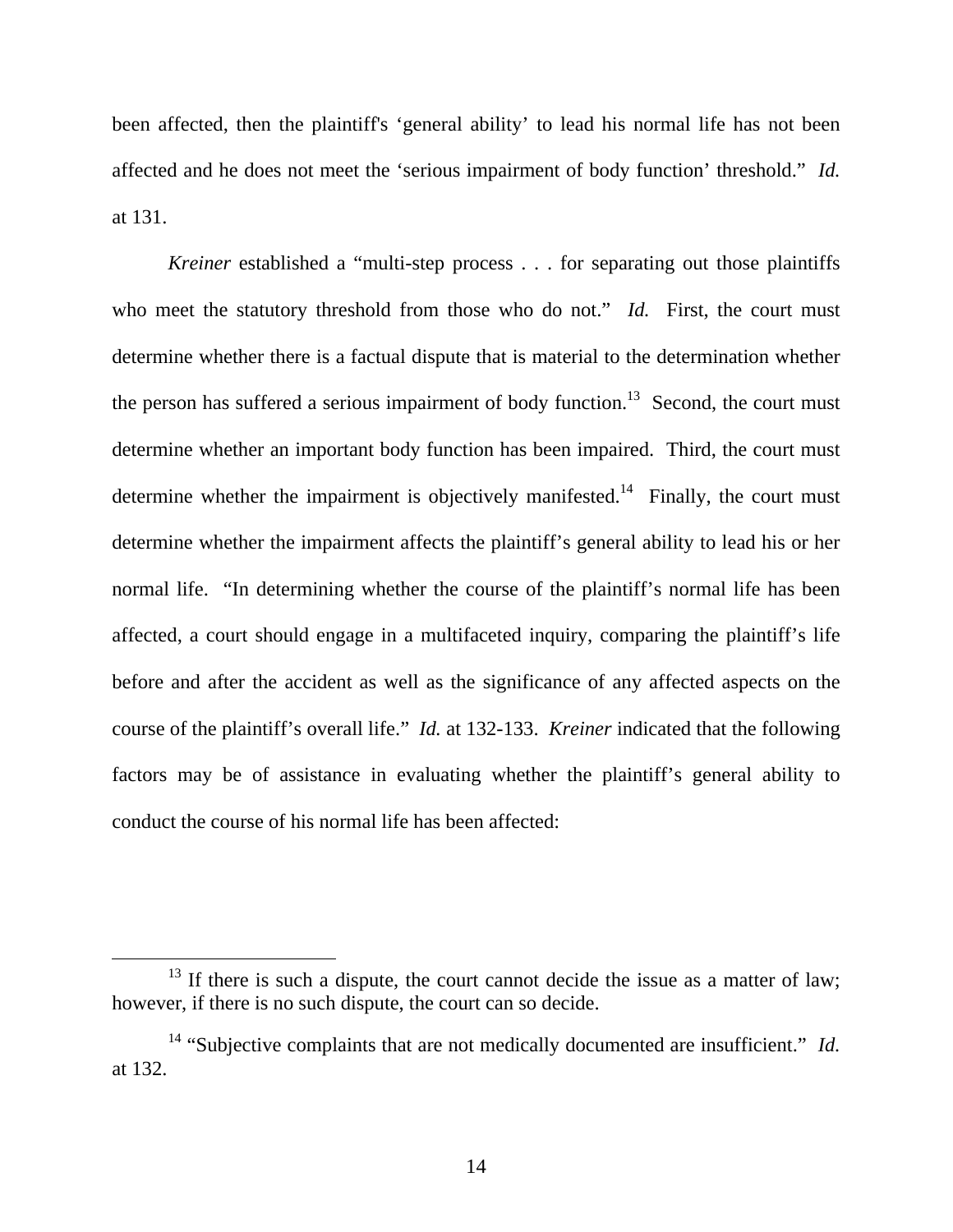(a) the nature and extent of the impairment, (b) the type and length of treatment required, (c) the duration of the impairment,  $^{[15]}$  (d) the extent of any residual impairment,  $[16]$  and (e) the prognosis for eventual recovery. [*Id.* at 133.]

Although the dissent in *Kreiner* essentially agreed with the majority's analysis of the language "an objectively manifested impairment of an important body function," it disagreed with the majority's analysis of the language "that affects the person's general ability to lead his or her normal life." Most significantly in this regard, the dissent rejected the factors set forth by the majority on the basis that "time or temporal considerations" are inappropriate considerations. *Id.* at 147 (CAVANAGH, J., dissenting).

### C. MAJORITY'S NEW TEST

 It is appropriate that Justice CAVANAGH, the authoring justice of the majority opinion in *DiFranco,* which was rejected by the Legislature, and also the authoring justice of the dissent in *Kreiner,* which was rejected by this Court*,* is now the authoring justice of the majority opinion, in which *Kreiner* is overruled. While to some, there may be a sense of justice, or at least a sense of irony, in this sequence of events, to others, including those of us in dissent in this case, such sequence embodies all that is wrong when a judiciary confuses its own preferences with those of the people's representatives in the Legislature. While it is intriguing that Justice CAVANAGH now is able to transform his dissent in *Kreiner* into a majority opinion, and thereby resuscitate his earlier opinion

<sup>&</sup>lt;sup>15</sup> "While an injury need not be permanent, it must be of sufficient duration to affect the course of a plaintiff's life." *Id.* at 135.

<sup>&</sup>lt;sup>16</sup> "Self-imposed restrictions, as opposed to physician-imposed restrictions, based on real or perceived pain do not establish this point." *Id.* at 133 n 17.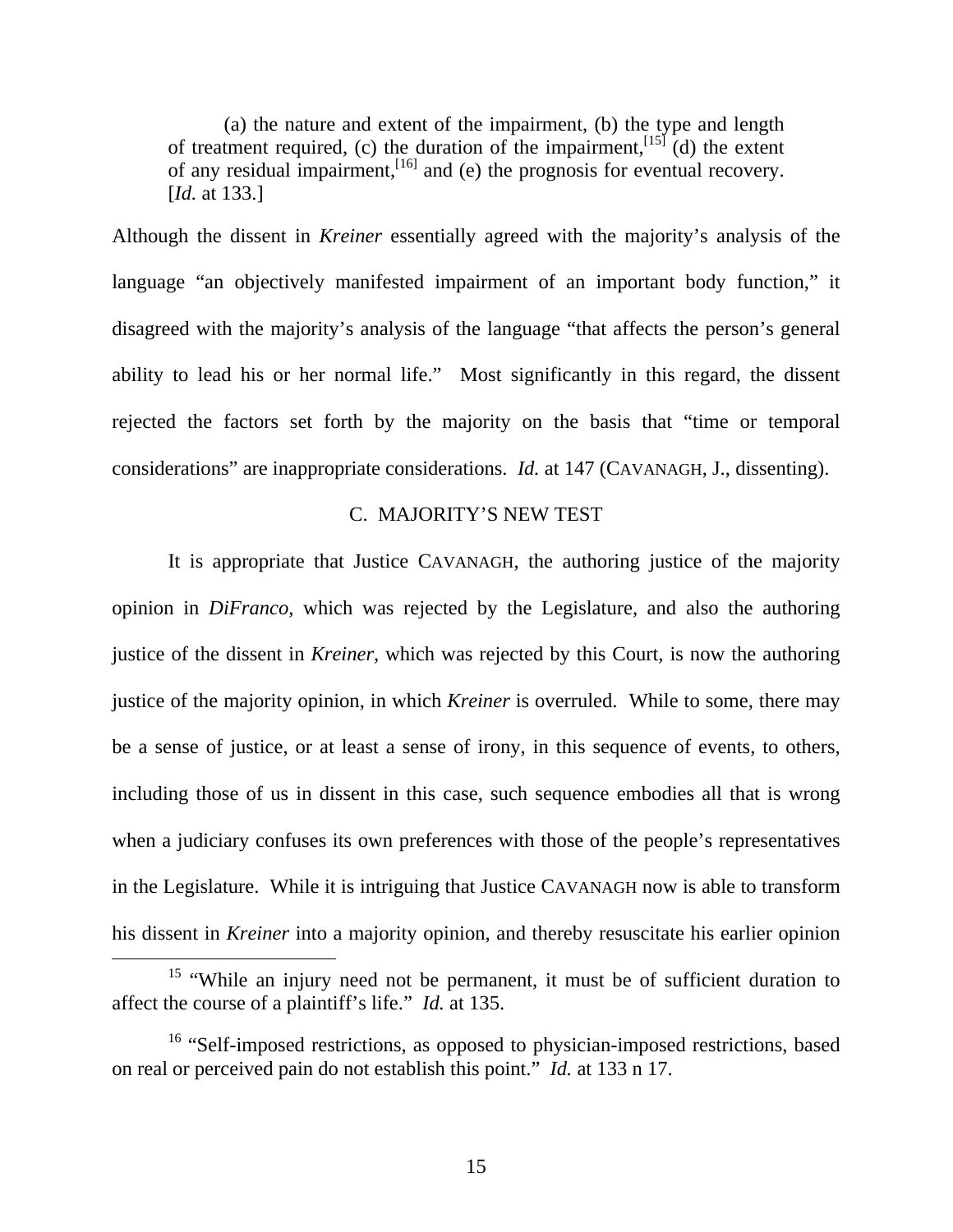in *DiFranco*, this has been achieved only after the people of this state, through their Legislature, have made clear that *DiFranco* did *not* reflect what ought to be the policy of this state. Therefore, just as he did in his dissent in *Kreiner,* Justice CAVANAGH, now with majority support, rejects *Kreiner's* analysis of the language "that affects the person's general ability to lead his or her normal life." The worm has turned, and never mind what the people and their Legislature have sought to accomplish in establishing as the law.

 Before proceeding too far into where our substantive disagreements lie, I would be remiss not to point out where we are in agreement. First, the majority, just as did the *Kreiner* dissent*,* largely agrees with *Kreiner*'s analysis of MCL 500.3135(2)(a), i.e., if there is no material factual dispute, whether a person has suffered a serious impairment of body function should be determined by the court as a matter of law.<sup>17</sup> The majority also

 $17$  However, the majority indicates that this statute "could unconstitutionally conflict with MCR 2.116(C)(10)  $\dots$ ." Because I see no conflict between the statute and the court rule, i.e., each allows the court to determine as a matter of law whether a person has suffered a serious impairment of body function *only* if there are no material factual disputes, I do not believe the statute is in any way unconstitutional. Moreover, the case cited by the majority in support of its suggestion that jury trials "promote judicial efficiency" actually stands for the exact opposite proposition. See *Moll v Abbott Laboratories,* 444 Mich 1, 26; 506 NW2d 816 (1993) ("Both our court rules and case law recognize the desirability of allowing summary disposition, regardless of a jury request, when uncontroverted facts are presented to the court. This promotes efficiency and preservation of judicial resources."). It is interesting that, although the majority acknowledges that the constitutionality of MCL 500.3135(2)(a) is not at issue here, it repeatedly implies that MCL 500.3135(2)(a) "could" be unconstitutional, thus, making it obvious that MCL 500.3135(2)(a) will also likely fall within the majority's effort to expunge the jurisprudence of the past decade.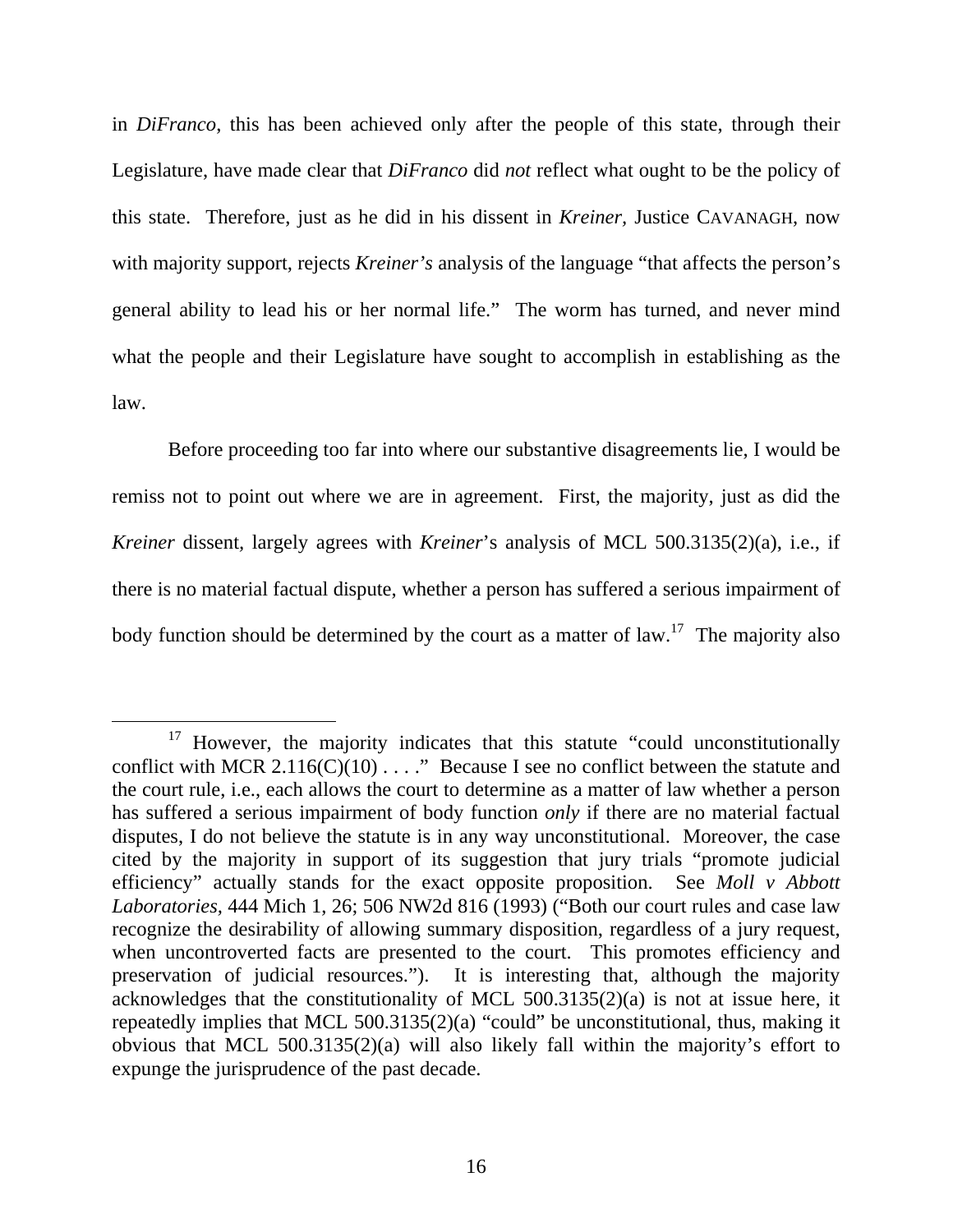largely agrees with *Kreiner*'s analysis of the language, "an objectively manifested impairment of an important body function."<sup>18</sup> In addition, the majority agrees with *Kreiner*'s conclusion that the serious impairment of body function threshold entails a subjective analysis, i.e., "[w]hether an impairment that precludes a person from throwing a ninety-five miles-an-hour fastball is a 'serious impairment of body function' may depend on whether the person is a professional baseball player or an accountant who likes to play catch with his son every once in a while." *Kreiner,* 471 Mich at 134 n 19. The

 $\overline{a}$ 

18 The majority does take issue with *Kreiner*'s conclusion that "[s]ubjective complaints that are not medically documented are insufficient" to establish that an impairment is "objectively manifested." *Kreiner,* 471 Mich at 132. However, given that the majority agrees that "plaintiffs must 'introduce evidence establishing that there is a physical basis for their subjective complaints of pain and suffering,'" quoting *DiFranco,*  427 Mich at 74, and I am uncertain what evidence *other* than medical documentation would establish such a "physical basis," it is not clear why the majority objects to *Kreiner*'s statement that medical documentation is required. See also *DiFranco,* 427 Mich at 75 ("The 'serious impairment of body function' threshold requires the plaintiff to prove that his noneconomic losses arose out of a *medically identifiable* injury which seriously impaired a body function.") (emphasis added).

I also disagree with the majority that "the disputed fact does not need to be outcome determinative in order to be material . . . ." MCL 500.3135(2)(a)*(ii)* states, "whether an injured person has suffered serious impairment of body function . . . [is a] question [] of law for the court if the court finds . . . [that the] factual dispute . . . is not material to the determination as to whether the person has suffered a serious impairment of body function . . . ." That is, "[a]bsent an *outcome-determinative* genuine factual dispute, the issue of threshold injury is now a question of law for the court." *Kern v Blethen-Coluni*, 240 Mich App 333, 341; 612 NW2d 838 (2000) (emphasis added). Although the majority cites Black's Law Dictionary (8th ed) in support of its proposition that "the disputed fact does not need to be outcome determinative in order to be material," Black's Law Dictionary (6th ed) states the very opposite-- "[m]aterial fact is one upon which outcome of litigation depends." See also Black's Law Dictionary (8th ed), which defines "material" as "[h]aving some logical connection with the consequential facts," and *Random House Webster's College Dictionary,* which defines "material" as "likely to influence the determination of a case."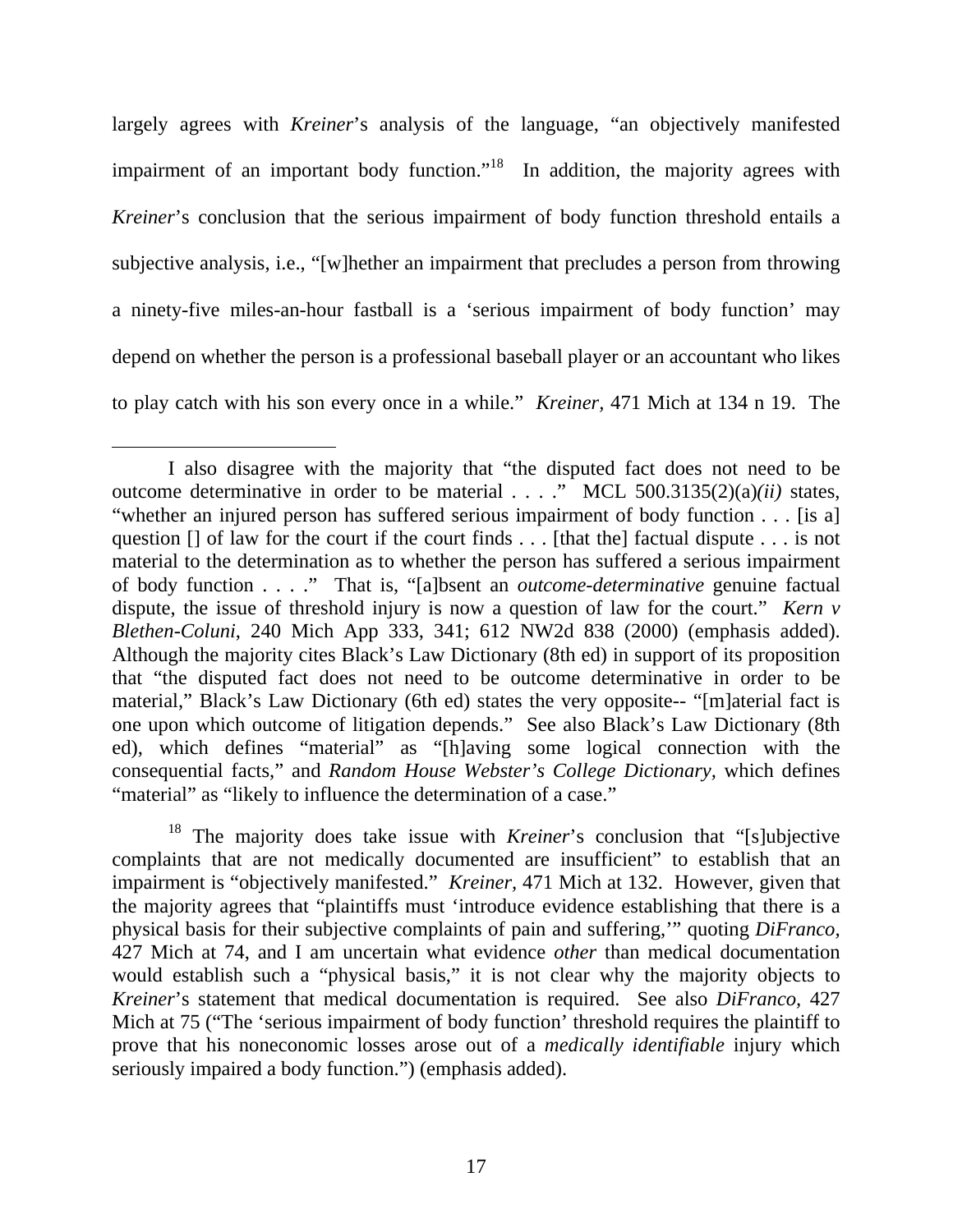majority also agrees with *Kreiner*'s conclusion that determining whether a plaintiff's general ability to lead his or her normal life has been affected "necessarily requires a comparison of the plaintiff's life before and after the incident."<sup>19</sup> Finally, the majority agrees with *Kreiner*'s conclusion that permanency is not required.<sup>20</sup>

## 1. *DIFRANCO VS. CASSIDY*

However, this is where our agreements end. First, the majority takes issue with *Kreiner's* statement that "the Legislature largely rejected *DiFranco* in favor of *Cassidy.*" *Kreiner,* 471 Mich at 121 n 8. As explained earlier, the Legislature adopted *Cassidy* with a single exception. That single exception pertains to the fact that *Cassidy,* 415 Mich at 505, required an evaluation of "the effect of an injury on the person's general ability to live *a* normal life," while MCL 500.3135(7) requires an evaluation of the effect of an injury on "the person's general ability to lead *his or her* normal life." (Emphasis added.) That is, while the *Cassidy* test was entirely objective, the MCL 500.3135(7) test is at least partially subjective. As this Court explained in *Kreiner,* 471 Mich at 121 n 7:

[T]he Legislature modified the entirely objective *Cassidy* standard to a partially objective and partially subjective inquiry. Thus, what is "normal" is to be determined subjectively on the basis of the plaintiff's own life and not the life of some objective third party. However, once that is

<sup>&</sup>lt;sup>19</sup> The majority also indicates that "many other considerations could typically be relevant to determining how an impairment affects a person's ability to live in his or her pre-incident normal manner of living." The majority does not offer any further explanation as to what these "many other considerations" might conceivably be.

<sup>&</sup>lt;sup>20</sup> Although *Kreiner*, 471 Mich at 135, specifically held that "an injury need not be permanent," the majority nonetheless criticizes it for "effectively creat[ing] a permanency requirement."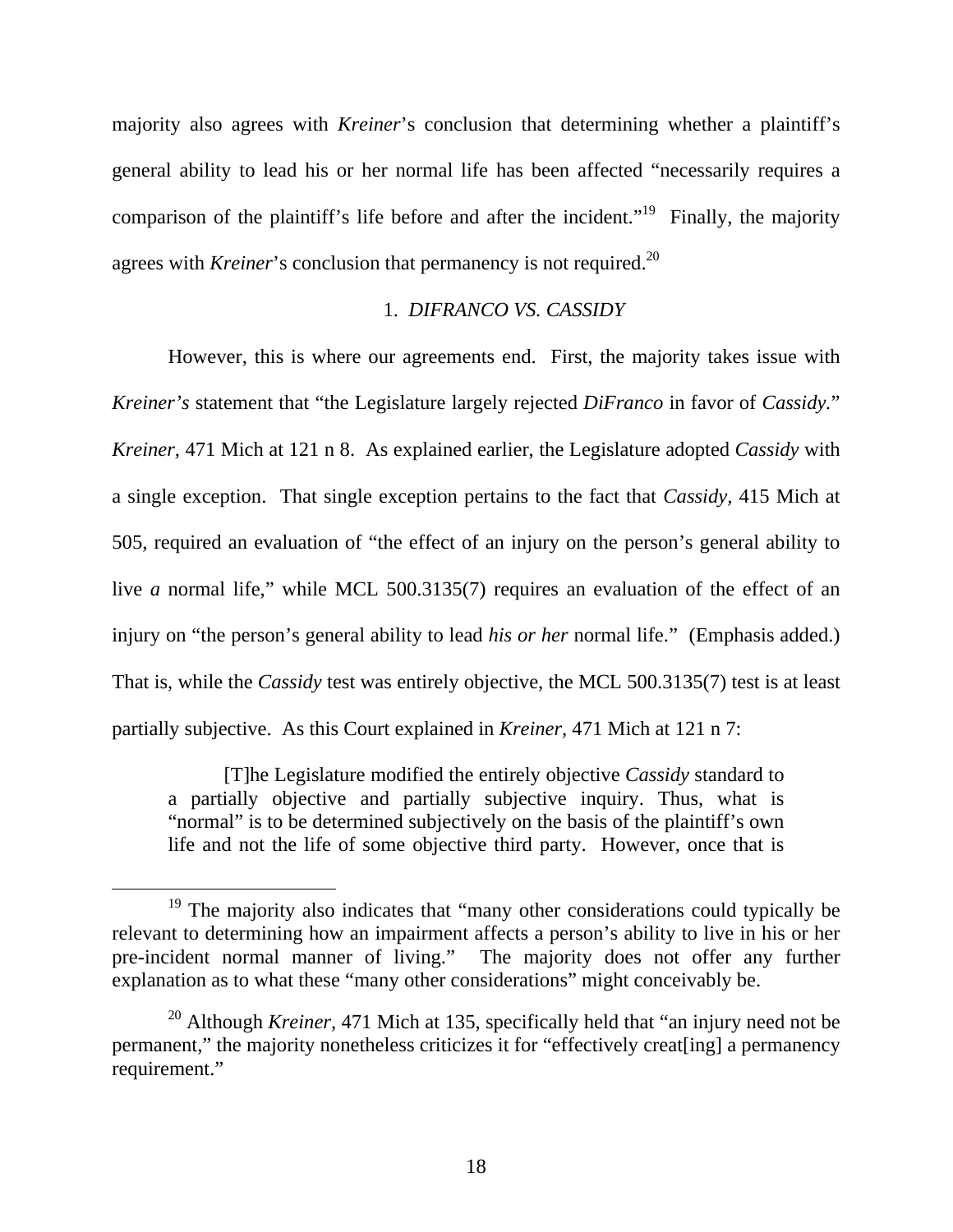fixed as the base, it is to be objectively determined whether the impairment in fact affects the plaintiff's "general ability to lead" that life.

Nevertheless, given that: (a) *Cassidy,* 415 Mich at 505, held that courts *should* "look[] to the effect of an injury on the person's general ability to live a normal life"; (b) *DiFranco,*  427 Mich at 39, held that courts *should not* look to the effect of the injury on the person's "'general ability to live a normal life'"; and (c) the Legislature subsequently and affirmatively directed the courts to look to the effect of an injury on "the person's general ability to lead his or her normal life," MCL 500.3135(7), the Legislature obviously preferred the policy of *Cassidy* to that of *DiFranco*. In addition, in contrast to *DiFranco*, and consistent with *Cassidy,* the Legislature expressly adopted an "important body function" requirement, MCL 500.3135(7), and amended MCL 500.3135 to make clear that whether a serious impairment of body function has occurred is a question of law unless there is a material factual dispute. MCL  $500.3135(2)(a)$ . Thus, contrary to the majority's understandably defensive posture, it is hardly an "oversimplification" to conclude that the Legislature essentially rejected *DiFranco* in favor of *Cassidy*. 21

Moreover, the Legislature's action of amending MCL 500.3135 following *DiFranco* is an example of legislative history that has genuine utility in the interpretative process. This Court has emphasized that "not all legislative history is of equal value," and has specifically noted that "[c]learly of the highest quality is legislative history that relates to an action of the Legislature from which a court may draw reasonable inferences

<sup>&</sup>lt;sup>21</sup> Contrary to the majority's contention, this dissent very clearly provides in the above language "specific, substantive arguments" in support of this conclusion.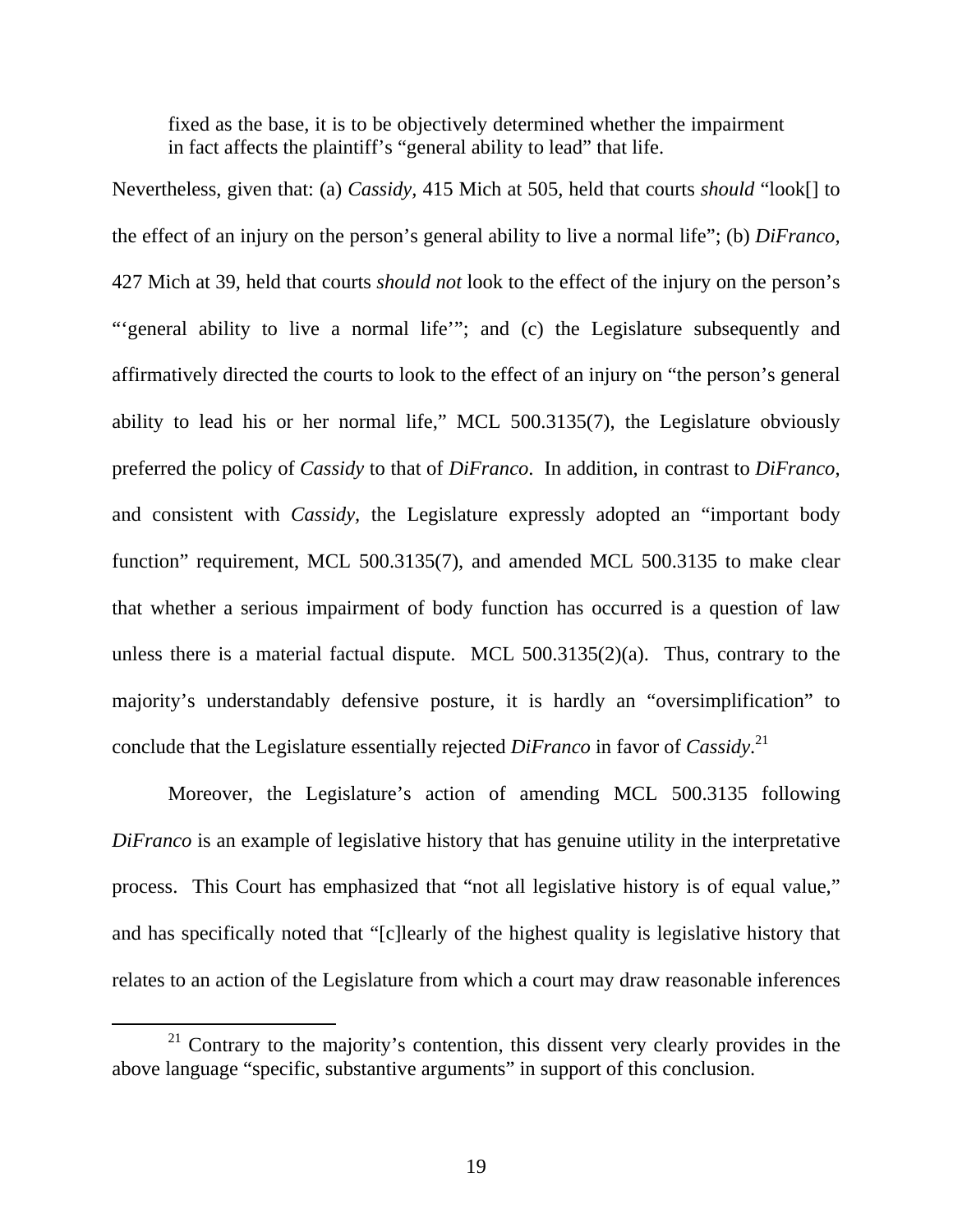about the Legislature's intent . . . ." *In re Certified Question*, 468 Mich 109, 115 n 5; 659 NW2d 597 (2003). The instant case presents an ideal "[e]xample[] of legitimate legislative history," i.e., the recitation of "actions of the Legislature intended to repudiate the judicial construction of a statute . . . ." *Id*. And yet, not altogether inexplicably, the majority entirely disregards these legislative actions.

Defendant and amicus curiae the Attorney General have presented the Court with legislative analyses, committee reports, and other materials to support their argument that, in enacting the amendments, the Legislature intended to repudiate *DiFranco* and restore *Cassidy*, just as *Kreiner* held. Even the most cursory review of these documents demonstrates that defendant and its amicus' reading has merit. For example, the original draft of House Bill 4341 was accompanied by a memorandum from its sponsor that stated that the bill's *first* goal was to "[r]eestablish the two-part *Cassidy* standard of: (1) definition of 'serious impairment of body function,' and (2) make the determination of whether an injury is a serious impairment of body function a question of law (judge) rather than of fact (jury)." Memorandum of Representative Harold Voorhees enclosing the original draft of HB 4341, February 8, 1995. Similarly, the House Legislative Analysis expressly set forth the chronology of *Cassidy* and *DiFranco*, noting that *DiFranco* had "rejected" *Cassidy* and that the bill "would return to a tort threshold resembling that provided by the *Cassidy* ruling . . . ." House Legislative Analysis, HB 4341, December 18, 1995. The analysis provided to the Senate Financial Services Committee likewise explained *in the first sentence of the bill's description* that it "would put into law the *Cassidy* standards for meeting the serious impairment of body function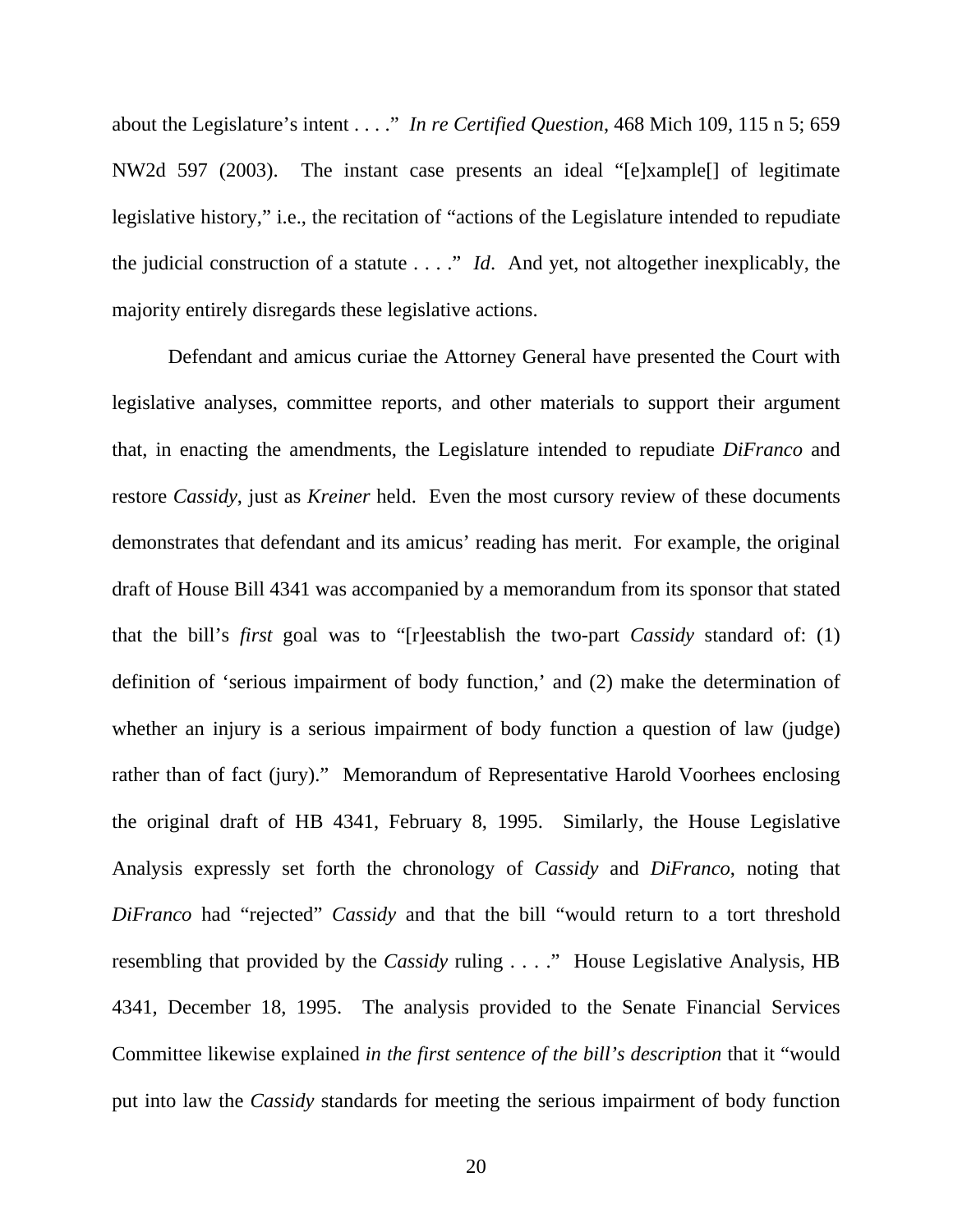threshold." Department of Commerce Bill Analysis of HB 4341, February 14, 1995. And finally, it is apparent from the statements of protest of the bill's opponents that they also clearly understood House Bill 4341 to be a "return to the *Cassidy* standard." Statements of Senator Henry Stallings and Senator John Cherry, October 12, 1995.

While on several occasions I have explained why I do not find all forms of legislative history to be useful tools in the interpretative process, see, e.g., *Petersen v Magna Corp*, 484 Mich 300, 381-382; 773 NW2d 564 (2009) (MARKMAN, J., dissenting), the author of the majority opinion has never questioned their utility.<sup>22</sup> Thus,

 $22$  The authoring justice states, "I have repeatedly stated that legislative history should only be used when statutory language is ambiguous." Although, in some cases, he has asserted this, see, for example, *People v Gardner*, 482 Mich 41; 753 NW2d 78 (2008) (CAVANAGH, J., dissenting); *Bukowski v Detroit*, 478 Mich 268; 732 NW2d 75 (2007) (CAVANAGH, J., concurring); *People v Derror,* 475 Mich 316; 715 NW2d 822 (2006) (CAVANAGH, J., dissenting); *Lansing Mayor v Pub Serv Comm*, 470 Mich 154; 680 NW2d 840 (2004) (CAVANAGH, J., dissenting), in other cases, he has suggested that legislative history can be considered even though the statute is not ambiguous, see, for example, *Jackson v Green Estate*, 484 Mich 209, 230; 771 NW2d 675 (2009) (CAVANAGH, J., dissenting) ("Not only is this interpretation consistent with the *plain* language of the statute, it is also consistent with the *legislative history* of the statute.") (emphasis added); *Koester v City of Novi*, 458 Mich 1; 580 NW2d 835 (1998); *Elias Bros Restaurants v Treasury Dep't*, 452 Mich 144; 549 NW2d 837 (1996) (CAVANAGH, J., concurring); *People v Barrera*, 451 Mich 261; 547 NW2d 280 (1996); *People v Sloan*, 450 Mich 160; 538 NW2d 380 (1995); *Orzel v Scott Drug Co*, 449 Mich 550; 537 NW2d 208 (1995); *Gardner v Van Buren Pub Schools*, 445 Mich 23; 517 NW2d 1 (1994); *Grand Trunk Western R Co v Fenton*, 439 Mich 240; 482 NW2d 706 (1992); *Romein v General Motors Corp*, 436 Mich 515; 462 NW2d 555 (1990). Further, given the definition of "ambiguous" supported by the authoring justice, see *Petersen,* 484 Mich at 329 (KELLY, C.J., lead opinion) (quoting *Yellow Freight Sys, Inc v Michigan,* 464 Mich 21, 38; 627 NW2d 236 [2001], for the proposition that "'[w]hen a statute is capable of being understood by reasonably well-informed persons in two or more different senses, [a] statute is ambiguous'"), and the different understandings given to the statute here by the majority and dissenting justices, I fail to see how, *by his own standards*, he can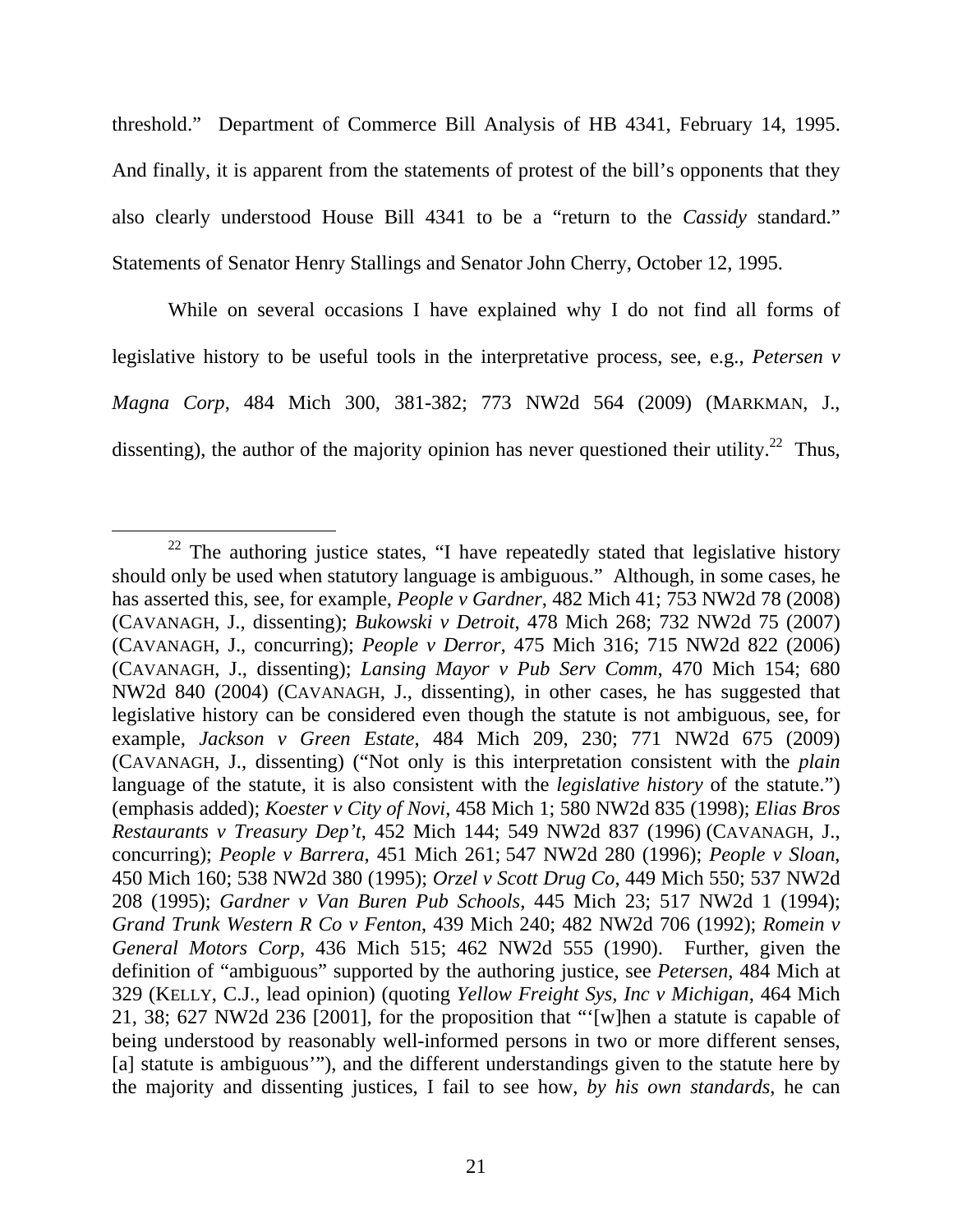there is no apparent reason why the majority "turn[s] a blind eye to the wealth of extrinsic information available" on the history of the 1995 amendments. *Nat*'*l Pride at Work, Inc v Governor*, 481 Mich 56, 95 n 34; 748 NW2d 524 (2008) (KELLY, J., dissenting). Rather, the only, quite obvious explanation for the majority's selective silence is that it can find *nothing* in this "wealth of extrinsic information available" to support its interpretation. One of the most common and compelling critiques of the use of legislative history is that a judge can almost always find *something* in the legislative history to support the interpretation he personally wishes to give to a law. To borrow an analogy invoked by United States Supreme Court Justice Antonin Scalia, using legislative history is like entering a room, looking over the assembled multitudes in the crowd, and picking out your friends. See Scalia, *A Matter of Interpretation* (Princeton, NJ: Princeton University Press, 1997), at 36. In its near silence, the majority places a new twist on this analogy, and illustrates another fundamental problem with the use of legislative history. Here, the majority enters a room, and, finding *no* friends in sight, makes a quick exit. Considering the quality and quantity of the legislative history available here, the majority's "quick exit" and its selective silence on the subject speaks volumes. It should not go unremarked that it is this dissent that cites legislative history- albeit a uniquely persuasive and bona fide form of legislative history-- as a relevant factor in interpreting MCL 500.3135, while the justices of the majority, the supposed advocates

 $\overline{a}$ 

conclude that the statute is unambiguous, unless, of course, he does not believe that the dissenting justices are "reasonably well-informed persons."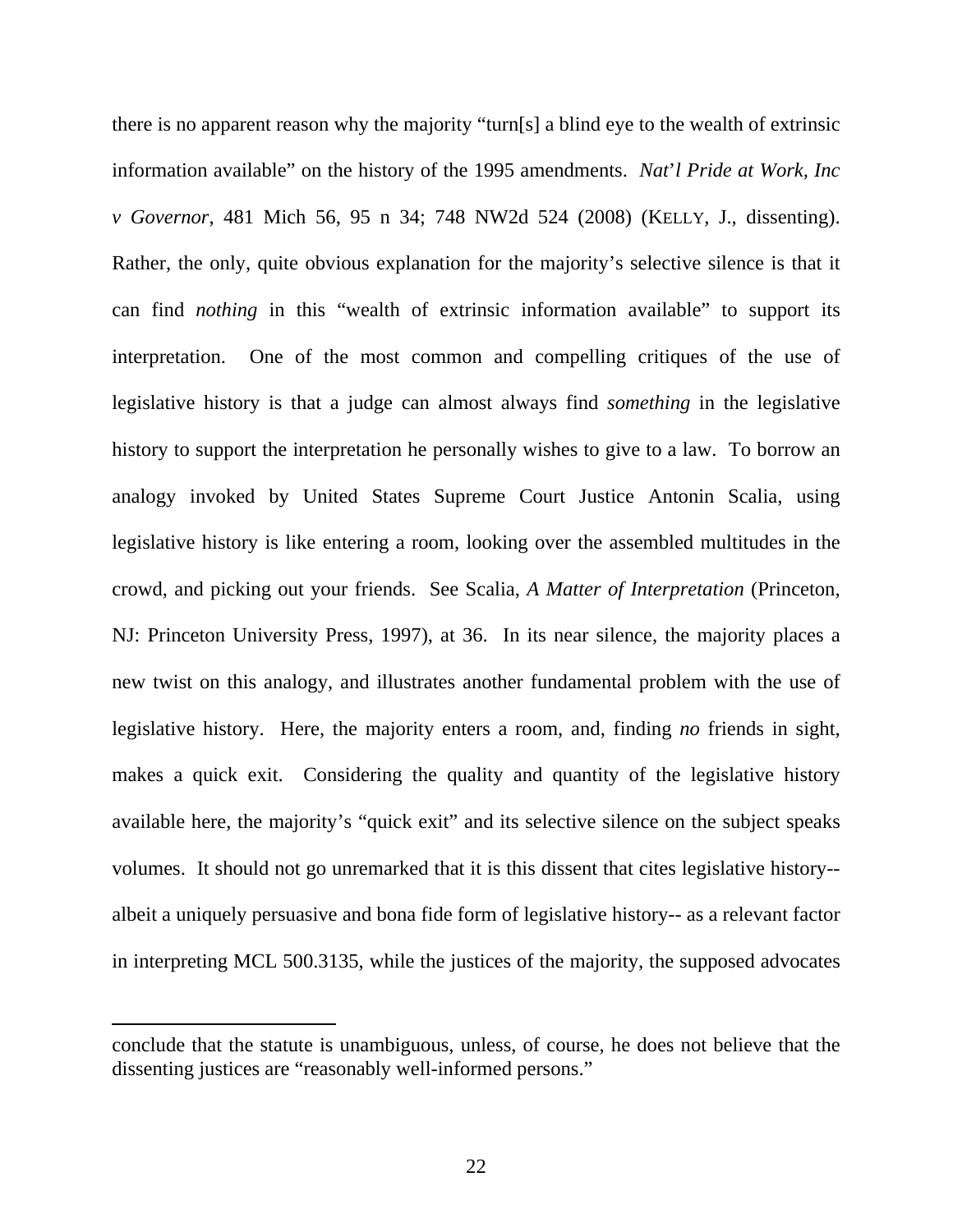of this mode of interpretation, exclude this from their consideration. Apparently, legislative history is to be considered when it supports a justice's preferred interpretation,

and ignored when it does not.

Indeed, the problem with this approach of *sometimes* relying on legislative history

and sometimes not is, as I explained in my dissent in *Petersen,* 484 Mich at 381-382, that

it is a process in which judges in the very guise of selecting the tools and factors to be employed in "interpreting" the law are effectively its formulators-- in short, judges who are wielding the legislative, not the judicial, power.

A critical strength of a judicial philosophy committed to exercising only the constitution's "judicial power" is that reasonably clear rules of decision-making are established *before the fact*. That is, a judge essentially promises the parties that he or she will decide their case, as with all others, by attempting to discern the reasonable meaning of relevant statutes or contracts and that this will be done by relying upon recognized rules, and tools, of interpretation. By contrast, under the [majority's] approach . . . , in which there is essentially a limitless array of rules, and tools, that may be employed for "defining" the law apart from its language, there is no consistently applied interpretative process with which the judge promises beforehand to comply. He or she may promise to be "fair," and he or she may seek to be fair, but there are no rules for how this fairness is to be achieved. There is only the promise that the judge will address each dispute on a case-by-case basis, using whatever rules, and whichever tools, he or she believes are required in that instance. And the suspicion simply cannot be avoided that these varying and indeterminate rules, and tools, may be largely a function of the outcome preferred by the judge and by his or her personal attitudes toward the parties and their causes. Any interpretative rules will be identified only *after the fact*, and these "rules" may or may not have been invoked in resolving yesterday's dispute, and may or may not be employed in resolving tomorrow's dispute. Any judge can concoct an *after-the-fact* rationale for a decision; the *judicial* process, however, is predicated upon *before-the-fact* rationales. An *ad hoc* process is not a judicial process at all. In the place of predetermined rules- otherwise understood as the rule of law-- the [majority] would substitute rules to be determined later. [Emphasis in the original.]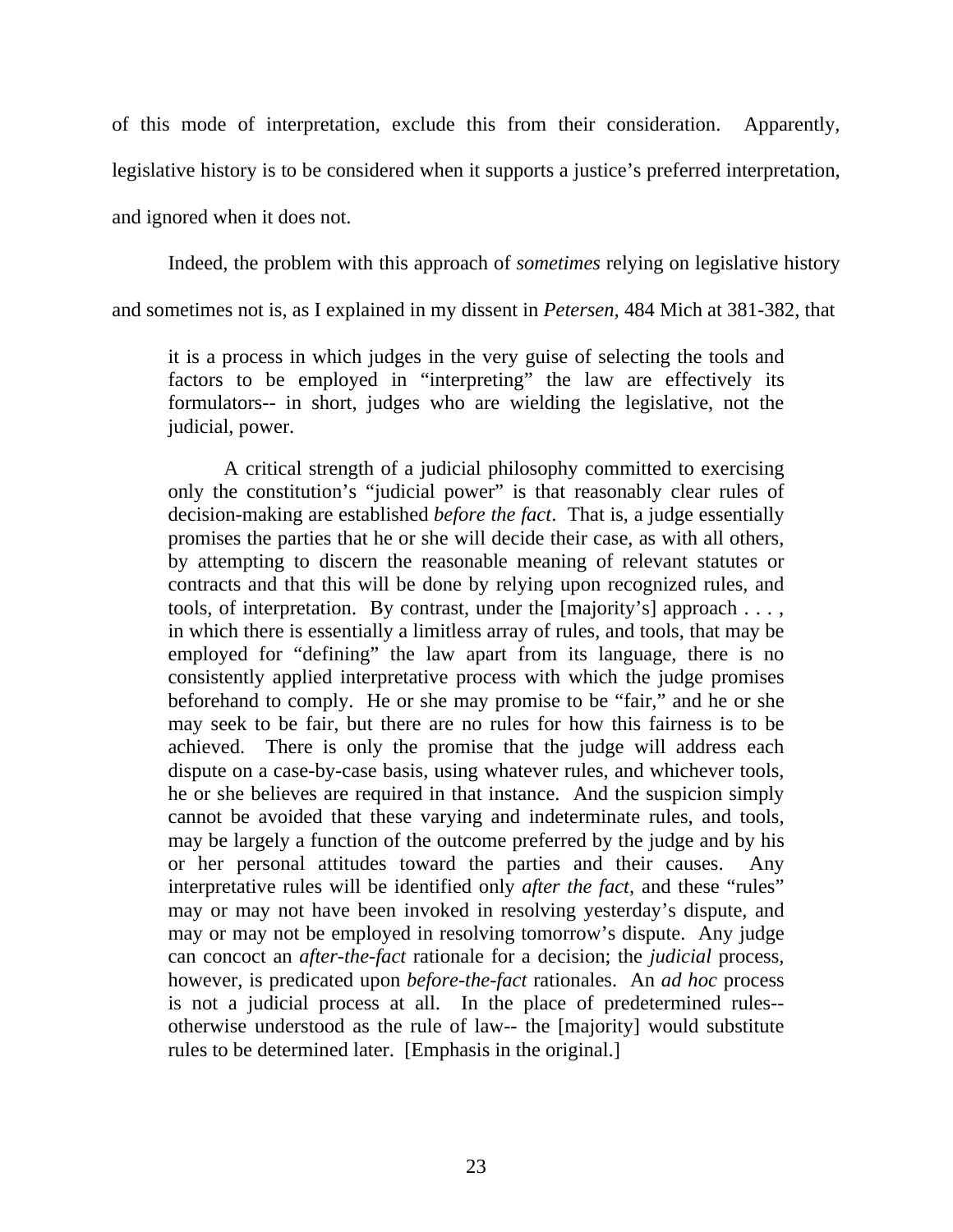### 2. "TRAJECTORY" AND "ENTIRE"

Next, the majority peremptorily rejects *Kreiner*'s use of the words "trajectory" and "entire." Again, the pertinent statutory language being defined here is, "that affects the person's general ability to lead his or her normal life." MCL 500.3135(7). "Lead" is defined as "to conduct or bring . . . in a particular course," and, as the majority acknowledges, "'trajectory' is a synonym for 'course.'" *Random House Webster's College Dictionary* (1991). In addition, contrary to the majority's contention, *Kreiner*'s use of the word "entire" was not "created out of thin air." Instead, the use of the word "entire" derived from the Legislature's use of the word "general" because "in general" means "with respect to the *entirety*." *Random House Webster's College Dictionary*  (1991) (emphasis added). More accurately, it is the meaning that the majority gives to "general" that is "created out of thin air." The majority concludes that the word "general" means "some," even though the definition that the majority itself relies upon does not even include "some," but instead indicates that "general" means "whole," "every," "majority," "prevalent," "usually," "in most instances," "not limited," and "main features." Nowhere among these possible meanings can a reader sight the word "some." $^{23}$ 

 $23$  I find it interesting that the authoring justice of the majority opinion once chastised me for "leav[ing] no dictionary unturned," with regards to an opinion in which I cited *two* different dictionaries, *People v Raby,* 456 Mich 487, 501; 572 NW2d 644 (1998) (CAVANAGH, J., dissenting), and, here, he cites *seven* different dictionaries and still cannot quite find a definition that serves his purpose. While considering relevant dictionary definitions can be a valuable tool of interpretation, the majority's generous use of dictionaries here is noteworthy because the majority has questioned the propriety and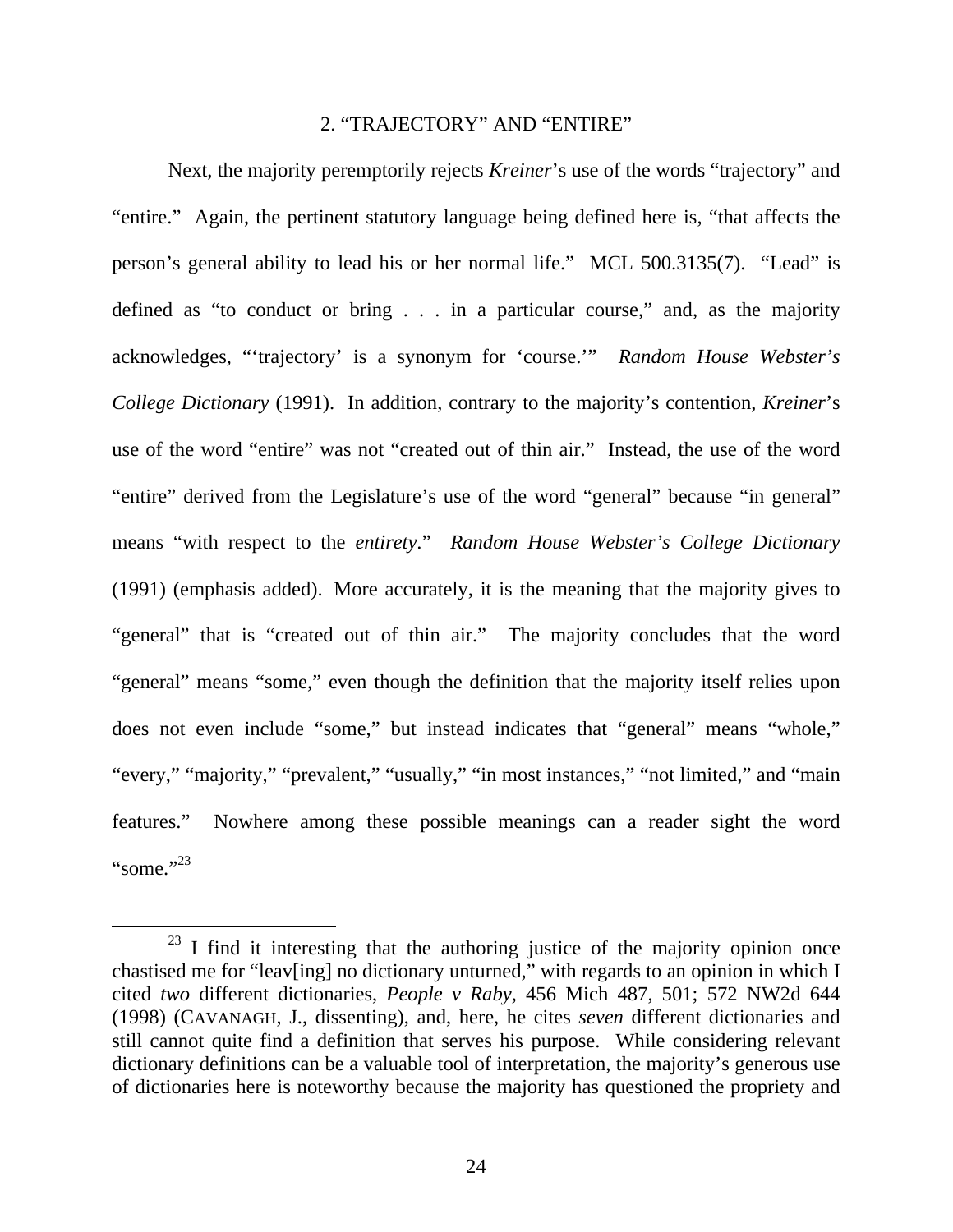## 3. TEMPORAL CONSIDERATIONS

Finally, the majority rejects the non-exhaustive list of factors that *Kreiner* set forth for consideration in evaluating whether the plaintiff's general ability to lead his normal life has been affected. The majority asserts that *Kreiner* "departed . . . from the statutory text, by providing an extra-textual 'nonexhaustive list of objective factors' to be used to compare the plaintiff's pre- and post-incident lifestyle." This critique is quite surprising given that it is not uncommon for courts in general, and for this Court in particular, to provide "extra-textual" factors to be considered in interpreting a statute that demands a fact-specific analysis.<sup>24</sup> To the best of my knowledge, members of this majority have never before complained about this practice, but consistency in the application and nonapplication of interpretative factors is hardly a preoccupation of this majority.<sup>25</sup>

 $\overline{a}$ 

usefulness of this tool in the past. *Jones v Olson*, 480 Mich 1169, 1176 (2008) ("In the legal context, using a dictionary to unwaveringly determine the legislative intent behind a statute is nothing more than barely hidden judicial activism.") (WEAVER, J., dissenting) (Then-Justice KELLY and Justice CAVANAGH joined Justice WEAVER's dissenting statement).

 $24$  I use the phrase "extra-textual" factors only because this is the phrase the majority uses. However, in truth, I do not believe that the factors articulated in *Kreiner*  are at all "extra-textual," because these have been derived directly from the text of the statute itself.

<sup>25</sup> Indeed, as I explained in my dissent in *Petersen,* 484 Mich at 380, the majority's "interpretative" process seems to consist of "picking and choosing at [its] discretion from among some uncertain array of tools lying 'beyond the plain language of the statute [or contract].'" (Citation omitted.) The problem with this approach is that "[t]he litigants will, of course, have no notice beforehand of which tools are to be employed, for the justices themselves will not know this beforehand." *Id.* The rule gleaned from the instant case is apparently that it is appropriate to employ "extra-textual" factors, but only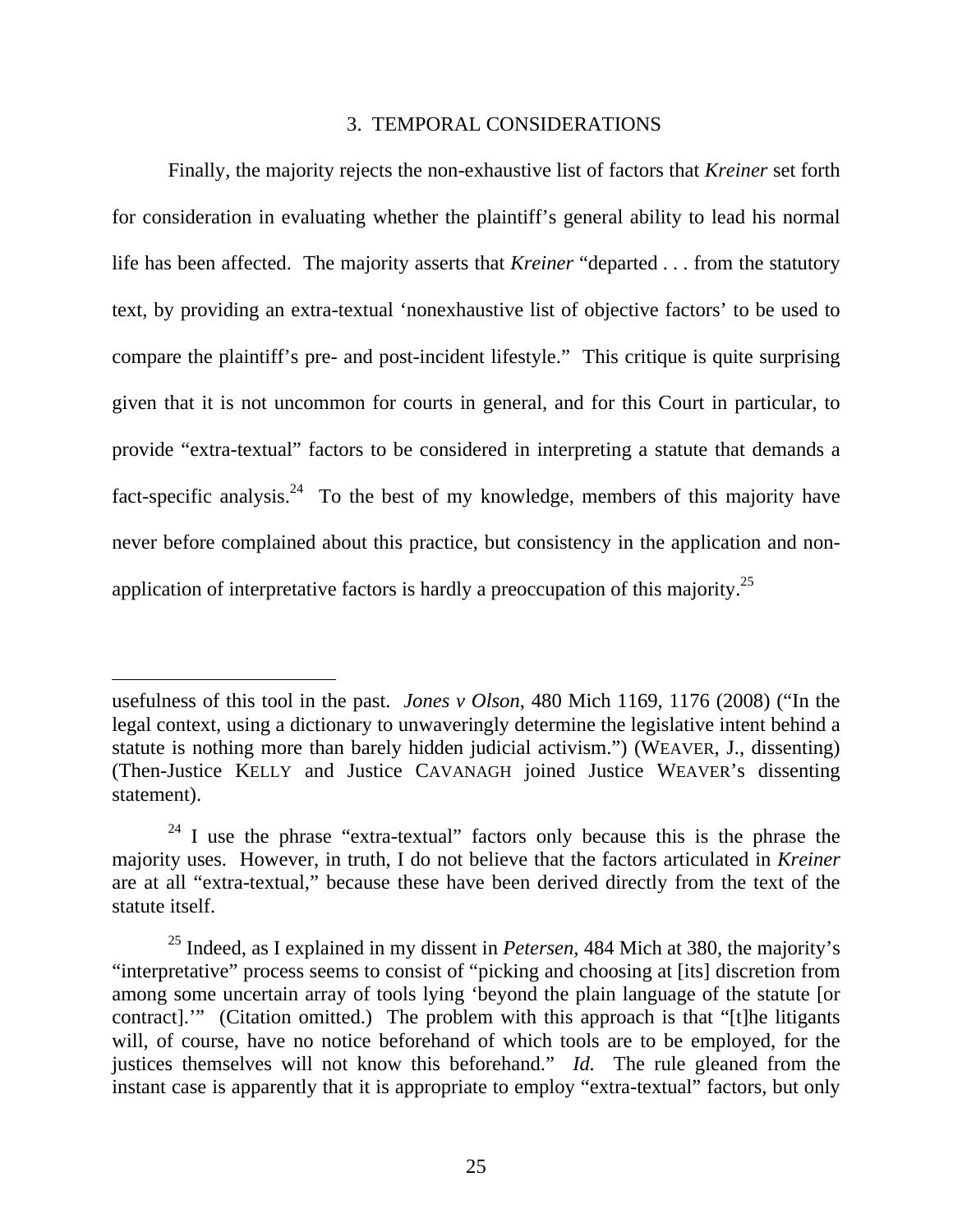Indeed, in *DiFranco* itself, Justice CAVANAGH provided numerous "extra-textual" factors to be considered in determining whether a plaintiff has established a serious impairment of body function. *DiFranco,* 427 Mich at 69-70, states:

In determining whether the impairment of body function was serious, the jury should consider such factors as the extent of the impairment, the particular body function impaired, the length of time the impairment lasted, the treatment required to correct the impairment, and any other relevant factors.

Indeed, these "extra-textual" factors are remarkably similar to the *Kreiner* factors: "(a) the nature and extent of the impairment, (b) the type and length of treatment required, (c) the duration of the impairment, (d) the extent of any residual impairment, and (e) the prognosis for eventual recovery." *Kreiner,* 471 Mich at 133. It not clear why the authoring justice thought it acceptable to list "extra-textual" factors in *DiFranco*, but unacceptable to cite virtually the same factors in *Kreiner*. In addition, in *Wexford Med Group v City of Cadillac*, 474 Mich 192; 713 NW2d 734 (2006), he listed "extra-textual" factors a court should consider in determining whether an entity is a "charitable institution" and thus exempt from ad valorem property taxes. Also, in *Chmielewski v Xermac, Inc*, 457 Mich 593, 633; 580 NW2d 817 (1998), the Court considered the Handicapper's Civil Rights Act requirement that to be handicapped one must be "substantially limited in a major life activity." MCL 37.1103(e)(i)(A). Then-Justice KELLY, joined by Justice CAVANAGH, stated in dissent:

 $\overline{a}$ 

where the majority wishes to do so. The parties will be made aware of the majority's inclinations, but only after a decision has been issued.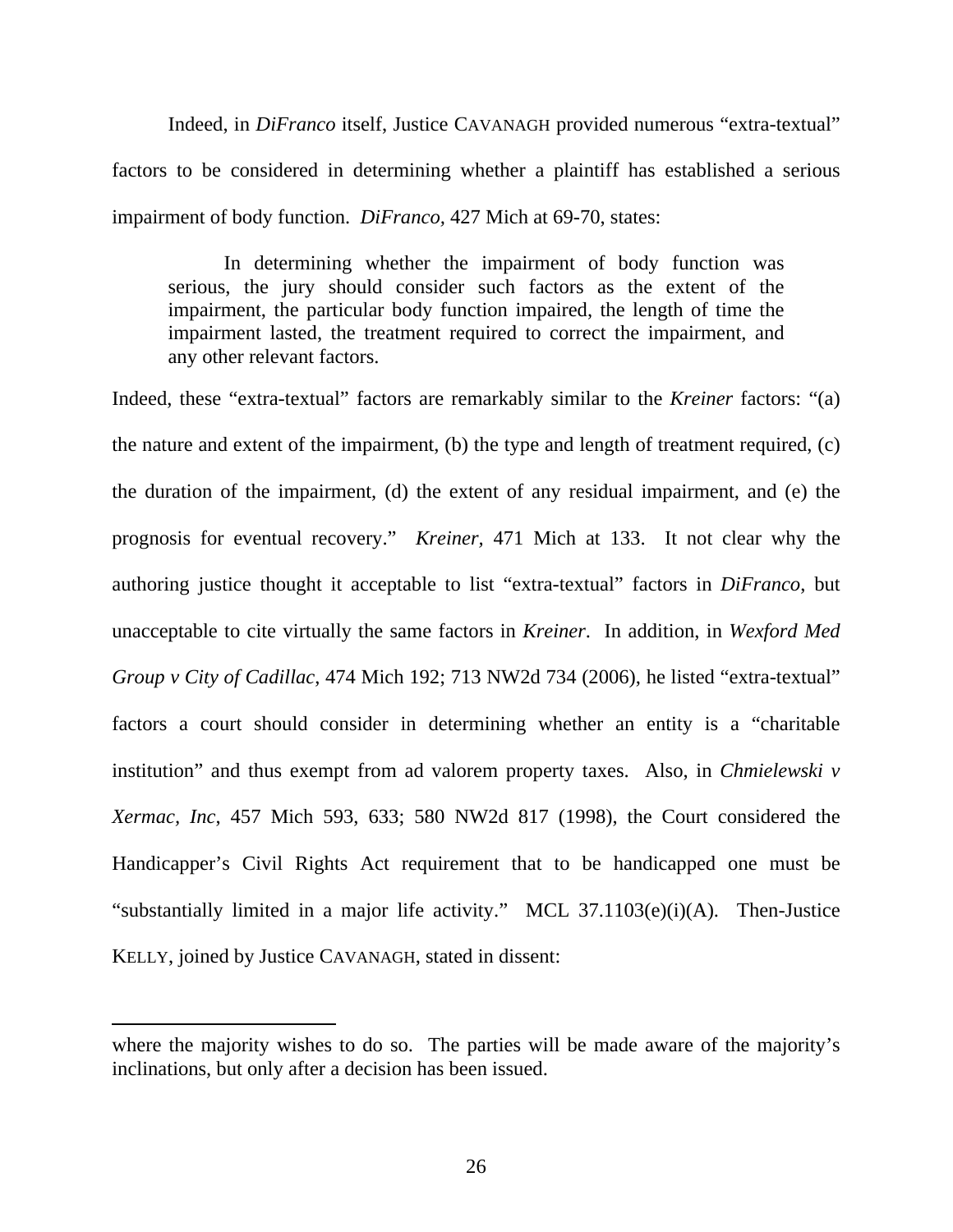I would hold that the following factors should be considered to determine whether an individual is substantially limited in a major life activity: (1) the nature of the impairment, (2) its severity, (3) its duration or expected duration, and (4) its long-term effect. [*Chmielewski,* 457 Mich at 63.]

See, also, *Wood v Detroit Auto Inter-Ins Exch*, 413 Mich 573; 321 NW2d 653 (1982), listing several "extra-textual" factors a court should consider in awarding "reasonable" attorney fees under MCL 500.3148(1);26 *Workman v Detroit Auto Inter-Ins Exch*, 404 Mich 477, 496-497; 274 NW2d 373 (1979), adopting a four-factor test to determine whether for purposes of the no-fault act a person is "domiciled in the same household" as a relative pursuant to MCL 500.3114; *Stewart v Michigan*, 471 Mich 692, 698-699; 692 NW2d 376 (2004), stating "extra-textual" "factors such as the manner, location, and fashion in which a vehicle is parked" are material to determining whether the parked vehicle poses an unreasonable risk under MCL 500.3106(1); and *Reed v Yackell*, 473 Mich 520; 703 NW2d 1 (2005), utilizing an "extra-textual" multi-factor economic-reality test to determine who is an employer for purposes of the Worker's Disability Compensation Act.

As should be readily apparent, the majority's claim that *Kreiner* erred by including "extra-textual" factors to consider in interpreting a statute is a wholly manufactured concern. The statute *requires* a fact-specific analysis. As Justice CAVANAGH's *DiFranco* opinion and numerous other decisions of this Court have recognized, such

 <sup>26</sup> In his dissent in *Smith v Khouri*, 481 Mich 519, 544; 751 NW2d 472 (2008), Justice CAVANAGH affirmed his satisfaction with the *Wood* "factors," even though these factors are obviously "extra-textual."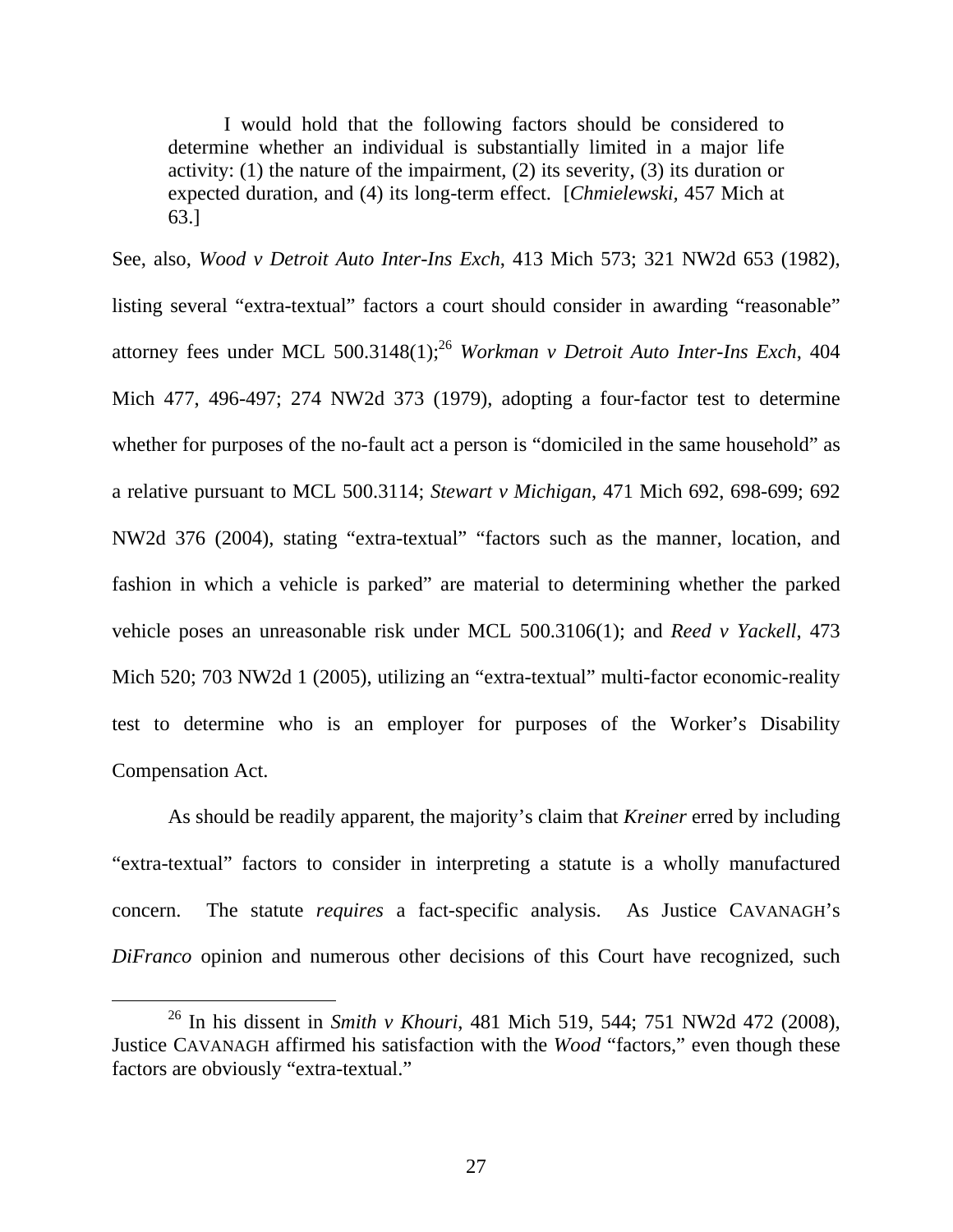factors assist courts in applying the statutory language on a case-by-case basis. To date, none of the members of the majority have objected to the inclusion of such factors in any other of this Court's decisions.

 Nevertheless, the majority rejects *Kreiner*'s "extra-textual" factors on the basis that they all "include a temporal component," reiterating the argument made by the *Kreiner* dissent that "the statute does not create an express temporal requirement as to how long an impairment must last." *Ante* at \_\_, see also *Kreiner,* 471 Mich at 147 (CAVANAGH, J., dissenting) ("[T]he serious impairment of body function threshold does not suggest any sort of temporal limitation. . . . Therefore, the duration of the impairment is not an appropriate inquiry."). Indeed, the majority now holds that it is unnecessary to consider whether the impairment even "*continues* to affect [plaintiff's] general ability to lead his pre-incident 'normal life' . . . ." (Emphasis added.)

The majority, not surprisingly, claims that this dissent mischaracterizes its holding when we conclude that temporal considerations are wholly or largely irrelevant in the majority's holding. Not only, as explained above, is my characterization of their holding supported by the actual language of the majority opinion, but it is also dictated by simple *logic*. That is, given that the majority rejects *Kreiner's* factors because they all "include a temporal component," given that it feels passionately enough about this to write a lengthy opinion overruling *Kreiner,* and given that we can discern no other significant departure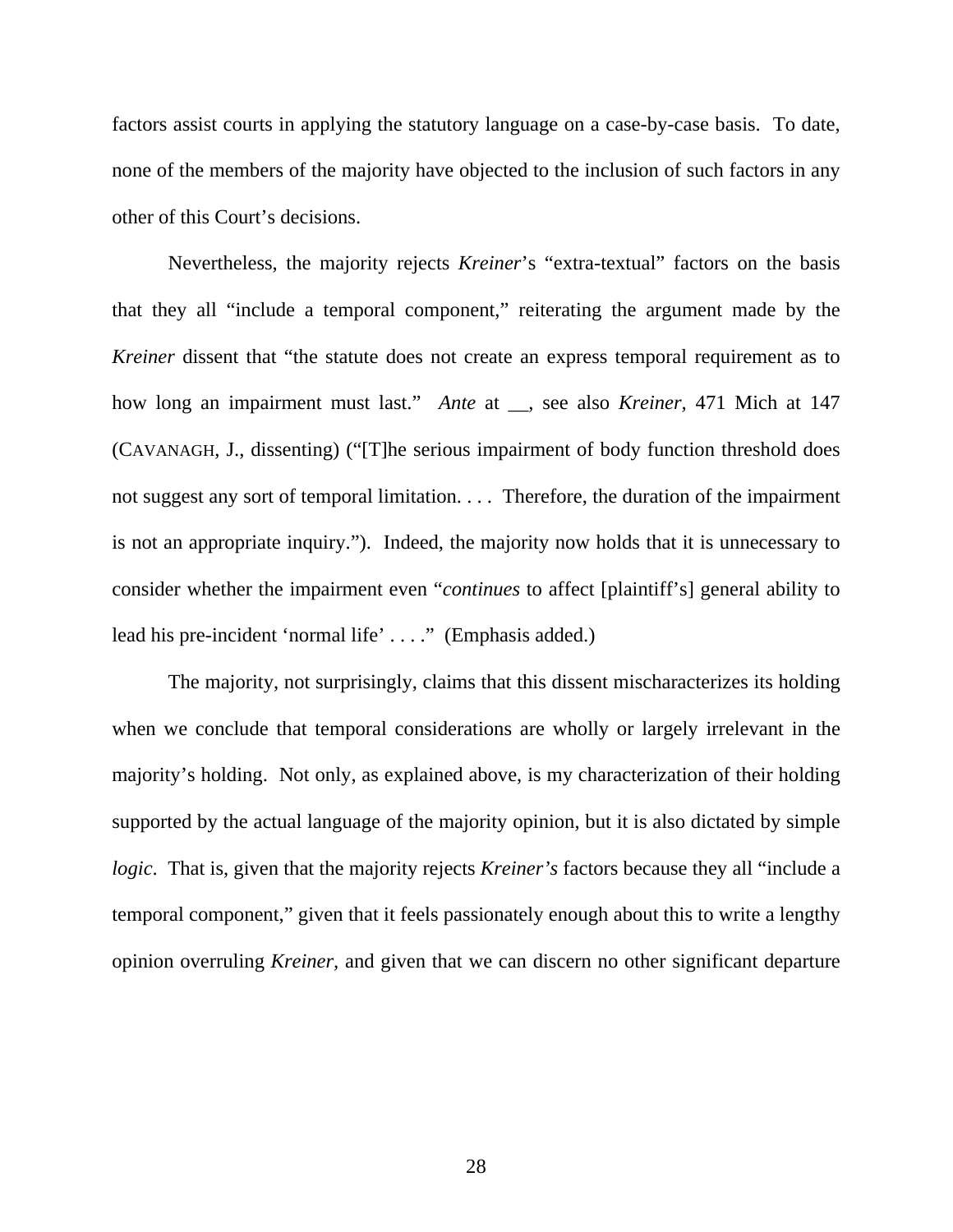from *Kreiner* in the majority's new test than that of the temporal component,  $27$  it is difficult to escape the conclusion we reach here, that the majority believes that temporal considerations are wholly or largely irrelevant.

I am reminded of a famous Sherlock Holmes line:

"How often have I said to you that when you have eliminated the impossible, whatever remains, *however improbable*, must be the truth?" [A. Conan Doyle, *The Sign of the Four,* from *The Complete Sherlock Holmes* (New York: Doubleday, 1890), ch 6, p 111.]

That is, given that the majority essentially agrees with everything in *Kreiner* but its temporal considerations,<sup>28</sup> *Kreiner*'s temporal considerations are all that remain as to our

 <sup>27</sup> As explained above, there are other discrepancies between *Kreiner* and the majority's opinion, i.e., the *DiFranco/Cassidy* and the "trajectory/entire" discrepancies. However, these two discrepancies are intertwined with our disagreement about whether temporal considerations should be considered. By returning our law to *DiFranco,* at which time the plaintiff's "general ability to lead his or her normal life" was not at issue, it is much easier for the majority to claim that temporal considerations are wholly or largely irrelevant. In addition, because the majority believes that it is inappropriate to consider either the "trajectory" or the "entire" person's life, it believes that temporal considerations, such as the duration of the impairment, are wholly or largely irrelevant. However, because we conclude that the statute clearly precludes a return to *DiFranco*, since the Legislature has very clearly indicated that the plaintiff's "general ability to lead his or her normal life" is at issue, we believe that temporal considerations are relevant. Similarly, because we believe that the "trajectory" or the "entire" person's life should be considered, we believe that temporal considerations, such as the duration of the impairment, are, in fact, highly relevant.

<sup>28</sup> The majority essentially agrees with: (1) *Kreiner*'s analysis of MCL 500.3135(2)(a), i.e., if there is no material factual dispute, whether a person has suffered a serious impairment of body function should be determined by the court as a matter of law; (2) *Kreiner*'s analysis of the language, "an objectively manifested impairment of an important body function"; (3) *Kreiner*'s conclusion that the serious impairment of body function threshold entails a subjective analysis; (4) *Kreiner*'s conclusion that determining whether a plaintiff's general ability to lead his or her normal life has been affected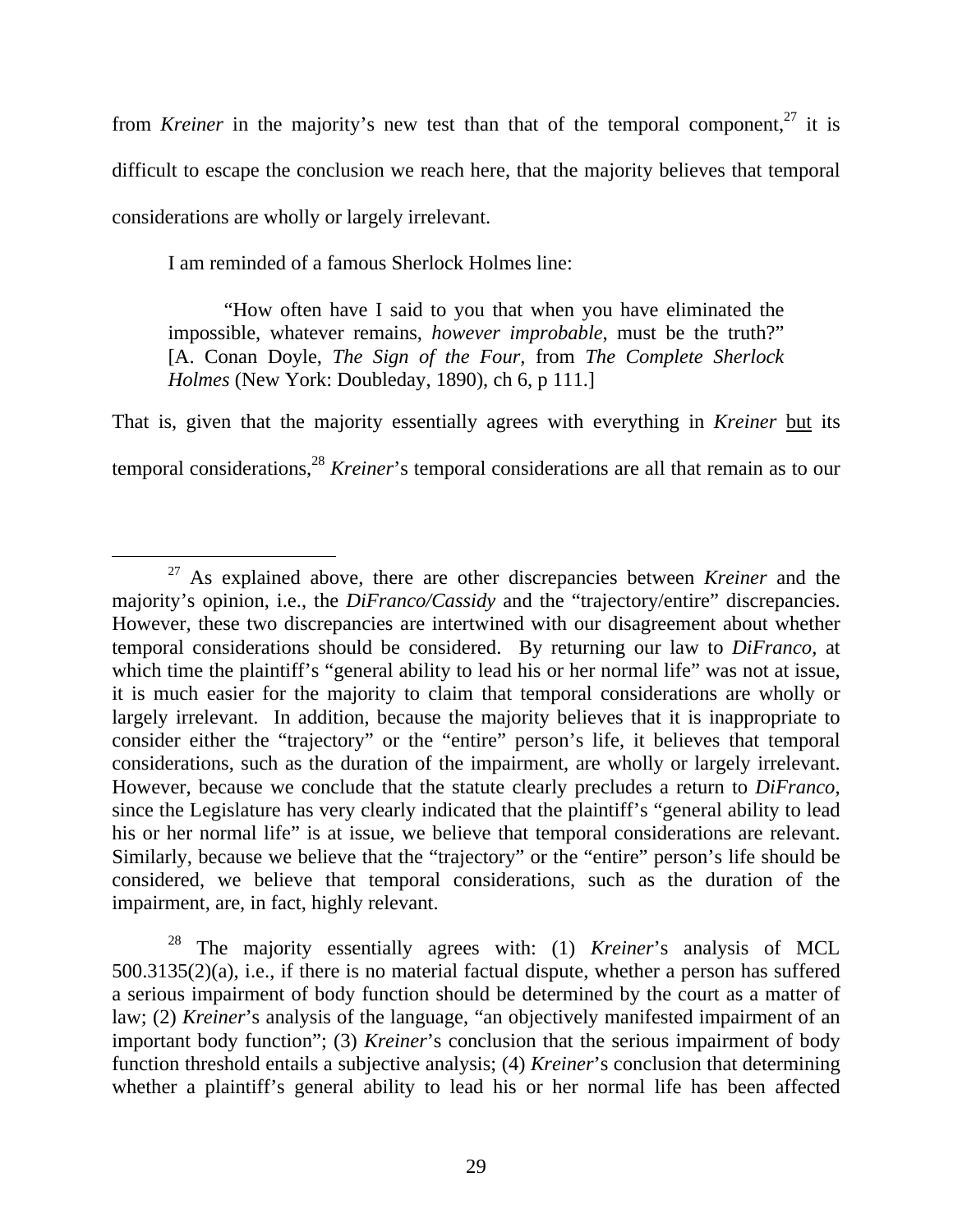disagreement. Therefore, that the majority disagrees with *Kreiner*'s temporal considerations, such as the duration of the impairment, "must be the truth." In other words, when comparing the *Kreiner* test and the majority's new test-- whatever that is intended to be-- the only apparent substantive difference is that, while *Kreiner* expressly includes temporal considerations, the majority's test does not. Given that the majority essentially agrees with everything in *Kreiner* but its temporal considerations, and given that the only reason it gives for rejecting these considerations is that they all "include a temporal component," how can we deduce anything *other* than that the majority holds that temporal considerations, such as the duration of the impairment, are irrelevant?

 Furthermore, if temporal considerations are not irrelevant, why does the majority not explain *in what way* these *are* relevant, or how, in fact, the majority views the relevancy of temporal considerations, and how these views differ from those expressed in *Kreiner*? This glaring void in explanation of its own test in the majority opinion can only be explained by the fact that the majority is holding that temporal considerations are wholly or largely irrelevant.

 In sum, if temporal considerations are relevant: (1) why *is* the majority overruling *Kreiner*; (2) why does the majority reject *Kreiner*'s factors, such as the duration of the impairment; (3) why does the majority not include temporal considerations within its new test; (4) why does the majority fail to explain the relevancy of temporal considerations;

 $\overline{a}$ 

<sup>&</sup>quot;necessarily requires a comparison of the plaintiff's life before and after the incident"; and (5) *Kreiner*'s conclusion that permanency is not required.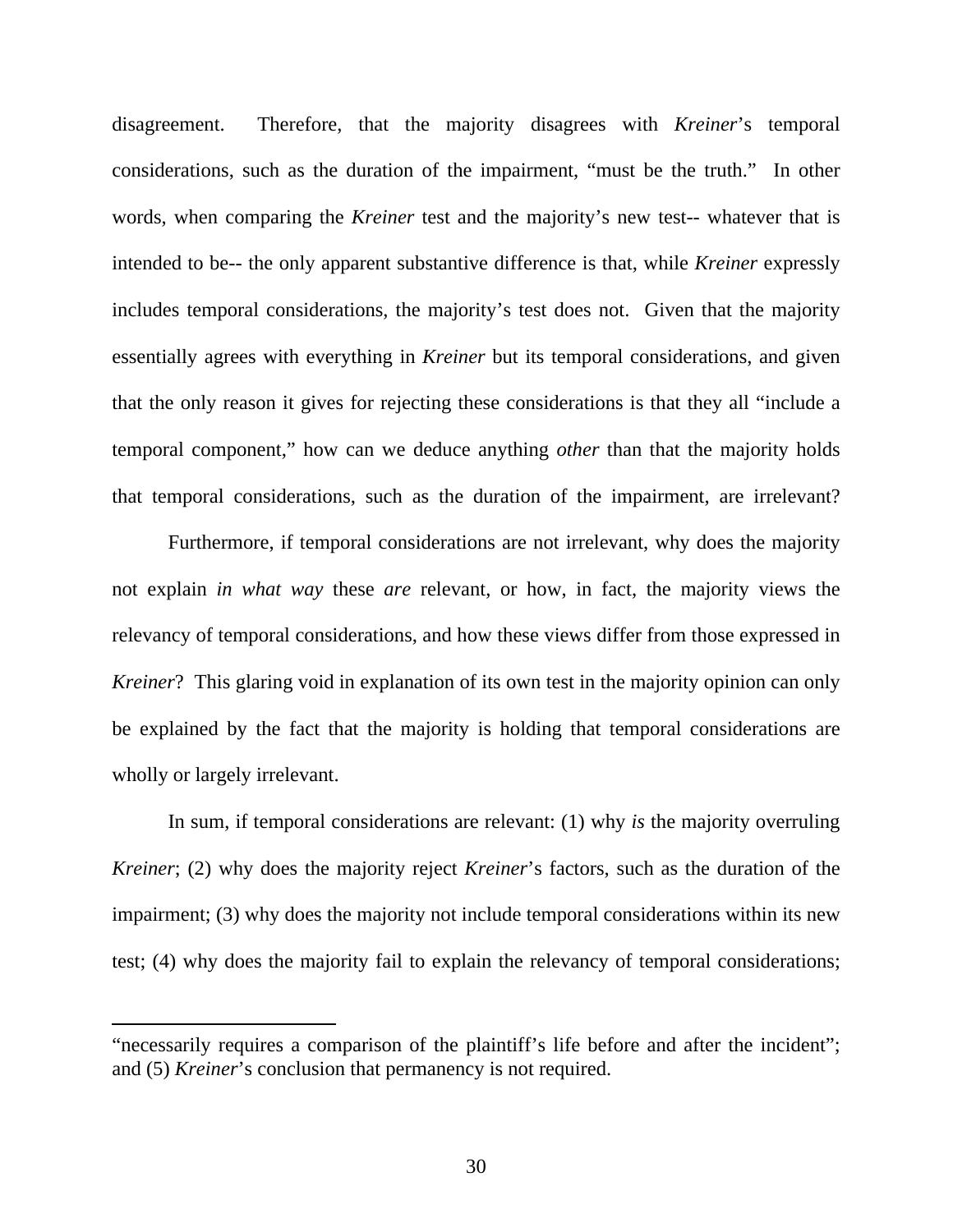(5) why does the majority conclude that it is unnecessary to consider whether the impairment "*continues* to affect [plaintiff's] general ability to lead his pre-incident 'normal life'"; and (6) perhaps most tellingly, why does not the majority clarify its position, whatever it may be, in light of this dissent? Simply saying that our conclusion is "erroneous" does not make it so, and, even more to the point, will hardly assist the bench and bar of this state in determining whether, and how, temporal considerations somehow remain relevant after today's decision.

 For these reasons, we are unable to avoid the conclusion that the majority is, indeed, holding that temporal considerations are wholly or largely irrelevant, even though this "improbable" result constitutes a departure from *Cassidy*, *DiFranco*, and *Kreiner*, and makes utterly no sense. How can it possibly be determined whether an impairment "affects the person's general ability to lead his or her normal life" without taking into account temporal considerations? As *Kreiner*, 471 Mich at 133 n 18, inquired:

 Does the dissent [now the majority] really believe that an impairment lasting only a few moments has the same effect on a person's "general ability to lead his or her normal life" as an impairment lasting several years or that an impairment requiring annual treatment has the same effect on a person's "general ability to lead his or her normal life" as an impairment requiring daily treatment?

Does the majority really believe that the Legislature intended for the serious impairment threshold to be met in every instance where an objectively manifested impairment of an important body function affected a person's ability to lead his normal life for a mere moment in time? What if a person gets hit in the head and passes out for five minutes, but after those five minutes is completely unaffected by the impairment? If all temporal

31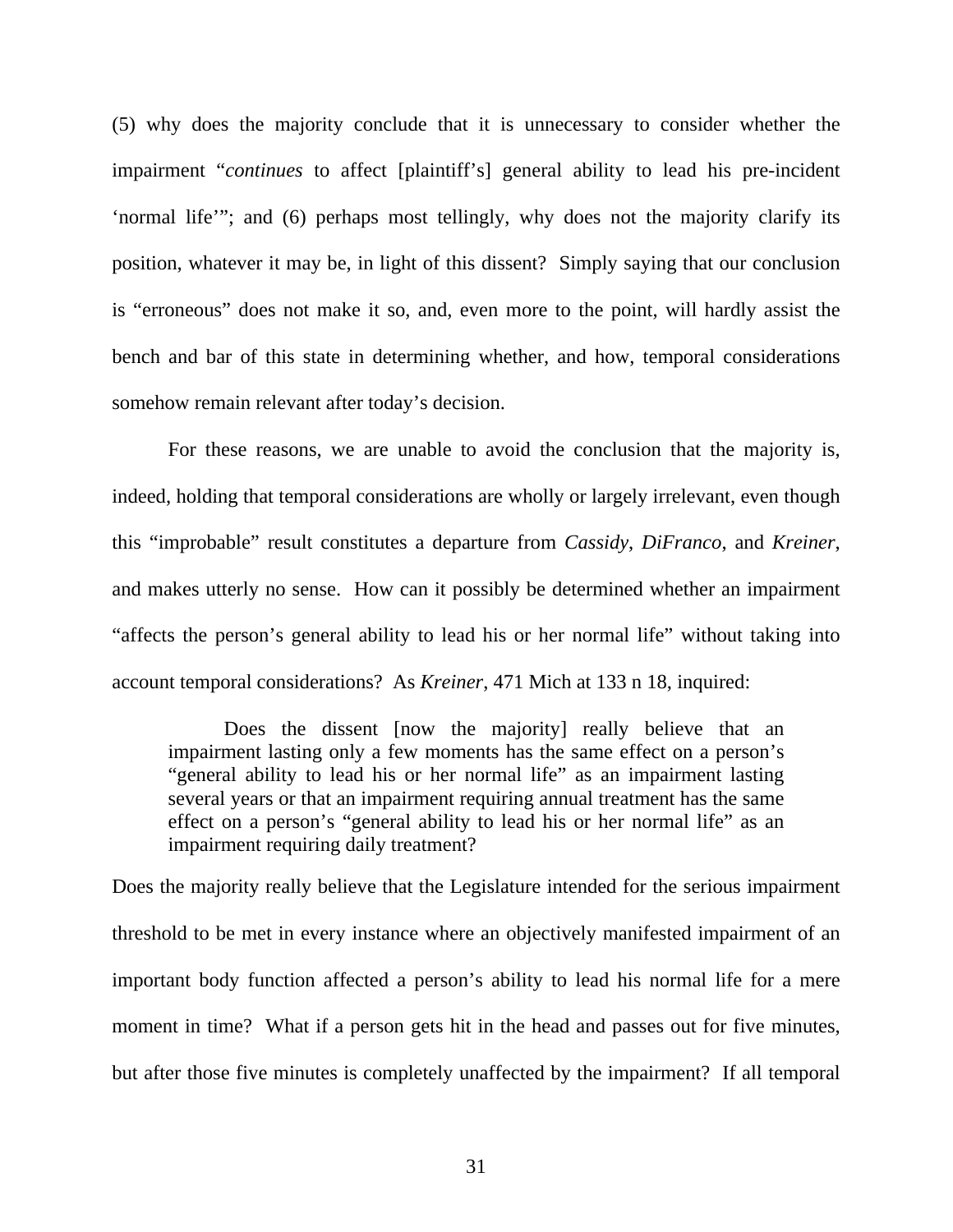considerations are irrelevant, would not this person satisfy the majority's threshold, because his general ability to lead his normal life was certainly affected for those five minutes of unconsciousness? Under the majority's rule, it is apparently irrelevant that the person arose after those five minutes and led a completely normal life thereafter. The majority asserts that all that matters is that for that moment in time, the person's general ability to lead his normal life had been affected. I am not sure that the majority's new threshold can even be called a "threshold" when it can be satisfied in virtually every automobile accident case that results in injury.<sup>29</sup> As long as the plaintiff has suffered an objectively manifested impairment of an important body function, that plaintiff will have satisfied the majority's threshold, because the majority has essentially read the third criterion, i.e., "that affects the person's general ability to lead his or her normal life," out of the statute.

The clearest illustration of the difficulty in determining whether an impairment "affects the person's general ability to lead his or her normal life" without taking into account temporal considerations is the majority's *own* inability to do so.<sup>30</sup> In determining

 $29$  It certainly is a "threshold" bearing no resemblance to the other two thresholds--"permanent serious disfigurement" and "death." See MCL 500.3135(1).

<sup>&</sup>lt;sup>30</sup> The majority criticizes *Kreiner* as "def[ying] practical workability" on the basis that "*Kreiner* has led to inconsistent interpretation of the statutory language, with similarly situated plaintiffs being treated differently by different courts." However, in his opinion in *DiFranco,* 427 Mich at 56-57, Justice CAVANAGH has already provided an explanation for why this might be the case:

Conflicting results have also arisen among cases involving similarly injured plaintiffs. This is undoubtedly because no two plaintiffs are injured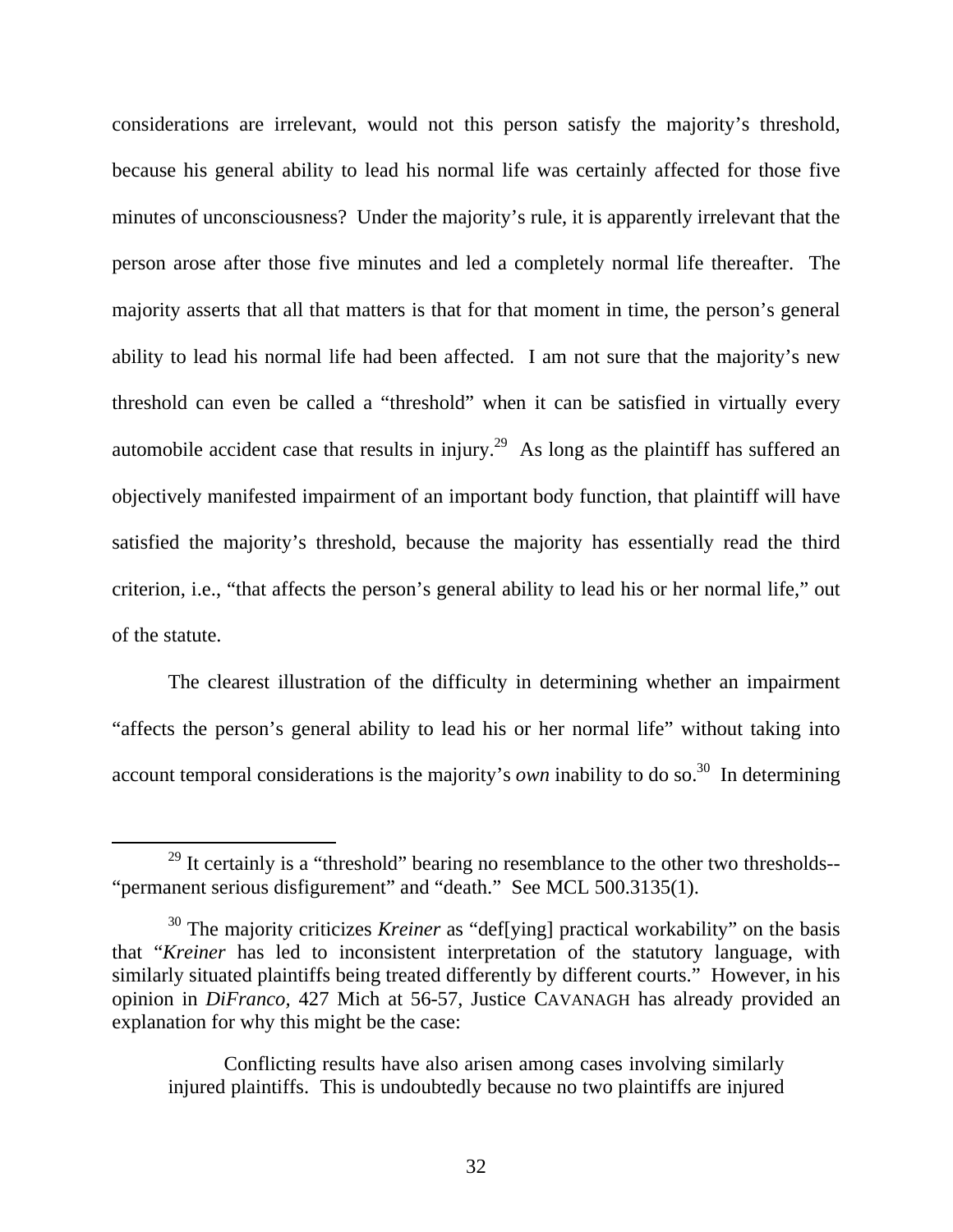whether the plaintiff in the *instant* case suffered an impairment that affects his general ability to lead his normal life, the majority itself repeatedly cites temporal considerations. For example, the majority indicates that "for *a month* after the incident, plaintiff could not bear weight on his left ankle"; "[h]e underwent two surgeries over a period of *10 months* and *multiple months* of physical therapy"; "after the incident he was unable to perform functions necessary for his job for at least *14 months*"; "he did not return to work for *19 months*"; and "he missed fishing for *a year* after the incident." (Emphasis added.) Are such temporal considerations irrelevant or relevant? Do we interpret the words or the actions of the majority? And, if temporal considerations are irrelevant, how are we to determine whether an impairment affects a plaintiff's "general ability to lead his normal life"? The majority does not appear to know the answers, and it appears not to care that it does not know.

 Indeed, under the majority's new threshold, it would seem that the moment the plaintiff in this case went to the emergency room and it was determined that he had broken his ankle, the threshold was met. For at that moment, plaintiff could not work. While at the emergency room, and for some measurable time afterwards, plaintiff's

or recover in precisely the same manner. These conflicting results indicate that threshold issues are often questions upon which reasonable minds can differ.

Moreover, *if* the Court of Appeals is inconsistently or incorrectly applying *Kreiner,* this Court has a mechanism to rectify such errors-- reversing such decisions, not overruling precedent and substituting an incomprehensible new standard bearing no relationship to the law being interpreted.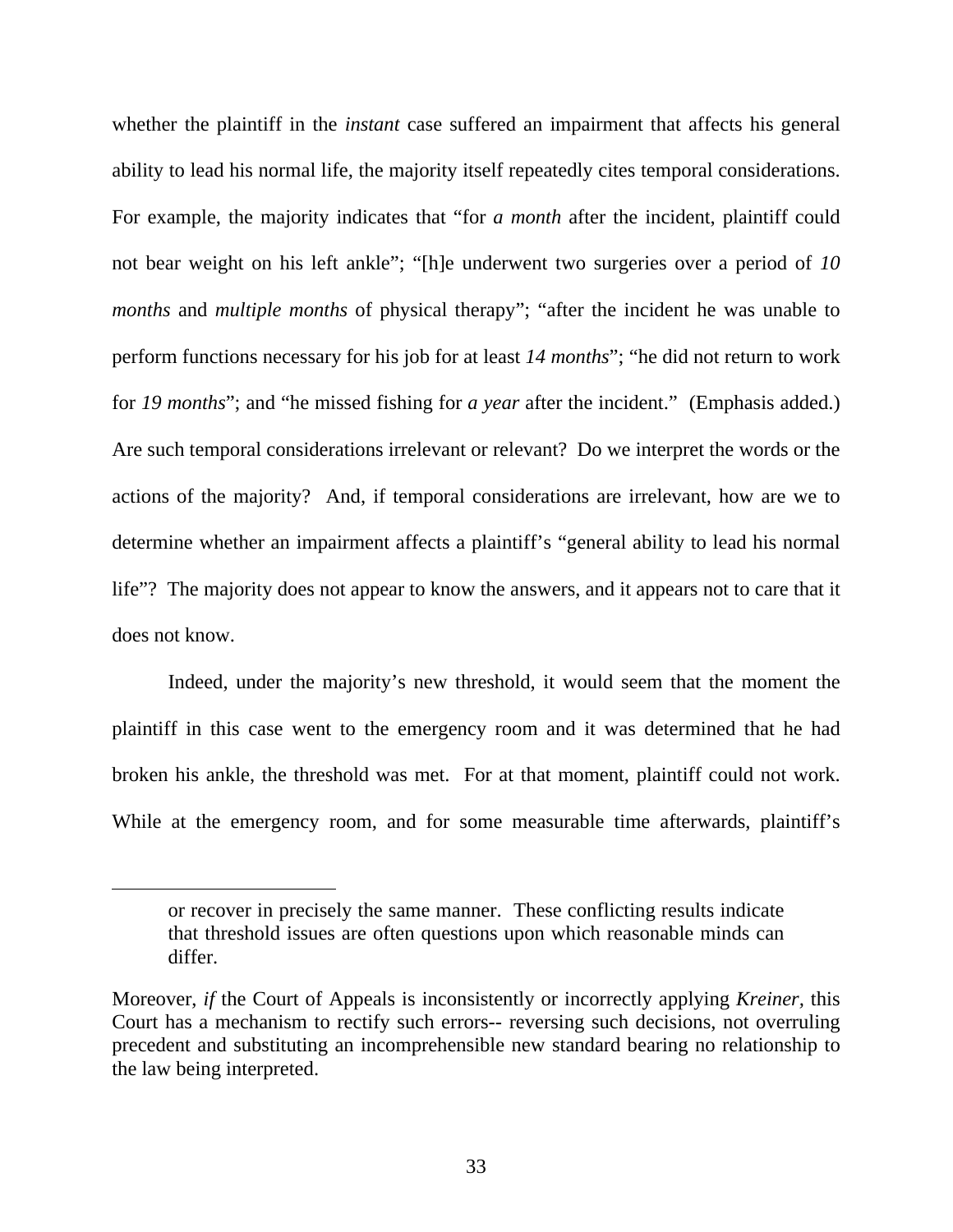broken ankle affected not just some, but all, of his capacity to live his normal life. Under the majority's non-temporal test, there is apparently no need to consider anything beyond the emergency room visit. If this reading of its decision is wrong, once again, the majority might wish to explain why this is so for the benefit of the bench, the bar, and the public.

In crafting its new threshold, the majority would also have been wise to consider the larger no-fault statute. Recall that the Legislature has decided that an injured plaintiff should only be allowed to sue to recover noneconomic damages resulting from an automobile accident where he or she has suffered: (a) death; (b) permanent serious disfigurement; or (c) serious impairment of body function. MCL 500.3135. It is well established that "'[w]hen construing a series of terms . . . we are guided by the principle that words grouped in a list should be given related meaning.'" *In re Complaint of Rovas Against SBC Mich*, 482 Mich 90, 114; 754 NW2d 259 (2008) (citation omitted). "In other words, this Court applies the doctrine of *noscitur a sociis,* which 'stands for the principle that a word or phrase is given meaning by its context of setting.'" *Id.* (citation omitted). Therefore, as this Court explained in *Cassidy,* 415 Mich at 503:

In determining the seriousness of the injury required for a "serious impairment of body function", this threshold should be considered in conjunction with the other threshold requirements for a tort action for noneconomic loss, namely, death and permanent serious disfigurement. MCL 500.3135 . . . . The Legislature clearly did not intend to erect two significant obstacles to a tort action for noneconomic loss and one quite insignificant obstacle.[31]

 <sup>31</sup> See also *DiFranco,* 427 Mich at 95 (WILLIAMS, C.J., concurring in part and dissenting in part) ("In the statutory language, 'serious impairment of body function'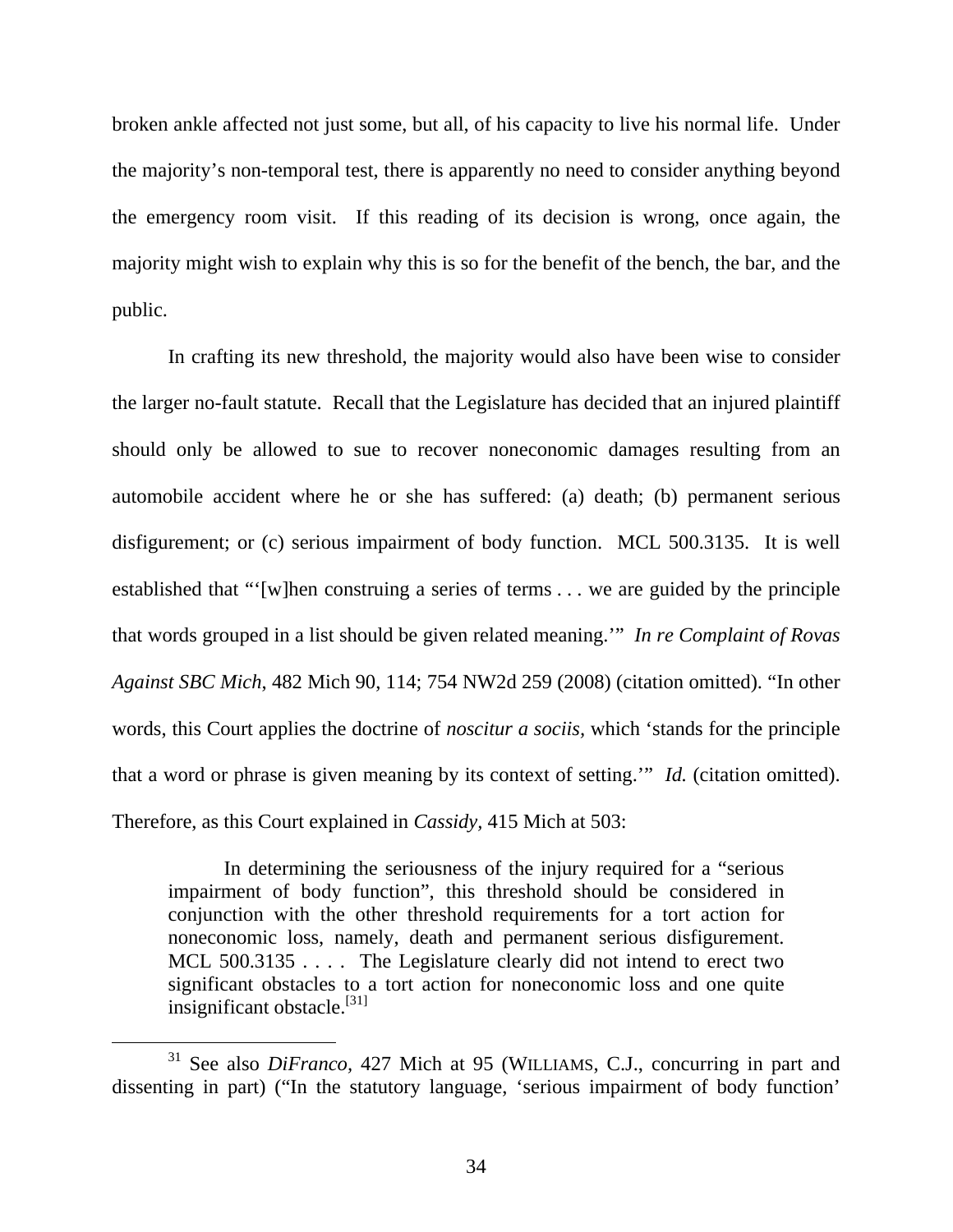In addition, the Legislature defined "serious impairment of body function" to mean "an objectively manifested impairment of an important body function that affects the person's general ability to lead his or her normal life." MCL 500.3135(7). Obviously, in enacting this threshold language, and in joining it with "death" and "serious permanent disfigurement," the Legislature was unlikely to have had in mind an impairment that only affected a plaintiff's ability to lead his normal life for a moment in time, with no consideration being given to the plaintiff's general ability to lead his normal life beyond that moment. Indeed, it is quite certain that this is not what the Legislature had in mind, given that the very premise of the no-fault act, and the core of the accompanying legislative compromise, was that *some* injured persons would *not* be able to recover *noneconomic* damages, so that *all* injured persons *would* be able to recover *economic* loss benefits regardless of fault.

## D. APPLICATION

As explained earlier, both *Kreiner* and the majority agree that the court must first determine whether there is a factual dispute that is material to the determination whether plaintiff has suffered a serious impairment of body function. Here, there are no material factual disputes. Before the accident, plaintiff worked approximately 60 hours a week and for the six months immediately before the accident, plaintiff's position was that of a medium truck loader. Additionally, plaintiff fished and golfed. Twelve months after the

 $\overline{a}$ 

appears with the other threshold requirements of 'permanent serious disfigurement' and 'death,' leaving the strong implication, under the rule of ejusdem generis, that while the impairment need not be permanent or fatal, it was not to be transient or trivial either.").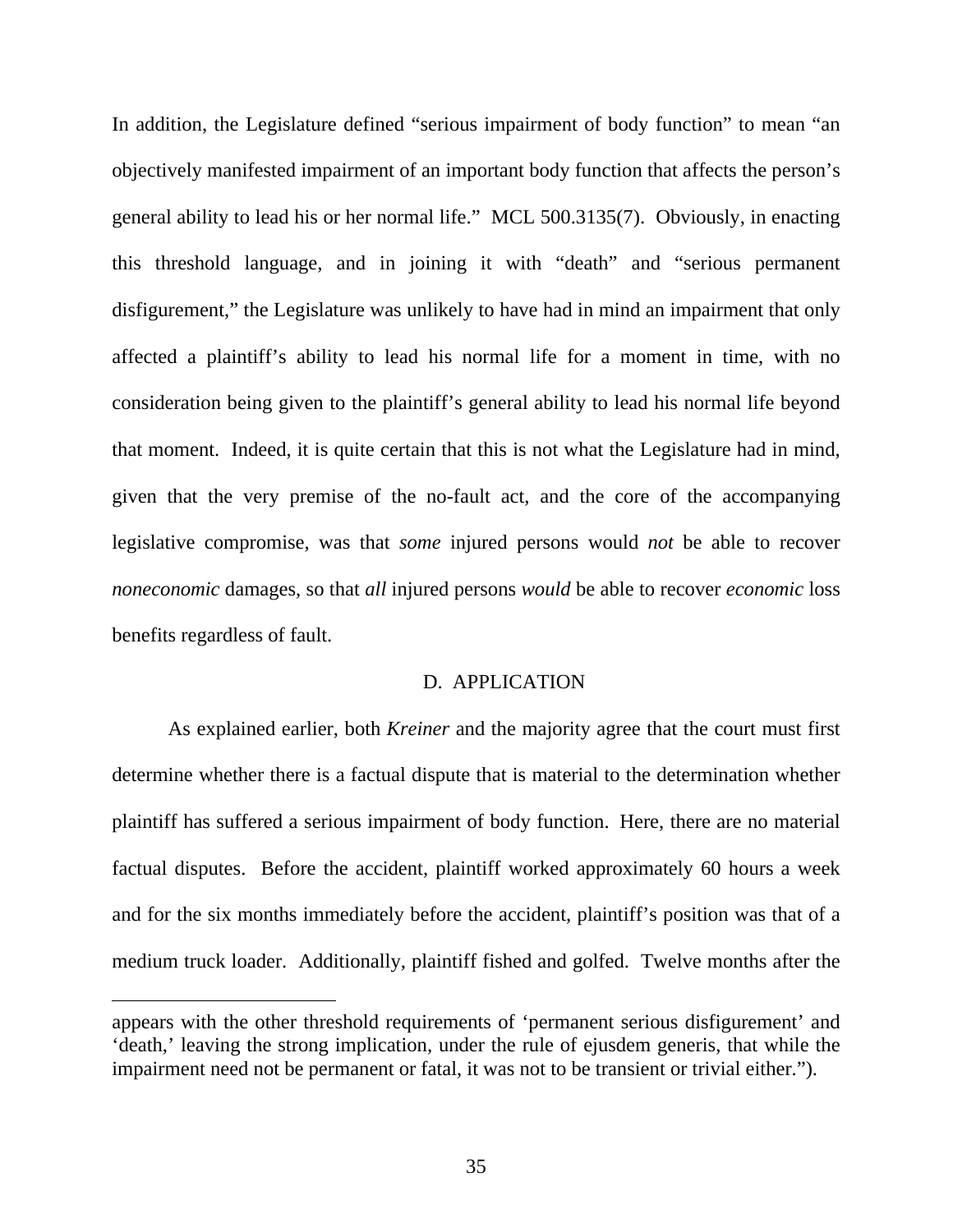accident, plaintiff's surgeon cleared him to return to work with no restrictions. Seventeen months after the accident, plaintiff returned to work and has been able to perform all of his job duties since then. During the entire time he was recuperating, plaintiff could tend to his needs and there was no effect on his relationship with his then-fiancée. Additionally, plaintiff continued to fish and golf. Thus, I agree with the majority that there are no factual disputes that are material to the determination of whether plaintiff suffered a serious impairment of a body function. The facts are clear.

I also agree with the majority that the "body function" that was "impaired," the ability to walk, was "important," and that the impairment was "objectively manifested." Although plaintiff was able to walk to some extent, his ability to do so was impaired, and his impairment, a broken ankle, was recognized by his doctors. The final, and critical, inquiry in this case concerns whether the impairment affects plaintiff's "general ability to lead his normal life." This is where the majority and I depart. The *Kreiner* analysis requires a comparison of plaintiff's life before the accident and after the accident, including "the significance of any affected aspects on the course of the plaintiff's overall life." *Kreiner*, 471 Mich at 132-133. To aid in this analysis, the following factors may be considered:

(a) the nature and extent of the impairment, (b) the type and length of treatment required, (c) the duration of the impairment, (d) the extent of any residual impairment, and (e) the prognosis for eventual recovery. [*Id.*  at 133.]

Plaintiff's ability to walk, as just noted, was impaired by a broken ankle. However, once plaintiff's ankle was placed in a cast at the emergency room, he was able

36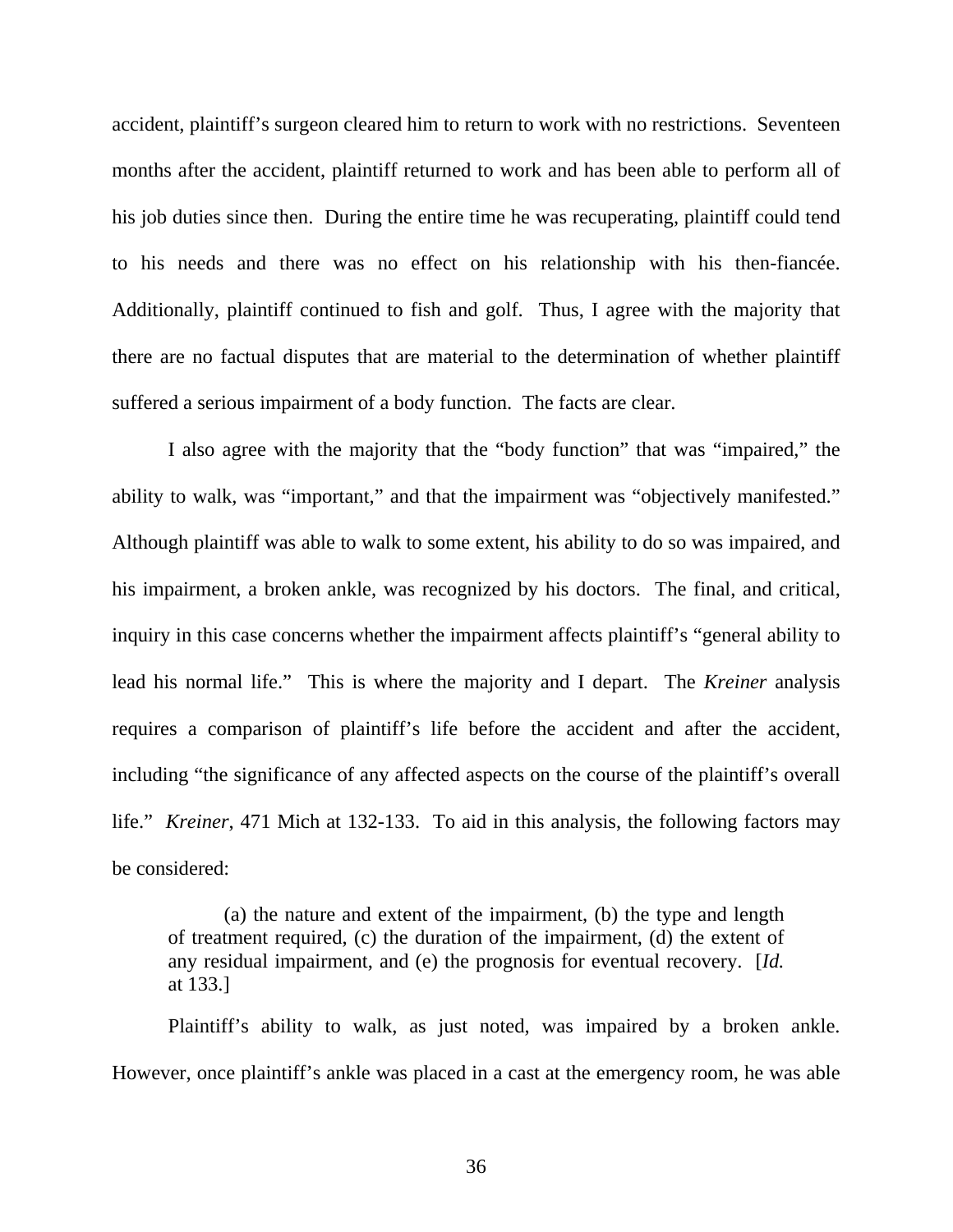to walk with the aid of crutches. And, immediately following his initial surgery in which a device was implanted to stabilize his ankle, plaintiff was still able to walk with crutches, although he was instructed not to place any weight on his ankle for one month. Plaintiff underwent physical therapy and nine months later, in October of 2005, plaintiff again underwent surgery to remove the device. By January 2006 (one year after the accident), plaintiff's surgeon had cleared plaintiff to return to work with no restrictions. However, plaintiff claimed that he could not keep up with the demands of his job and thus was placed back on workers' compensation. Although plaintiff's subjective reports of his pain from January 2006 forward varied greatly, $32$  the March 2006 FCE supported plaintiff's claim that he could not fully perform all of his previous job duties; however, this was due in part to a preexisting and unrelated shoulder injury. After plaintiff's workers' compensation benefits were terminated, however, plaintiff requested another FCE, and, on August 1, 2006, the FCE showed that plaintiff was able to perform essential job demands with no restrictions. Plaintiff returned to work on August 16, 2006, and has been able to perform his job duties since that time.

 $32$  As already discussed, in January 2006, plaintiff reported to his surgeon that his ankle was not giving him any pain; in March of 2006, plaintiff reported during his FCE that his pain was a three out of ten; in June of 2006, plaintiff reported to his physiatrist that his pain was a six out of ten; in August 2006, plaintiff reported during his FCE that his pain was as low as zero out of ten (at which point, he returned to work); and in October of 2006, plaintiff reported during his deposition that his life was "normal" with some pain. These drastically inconsistent reports of pain demonstrate why, with regard to the "extent of any residual impairment," "[s]elf-imposed restrictions, as opposed to physician-imposed restrictions, based on real or perceived pain do not establish this point." *Kreiner,* 471 Mich at 133 n 17.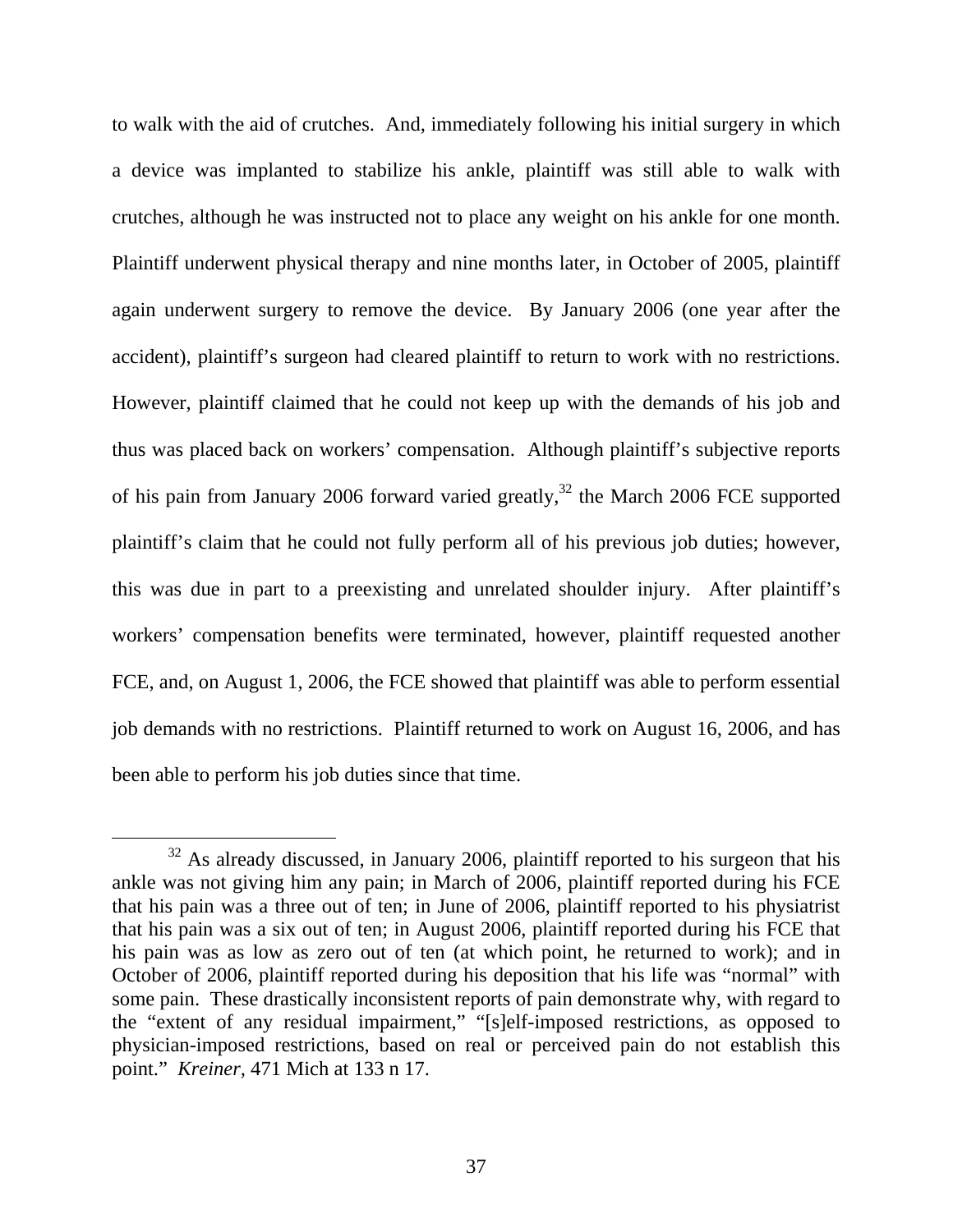Although plaintiff was assigned to a position that was less physically demanding than the position he had been performing before he was injured, plaintiff did this voluntarily and he suffered no loss in pay. Moreover, at the time plaintiff was injured, he had only been in that position for six months and, since he began to work for Allied in 2002, he had worked in three different positions. Thus, the fact that defendant was assigned to a different position upon his return is not particularly significant in this Court's analysis.

Plaintiff's only argument regarding his inability to lead his normal life is that he was unable to work at certain times. During the time he was recuperating, plaintiff could care for himself and tend to his household chores without assistance. His relationship with his fiancée/wife was unaffected. And he was able to enjoy his recreational activities without interruption. By plaintiff's own admission, his life was "normal" with some "occasional aching" that was not aggravated by any activities, including standing or prolonged walking. It is fair to say that by August of 2006 plaintiff had fully recovered from his broken ankle. Because only plaintiff's ability to work was affected and because this only lasted, at the very lengthiest, 17 months, the lower courts did not err in concluding that the impairment did not affect plaintiff's "general ability to lead his normal life" and, therefore, that plaintiff did not meet the "serious impairment of body function" threshold.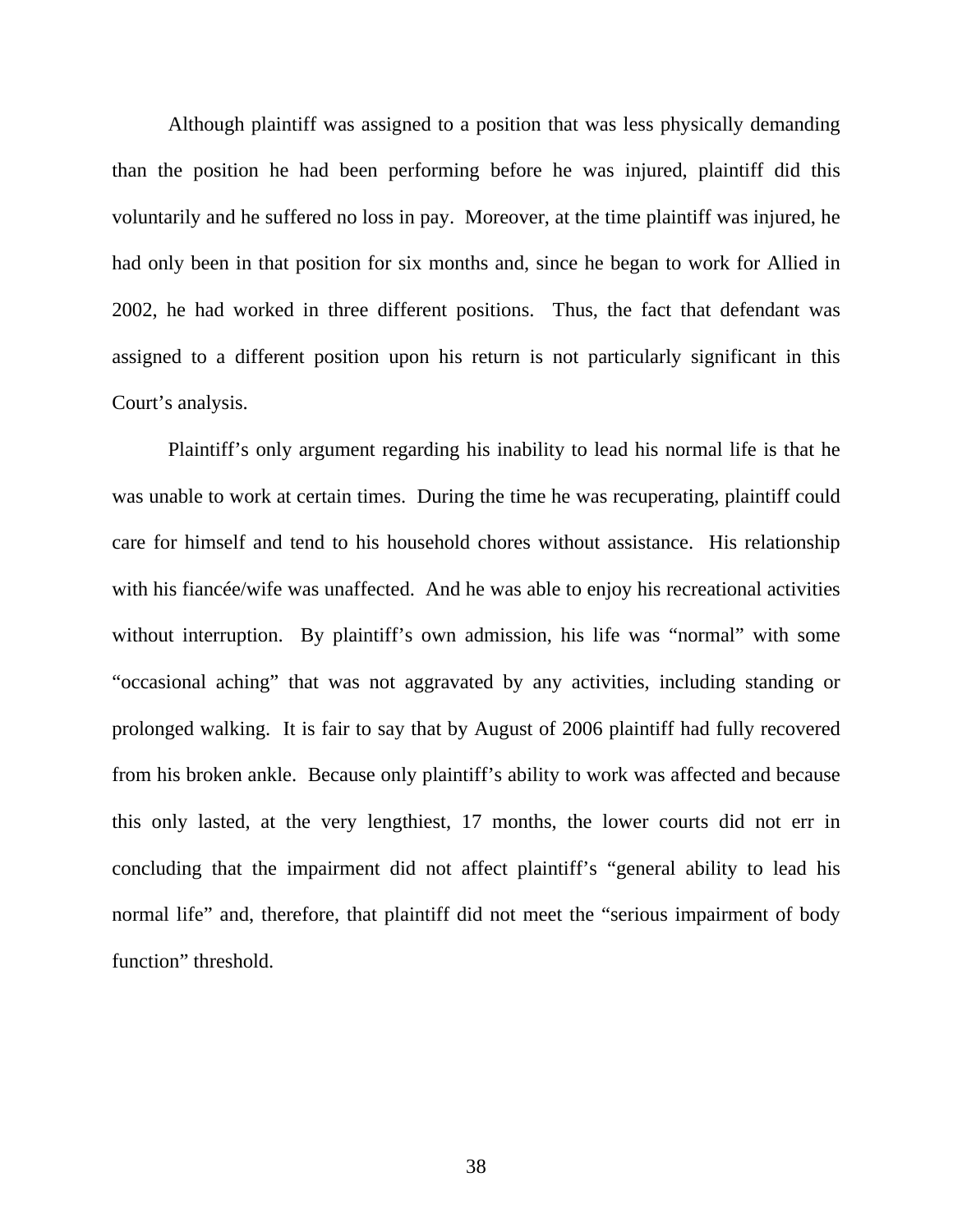### E. STARE DECISIS

The majority overrules *Kreiner* while paying its usual lip service to stare decisis.<sup>33</sup> My fundamental disagreement with the majority's application of the stare decisis doctrine is quite easily summarized. In *Robinson v Detroit,* 462 Mich 439, 464; 613 NW2d 307 (2000), this Court drew on past caselaw and identified several relevant considerations in determining whether a case should be overruled under stare decisis.<sup>34</sup> As explained

<sup>34</sup> The fact that the lead opinion relies far more on Chief Justice KELLY's opinion in *Petersen*, which only Justice CAVANAGH joined, than on the majority opinion in *Robinson* should not go unnoticed. For a discussion of Chief Justice KELLY's *Petersen*  standard for overruling precedent, see my dissent in *Petersen,* 484 Mich at 350.

Concerning the statements of Justices HATHAWAY and WEAVER about stare decisis:

Justice HATHAWAY contends that stare decisis constitutes a "policy consideration" and that the "particular analytical approach will differ from case to case." Similarly, Justice WEAVER contends that stare decisis constitutes a "principle of policy" and that there is no need for a "standardized test for stare decisis," as long as justices exercise "judicial restraint, common sense, and a sense of fairness." The problem with these "approaches" is that "litigants will, of course, have no notice beforehand of which ["analytical approach"] will be employed, for the justices themselves

<sup>&</sup>lt;sup>33</sup> It is of interest that this is the *second* time the authoring justice has authored an opinion overruling an earlier case making it easier for a plaintiff to establish a serious impairment of body function. In *DiFranco*, he authored an opinion overruling *Cassidy*. Justice WILLIAMS complained: "Four years after this Court issued its opinion in *Cassidy v McGovern,* 415 Mich 483; 330 NW2d 22 (1982), the majority sees fit to overrule the decision of five members of a six-member court and adopt the position of the dissent in that case." *DiFranco,* 427 Mich at 92 (WILLIAMS, J., concurring in part and dissenting in part). In this case, the authoring justice again sees fit to overrule a case that was decided only six years ago and to adopt his own dissenting opinion from that case. While it is by now clear what the authoring justice believes the no-fault policies of this state ought to be, it is considerably less clear what connection these views bear to those of the people and their Legislature.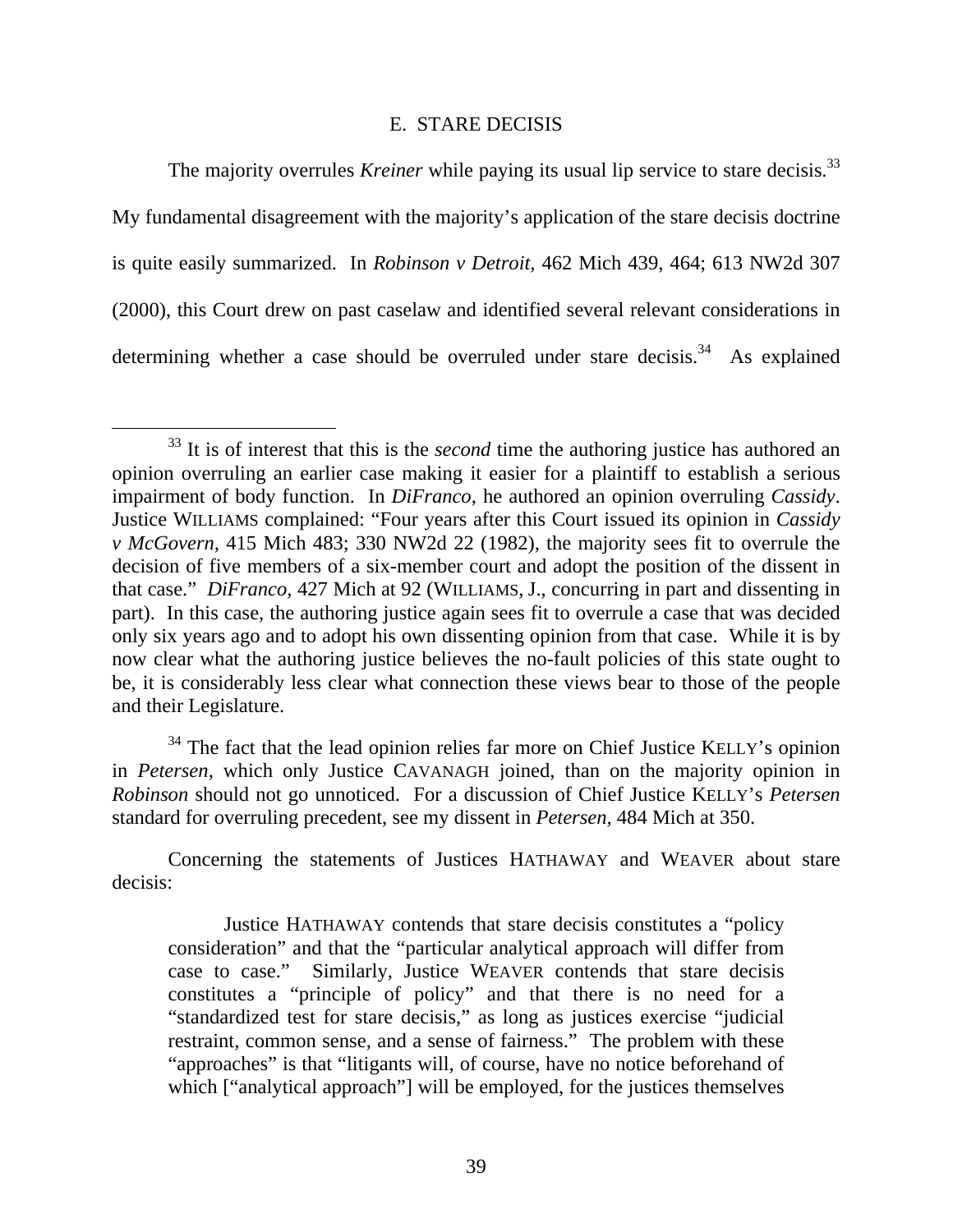herein, *Kreiner* was the first occasion on which this Court was called upon to interpret the 1995 amendments to MCL 500.3135. *Kreiner* gave effect to the legislative intent as expressed in the language of the amended statute and was not, in my judgment, wrongly decided. Nonetheless, my disagreement with the majority on this point is not the thrust of this section. Rather, it is to remind the majority "that there are larger issues at stake in this case: the rule of law, respect for precedent, the integrity of this Court, and judicial restraint. Accordingly, larger institutional issues are implicated in this case." *Paige v City of Sterling Hts*, 476 Mich 495, 543; 720 NW2d 219 (2006) (CAVANAGH, J., concurring in part and dissenting in part).

Indeed, the author of the majority opinion, as one who subscribes to the doctrine of legislative acquiescence, has often argued that principles of stare decisis are *especially* 

will not know this beforehand." *Petersen,* 484 Mich at 380 (MARKMAN, J., dissenting).

\* \* \*

 $\overline{a}$ 

Although Justice WEAVER is correct that "there are many factors to consider in deciding whether or not to overrule precedent," and Justice HATHAWAY is equally correct that the application of stare decisis must take place on a "case-by-case basis," this does not obviate the need to at least reasonably *attempt* to apprise the parties, and the citizens of this state, *before the fact* what some of these factors might be, as this Court did in *Robinson* and as the Chief Justice and Justice CAVANAGH did in *Petersen*. And, whatever else can be understood of Justice HATHAWAY's and Justice WEAVER's "approaches" to stare decisis, the application of these "approaches" has resulted in 13 precedents of this Court being overruled during this term alone, and 6 other precedents being teed up for possible overruling during the next term, doubtless a record pace for dismantling the caselaw of this state. [*Univ of Mich v Titan, Ins Co,* \_\_ Mich \_\_; \_\_ NW2d  $\_\_$  (2010) (MARKMAN, J., dissenting).]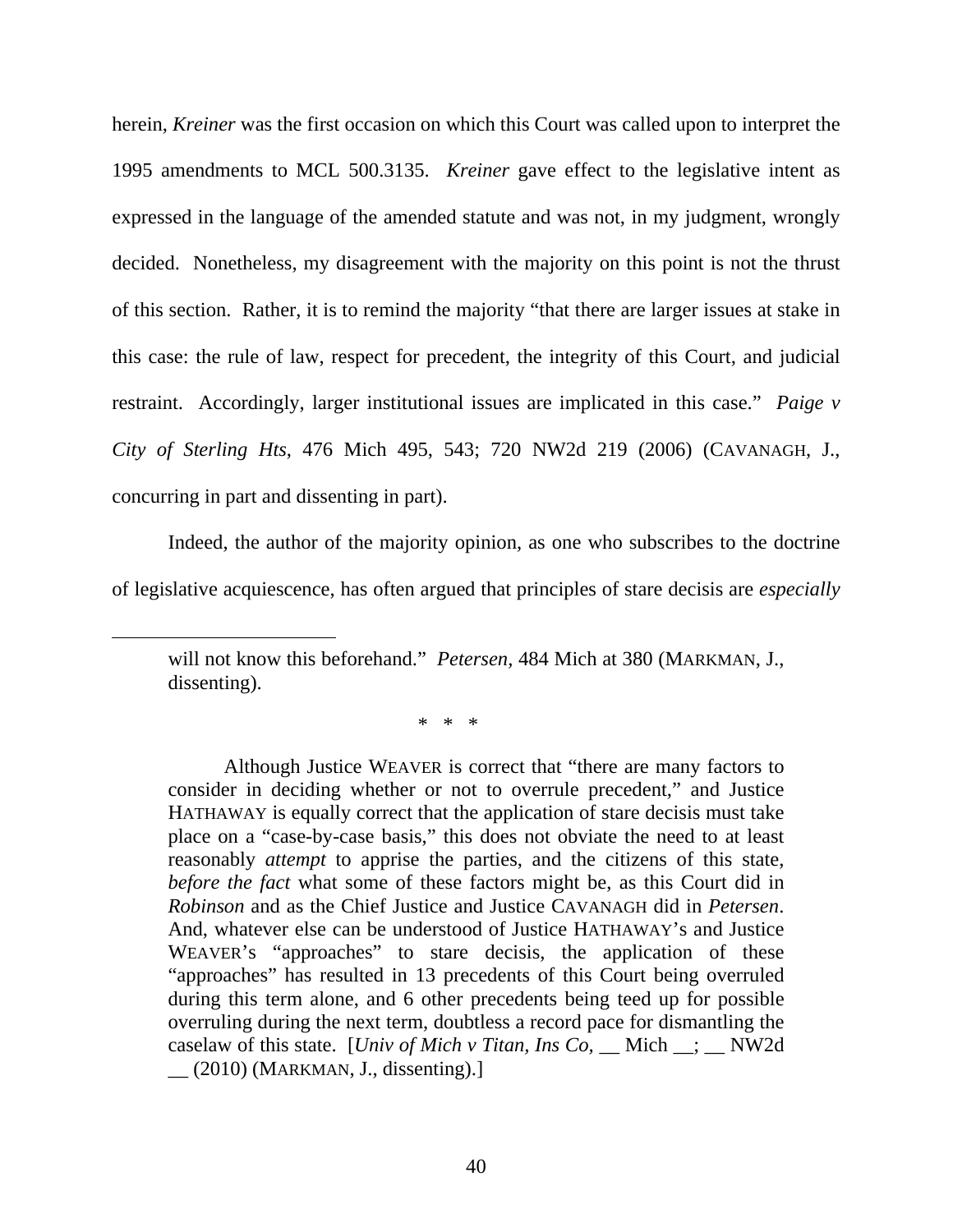*strong* in matters of statutory interpretation.<sup>35</sup> Accordingly, his own words are relevant here: "[T]he majority does not adequately explain why it disregards the doctrine of stare decisis in a matter of statutory interpretation when the Legislature itself has not seen fit in [six] years to correct [*Kreiner*'s] allegedly incorrect interpretation." *Id.* at 536. To be

 <sup>35 &</sup>quot;[P]rinciples of stare decisis in matters of statutory interpretation, *particularly where the Legislature has not responded to a prior interpretation,* weigh against overruling precedent absent sound and specific justification." *Paige*, 476 Mich at 540- 541 (CAVANAGH, concurring in part and dissenting in part) (emphasis added); see also *Devillers v Auto Club Ins Ass'n*, 473 Mich 562, 613-614; 702 NW2d 539 (2005) (CAVANAGH, J., dissenting); *Neal v Wilkes*, 470 Mich 661, 676-677; 685 NW2d 648 (2004) (CAVANAGH, J., dissenting); *People v Moore*, 470 Mich 56, 78-79; 679 NW2d 41 (2004) (CAVANAGH, J., dissenting); *Jones v Dep't of Corrections*, 468 Mich 646, 665; 664 NW2d 717 (2003) (CAVANAGH, J., dissenting); *Mack v Detroit*, 467 Mich 186, 221- 222; 649 NW2d 47 (2002) (CAVANAGH, J., dissenting); *Robertson v DaimlerChrysler Corp*, 465 Mich 732, 767-768; 641 NW2d 567 (2002) (CAVANAGH, J., dissenting). Significantly, the authoring justice has gone so far as to suggest that "when this Court first interprets a statute, then the statute becomes what this Court has said it is," and that, absent further legislative action, "'[h]aving given our view on the meaning of a statute, our task is concluded, absent extraordinary circumstances.'" *Paige,* 476 Mich at 537 (CAVANAGH, concurring in part and dissenting in part), quoting *Boys Markets, Inc v Retail Clerks Union*, 398 US 235, 257-258; 90 S Ct 1583; 26 L Ed 2d 199 (1970) (Black, J., dissenting) (emphasis omitted). One cannot reconcile this view of legislative acquiescence and stare decisis with the majority's decision to overrule *Kreiner*. *Kreiner*  was this Court's first interpretation of the amended MCL 500.3135, and, although bills were subsequently introduced that would have abolished *Kreiner,* such bills were repeatedly rejected by the Legislature. See, e.g., SB 1429 (2004); SB 618, HB 4846, and HB 4940 (2005); SB 445, HB 4301, and HB 4999 (2007); and SB 83 and HB 4680 (2009). Therefore, what is the majority's "sound and specific justification" for departing from *Kreiner*? *Paige*, 476 Mich at 541 (CAVANAGH, concurring in part and dissenting in part). What are the "extraordinary circumstances" that make it appropriate to do so? *Id.* at 538 (citation, quotation marks, and emphasis omitted). While, in my view, this Court has correctly repudiated the doctrine of legislative acquiescence, see *Donajkowski v Alpena Power Co*, 460 Mich 243, 258-261; 596 NW2d 574 (1999), there is no principled reason why the *majority*, whose members are convinced advocates of this doctrine, chooses to ignore the Legislature's repeated rejection of attempts to abolish *Kreiner*, just as there is no principled reason why the majority chooses to ignore the Legislature's actions in amending MCL 500.3135 and the other forms of available legislative history.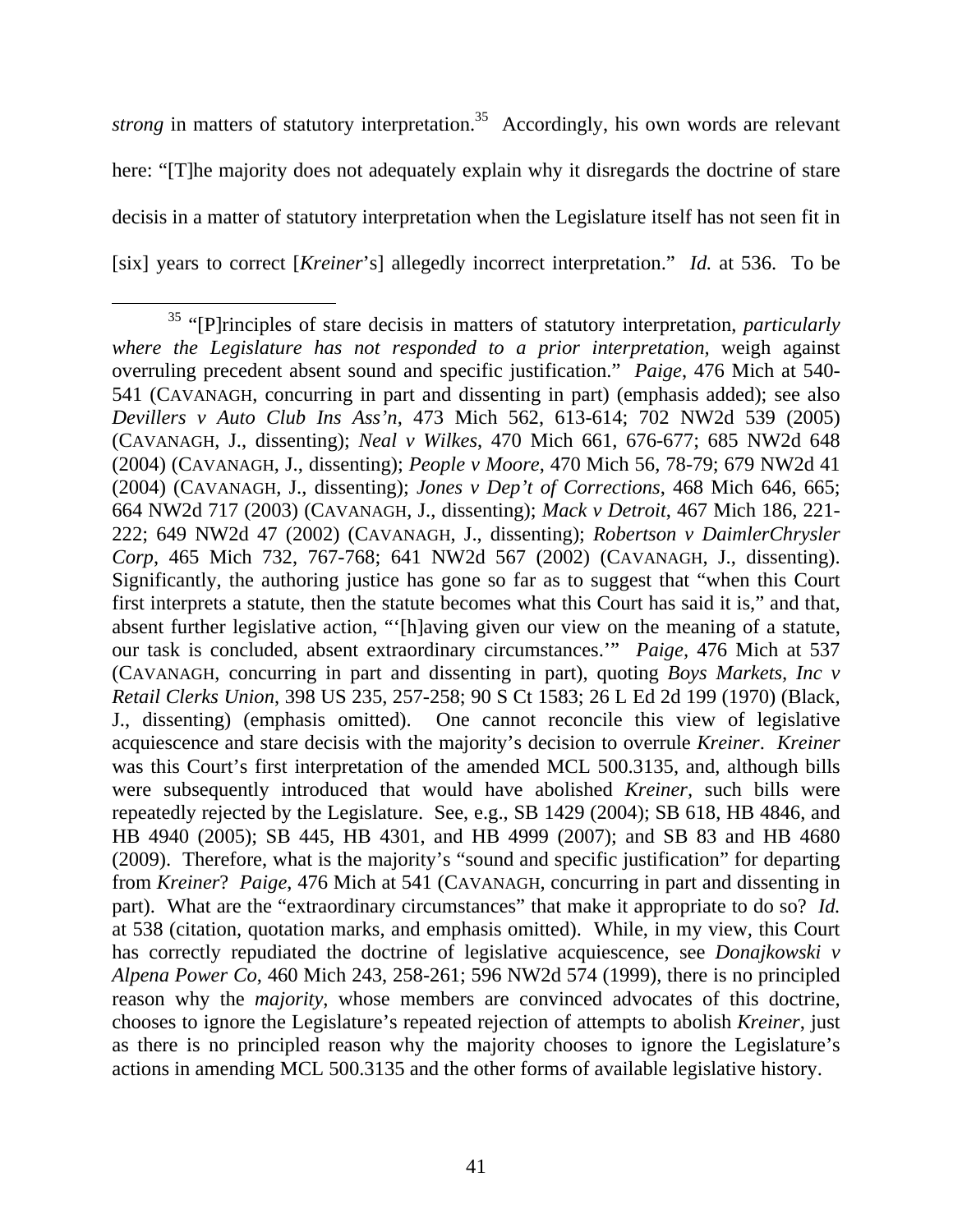fair, it is not only the author of the majority opinion, but *all* the justices who comprise the majority who should more clearly recognize the consequences of what they are doing. Even a cursory analysis of the majority's treatment of precedent since it ascended to power in January 2009 reveals a lack of sufficient regard for recent precedents that is directly contrary to their own previous assertions of the need not to needlessly overrule cases on account of stare decisis. Past complaints on their part that cases should not be overruled when the only thing that has changed is the membership of the Court have gone by the wayside.<sup>36</sup>

### 1. MAJORITY AND PRECEDENT IN 2009

The new majority assumed power in January 2009, and wasted little time in beginning its efforts to "undo" decisions of the previous majority.<sup>37</sup> On December 29, 2008, the former majority issued its opinion in *United States Fidelity Ins & Guaranty Co v Mich Catastrophic Claims Ass'n*, 482 Mich 414, 417; 759 NW2d 154 (2008). Soon

 <sup>36</sup> *Rowland v Washtenaw Co Rd Comm*, 477 Mich 197, 256; 731 NW2d 41 (2007) (KELLY, J., concurring in part and dissenting in part) ("The law has not changed. Only the individuals wearing the robes have changed."); *Paige*, 476 Mich at 532-533 (CAVANAGH, J., concurring in part and dissenting in part) ("The only change has been the composition of this Court. And unfortunately, this is the only reasonable answer to the question why a decision from this Court decided just eight years earlier and involving the same issue is now being overruled. But make no mistake, this answer is alarming, and it has become increasingly common."). As observed, after the composition of this Court changed when Justice HATHAWAY replaced former Chief Justice TAYLOR on January 1, 2009, this Court granted plaintiff's motion for reconsideration even though such motion had not raised any new legal arguments. 485 Mich 851 (2009).

 $37$  See Detroit Free Press, December 10, 2008, at A2, where Chief Justice KELLY promised to "undo . . . the damage that the Republican-dominated court has done."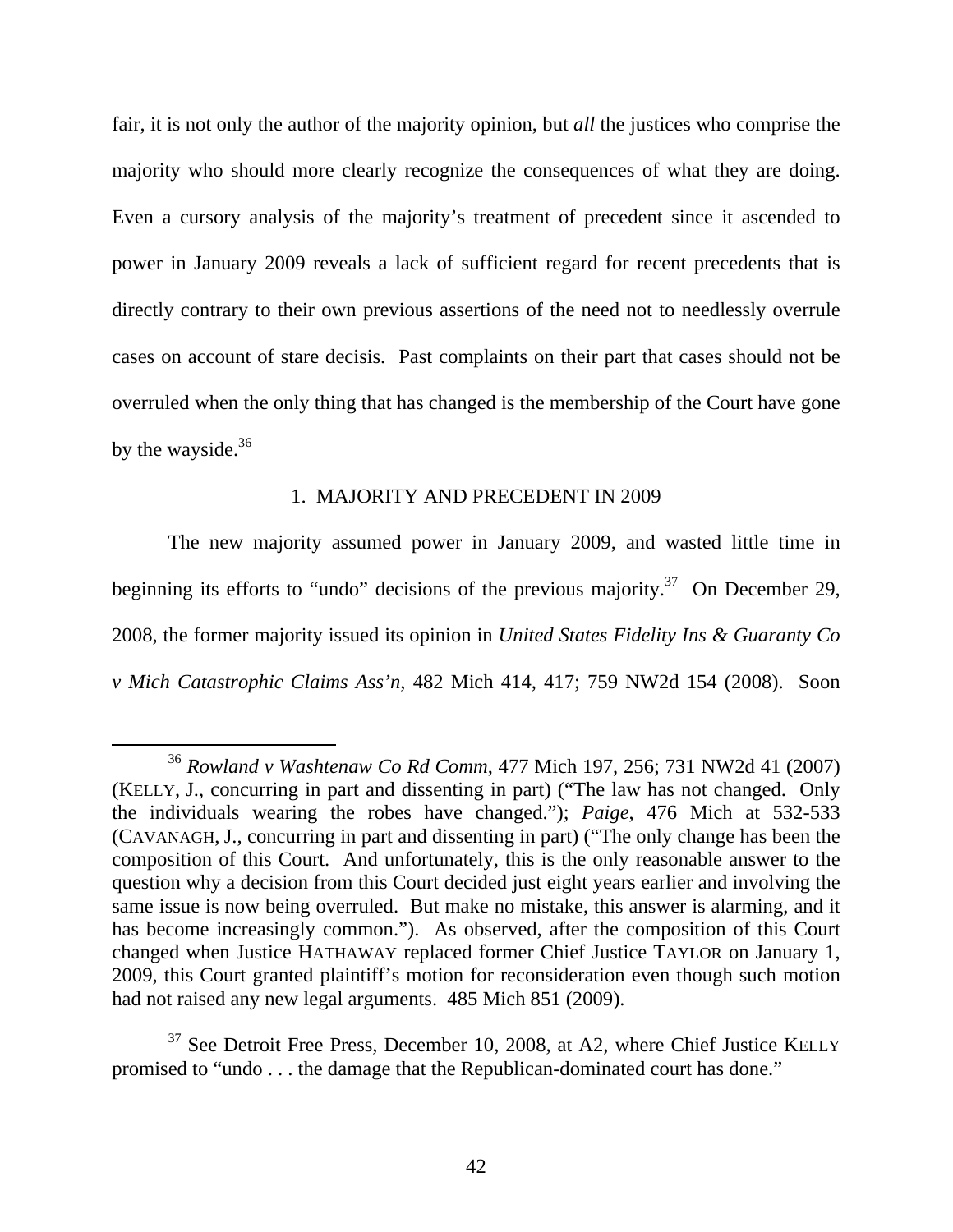after Justice HATHAWAY replaced former Chief Justice TAYLOR on January 1, 2009, the plaintiffs filed motions for rehearing. The new majority granted the plaintiffs' motions for rehearing, and the cases were resubmitted for decision "without further briefing or oral argument*.*" 483 Mich 918 (2009). Then, in *United States Fidelity Ins & Guaranty Co v Michigan Catastrophic Claims Ass'n (On Rehearing)*, 484 Mich 1, 46; \_\_ NW2d \_\_ (2009), the new majority reversed the former majority's decision.

In *Bush v Shabahang*, 484 Mich 156, 175 n 34; 772 NW2d 272 (2009), the majority stated that it "question[ed] whether *Roberts I* [*Roberts v Mecosta Co Gen Hosp*, 466 Mich 57; 642 NW2d 663 (2002)] and *Boodt* [*v Borgess Med Ctr*, 481 Mich 558; 751 NW2d 44 (2008)] were correctly decided . . . ." And, in *Potter v McLeary,* 484 Mich 397, 424 n 32; 774 NW2d 1 (2009), the majority said: "We question whether *Roberts II* [*Roberts v Mecosta Co Gen Hosp*, 470 Mich 679; 684 NW2d 711 (2004)] was correctly decided . . . ."

The majority's treatment of precedent in the seven-month period from when it took power until the end of the Court's term in July 2009 was well explained in earlier statements of mine and of Justices CORRIGAN and YOUNG. For example, in *Henry v Dow Chem Co*, 484 Mich 483, 528 n 28; 772 NW2d 301 (2009), Justice YOUNG observed in his partial dissent:

The majority's determination to ignore facts and precedent inconvenient to its desired outcome has become its *modus operandi*. See, e.g., *Vanslembrouck v Halperin*, 483 Mich 965; 763 NW2d 919 (2009), where the new majority ignored *Vega v Lakeland Hospitals at Niles & St Joseph, Inc*, 479 Mich 243, 244; 736 NW2d 561 (2007); *Hardacre v Saginaw Vascular Services*, 483 Mich 918 (2009), where it failed to follow *Boodt v Borgess Med Ctr*, 481 Mich 558; 751 NW2d 44 (2008); *Sazima v* 

43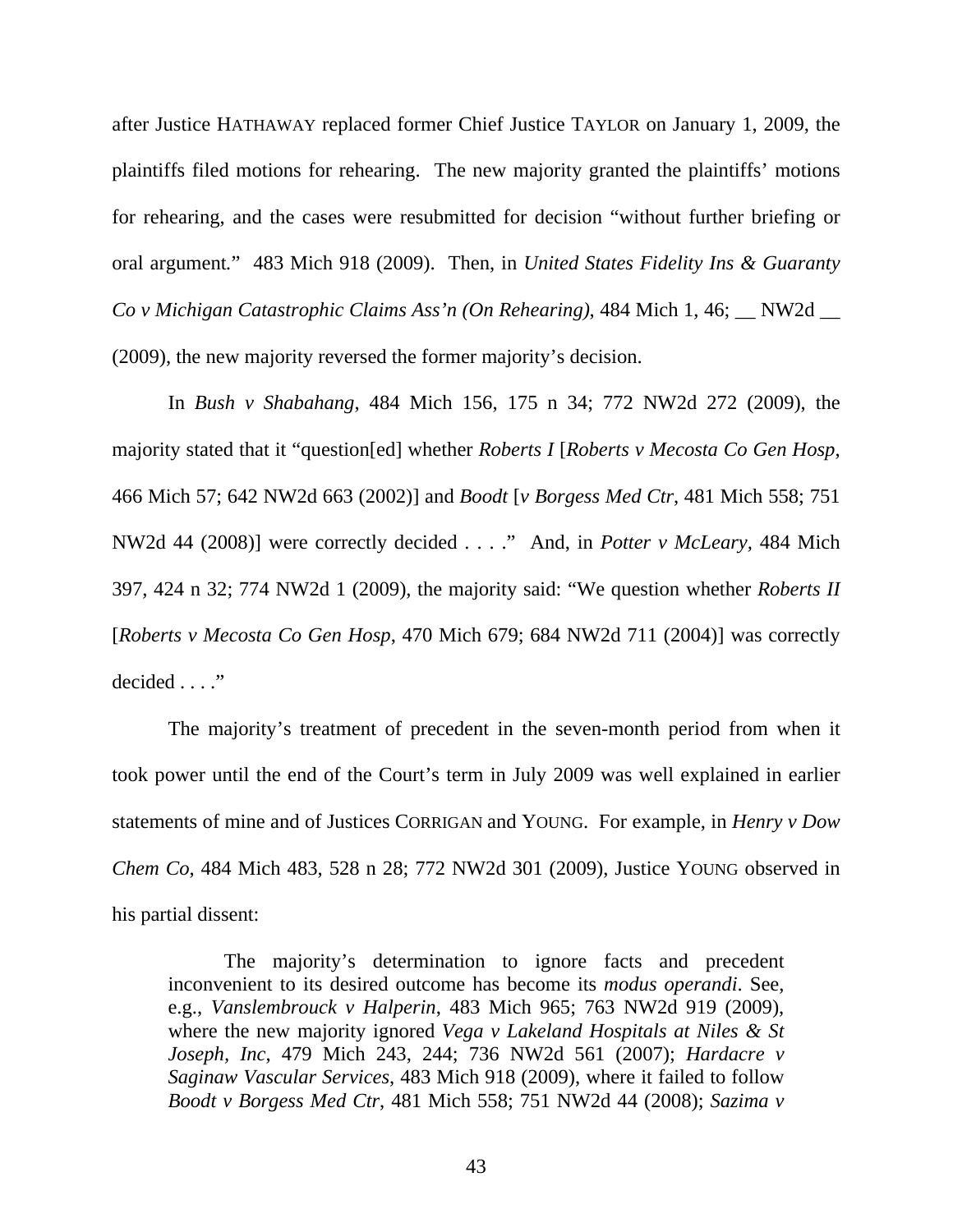*Shepherd Bar & Restaurant*, 483 Mich 924; 762 NW2d 924 (2009), where it failed to follow *Chrysler v Blue Arrow Transport Line*s, 295 Mich 606; 295 NW 331 (1940), and *Camburn v Northwest School Dist*, 459 Mich 471; 592 NW2d 46 (1999); *Juarez v Holbrook*, 483 Mich 970 (2009), where it failed to follow *Smith v Khouri*, 481 Mich 519; 751 NW2d 472 (2008)<sup>[38]</sup>; *Chambers v Wayne Co Airport Auth*, 483 Mich 1081 (2009), where it failed to follow *Rowland v Washtenaw Co Rd Comm*, 477 Mich 197; 731 NW2d 41 (2007);[39] and *Scott v State Farm Mut Auto Ins Co*, 483 Mich 1032 (2009), where it failed to enforce *Thornton v Allstate Ins Co*, 425 Mich 643; 391 NW2d 320 (1986), and *Putkamer v Transamerica Ins Corp of America*, 454 Mich 626; 563 NW2d 683 (1997).

And, as Justice CORRIGAN stated in her dissenting statement in *Beasley v* 

*Michigan*, 483 Mich 1025 (2009):

[T]he new majority's failure to abide by *Rowland* continues a growing and troubling trend. Rather than forthrightly overruling that decision, it is increasingly becoming the practice of this Court to simply ignore precedents with which it disagrees. . . .

\* \* \*

On this Court, the new majority offers no articulable reasons whatsoever for its apparent detours from stare decisis. Instead, the majority declines to explain whether--and, if so, why--it is overruling precedent despite the obvious appearance that it is doing so. If it intends to alter legal principles embedded in this Court's decisions, then the new majority should explain its reasons clearly and intelligibly. Instead, the new majority

39 The majority also failed to follow *Rowland* in *Ward v Michigan State Univ*, 485 Mich 917 (2009).

 <sup>38</sup> I dissented in *Juarez v Holbrook*, 483 Mich 970 (2009), stating:

<sup>[</sup>T]he majority's disdain for *Smith* [*v Khouri*, 481 Mich 519; 751 NW2d 472 (2008)] is apparently viewed as adequate justification for ignoring *Smith*. Rather than forthrightly overruling this decision, something the new majority is apparently loathe to do (perhaps because several majority justices repeatedly and loudly proclaimed fealty to stare decisis, and dissented, whenever the former majority overruled a precedent), it is increasingly becoming the modus operandi of this Court that relevant precedents simply be ignored.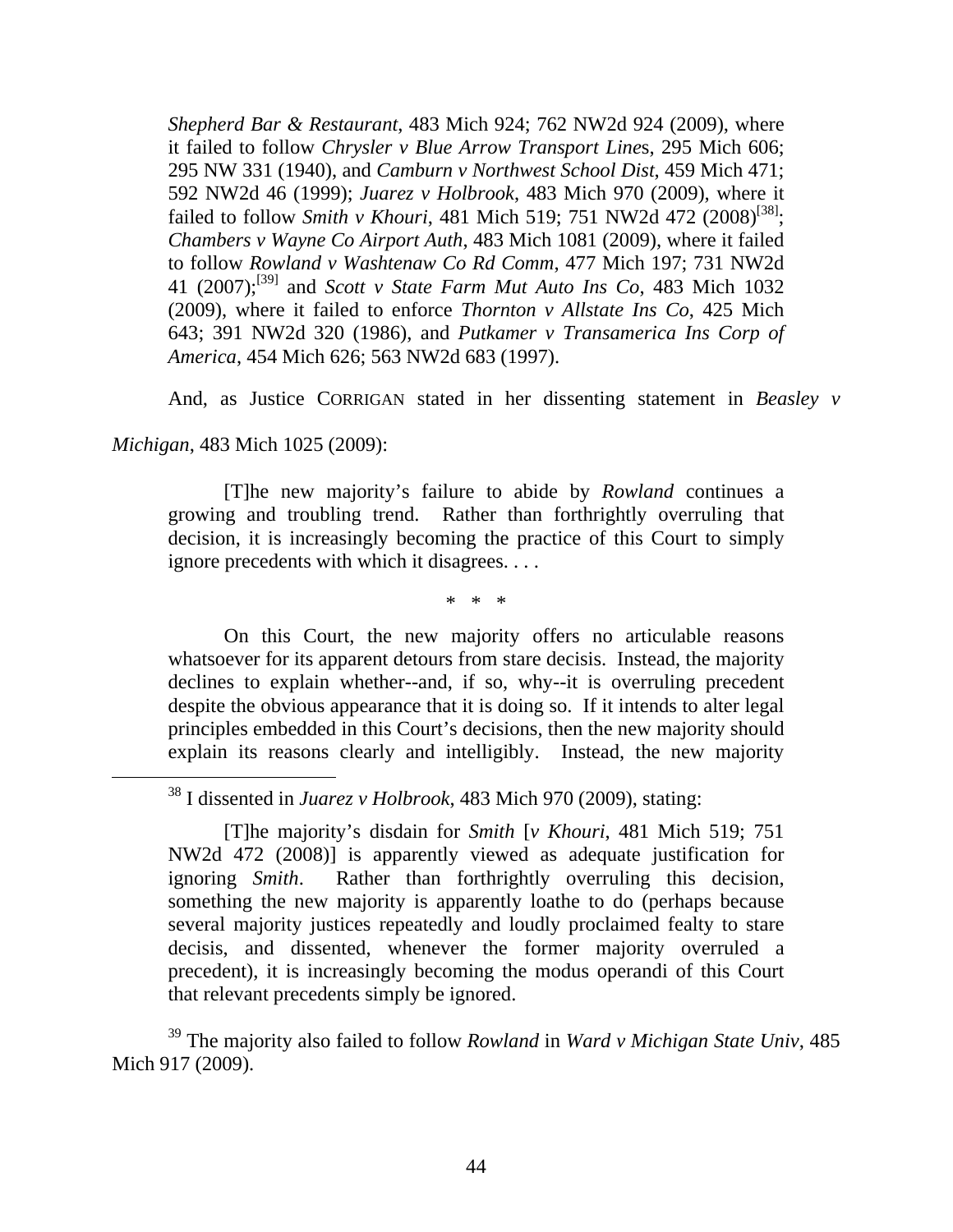overrules by indirection, or at least leaves the impression that it is doing so, thereby sowing the seeds of confusion and making it difficult for the citizens of this state to comprehend precisely what our caselaw requires. This appears to be an unfortunate return to our predecessors' past practice of "frequently pa[ying] little attention to the inconsistencies among its cases and declin[ing] to reduce confusion in [the Court's] jurisprudence by overruling conflicting decisions." *Devillers v Auto Club Ins Ass'n*, 473 Mich 562, 571 n 19 [702 NW2d 539] (2005).<sup>[40]</sup>

Additionally, in *Petersen*, 484 Mich 300, Chief Justice KELLY authored an

opinion, joined only by Justice CAVANAGH, in which she indicated that she wanted to

overrule *Robinson v Detroit*, 462 Mich 439; 613 NW2d 307 (2000), and *Lansing Mayor v* 

*Pub Serv Comm*, 470 Mich 154; 680 NW2d 840 (2004). In my dissent, I stated:

Given that in this case the Chief Justice would expressly overrule, not one, but two of this Court's prior decisions,

"one is naturally tempted to re-inquire, see *Rowland v Washtenaw Co Rd Comm*, 477 Mich 197, 223-228; 731 NW2d 41 (2007) (MARKMAN, J., concurring), whether the ongoing dispute between the [former] majority and Justice KELLY over overrulings of precedent truly concerns attitudes toward stare decisis or merely attitudes toward particular previous decisions of this Court." [*People v Smith*, 478 Mich 292, 322-323 n 17; 733 NW2d 351 (2007).]

"A justice's perspective on stare decisis is not evidenced by her willingness to maintain precedents with which she *agrees*, but by her willingness to maintain precedents with which she *disagrees*." *Rowland,* 477 Mich at 224-225 n 3 (MARKMAN, J., concurring). Now that the Chief Justice is positioned to overrule decisions with which she disagrees, her

 <sup>40</sup> On the other hand, as I stated in *Rowland,* 477 Mich at 226-227:

<sup>[</sup>T]he [former] majority has been disciplined in stating expressly when a precedent has been overruled. The [former] majority has never attempted to obscure when a precedent was overruled or to minimize the number of such precedents by dubious "distinguishing" of prior caselaw. Rather, it has been forthright in identifying and critiquing precedents that were viewed as wrongly decided and warranting overruling.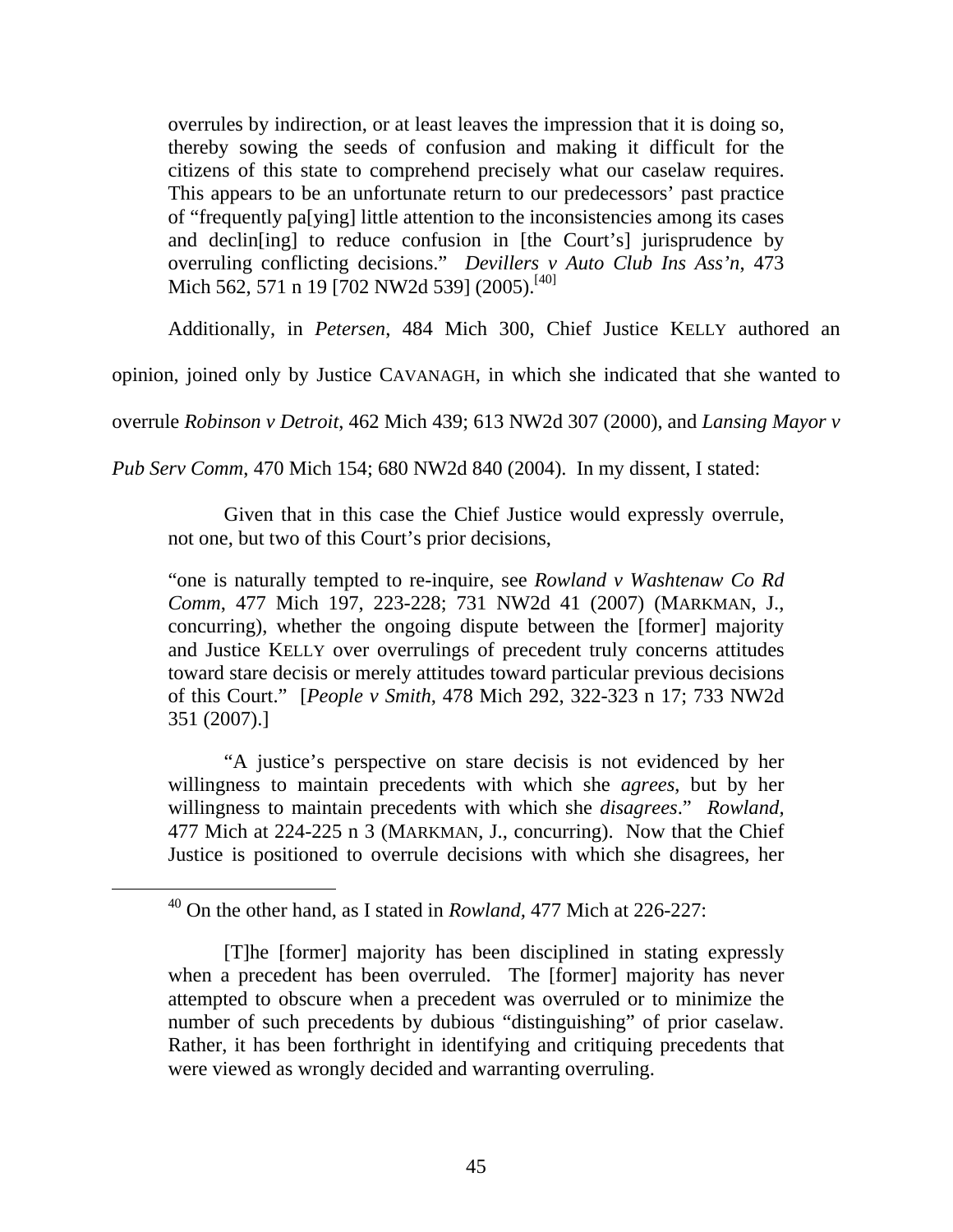actions increasingly demonstrate that her former claims of fealty toward stare decisis were considerably overstated. Despite all her rhetoric concerning the importance of stare decisis for the exercise of the judicial power, see, e.g., her hollow claim that she possessed a "differing [and elevated] esteem for stare decisis" than another justice, *People v Gardner*, 482 Mich 41, 88 n 31; 753 NW2d 78 (2008), such rhetoric was in reality little more than a means of communicating her opposition to overruling particular past decisions with which she agreed. [*Petersen*, 484 Mich at 389-390 (MARKMAN, J., dissenting) (emphasis in the original).]

One other practice to which the new majority began to adhere in 2009 was

requesting that the parties brief whether a decision of the former majority should be

overruled. See, e.g., Justice YOUNG's partial dissent in *Potter,* 484 Mich at 450 n 43, in

which he stated:

It is quickly becoming a new favored practice of the majority to flag decisions of the past decade and invite challenges to those decisions. It is difficult to reconcile this practice with the majority's previous claims of fidelity to stare decisis. See, e.g., . . . *Pohutski v City of Allen Park*, 465 Mich 675, 712; [641] NW2d 219 (2002) (KELLY, J., dissenting) ("[I]f each successive Court, believing its reading is correct and past readings wrong, rejects precedent, then the law will fluctuate from year to year, rendering our jurisprudence dangerously unstable."); *Devillers, supra* at 620 (WEAVER, J., dissenting) ("Under the doctrine of stare decisis, it is necessary to follow earlier judicial decisions when the same points arise again in litigation."); *Rowland v Washtenaw Co Rd Comm*, 477 Mich 197, 278; 731 NW2d 41 (2007) (CAVANAGH, J., dissenting) ("Under the doctrine of stare decisis, principles of law deliberately examined and decided by a court of competent jurisdiction become precedent and should not be lightly departed. Absent the rarest circumstances, we should remain faithful to established precedent.") . . . . See also Todd C. Berg, Esq., *Hathaway Attacks*, Michigan Lawyers Weekly, October 27, 2008, in which Justice HATHAWAY was quoted: "I believe in stare decisis. Something must be drastically wrong for the court to overrule"; *Lawyers' Election Guide: Judge Diane Marie Hathaway*, Michigan Lawyers Weekly, October 30, 2006, in which Justice HATHAWAY, then running for a position on the Court of Appeals, was quoted: "Too many appellate decisions are being decided by judicial activists who are overturning precedent." [Citations omitted.]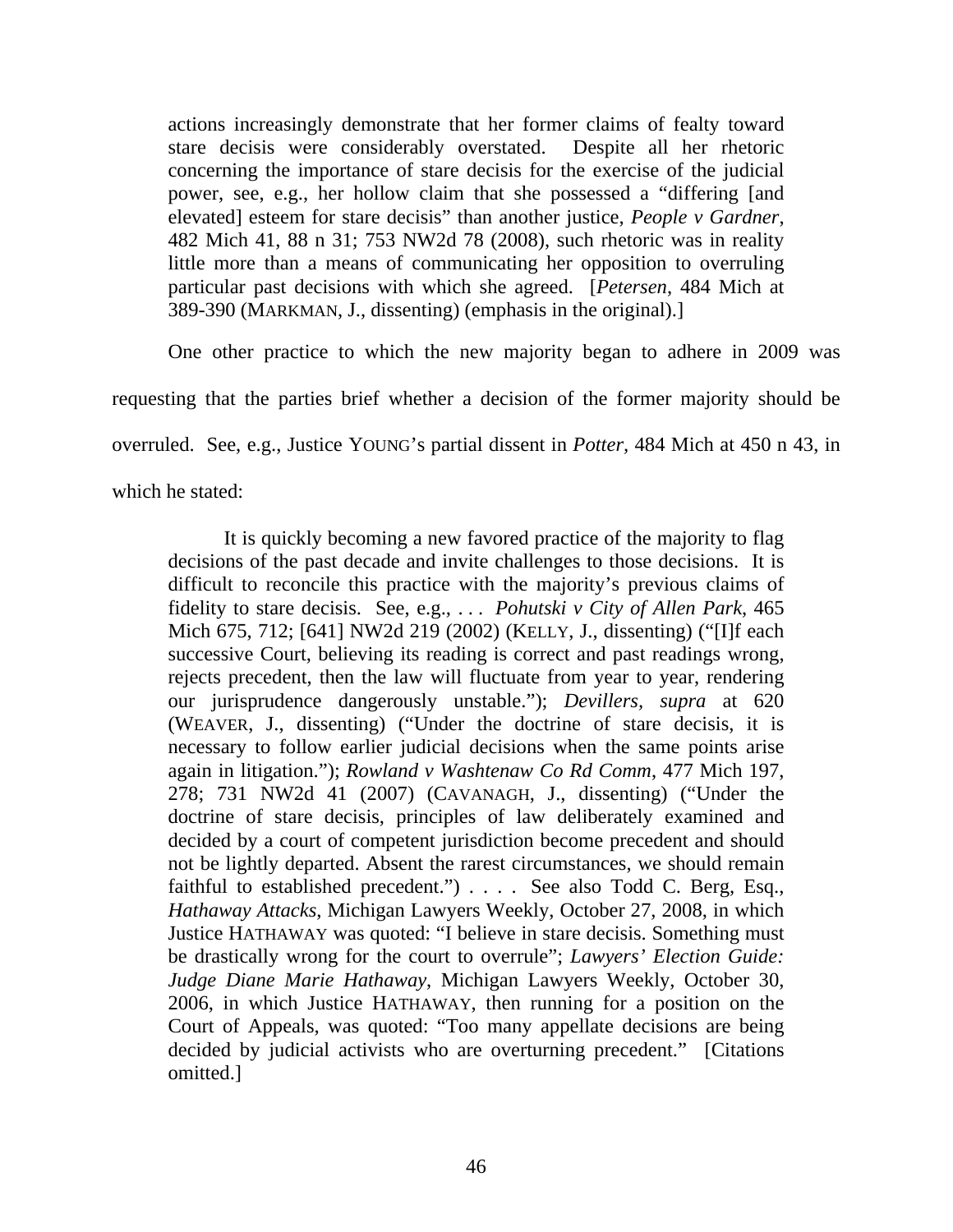Thus, from January 2009 through July 31, 2009, the new majority reversed an opinion on rehearing, sowed seeds of confusion by questioning three cases decided by the former majority, i.e., *Roberts I*, *Roberts II,* and *Boodt,* failed to follow numerous other precedents as cited above, and began to issue orders requesting that the parties brief whether decisions made by the former majority should be overruled.<sup>41</sup> And Chief Justice KELLY and Justice CAVANAGH went on record urging the express overruling of two cases: *Robinson* and *Mayor of Lansing*.

# 2. MAJORITY AND PRECEDENT IN 2010

In 2010, the majority has accelerated efforts to "undo" numerous cases decided by the former majority through express overrulings and additional orders asking parties to brief whether a case should be overruled.

In *People v Feezel*, 486 Mich 184; 783 NW2d 67 (2010), the majority expressly overruled *People v Derror*, 475 Mich 316; 715 NW2d 822 (2006). In *Lansing Sch Educ* 

\* \* \*

<sup>&</sup>lt;sup>41</sup> The Detroit Free Press took note of the majority's actions and stated as follows in an October 11, 2009 editorial, *Restoring judicial restraint*:

Even before the new term began, the new Democratic majority (buttressed by the renegade WEAVER) had signaled its own impatience to begin dismantling the Engler Court's legacy when it agreed to reconsider an appeal the court rejected just a month before TAYLOR'S departure. The revived appeal appears to hinge on the court's willingness to reverse two of the Engler court's more recent decisions.

Democrats can hardly reinvigorate stare decisis – the reasonable conviction that the rules of the game shouldn't change every time a new referee takes the field – by reversing every questionable call its predecessors made.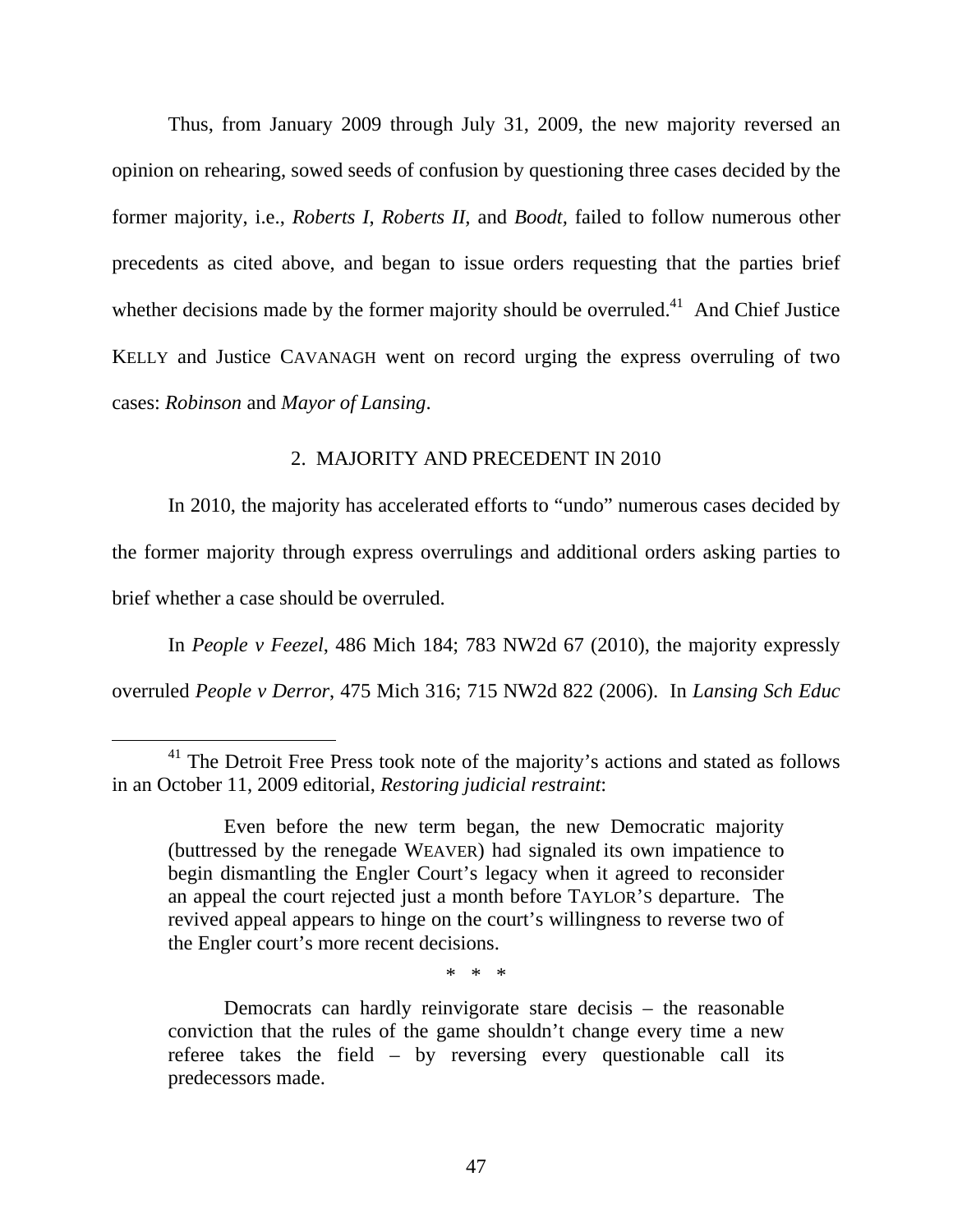*Ass'n v Lansing Bd of Edu*, \_\_ Mich \_\_; \_\_ NW2d \_\_ (2010), the majority overruled *Lee v Macomb Co Bd of Comm'rs*, 464 Mich 726; 629 NW2d 900 (2001), *Crawford v Dep't of Civil Serv,* 466 Mich 250; 645 NW2d 6 (2002), *Nat*'*l Wildlife Federation v Cleveland Cliffs Iron Co*, 471 Mich 608; 684 NW2d 800 (2004), *Associated Builders & Contractors v Dep't of Consumer & Indus Servs Dir*, 472 Mich 117, 124-127; 693 NW2d 374 (2005), *Mich Chiropractic Council v Comm'r of the Office of Fin & Ins Servs*, 475 Mich 363; 716 NW2d 561 (2006), *Rohde v Ann Arbor Pub Sch*, 479 Mich 336; 737 NW2d 158 (2007), and *Mich Citizens for Water Conservation v Nestlé Waters North America Inc*, 479 Mich 280, 302-303; 737 NW2d 447 (2007), and *Manuel v Gill*, 481 Mich 637; 753 NW2d 48 (2008). In *Bezeau v Palace Sports*, \_\_ Mich \_\_; \_\_ NW2d \_\_ (2010), the majority expressly overruled the limited retroactive effect of *Karaczewski v Farbman Stein & Co*, 478 Mich 28; 732 NW2d 56 (2007). In *Univ of Mich v Titan Ins Co*, \_\_ Mich  $\frac{1}{\sqrt{2}}$  NW2d  $\frac{1}{\sqrt{2}}$  (2010), the majority expressly overruled *Cameron v Auto Club Ins Ass'n*, 476 Mich 55; 718 NW2d 784 (2006). In *O'Neal v St. John Hosp,* \_\_ Mich \_\_, \_\_ n <sub>\_</sub>; \_ NW2d \_ (2010), the lead opinion authored by Justice HATHAWAY indicated its agreement with Justice CAVANAGH's partial dissent in *Wickens v Oakwood Healthcare Sys,* 465 Mich 53; 631 NW2d 686 (2001), which already had the support of three Justices (Chief Justice KELLY and Justices CAVANAGH and WEAVER). And, of course, in the case at bar, the majority has expressly overruled *Kreiner*. Finally, by amending MCR 2.112 and MCR 2.118 to allow amendments of affidavits of merit to relate back to the of the original filing of the affidavit, the majority effectively overruled *Kirkaldy v Rim,* 478 Mich 581; 734 NW2d 201 (2007). 485 Mich \_\_\_ (2010).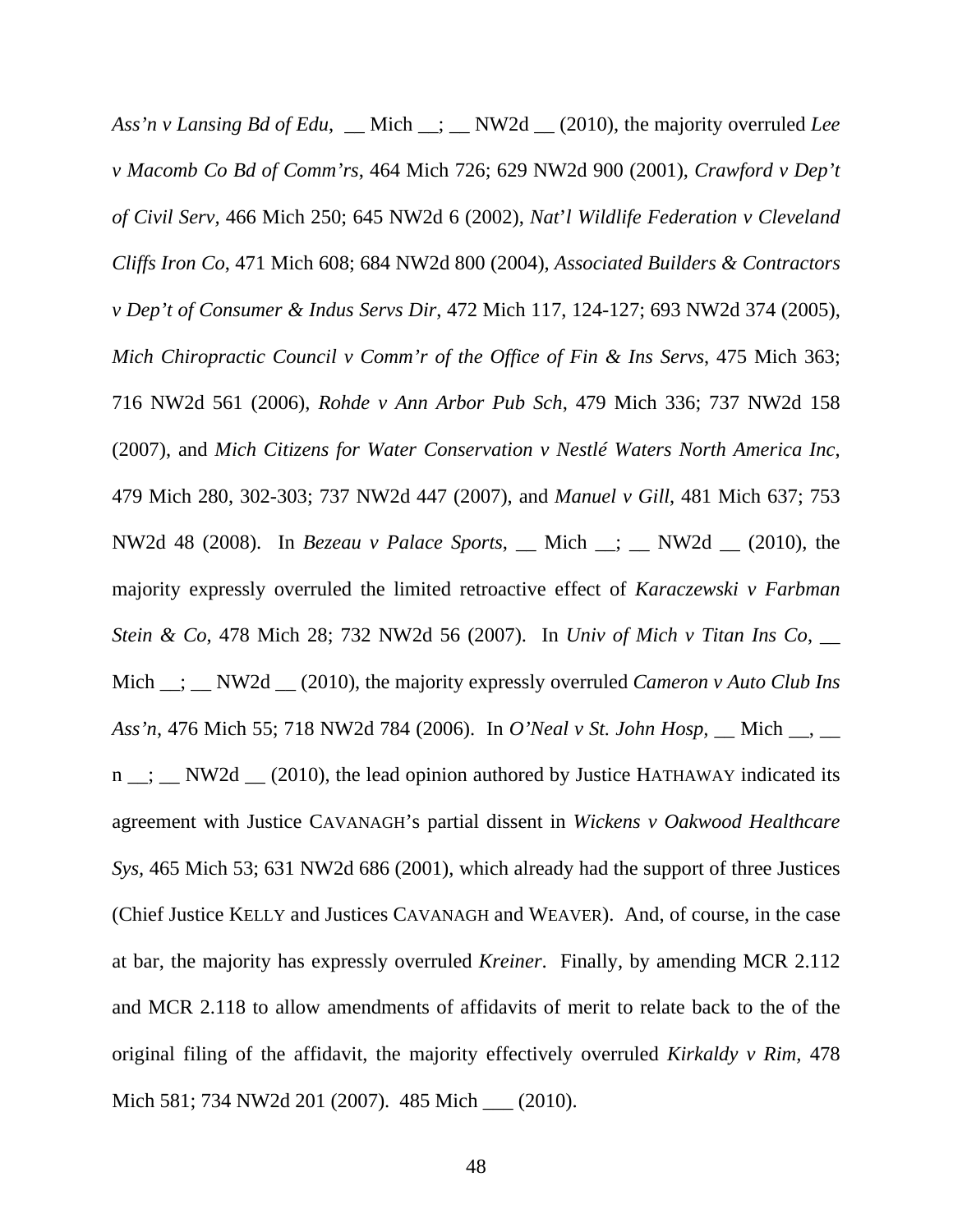#### 3. REVERSALS OF PRECEDENT TO COME

The majority's work, however, has apparently only just begun. It has already teed up six more cases in its grant orders for possible overruling. These include: *Mich Citizens v Nestlé Waters, 479 Mich 280; 737 NW2d 447 (2007);*<sup>42</sup> *Preserve the Dunes, Inc v Dep't of Environmental Quality*, 471 Mich 508; 684 NW2d 847 (2004);<sup>43</sup> *Trentadue v Buckler Automatic Lawn Sprinkler Co.* 479 Mich 378; 738 NW2d 664 (2007);<sup>44</sup> *Griffith v State Farm Mut Auto Ins Co*, 472 Mich 521; 697 NW2d 895 (2005):<sup>45</sup> *Rory v* 

43 This Court's grant order in *Anglers* also inquired whether *Preserve the Dunes* was correctly decided, and, as noted, the majority denied the motion to dismiss in that case even though it is now clearly moot. See *Anglers,* \_\_ Mich at \_\_ (2010) (YOUNG, J., dissenting), ordered entered June 18, 2010 (Docket Nos. 138863 to 138866).

<sup>44</sup> *Colaianni v Stuart Frankel Dev Corp*, 485 Mich 1070 (2010), inquired "whether *Trentadue v Buckler Automatic Lawn Sprinkler Co*, 479 Mich 378, was correctly decided."

45 This Court's grant order in *Wilcox v State Farm Mut Auto Ins Co*, 486 Mich 870 (2010), inquired "whether *Griffith v State Farm Mut Auto Ins Co*, 472 Mich 521 (2005), was correctly decided." This order is the majority's second tee-up of *Griffith.* The majority first requested that the parties brief whether *Griffith* was correctly decided in *Hoover v Mich Mut Ins Co*, 485 Mich 881 (2009), but that case was subsequently dismissed after a settlement, *Hoover v Mich Mut Ins Co*, 485 Mich 1036 (2010). However, the majority wasted little time in finding another case to use as a vehicle for reconsidering *Griffith.*

 <sup>42</sup> This Court's grant order in *Anglers of the AuSable, Inc v Dep't of Environmental Quality*, 485 Mich 1067 (2010), inquired whether *Mich Citizens v Nestlé Waters*, 479 Mich 280; 737 NW2d 447 (2007), was correctly decided, and the majority denied a motion to dismiss in that case even though that case is now clearly moot. See *Anglers,* \_\_ Mich \_\_ (2010) (YOUNG, J., dissenting), order entered June 18, 2010 (Docket Nos. 138863 to 138866). Apparently, the majority just could not wait until next term to overrule *Nestlé Waters,* because it appears already to have done so in *Lansing Sch Educ Ass'n v Lansing Bd of Educ*, \_\_ Mich \_\_; \_\_ NW2d \_\_ (2010).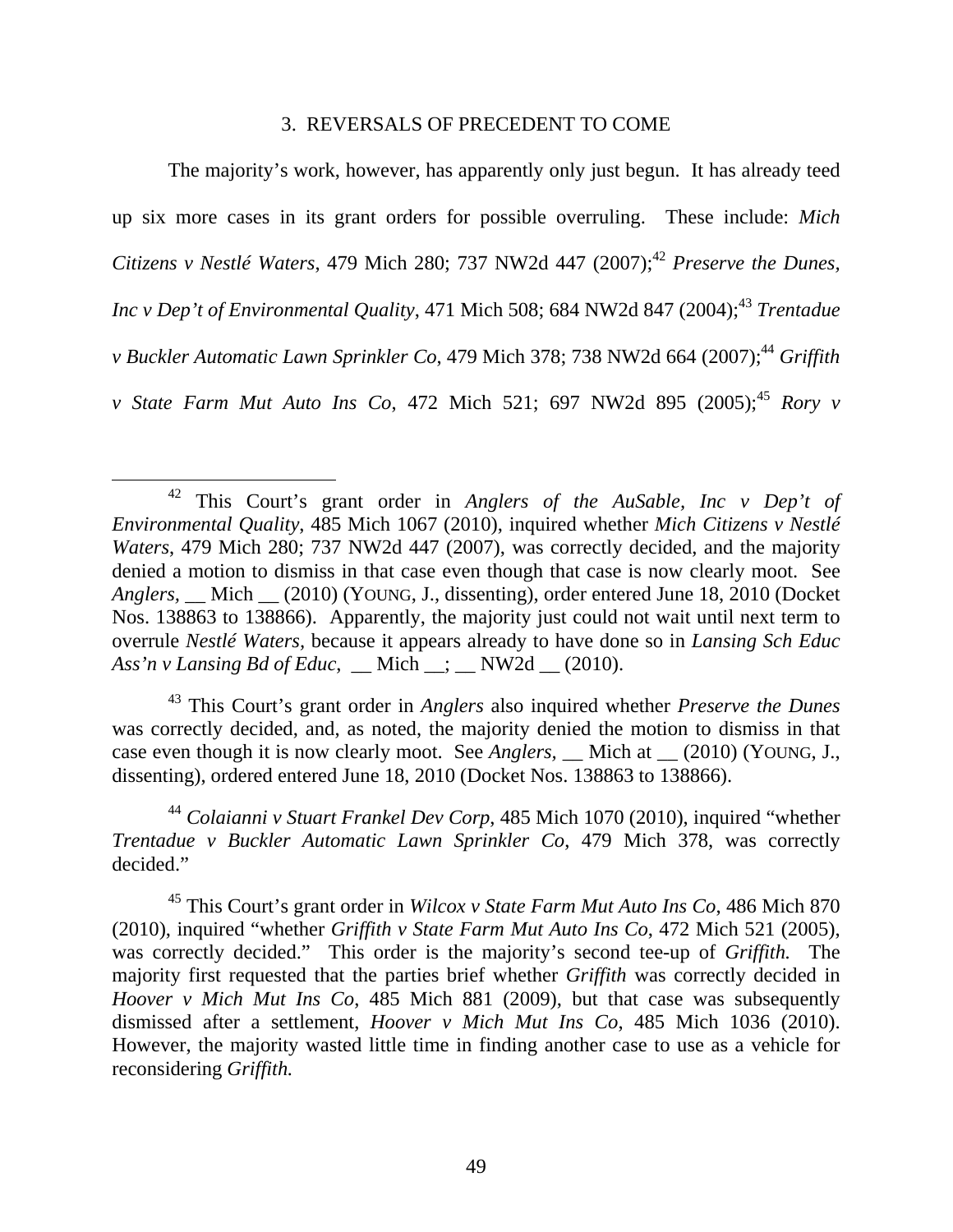*Continental Ins Co*, 473 Mich 457; 703 NW2d 23 (2005);<sup>46</sup> and *Rowland v Washtenaw Co Rd Comm, 477 Mich 197; 731 NW2d 41 (2007).*<sup>47</sup>

The new majority once purported to be concerned about the stability of the law,  $48$ but that concern appears to have passed with the passing of the former majority. Indeed, it is difficult to consider anything more destabilizing to the law than to have the majority issue multiple orders continually requesting that the parties brief whether recently decided cases have been properly decided. Justices who once postured as champions of stare decisis now cannot act quickly enough to reverse disfavored precedents. The majority's past claims of fealty to stare decisis were greatly exaggerated, and obviously nothing more than a function of their opposition to *particular* decisions being decided by the Court at the time.

# 4. HYPOCRISY AND STARE DECISIS

The majority accuses the dissenting justices of hypocrisy with regard to our stare decisis criticisms of the majority.

 <sup>46</sup> This Court's grant order in *Idalski v Schwedt*, 486 Mich 916 (2010), inquired "whether *Rory v Continental Ins Co*, 473 Mich 457 (2005), should be reconsidered."

<sup>47</sup> This Court's grant order in *Pollard v Suburban Mobility Auth,* 486 Mich 963 (2010), inquired "whether this Court should reconsider *Rowland v Washtenaw Co Rd Comm*, 477 Mich 197 (2007)."

<sup>48</sup> See, e.g., *People v Davis*, 472 Mich 156, 190; 695 NW2d 45 (2005), where then-Justice KELLY opined in dissent that overruling cases "destabilizes our state's jurisprudence. It suggests to the public that the law is at the whim of whoever is sitting on the Supreme Court bench. Surely, it erodes the public's confidence in our judicial system."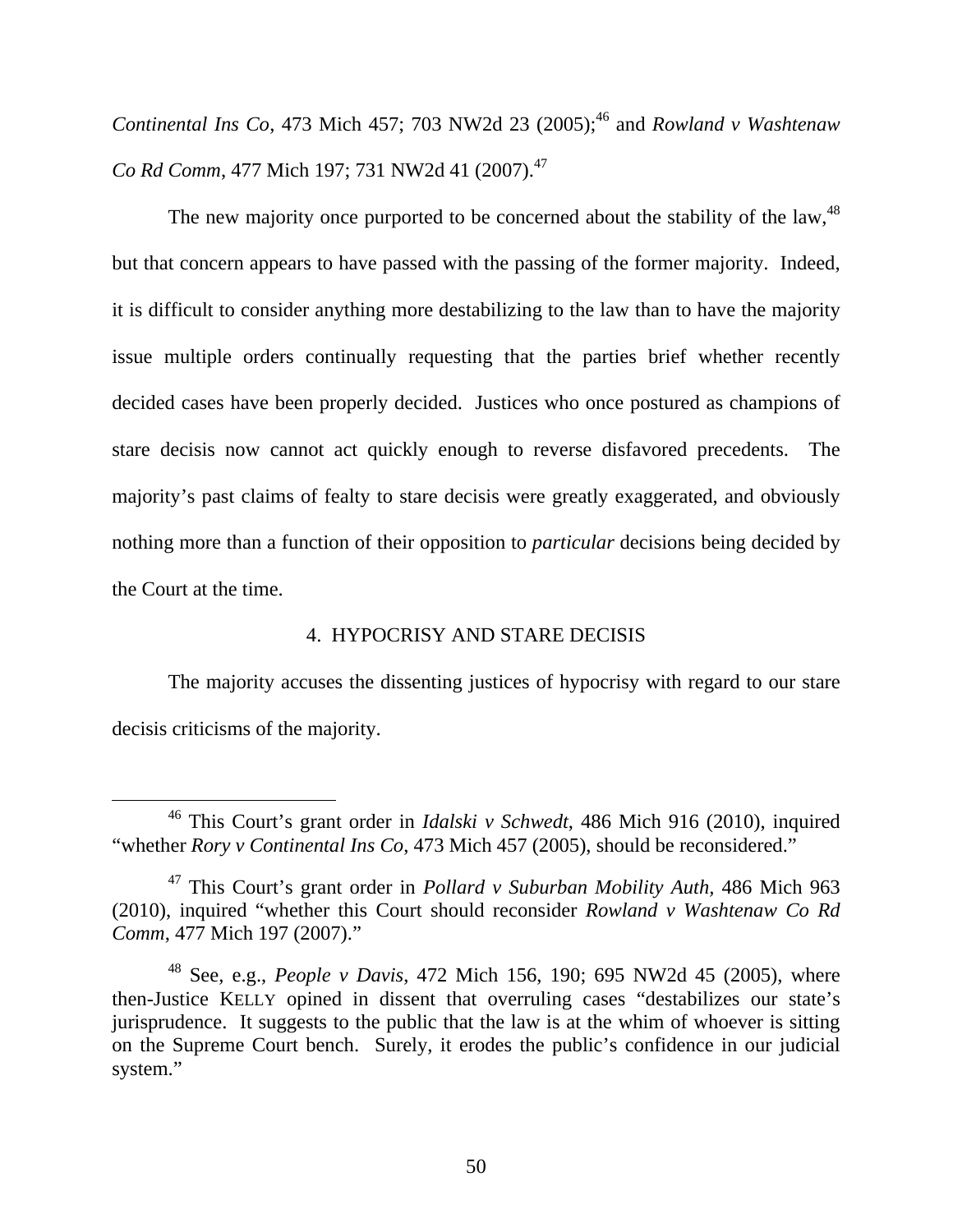The dissenters' stare decisis protestations should taste like ashes in their mouths. To the principles of stare decisis, to which they paid absolutely no heed as they denigrated the wisdom of innumerable predecessors, the dissenters now would wrap themselves in its benefits to save their recent precedent. [*Ante* at \_\_.]

However, the position of the dissenting justices on stare decisis has not changed a whit since we were in the majority; by contrast, the position of the majority justices is unrecognizable.

It has always been our position that stare decisis is not an "inexorable command," and that a judge's primary obligation is to the law and the constitution, not to the judgments of his or her predecessors. To that end, we have always asserted that there are multiple judicial values that must be assessed in any case in which previous decisions of the Court are implicated. In every such case, a judge must respectfully consider the interests served by stare decisis-- predictability and certainty in the law, and the uniformity of its application. However, in every such case, a judge must also consider the interests served by interpreting the law correctly-- regard for the lawmaker, adherence to constitutional dictates concerning the "judicial power" and the separation of powers, and competing predictability and certainty interests that are served where the law means what it plainly says. *Robinson,* 462 Mich at 464-468. As we explained in *Robinson*:

[I]t is well to recall in discussing reliance, when dealing with an area of the law that is statutory . . . , that it is to the words of the statute itself that a citizen first looks for guidance in directing his actions. This is the essence of the rule of law: to know in advance what the rules of society are. Thus, if the words of the statute are clear, the actor should be able to expect, that is, rely, that they will be carried out by all in society, including the courts. In fact, should a court confound those legitimate citizen expectations by misreading or misconstruing a statute, it is that court itself that has disrupted the reliance interest. When that happens, a subsequent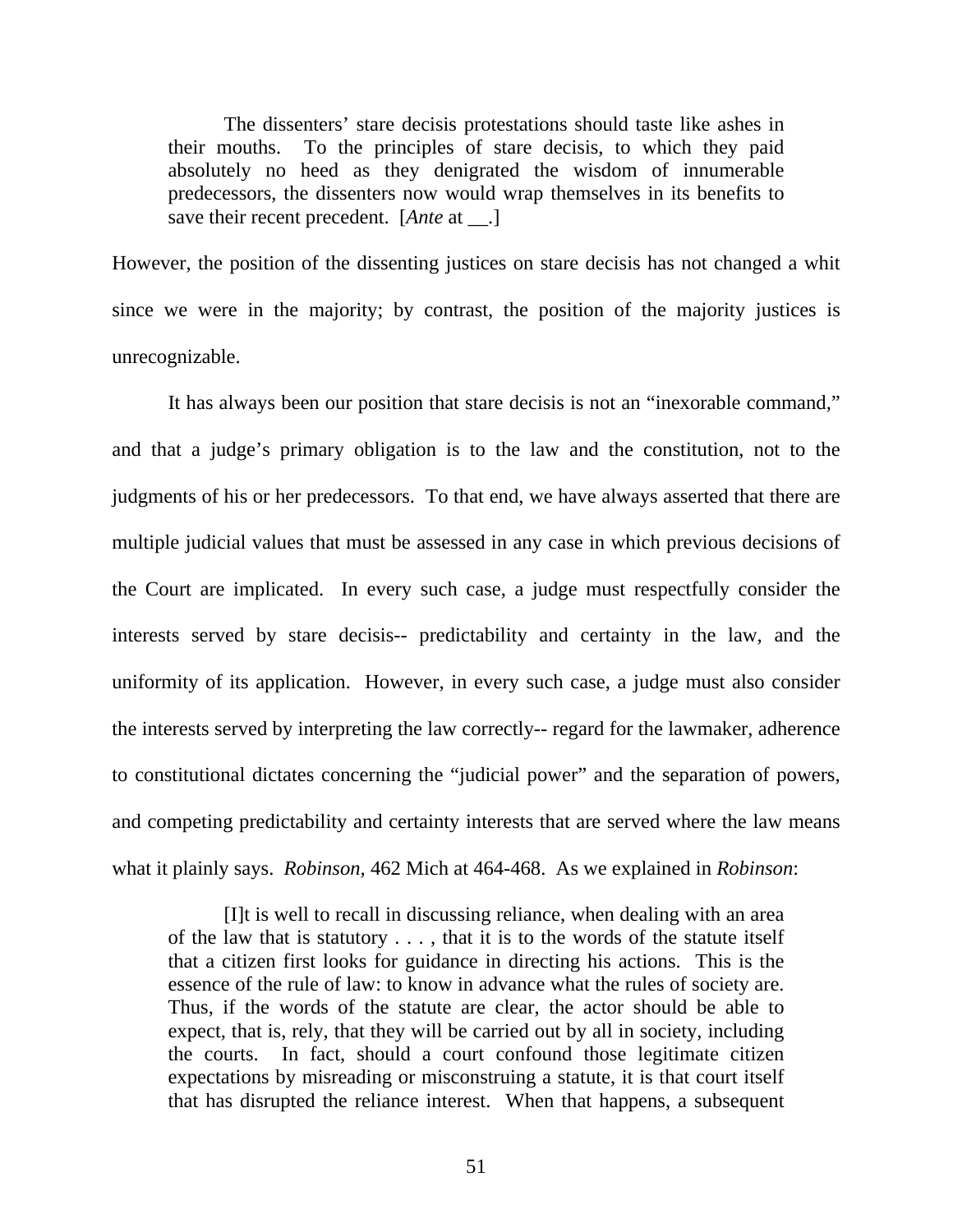court, rather than holding to the distorted reading because of the doctrine of stare decisis, should overrule the earlier court's misconstruction. The reason for this is that the court in distorting the statute was engaged in a form of judicial usurpation that runs counter to the bedrock principle of American constitutionalism, i.e., that the lawmaking power is reposed in the people as reflected in the work of the Legislature, and, absent a constitutional violation, the courts have no legitimacy in overruling or nullifying the people's representatives. Moreover, not only does such a compromising by a court of the citizen's ability to rely on a statute have no constitutional warrant, it can gain no higher pedigree as later courts repeat the error. [*Id.* at 467-468.]

That has been the consistent approach of the dissenting justices, and this continues to be our approach. Respect for stare decisis is a critical judicial value, but so is a regard for the constitutional processes of government by which a judge strives to interpret the law in accordance with its actual language. Balancing these values is sometimes difficult, and reasonable people can often disagree as to how this balance should be struck. *Robinson* supplies one attempt at identifying the factors that courts have traditionally looked to in striking this balance in a consistent and reasonable manner. Despite suggestions to the contrary, *Robinson* does not establish a "mechanical" process, but simply attempts to afford reasonable guidance in achieving a fair equilibrium between stare decisis and getting the law right. $49$ 

 However, as explained above, the justices now in the majority who were on the Court at the time took a quite different approach to stare decisis when they were in the minority. As Justice YOUNG has explained:

 <sup>49</sup> Given that it has always been our position that *Robinson* does not establish a "mechanical" process, it is not surprising that the majority has been able to identify a *single* case in which we overruled precedent without specifically citing *Robinson*.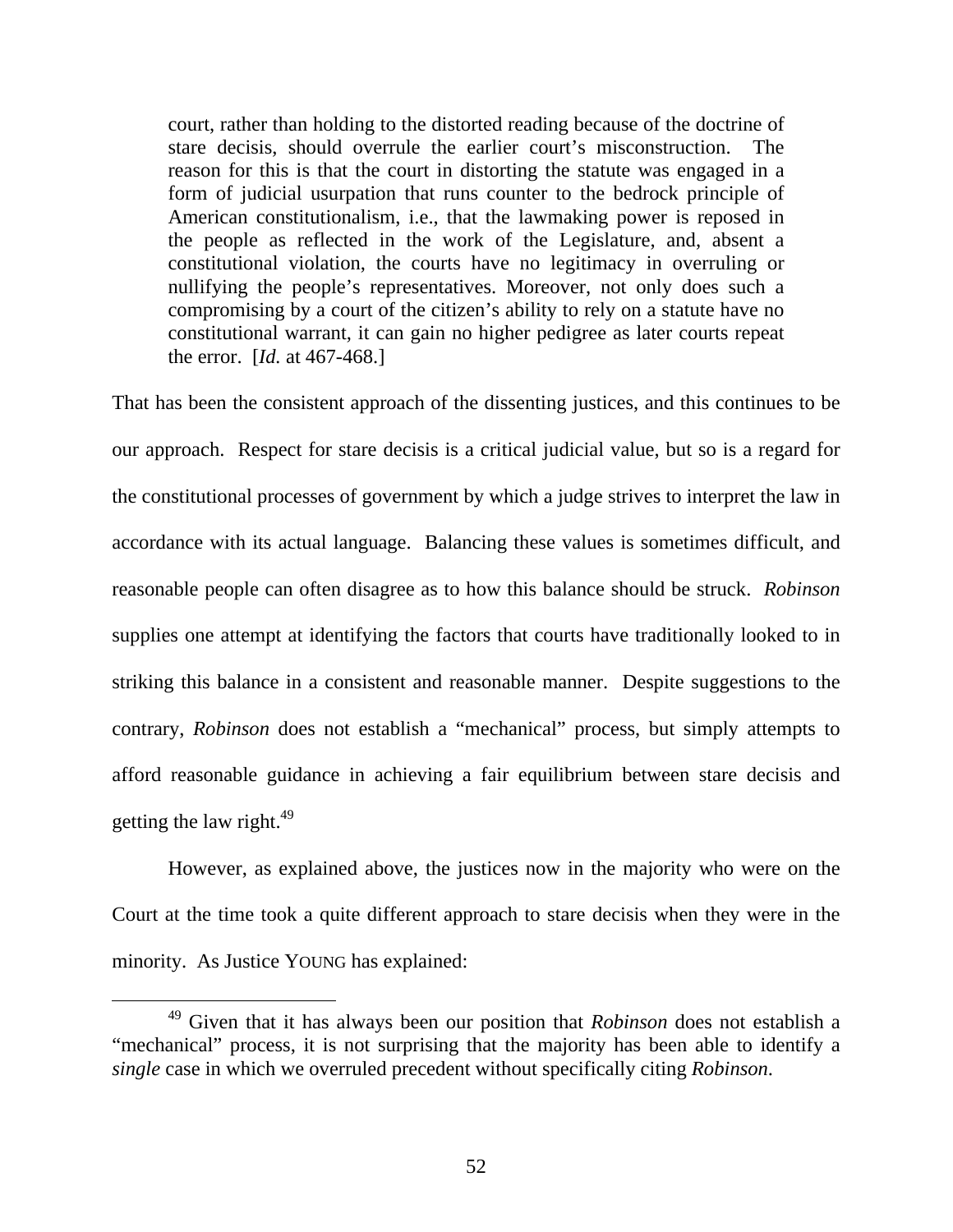[Our] position on stare decisis has not changed, and the [the majority] attempts to shift focus to [us] in order to avoid confronting [their] own inconsistency. The public should understand when Justices' positions on important matters shift. And that is the focus of this dissent: when the [majority] justice[s] [were] in the minority, [they] liked stare decisis a lot; now that [they are] in the majority, it is not an issue. That is the "irony" the public should understand. [*Anglers,* \_\_ Mich at \_\_ (2010) (YOUNG, J., dissenting), order entered June 18, 2010 (Docket Nos. 138863 to 138866).]

The majority entirely misapprehends our criticism of its record on stare decisis if it thinks that we are simply counting the number of occasions on which they have reversed precedent over the past term and a half. That is not our intention at all. We freely acknowledge that we too reversed precedents when we were in the majority-- although hardly at their remarkable pace. That is not the nub of our critique. Rather, the nub is: (a) that the majority justices have demonstrated a remarkably inconsistent and "flexible" attitude toward stare decisis, in which their views on the subject appear to be nothing more than a function of whether they are in the majority or the minority; and (b) that the majority justices equate their own reversals of precedent, in which they have *widened* the distance between the law of the lawmaker and the law of the court, with the previous majority's reversals in which we did the opposite.

 "[N]o meaningful discussion of a court's attitude toward precedent can be based solely on an arithmetical analysis in which raw numbers of overrulings are simply counted. Such an analysis obscures that not all precedents are built alike, that some are better reasoned than others, that some are grounded in the exercise of discretionary judgments and others in the interpretation of plain language, that some are thorough in their analyses and others superficial." *Rowland v Washtenaw Co Rd Comm,* 477 Mich

53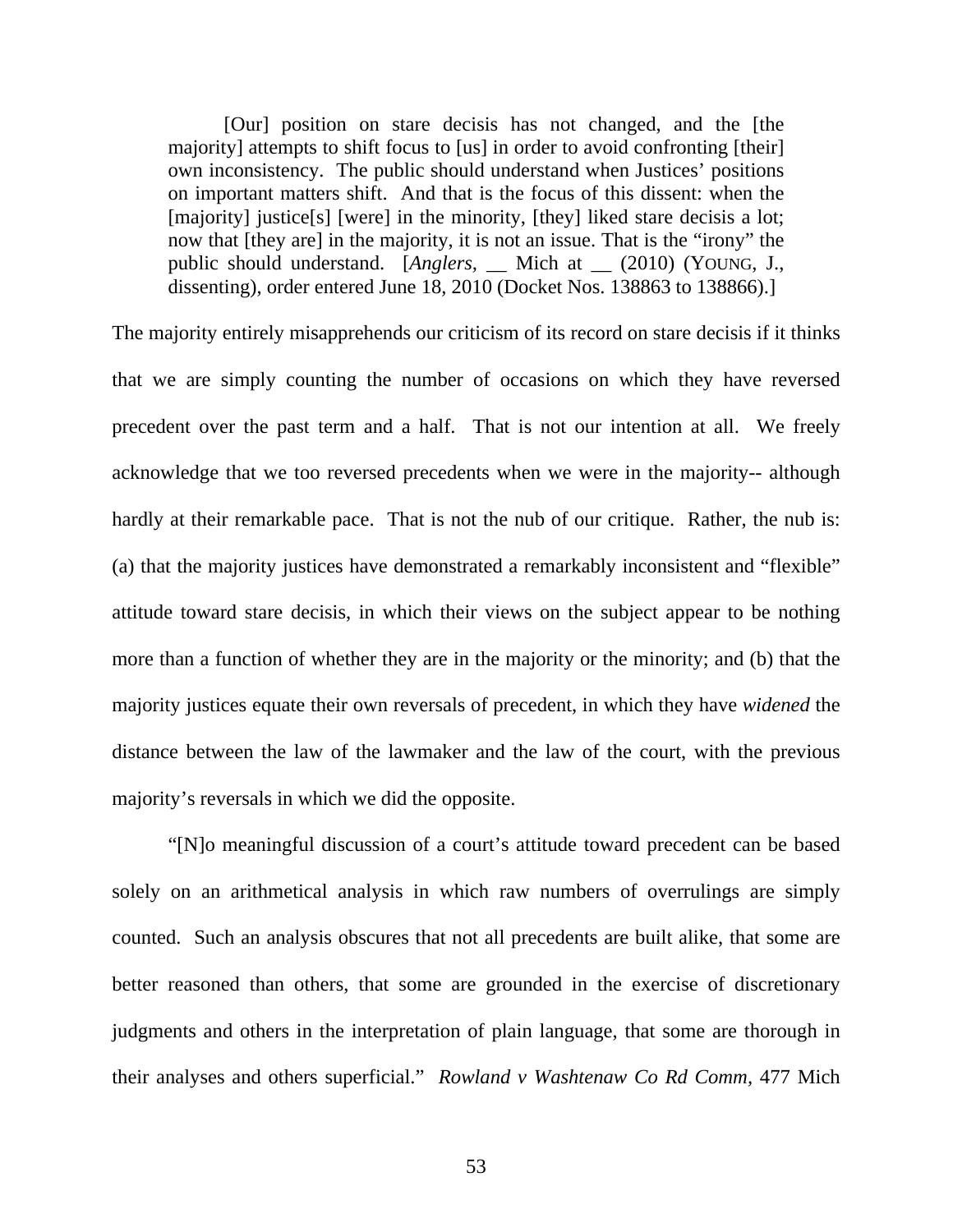197, 226; 731 NW2d 41 (2007) (MARKMAN, J., concurring). The chart set forth in *Rowland* demonstrates, we believe, that the overrulings of precedent that occurred between January 1, 2000 until *Rowland* was decided on May 2, 2007 "overwhelmingly came in cases involving what the justices in the majority [at that time] view[ed] as the misinterpretation of straightforward words and phrases in statutes and contracts, in which words that were *not* there were read into the law or words that *were* there were read out of the law." *Id.* That is, these reversals of precedent sought more closely to equate our state's caselaw with our statutes, while the reversals of precedent of the present majority have achieved exactly the opposite.

 Thus, the present majority has regard neither for precedent nor for the most significant competing value that would sometimes warrant overturning a precedent, *to*  wit, that it is not in accord with the words of the lawmaker. In the end, the majority's approach to stare decisis is empty and incoherent. The majority has unsettled the precedents of this Court at a Guinness world's record pace, and it has done so while disserving *both* the values of stare decisis and that of a court acting in accordance with the constitutional separation of powers to respect the decisions of the lawmaker. The majority has run amuck in service of values that have no grounding in either stare decisis, or in any other conception of the "judicial power," other than that they comprise an arithmetical majority of this Court. In this regard, the majority confuses power and authority. The majority unsettles and confuses the law *both* in its disregard for this Court's previous decisions and in its equal disregard for the language of the law. It compounds the confusion it fosters in one realm with the confusion that it fosters in the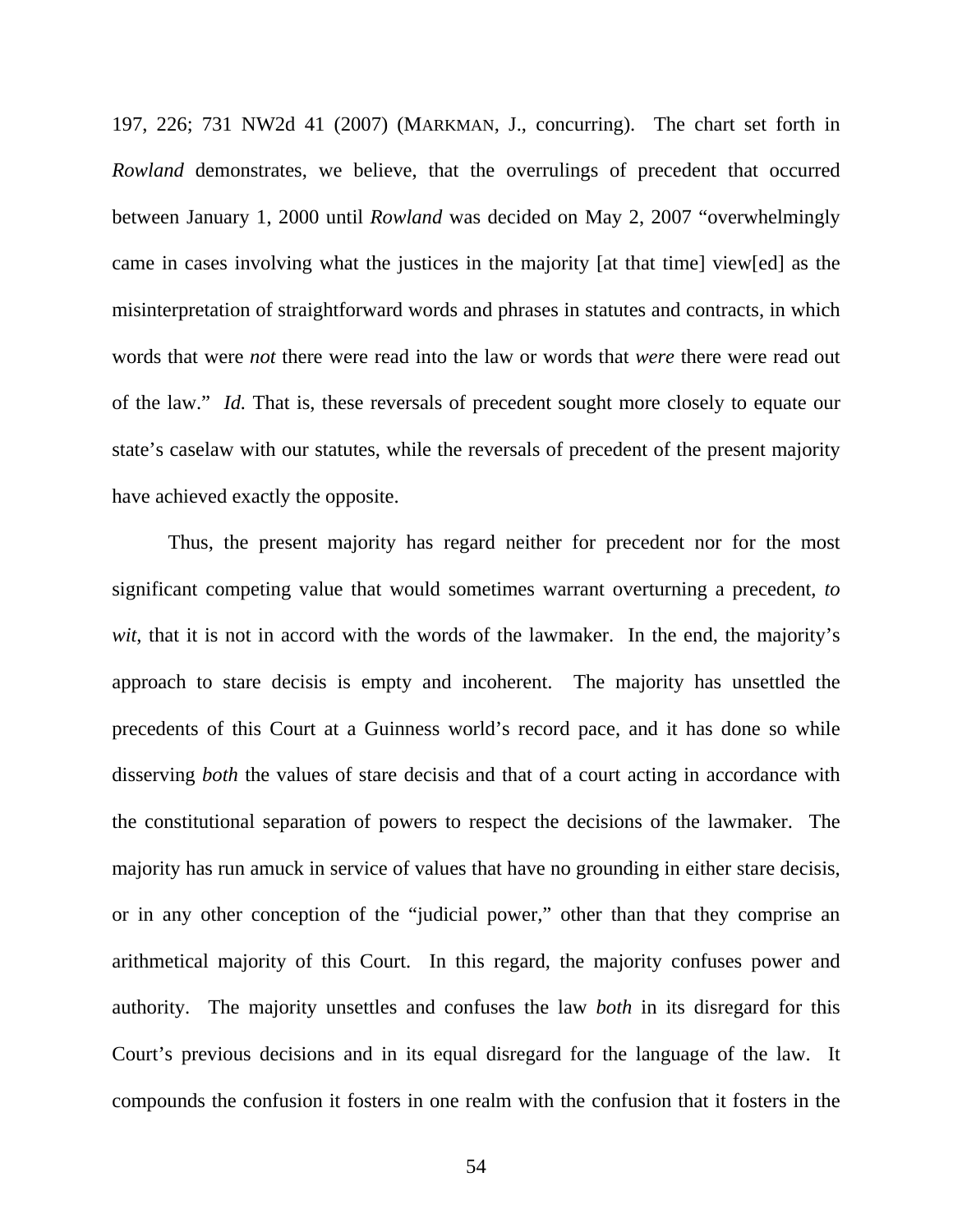other.50 There is no saving grace in its reversals of precedent, no balancing of difficult judicial principles, no apparent recognition of the values served by either of the competing considerations involved where precedents are at issue, and no thoughtful effort to articulate even the roughest principles for its actions. In its destructive march through the caselaw of this state to identify surviving and straggling decisions that need to be "taken out," the majority furthers no discernible legal value of any kind, other than litigation and still more litigation. In the end, there is no legal core to the majority's approach to stare decisis, and it is left with nothing other than a feeble effort to equate its own actions with those of the dissenting justices when they were in the majority. "We are no worse than you," is the majority's banner, when in truth the majority has not the slightest conception of *our* approach to stare decisis, and not the slightest conception of the damage that their *own* approach to stare decisis is doing to the citizens of this state who wish to act in accordance with the law and who wish to understand their rights and obligations under that law.

## F. UNDOING THE LEGISLATIVE COMPROMISE

As discussed earlier, although virtually all legislation involves some sort of compromise, the no-fault act, in particular, entailed a substantial and well-understood

 <sup>50</sup> See, for example, The Detroit News, *Ruling Clouds Pot Smoking, Driving Law,*  July 29, 2010 (indicating that the majority's recent overruling of *Derror* in *Feezel* "has police officers scratching their heads in confusion"; "The ruling mostly leaves law enforcement officers in a legal limbo, said Sgt. Christopher Hawkins, legislative liaison for the state police."). <http://www.detnews.com/article/20100729/METRO/7290387# ixzz0v6dvSnGK> (accessed July 29, 2010).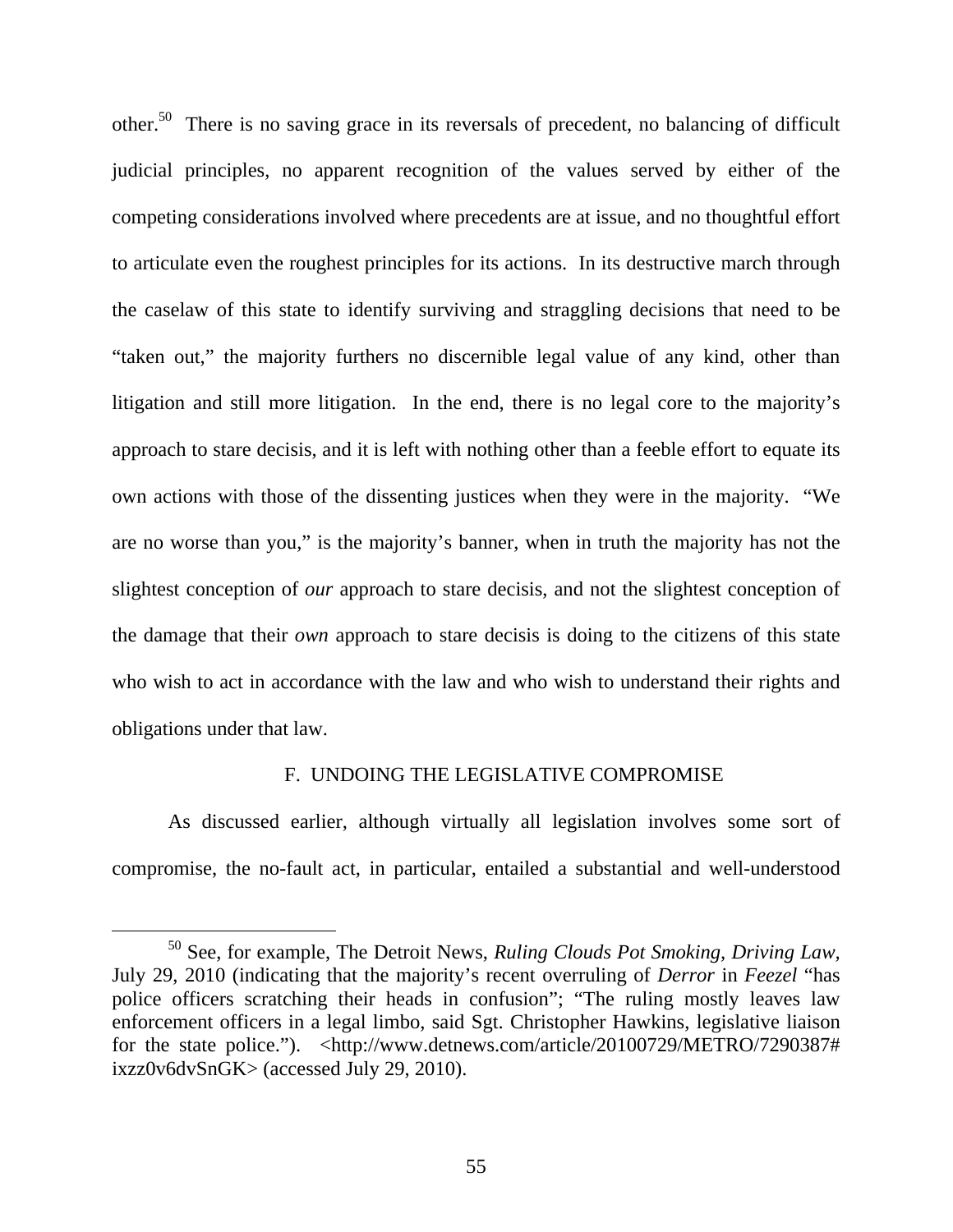compromise. In exchange for the payment of economic loss benefits from one's own insurance company (first-party benefits), the Legislature limited an injured person's ability to sue a negligent operator or owner of a motor vehicle for noneconomic losses (third-party benefits). *Kreiner*, 471 Mich at 114-115. As stated in *Stephens v Dixon*, 449 Mich 531, 541; 536 NW2d 755 (1995): "It was a specific purpose of the Legislature in enacting the Michigan no-fault act to partially abolish tort remedies for injuries sustained in motor vehicle accidents and to substitute for those remedies an entitlement to firstparty insurance benefits."

At least two reasons are evident concerning why the Legislature limited recovery for noneconomic loss, both of which relate to the economic viability of the system. First, there was the problem of the overcompensation of minor injuries. Second, there were the problems incident to the excessive litigation of motor vehicle accident cases. Regarding the second problem, if noneconomic losses were always to be a matter subject to adjudication under the act, the goal of reducing motor vehicle accident litigation would likely be illusory. The combination of the costs of continuing litigation and continuing overcompensation for minor injuries could easily threaten the economic viability, or at least desirability, of providing so many benefits without regard to fault. If every case is subject to the potential of litigation on the question of noneconomic loss, for which recovery is still predicated on negligence, perhaps little has been gained by granting benefits for economic loss without regard to fault.

Regarding the trade-off involved in no-fault acts, 7 Am Jur 2d, Automobile Insurance, § 340, p 1068, contains the following:

"It has been said of one such plan that the practical effect of the adoption of personal injury protection insurance is to afford the citizen the security of prompt and certain recovery to a fixed amount of the most salient elements of his out-of-pocket expenses  $* * *$ . In return for this he surrenders the possibly minimal damages for pain and suffering recoverable in cases not marked by serious economic loss or objective indicia of grave injury, and also surrenders the outside chance that through a generous settlement or a liberal award by a judge or jury in such a case he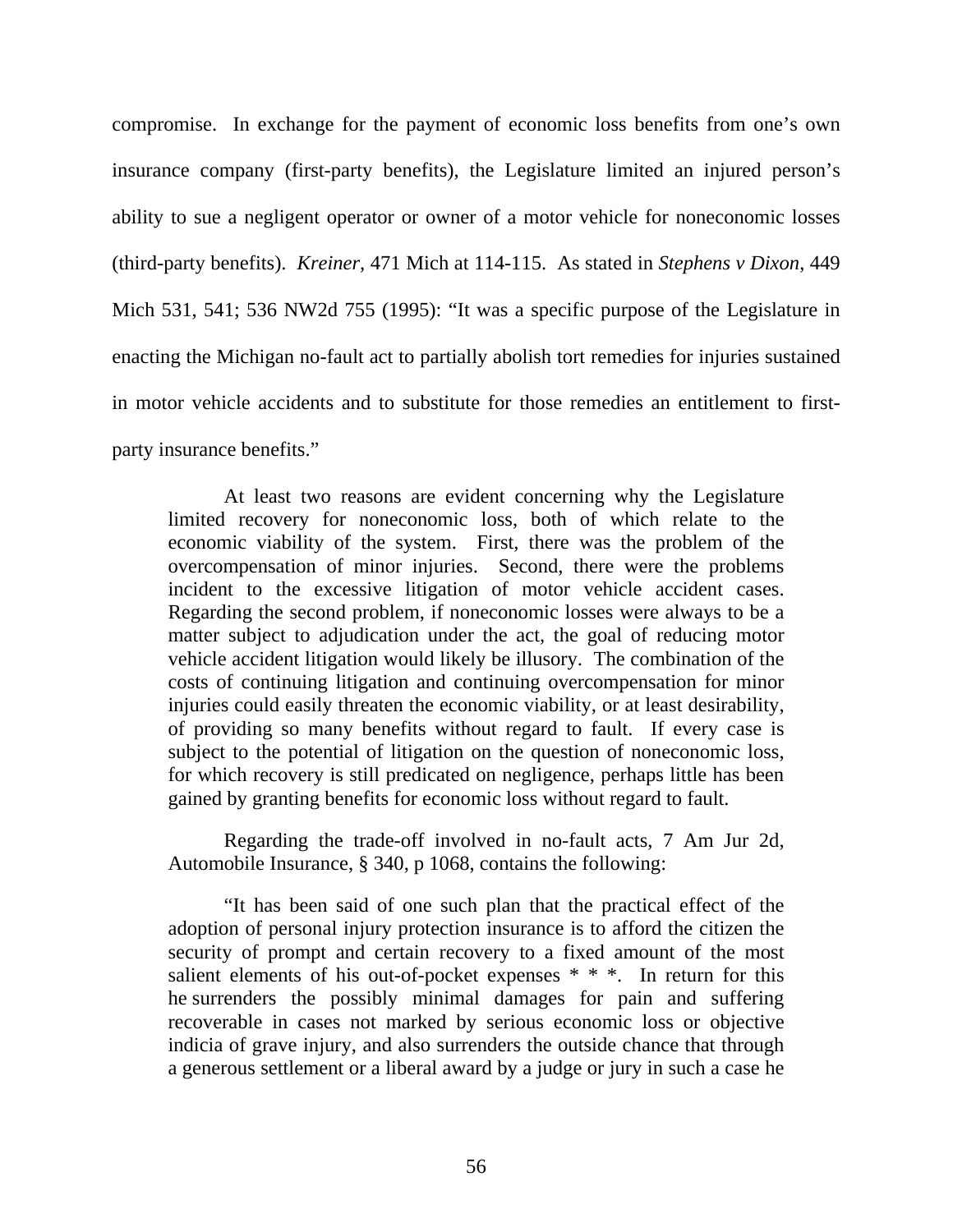may be able to reap a monetary windfall out of his misfortune." (Footnotes omitted.)

Thus, it is apparent that the threshold requirements for a traditional tort action for noneconomic loss play an important role in the functioning of the no-fault act. [*Cassidy,* 415 Mich at 500-501.]

Accordingly, there is no question that the legislative compromise that produced the nofault act recognized that some injuries would not be considered sufficient to meet the nofault threshold. While every injury resulting from a motor vehicle accident certainly has adverse consequences, and may involve medical costs, treatment, and bodily pain, not all injuries rise to the level of the no-fault threshold of a "serious impairment of a body function." *Some* injured persons are able to recover *noneconomic* damages, so that *all* injured persons are able to recover *economic* loss benefits regardless of fault. Otherwise, "little has been gained by granting benefits for economic loss without regard to fault." *Id.* at 500. Indeed, "the excessive litigation of motor vehicle accident cases" would continue, and, yet, economic loss benefits would have to be paid regardless of fault. *Id.*  In other words, plaintiffs would be able to recover economic loss benefits regardless of fault and without having to go to a jury, while these same plaintiffs would also be able to go to a jury and seek noneconomic benefits as well. That is not the compromise reached by the Legislature. In particular, it is a lose-lose proposition for those funding the nofault system, i.e., all insured Michigan drivers. $51$ 

<sup>&</sup>lt;sup>51</sup> The majority argues that the legislative compromise of 1973 which led to the adoption of the no-fault act itself cannot be cited to trump the 1995 enactment of MCL 500.3135(7). We agree, but it is our position that the 1995 enactment of MCL 500.3135(7), which in large measure rejected *DiFranco*, and made it more difficult for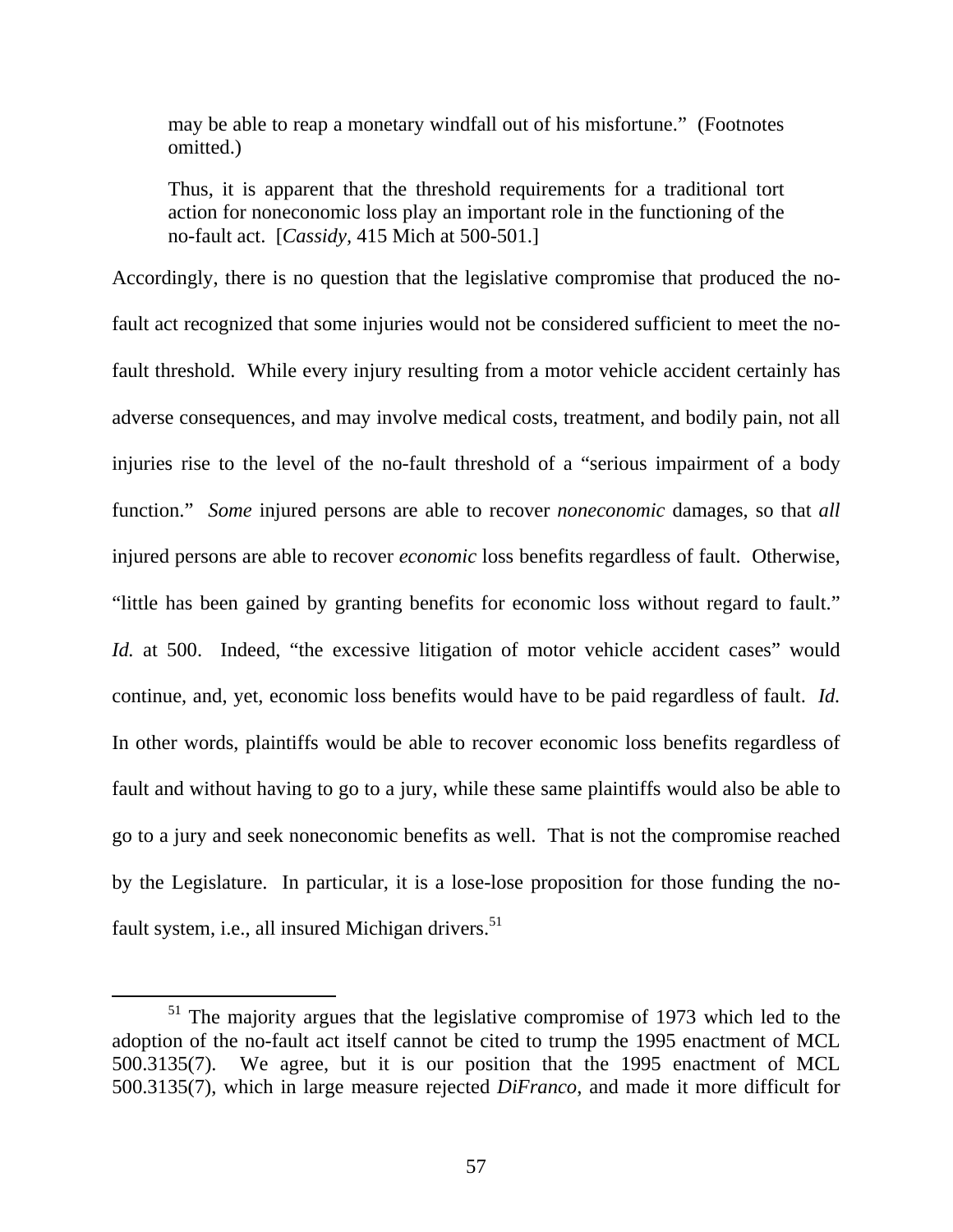In addition, it has been repeatedly recognized that, due to the mandatory nature of no-fault insurance, the Legislature intended that its cost be affordable. *Shavers,* 402 Mich at 599 ("The Legislature has . . . fostered the expectation that no-fault insurance will be available at fair and equitable rates.").<sup>52</sup> Indeed, because it is mandatory, it *must* be affordable. *Id.* at 600 ("We therefore conclude that Michigan motorists are constitutionally entitled to have no-fault insurance made available on a fair and equitable basis."). It is a matter of economic logic that in order to maintain a system in which motor vehicle accident victims are able to receive economic loss benefits regardless of fault, drivers must be required to purchase insurance, and in order to ensure that drivers purchase this insurance, it must be kept affordable. The majority's decision, however, very considerably "lowers the bar" that an injured plaintiff must satisfy in order to meet the serious impairment of body function threshold, making it significantly easier for a

 $\overline{a}$ 

plaintiffs to prevail in noneconomic loss benefit cases, is entirely consistent with the compromise. The majority's opinion is not in accord with *either* the compromise or MCL 500.3135(7).

<sup>52</sup> See, e.g., *Tebo v Havlik*, 418 Mich 350, 366; 343 NW2d 181 (1984) (opinion by BRICKLEY, J.) (recognizing that a primary goal of the no-fault act is to "providel" an equitable and prompt method of redressing injuries in a way which made the mandatory insurance coverage affordable to all motorists"); *Celina Mut Ins Co v Lake States Ins Co,* 452 Mich 84, 89; 549 NW2d 834 (1996) (holding that "the no-fault insurance system . . . is designed to provide victims with assured, adequate, and prompt reparations at the lowest cost to both the individuals and the no-fault system"); *O'Donnell v State Farm Mut Auto Ins Co*, 404 Mich 524, 547; 273 NW2d 829 (1979) (recognizing that the Legislature has provided for setoffs in the no-fault act: "Because the first-party insurance proposed by the act was to be compulsory, it was important that the premiums to be charged by the insurance companies be maintained as low as possible[;] [o]therwise, the poor and the disadvantaged people of the state might not be able to obtain the necessary insurance").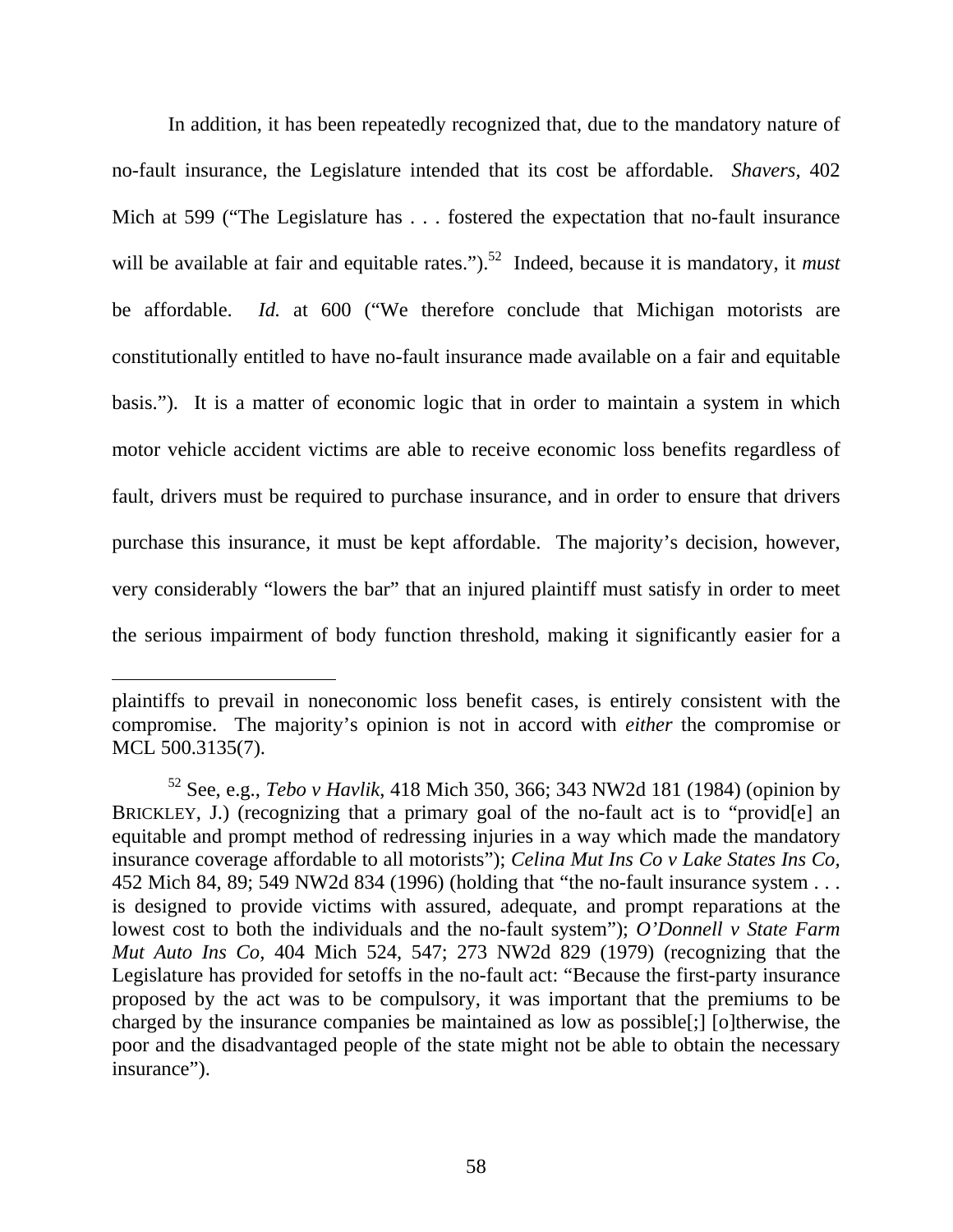plaintiff to recover for noneconomic losses. This means insurance companies that issue no-fault policies will be financially obligated in more cases, and, as a result, will be required to pass along their increased costs to policyholders by way of increased premiums charged to Michigan drivers.<sup>53</sup> Today's decision, just as last term's decision by the new majority in *United States Fidelity Ins & Guaranty Co v Mich Catastrophic Claims Ass'n (On Rehearing)*, 484 Mich 1; \_\_ NW2d  $(2008)$ <sup>54</sup> will eventually result in a substantial *increase* in premiums paid for their *mandatory* no-fault policies.55

54 As a consequence of the majority's decision in *United States Fidelity Ins & Guaranty Co (On Rehearing)*, the Michigan Catastrophic Claims Association substantially increased the mandatory annual assessment no-fault policy holders must pay to the Association. According to the MCCA's own website, the annual assessment has increased forty percent in the last two years (from \$104.58 per insured vehicle effective July 1, 2008 to June 30, 2009 to \$143.09 per insured vehicle effective July 1, 2010 to June 30, 2011.). <http://www.michigancatastrophic.com> (accessed June 28, 2010).

55 As stated in Justice YOUNG's dissent in *United States Fidelity Ins & Guaranty Co*, 484 Mich at 26, this increase in premiums is not pertinent to our analysis of the substantive issue beyond making the point that the majority is undoing the compromise embodied by the no-fault act. But having lost the battle with the majority over the legal

<sup>&</sup>lt;sup>53</sup> In *Univ of Mich v Titan Ins Co*, \_\_ Mich \_\_; \_\_ NW2d \_\_ (2010), the majority has overruled *Cameron v Auto Club Ins Ass'n*, 476 Mich 55; 718 NW2d 784 (2006). This overruling will also lead to significant cost increases to no-fault policies. Indeed, defendant Titan Insurance Company argued that overruling *Cameron* would have "devastating affects" on the orderly adjustment of no-fault claims and "threaten the viability" of the Michigan Assigned Claims Facility and the Michigan Catastrophic Claims Association because the gutting of the one-year back rule will lead to a flood of decades old no-fault claims seeking expensive family attendant care benefits. In addition, in *Hoover v Mich Mut Ins Co*, 485 Mich 881 (2009), the majority has asked the parties to brief whether *Griffith v State Farm Mut Auto Ins Co,* 472 Mich 521; 697 NW2d 895 (2005), "was correctly decided." No-fault insurance costs can be expected to rise even further if the majority overrules *Griffith,* which considered the parameters of an "allowable expense" under MCL 500.3107(1)(a).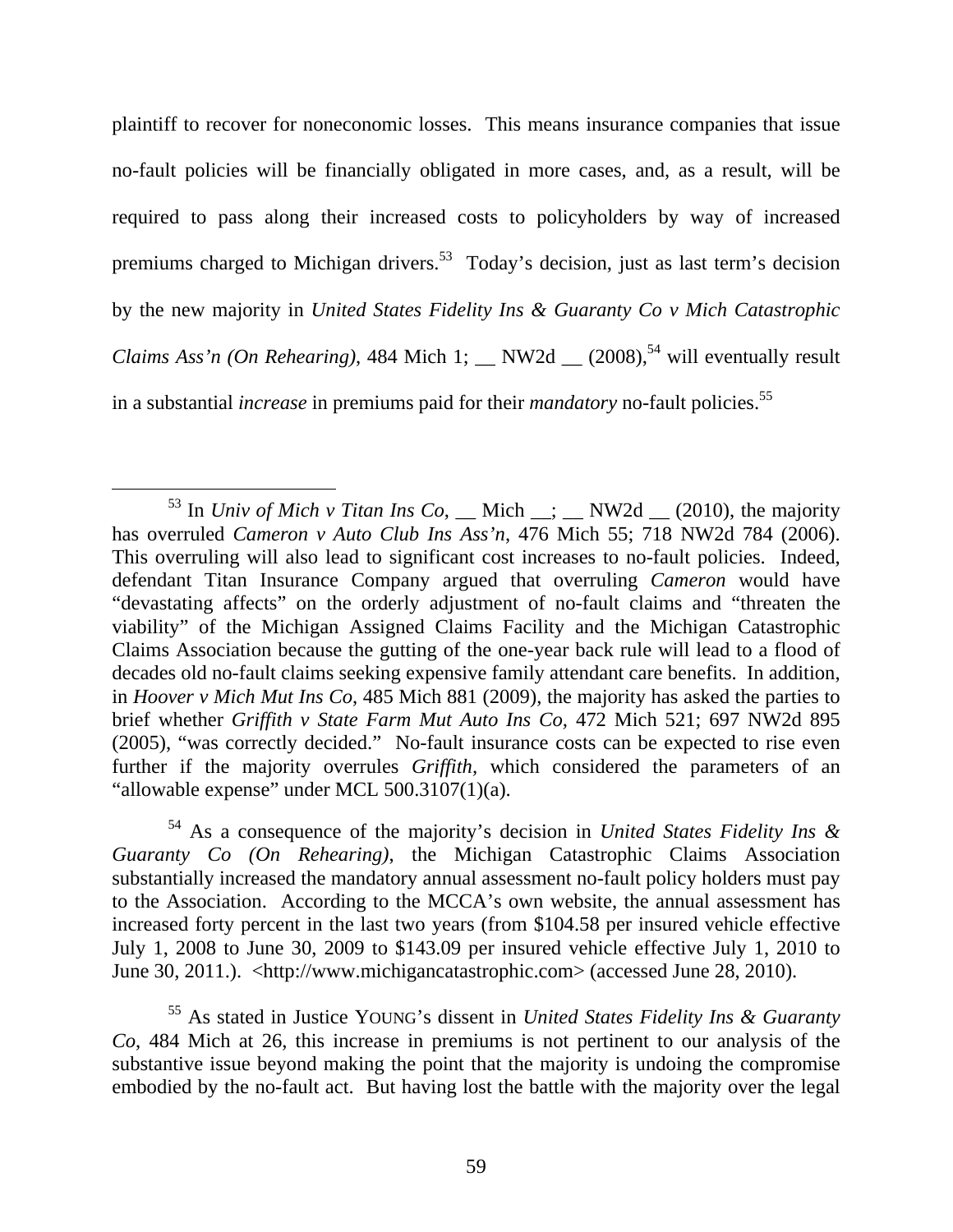Every owner of a car that is driven on a public highway must buy certain basic coverages in order to register the vehicle and obtain license plates. MCL 500.3101(1). The Legislature has provided two incentives to ensure that owners purchase the required insurance. First, it is a misdemeanor to drive a motor vehicle without basic no-fault coverage. Under MCL 500.3102(2), if someone is convicted of driving without basic nofault insurance coverage, he or she can be fined up to \$500, incarcerated in jail for up to one year, or both. Second, the no-fault act precludes receipt of no-fault personal protection benefits if at the time of the accident the person was the owner or registrant of an uninsured motor vehicle involved in the accident. MCL 500.3113(b). Notwithstanding this criminal sanction, and this potential preclusion of no-fault benefits, it is estimated that  $17$  percent<sup>56</sup> of Michigan's approximately eight million motor vehicles<sup>57</sup> are still operated without a no-fault policy in effect. With such mandatory

 $\overline{a}$ 

analysis of the no-fault statute, the financial consequences of the majority's decision should not go unremarked.

<sup>56</sup> According to the Insurance Institute of Michigan's 2009 Fact Book, the Insurance Research Council (IRC) released a study in 2008 estimating Michigan's uninsured motorists rate at 17 percent. <http://www.iiminfo.org/Portals/44/Fact% 20Book%204%20Auto%20(19-29).pdf> (accessed June 28, 2010). Indeed, according to a July 11, 2010 editorial in the Detroit News, "Statistics suggest more than half the drivers in Detroit ignore state law by driving without coverage because they can't afford the premiums. That's a problem for their fellow motorists and for the state." <http://detnews.com/article/20100711/OPINION01/7110316/1008/OPINION01/Withcredit-scoring-issue-decided--policymakers-should-explore-other-ways-to-trim-autoinsurance-costs#ixzz0tUKFqijI> (accessed July 14, 2010).

 $57$  According to the Insurance Institute of Michigan, as of 2008, Michigan had 8.2 million registered motor vehicles. <http://www.iiminfo.org/ Portals/44/registered% 20vehicles%2008.pdf> (accessed June 28, 2010).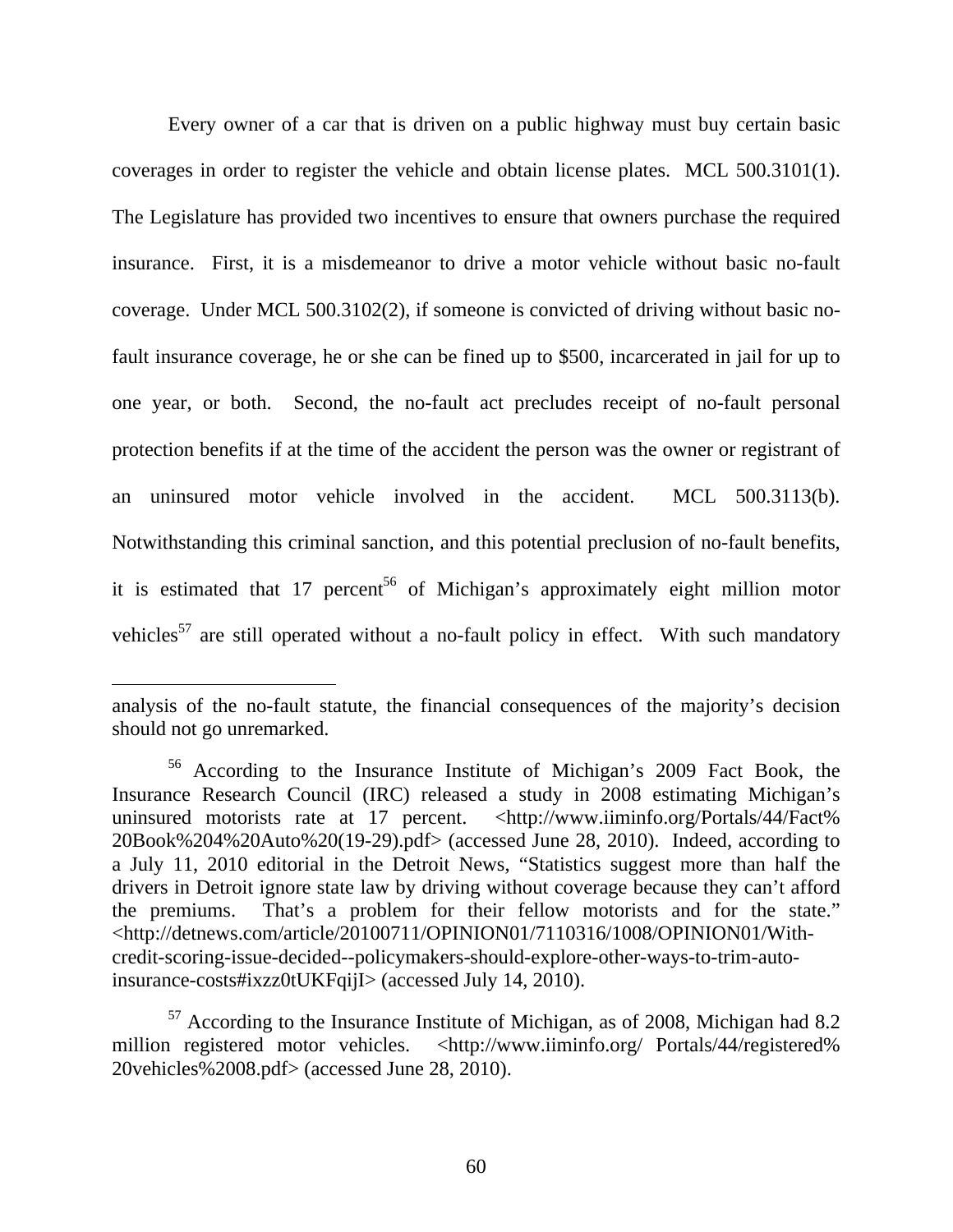policies now becoming even more expensive, one can also reasonably anticipate a corresponding increase in the already large number of uninsured vehicles being driven on our roads and highways.

The majority's decision will not only result in increased automobile insurance premiums, and more uninsured vehicles on our roads and highways, but it will also mean that substantially more lawsuits will be filed, even though an express goal of the no-fault act was to reduce "excessive litigation of motor vehicle accident cases." *Cassidy,* 415 Mich at 500. Yet, under the majority's opinion, more lawsuits will make their way to juries for the consideration of noneconomic loss benefits, straining our already overburdened courts.58 As it is, no-fault automobile negligence cases remain a dominant

<sup>&</sup>lt;sup>58</sup> If one reviews the new majority's decisions, it is difficult not to conclude that the only coherent theme of their jurisprudence is the fostering of litigation. They have virtually guaranteed as much by introducing uncertainty, doubt and confusion into the law, and by gratuitously interjecting irrelevant considerations into their opinions. See, e.g., *O'Neal*, \_\_ Mich at \_\_ (gratuitously calling into question the viability of *Wickens v Oakwood Healthcare Sys,* 465 Mich 53; 631 NW2d 686 (2001), a case having no relevance to that dispute); *Zahn v Kroger Co*, 483 Mich 34; 764 NW2d 207 (2009) (gratuitously observing that the parties to the contract were business entities "with equal bargaining power," as if the latter circumstance, not at all relevant in that case, might be relevant in a different case); *Anglers,* \_\_ Mich at \_\_, order entered June 18, 2010 (Docket Nos. 138863 to 138866 (refusing to dismiss a moot case); *Scott v State Farm Mut Auto Ins Co*, 483 Mich 1032; 766 NW2d 273 (2009) (relaxing the causal connection that must exist between an injury sustained and the ownership, maintenance or use of a motor vehicle in no-fault cases); *Decosta v Gossage*, 486 Mich 116; \_\_ NW2d \_\_ (2010) (refusing to enforce notice-of-intent requirements under MCL 600.2912b(2); *Chambers v Wayne Co Airport Auth*, 483 Mich 1081; 765 NW2d 890 (2009), *Beasley v Michigan*, 483 Mich 1025, 1025-1027; 765 NW2d 608 (2009), and *Ward v Michigan State Univ*, 485 Mich 917; 773 NW2d 666 (2009) (refusing to enforce pre-litigation notice requirements); *Adair v Mich*, \_\_ Mich \_\_; \_\_ NW2d \_\_ (2010) (reducing a Headlee Amendment plaintiff's burden of proof); *Lansing Sch Educ Ass'n v Lansing Bd of Educ*,  $\text{Mich}$  ;  $\text{NW2d}$  (2010) (nullifying historic standards for determining whether a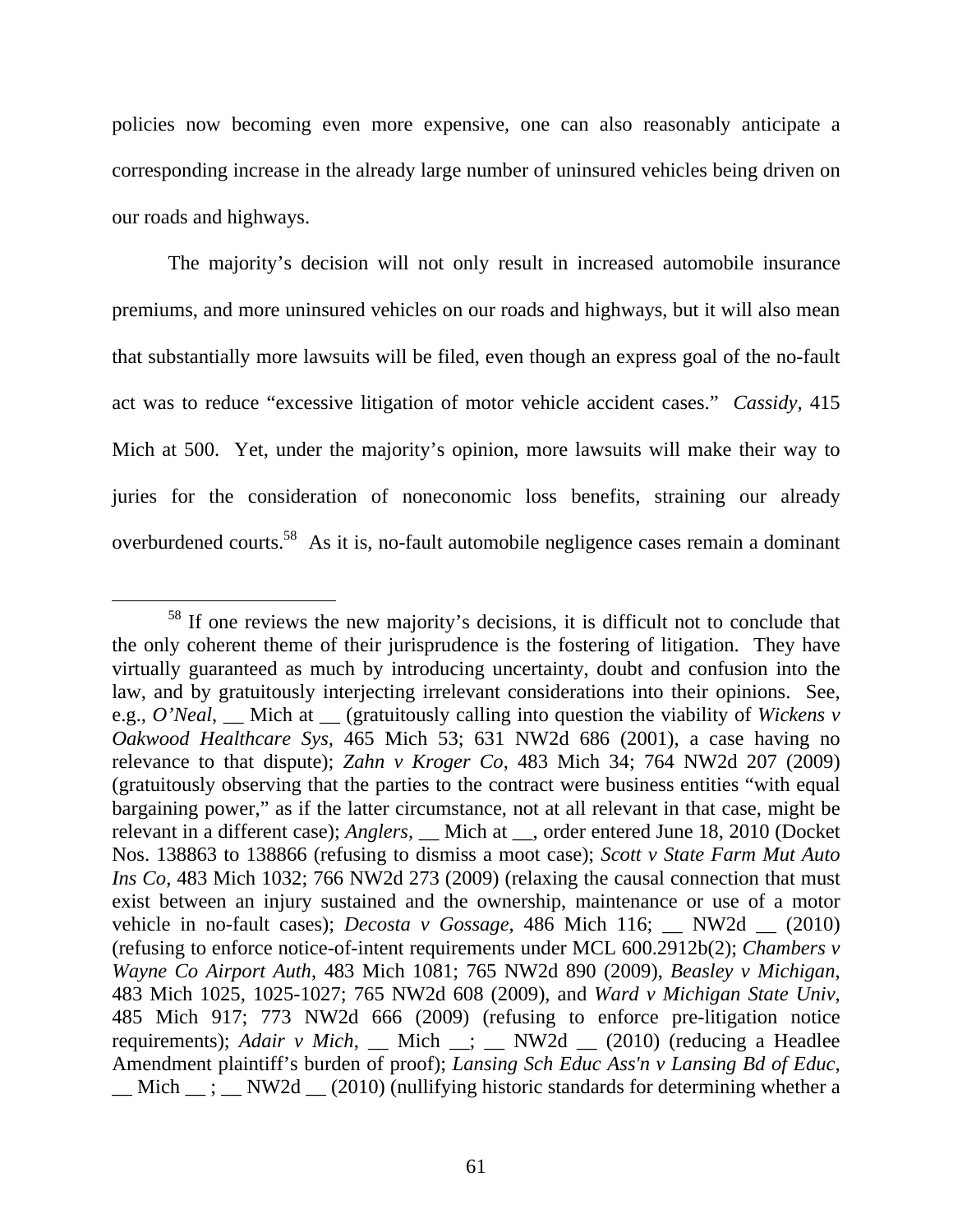factor in Michigan civil filings every year. Indeed, of the 47,300 new civil case filings in Michigan circuit courts in 2009, 9,067-- approximately 20 percent of all civil cases- were automobile related.<sup>59</sup> Given that many no-fault claims are settled without the filing of a lawsuit, the number of claims potentially affected by the majority's ruling is even higher.

The majority's decision will also increase costs incurred by the state of Michigan itself (and, of course, the taxpayers who fund those costs). In the course of arguing that *Kreiner* should not be overruled because it "clarifies rather than expands the statutory language," the Attorney General's amicus brief warns that if *Kreiner* is overruled, as a

 $\overline{a}$ 

plaintiff has "standing" to bring a lawsuit); *Univ of Mich v Titan Ins Co*, \_\_ Mich \_\_; \_\_ NW2d \_\_ (2010) (eroding the no-fault act's one-year-back rule); *O'Neal*, *supra*  (concluding that whichever lost-opportunity formula benefits the plaintiff the most in any particular case is the correct formula to be utilized); *Vanslembrouck v Halperin*, 483 Mich 965; 763 NW2d 919 (2009) (incorrectly characterizing MCL 600.5851(7) as a statute of limitations that can be tolled rather than a savings provision that cannot be tolled); *Sazima v Shepherd Bar & Restaurant*, 483 Mich 924; 762 NW2d 924 (2009) (expanding what injuries can be considered to have occurred "in the course of employment" for purposes of worker's compensation); and the 2010 amendments of MCR 2.112 and MCR 2.118 (undermining affidavit of merit requirements). In the instant case, of course, the majority, by undermining the no-fault compromise struck by the Legislature, makes it easier for plaintiffs to sue for noneconomic loss benefits.

<sup>59</sup> See 2009 Annual Report of the Michigan Supreme Court, pps 35-36. <http://www.courts.michigan.gov/scao/resources/publications/statistics/2009/2009execsu m.pdf> (accessed June 28, 2010).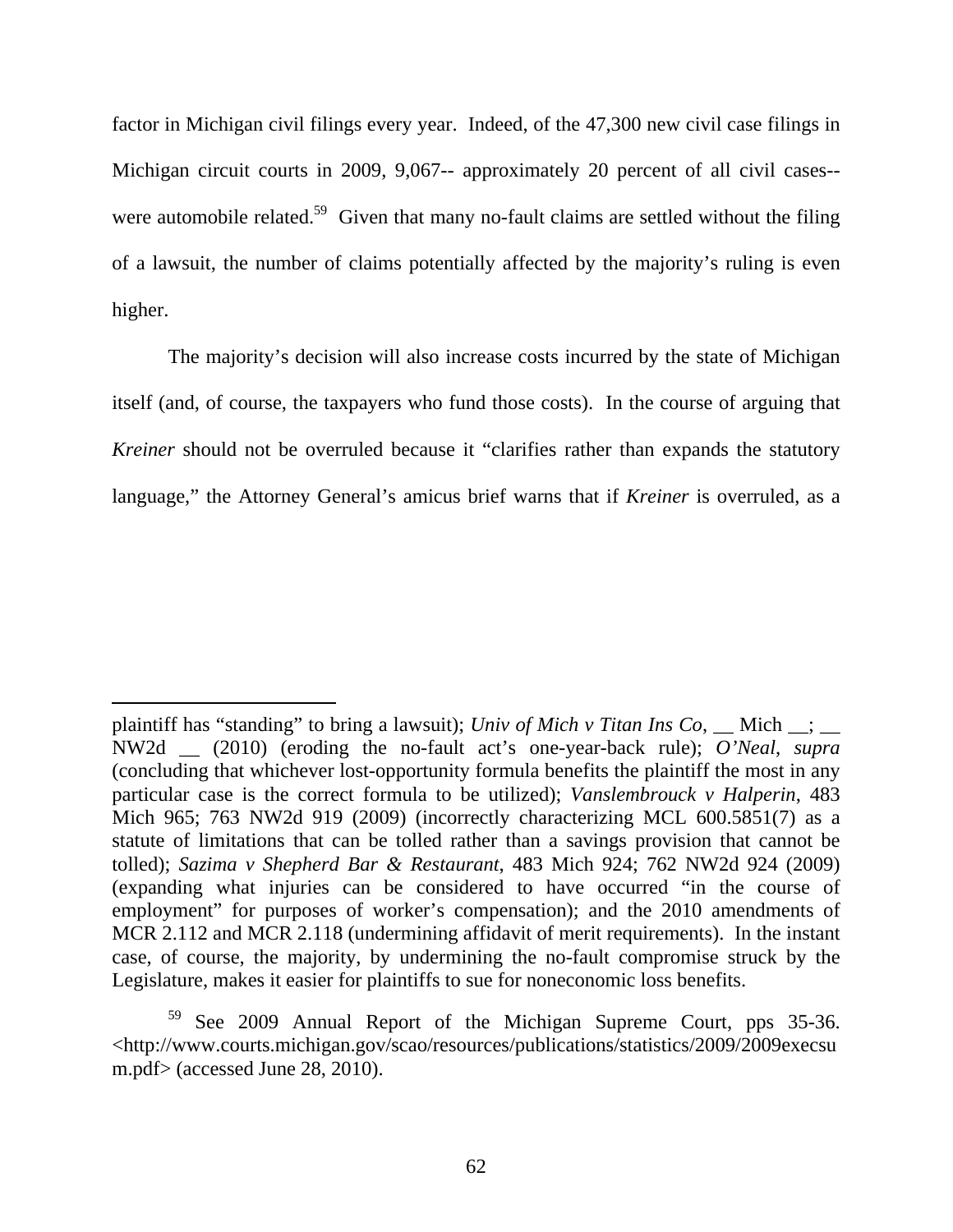self-insured entity, the state will realize "a direct, significant increase in the cost of its litigation and coverage obligations."<sup>60</sup>

Finally, and as a consequence of all of the above, the majority's decision will almost certainly call into question the long-term economic integrity of the present nofault system in Michigan. By nullifying the legislative compromise that was struck when the no-fault act was adopted-- a compromise grounded in concerns over excessive litigation, the over-compensation of minor injuries, and the availability of affordable insurance-- the Court's decision today will restore a legal environment in which each of these hazards reappear and threaten the continued fiscal soundness of our no-fault system.<sup>61</sup>

## IV. CONCLUSION

The no-fault automobile insurance act, MCL 500.3135(1), provides that "[a] person remains subject to tort liability for noneconomic loss caused by his or her ownership, maintenance, or use of a motor vehicle only if the injured person has suffered death, serious impairment of body function, or permanent serious disfigurement." The issue here is whether plaintiff has suffered a serious impairment of body function.

 $60$  It was reported that, as of 2007, the state vehicle fleet totaled 11,856. <http://www.greatlakeswiki.org/index.php/Michigan\_state\_fleet\_efficiency> (accessed June 28, 2010).

 $61$  I reiterate that expected increases in no-fault premiums are not pertinent to our analysis of the legal issues in this case, beyond making the point that the majority is undoing the legislative compromise embodied by the no-fault act and that there will be significant practical consequences to doing this.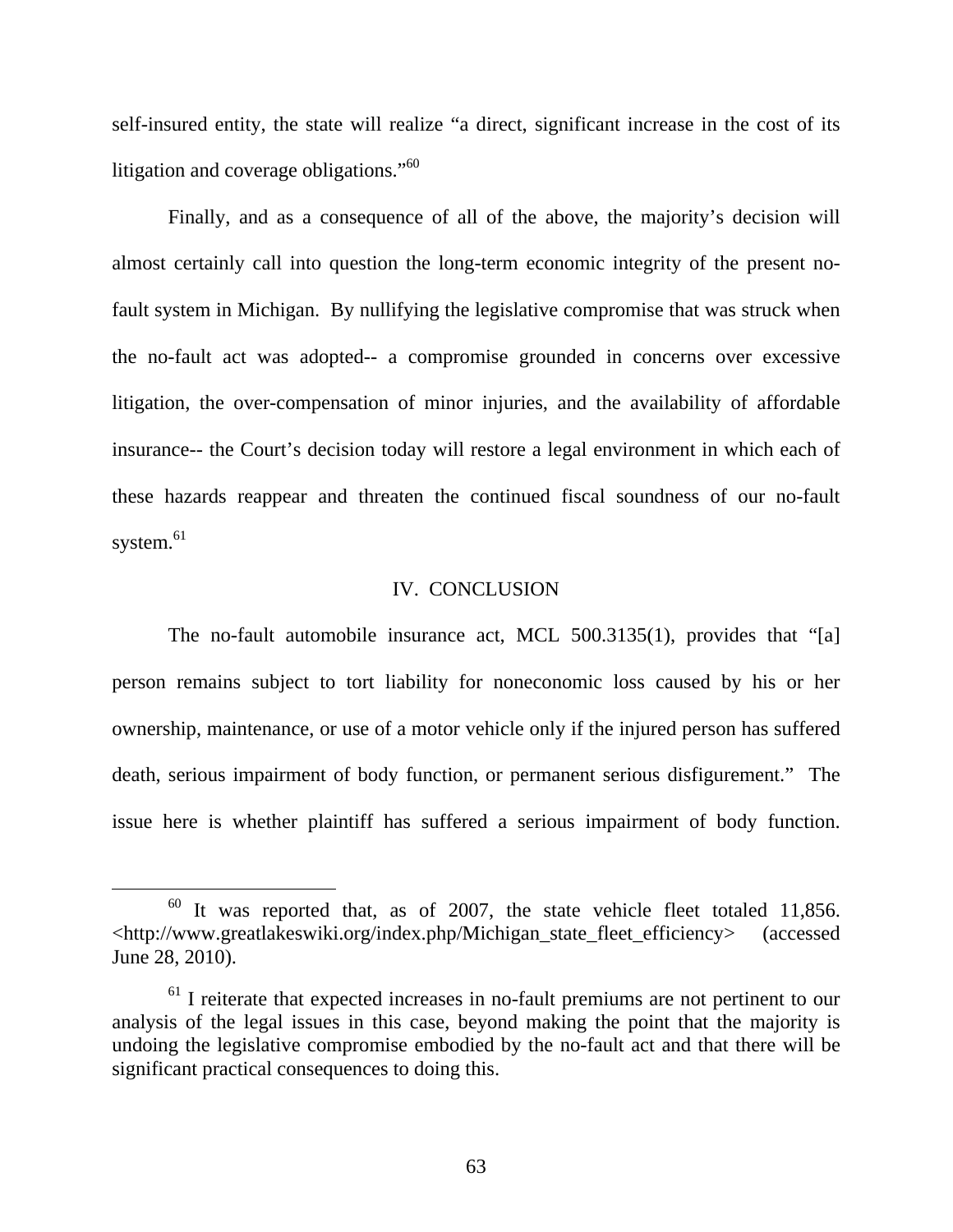"'[S]erious impairment of body function' means an objectively manifested impairment of an important body function that affects the person's general ability to lead his or her normal life." MCL 500.3135(7).

In *Kreiner,* 471 Mich at 132-133, this Court held that in determining whether the impairment affects the plaintiff's general ability to lead his normal life, "a court should engage in a multifaceted inquiry, comparing the plaintiff's life before and after the accident as well as the significance of any affected aspects on the course of the plaintiff's overall life." In addition, *Kreiner* indicated that certain factors, such as the duration of the impairment, may be of assistance in evaluating whether the plaintiff's general ability to lead his normal life has been affected. *Id.* at 133.

The majority overrules *Kreiner*, rejecting these factors and holding that *temporal*  considerations are wholly or largely irrelevant in determining whether an impairment affects the plaintiff's general ability to lead his or her normal life. The majority apparently holds instead that as long as a plaintiff's general ability to lead his normal life has been affected for even a single moment in time, the plaintiff has suffered a serious impairment of body function. This conclusion is at odds with the actual language of the statute and nullifies the legislative compromise embodied in the no-fault act. Because I believe that *Kreiner* was correctly decided and that temporal considerations are, in fact, highly relevant, and indeed necessary, in determining whether an impairment affects the plaintiff's general ability to lead his normal life, I would sustain *Kreiner.* By nullifying the legislative compromise over the no-fault act-- a compromise grounded in concerns over excessive litigation, the over-compensation of minor injuries, and the availability of